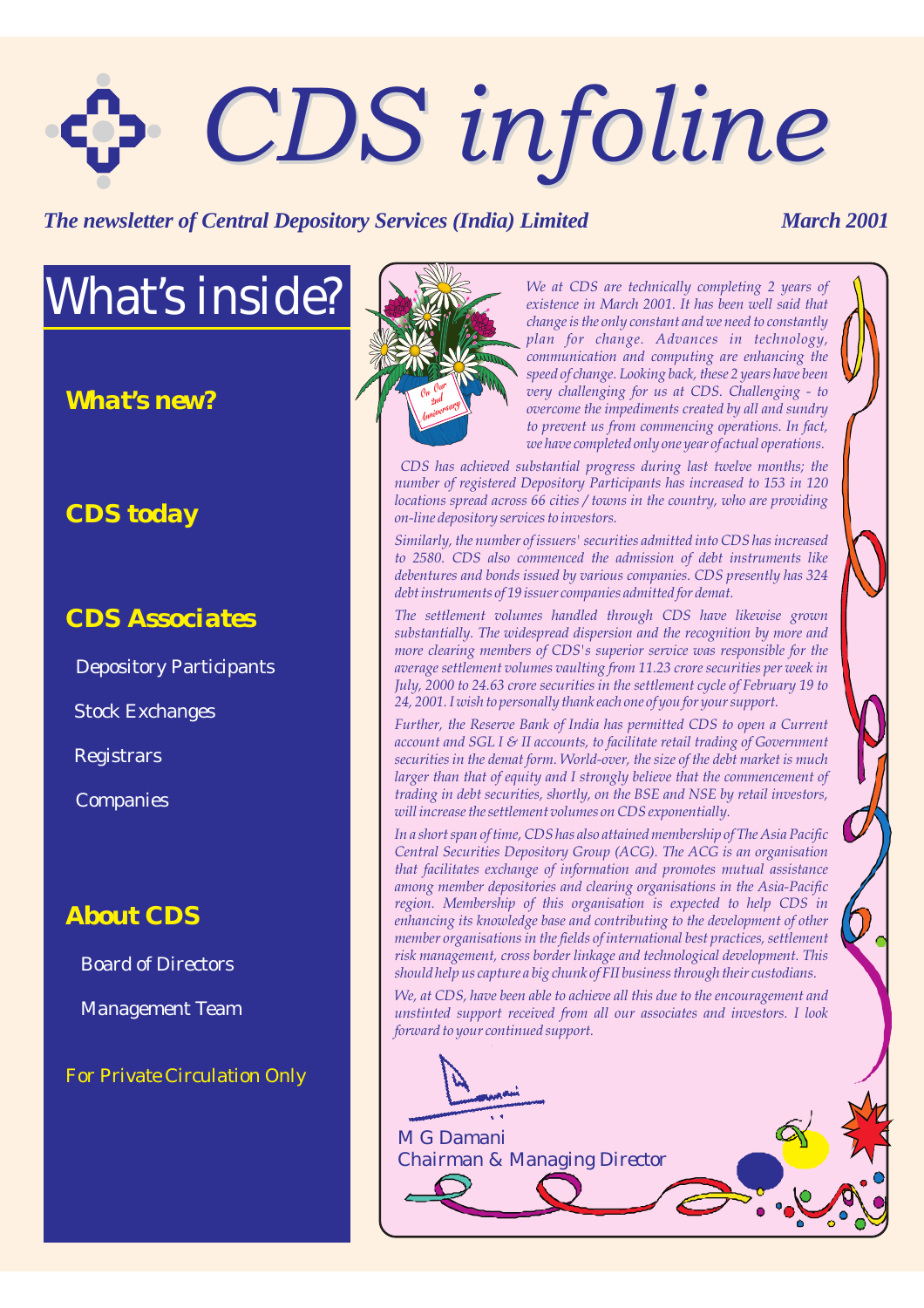

#### *What's new?*

 $\ddotmark$ CDS proudly announces having attained membership of TheAsia Pacific Central Securities Depository Group (ACG). TheACG is an organisation that facilitates exchange of information and promotes mutual assistance among member depositories and clearing organisations in the Asia-Pacific region. The ACG has 22 member organisations from 16 countries in the region. Prominent among them are the depositories from Japan, HongKong, Singapore, Malaysia, Korea, the clearing organisation (Austraclear Limited) fromAustralia and the Reserve Bank of NewZealand.

Membership of this organisation will help CDS in enhancing its knowledge base and contributing to the development of other member organisations, in fields of international best practices, settlement risk management, cross border linkage and technological development.

- $\ddotmark$ Shri Pramod Deshpande, Asst.Vice President (Hardware) has been promoted as Vice President (Information Technology) with effect from February 1, 2001. Shri Deshpande brings to the office a wealth of IT and Banking experience, and an astute approach, which has stood him in good stead during a long and successful career in IT.
- $\ddotmark$ Bank of Baroda (BOB) launched its  $5<sup>th</sup>$  branch for Depository services at its Paud Road Branch in Pune, at a grand function held on January 1, 2001. The inauguration was performed by Shri K.C.Chakraborty, General Manager, BOB. Shri V.V.Raut, Executive Director, CDS, Shri V.L.Naik, General Manager, Gr.Mumbai Zone BOB, Shri S.K.Suvarna, Dy. Gen. Manager, Maharashtra & Goa zone, BOB and Shri S.Patki, Asst.Gen.Manager, Pune zone, BOB were also present at the inauguration. BOB has already commenced CDS DP services at its branches at Kandivli, Ghatkopar, Nerul, and Vadodara.



- $\bigstar$ The Securities and Exchange Board of India (SEBI) has approved the application of Centurion Bank to act as a sponsor of Central Depository Services (India) Limited (CDS), vide its letter bearing ref. No. SMRDP/CDSL/23258/2001 dated February 13, 2001. SEBI had earlier granted approval to Standard Chartered Bank, Global Trust Bank Limited, Union Bank of India and The Calcutta Stock Exchange Association Limited to act as sponsors of CDS vide its letter bearing ref. No. SMRDP/CDSL/22665/2001 dated February 5, 2001.The number of sponsors of CDS will nowincrease to 10 with the approval received fromSEBI.
- $\ddotmark$ SEBI has directed vide its circular bearing Ref.No. SMDRP/POLICY/CIR-05/2001 dated February 01, 2001 that effective February 12, 2001, clearing members shall transfer the securities from their respective CM Pool account to the respective beneficiary account of their clients within 6 calendar days after the payout day, instead of the existing time limit of 15 days.

The securities lying in the pool account beyond the above period would not be eligible for delivery in the subsequent settlement(s) and would also not be eligible for pledging or stock lending purpose, until the same is credited to the beneficiary accounts.

The securities lying in the pool account beyond 6 calendar days would attract a penalty at the rate of 6 basis point per week on the value of securities. The penalty so collected by the depositories shall be credited to a separate account with the depository and earmarked for defraying the expenses in connection with the investors' education and awareness programs conducted by the depository.

The securities, which are lying in these accounts beyond the specified time period, shall initially be identified based on FIFO(First-In First-Out) basis. However, with effect from March 5, 2001, the securities shall be identified based on the settlement number basis. The clearing corporation/houses of the stock exchanges shall provide the settlement-wise details of securities to the depositories and the depositories shall maintain the settlement-wise records for the purpose.

Further with effect fromApril 2, 2001, stock exchanges shall introduce the settlement system for direct delivery of securities to the investors. This is what CDS has been doing all along by design/policy. Clearing corporation/clearing house (CC/CH) shall ascertain from each clearing member, the beneficial account details of their respective clients who are due to receive pay out of securities. Based on this, the CC/CH shall send pay out instructions to the depositories so that the client receives pay out of securities directly to the extent of instructions received from the respective clearing members. To the extent of instruction not received, the securities shall be credited to the CM pool account.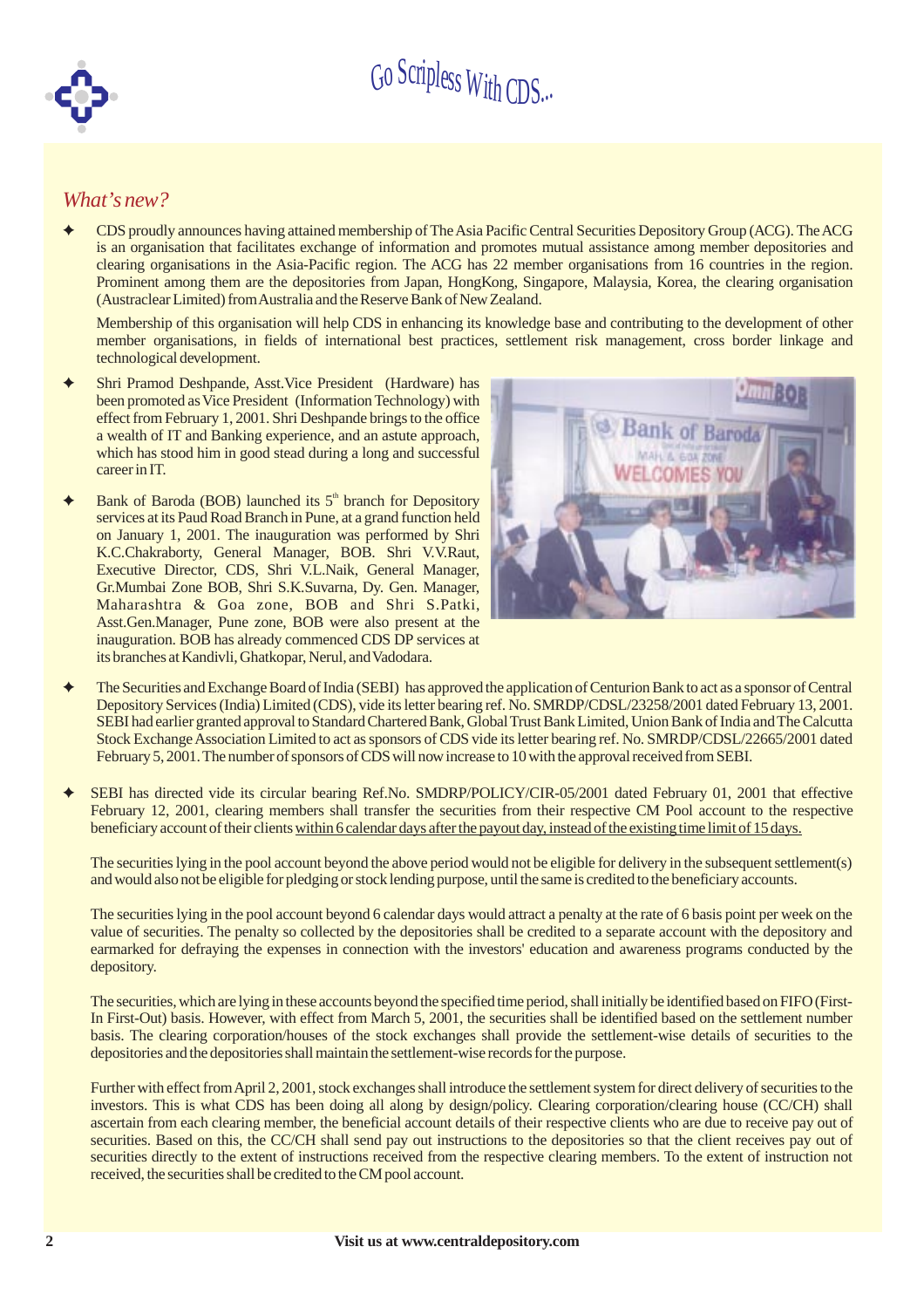

With effect from April 2, 2001, the time limit of 6 calendar days after the pay-out day for transferring the balances to the beneficiary accounts of clients shall be reduced to 4 calendar days or 2 working days, whichever is later. The penal provisions mentioned above shall be applicable on the balances lying in the pool account after this period.

The above decisions would not be applicable to the securities lying in CM Pool account maintained with clearing corporation/house of the stock exchange for the purpose of vyaj badla and/orALBM/BLESS transactions.

Pursuant to SEBI's circular bearing Ref. No. SMRDP/POLICY/CIR-49/2000 dated October 16, 2000, The Stock Exchange, Mumbai (BSE), vide its circular bearing Ref. No. LIST/CAS/DMAT/150 dated January 6, 2001 has decided to add 150 scrips to the existing SEBI's list of scrips for compulsory dematerialised trading by all class of investors.  $\ddotmark$ 

The Companies named in this list will be required to establish connectivity with both the depositories by February 15, 2001 so as to enable the settlement of trades compulsorily in demat formby all investors w.e.fApril 2, 2001.

BSE has also decided that companies, which fail to establish connectivity with both depositories before the above date, will be transferred to "Trade to Trade" settlement window of the exchange. Further, if the companies fail to sign the agreement by June 30, 2001, then trading in these scrips will be suspended fromJuly 1, 2001.

CDS has opened a Current A/c and SGLA/c I & II with the Reserve Bank of India. This implies the following:  $\ddotmark$ 

CDS will soon offer the services of maintaining and transferring the records of ownership of Government securities (G-Sec) in dematerialised form to retail investors and others like Overseas Corporate Bodies, Non Resident Indians, PF Trusts and Corporates, besides maintaining its own stocks in the demat form.

Once trading in G-Sec commences on stock exchanges, the retail bank depositor will have an attractive alternative avenue for parking his savings. The investor is not only assured of liquidity, but guaranteed timely payment of interest and absolute safety of capital. The rate of return from G-Sec will be at least 10%, which is more than twice the rate he used to enjoy on his savings bank account.



- Shri M G Damani, Chairman and Managing Director, CDS inaugurated a free medical camp at village Diksal in Karjat, which is a tribal belt in Maharashtra. A team of leading doctors from Mumbai conducted free medical check-ups' and disbursed free medicines to the underprivileged villagers.  $\ddotmark$
- CDS in its ongoing program of investor education, orgainsed a one day seminar for 150 students from the Northeastern states of Arunachal Pradesh, Mizoram, Meghalaya, Tripura, Manipur, Sikkim, Nagaland, Assam and the Andaman & Nicobar Islands. The program not only gave them insights into the depository but the functioning of the entire Capital Market.  $\ddotmark$



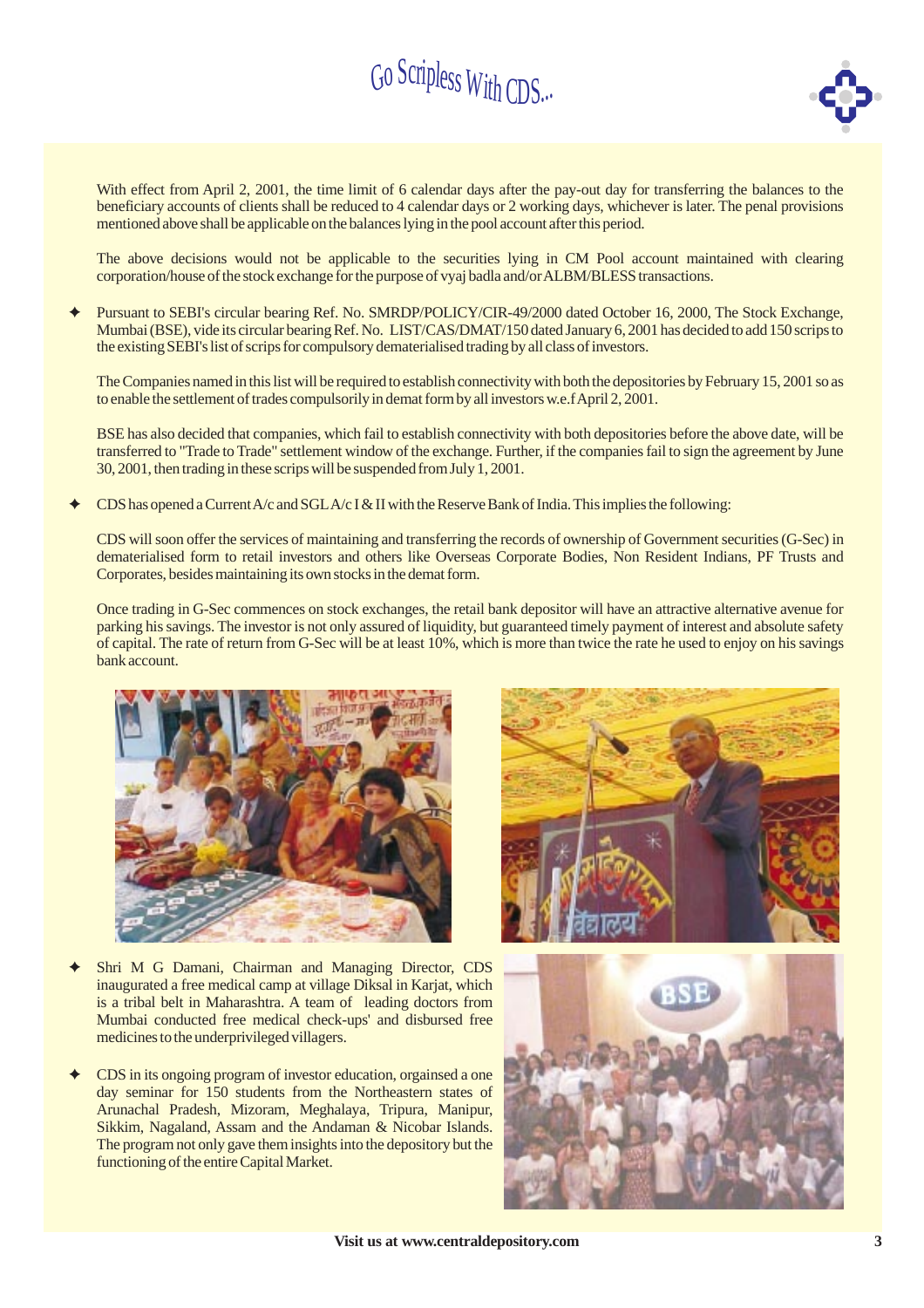

#### *COMPANIES: CDS Today:*

As on February 28, 2001, CDS, has signed agreements with 2579 companies. Of these 2550 Companies are available for depository services.





#### DEPOSITORY PARTICIPANTS:

As on February 28, 2001, CDS has 153 DPs offering depository services in 66 cities/towns across 120 locations in the country .

#### *DEMATERIALISATION:*

As on February 28, 2001, more than 131.43 lakh shares were dematerialised.





#### SETTLEMENT:

As in February, 2001, a total quantity of 9064 lakh shares worth Rs. 12905.16 crores were settled in demat form.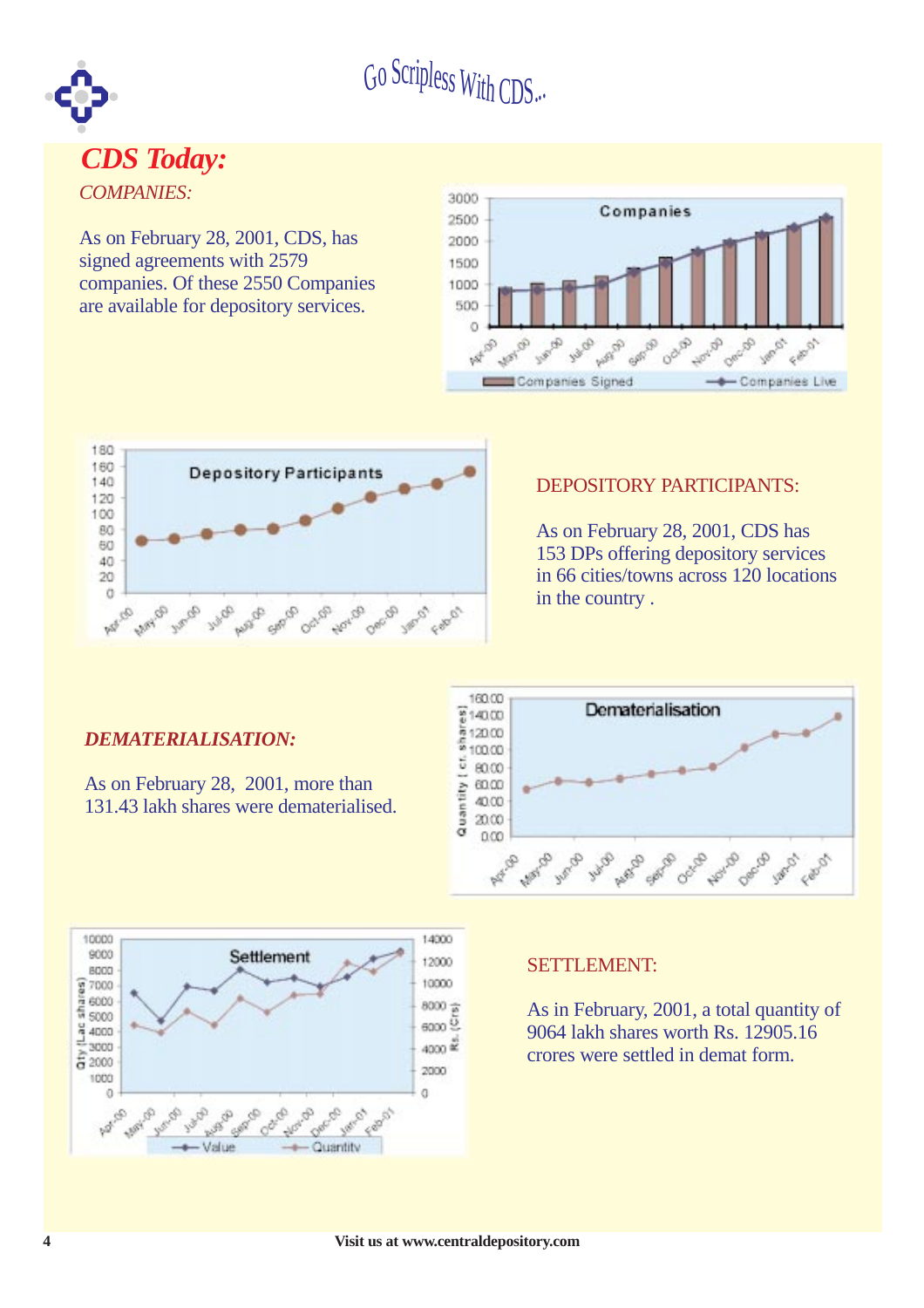

## *CDS Associates - Depository Participants :*

| <b>Depository Participants</b>                                                                   | <b>Address</b>                                                                                                                              | <b>Tel.</b> number                              | <b>Fax</b>                         |  |  |  |
|--------------------------------------------------------------------------------------------------|---------------------------------------------------------------------------------------------------------------------------------------------|-------------------------------------------------|------------------------------------|--|--|--|
| HT Nanavati Securities Pvt Ltd                                                                   | <b>ANAND</b><br>204, Kishore Plaza, A wing, 2nd floor,<br>Station Road, Anand-388001                                                        | (02692)40439/41412                              | (02692)<br>41671                   |  |  |  |
| <b>Renaissance Securities Limited</b>                                                            | <b>AHMEDABAD</b><br>C/O Crystal Finstock P. Limited, 193/1<br>New Cloth Market, Ahmedabad-380002                                            | (079)2167976/2176660<br>/61/62                  | (079)2176664                       |  |  |  |
| The Stock Exchange, Ahmedabad                                                                    | Kamdhenu Complex, Opp.Sahajanand College,<br>Near Polythenic, Ambawadi, Ahmedabad-380015                                                    | $(079)6307971 - 76$                             | $(079)$ 6308877                    |  |  |  |
| Nagar Urban Co-operative Bank Limited; Ahmednagar Bank Road, Post Box No: 7, Ahmednagar-414001   | <b>AHMEDNAGAR</b>                                                                                                                           | (0241)343641/642/345<br>385                     | (0241)346951                       |  |  |  |
| <b>Motilal Oswal Securities Limited</b>                                                          | <b>AKOLA</b><br>C/o Goel Financial Services, 2nd floor, Shram<br>Shakti Bhavan, Opp. Telephone Exchange,<br>Old Cotton Market, Akola-444001 | $(0724)$ 430795/304                             | $(0724)$ 425309                    |  |  |  |
| Asit C Mehta Investment Intermediates Limited                                                    | <b>ALLAHABAD</b><br>300 Colonel Ganj, Allahabad-211002                                                                                      | $(0532)$ 460822/460937                          | (0532)460937                       |  |  |  |
| <b>Bangalore Stock Exchange Limited</b>                                                          | <b>BANGALORE</b><br>Stock Exchange Towers, 1st Cross, J.C. Road,<br>Bangalore-560027                                                        | (080)2995234                                    | (080)2995242                       |  |  |  |
| Churiwala Securities Pvt. Limited                                                                | No:32, IInd Main Road, Vyalikaval, Bangalore-560003                                                                                         | (080) 3443327/3750/3930 (080) 3443327           |                                    |  |  |  |
| <b>Stock Holding Corporation India Limited</b>                                                   | Bangalore Stock Exchange, Stock Exchange Towers,<br>51, 1st Cross, J C Road, Bangalore-560027                                               | $(080)$ 2995246                                 | $(080)$ 2995211                    |  |  |  |
| <b>BARMER</b><br>Suresh Rathi Securities Pvt. Limited<br>Ganesh Bhuvan, Laxmipura, Barmer-344001 |                                                                                                                                             |                                                 |                                    |  |  |  |
| <b>Sam Global Securities Limited</b>                                                             | <b>BHARATPUR</b><br>1st floor, Simpson Agencies, Ranjeet Nagar Road,<br>Bharatpur-321001                                                    | $(05644)$ 28008/25438                           | $(05644)$ 25438                    |  |  |  |
| Gandhi Securities And Investments P. Ltd.                                                        | <b>BHARUCH</b><br>29, B G Centre, Paanch Batti, Bharuch-392001                                                                              | $(02642)$ 62140                                 |                                    |  |  |  |
| Suresh Rathi Securities Pvt. Limited                                                             | <b>BHATINDA</b><br>5968, Birla Mill Road, Bhatinda-Punjab                                                                                   | $(0164)$ 2524599                                |                                    |  |  |  |
| Suresh Rathi Securities Pvt. Limited                                                             | <b>BHILWARA</b><br>8, Laxmi Market, LNT Road, Bhilwara-311001                                                                               | $(01482)$ 26152                                 | $(01482)$ 27594                    |  |  |  |
| <b>Renaissance Securities Limited</b>                                                            | <b>BHIWANDI</b><br>187/3, Prabhu Ali, Near India Bank, Mauli Building,<br>Bhiwandi, Maharashtra-421302                                      | $(022)$ 91355200                                | $(022)$ 91324912                   |  |  |  |
| Sam Global Securities Limited                                                                    | <b>BHUBANESHWAR</b><br>A-22, Falcon House, Cuttack House, Bhubaneshwar-6                                                                    | (0674) 575008/404/703                           | (0674)575713                       |  |  |  |
| M/s Jitendra J Bhabhera                                                                          | <b>BHUJ</b><br>Above Vaibhav Trading Co. Near Harish Transport,<br>Bhid Bazar, Bhuj-370001                                                  | $(02832)$ 55553/52653                           | $(02832)$ 52653                    |  |  |  |
| Suresh Rathi Securities Pvt. Limited                                                             | <b>BIKANER</b><br>C/O N M Investment, E-18, 23, Khazanchi Market,<br>Bikaner-Rajasthan                                                      | $(0151)$ 520297                                 | $(0151)$ 202358                    |  |  |  |
| <b>Accord Capital Markets Limited</b>                                                            | <b>CALCUTTA</b><br>13, Mahendra Road, Sushila Apartment, 3rd floor,<br>Calcutta-700025                                                      | (033) 4762125/2126/3208 (033) 4762126           |                                    |  |  |  |
| Dalmia Securities Limited                                                                        | Ideal Plaza, 3rd floor, Suite No. 315, 11/1,<br>Sarat Bose Road, Calcutta-700020                                                            | $(033)$ 2806544-49                              | $(033)$ 2806643                    |  |  |  |
| Daulat Securities Limited<br>DJS Stock & Shares Limited                                          | 86, Canning Street, 3rd Floor, Calcutta-700001<br>C/o ANC Securities Limited, 7, Lyons Range,                                               | (033) 2354996/4930<br>$(033)$ 2206269 / 2484288 | $(033)$ 2215565<br>$(033)$ 2211257 |  |  |  |
|                                                                                                  | Room No: 13 C, 3rd floor, Calcutta-700001                                                                                                   |                                                 |                                    |  |  |  |
| East India Securities Limited                                                                    | D-14, Sector 1, Salt Lake, Calcutta-700064                                                                                                  | $(033)$ 3216683                                 | $(033)$ 3586631                    |  |  |  |
| Lohia Securities Limited                                                                         | 6, Lyons Range, , Calcutta-700001                                                                                                           | $(033)$ 2103724/26, 210<br>7993/95              | $(033)$ 2103719                    |  |  |  |
| <b>Loknath Saraf Securities Limited</b>                                                          | M-33, Fortune Chambers, 6,<br>Lyons Range, Calcutta-700001                                                                                  | $(033)$ 2208520/26/27                           | $(033)$ 2211434                    |  |  |  |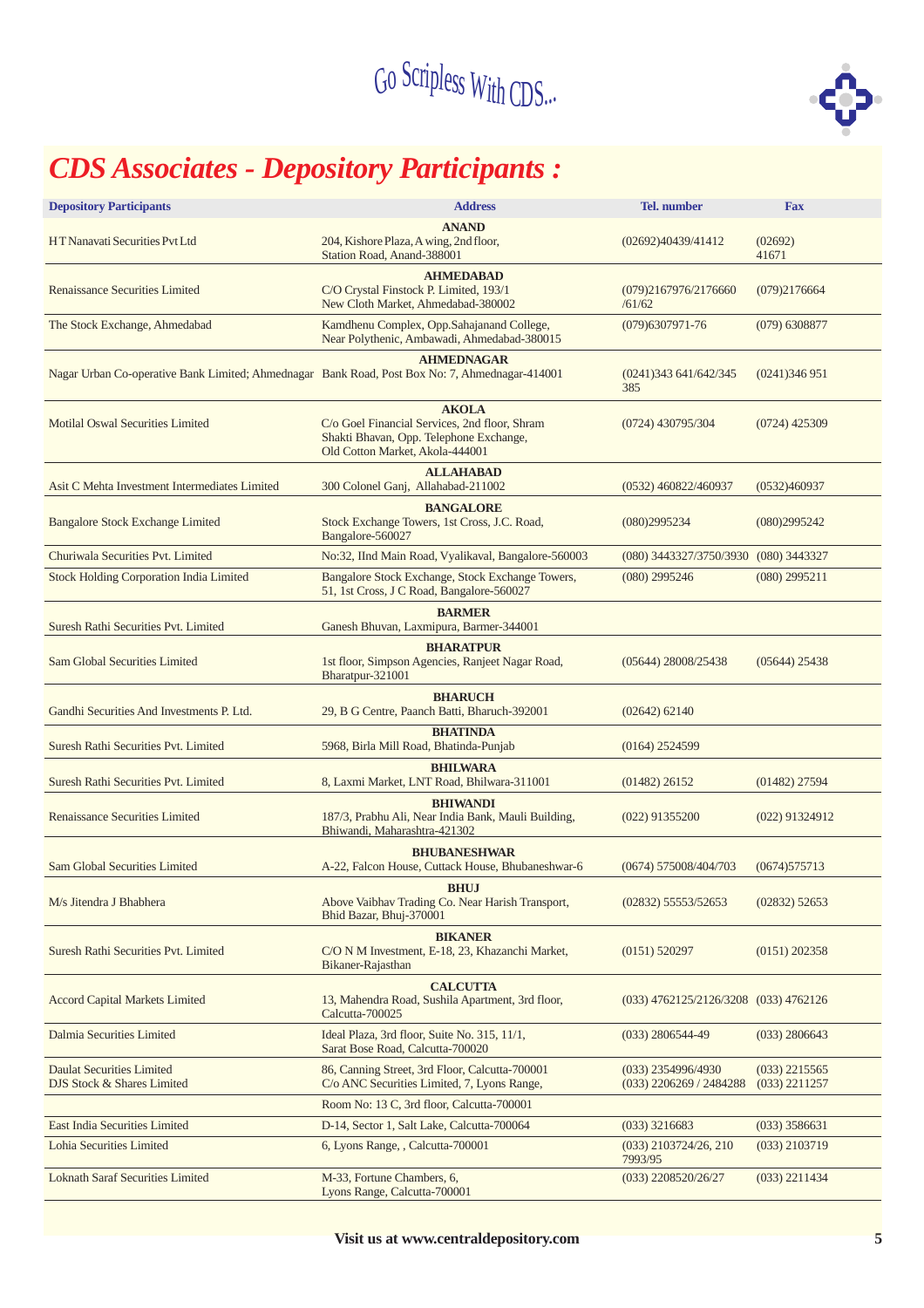

| <b>Depository Participants</b>                 | <b>Address</b>                                                                                                 | <b>Tel.</b> number                     | <b>Fax</b>      |
|------------------------------------------------|----------------------------------------------------------------------------------------------------------------|----------------------------------------|-----------------|
| M. Prasad & Co. Limited                        | 7, Lyons Range, 3rd Floor, Room No. 7,<br>Calcutta-700001                                                      | $(033)$ 2201775/1776/<br>8100/9816     | $(033)$ 2205250 |
| <b>Mathran Securities Limited</b>              | 506, Vaisno Chambers, 6, Brabourne Road,<br>Calcutta-700001                                                    | (033) 2253927/3928 /4697 (033) 2254541 |                 |
| Sam Global Securities Limited                  | 19, India Exchange Place, Room No: 9, 2nd floor,<br>Calcutta-700001                                            | $(033)$ 2211096/97                     | $(033)$ 2200820 |
| Shree Hariyansha Securities Private Limited    | 22, Brabourne Road, West Bengal, Calcutta-700001                                                               | $(033)$ 2351815/9195/8080              | $(033)$ 2159166 |
| <b>SKP Securities Limited</b>                  | 201, Mangalam, 24, Hemanta Basu Sarani,<br>Calcutta-700001                                                     | (033)2435061                           | (033)2484896    |
| <b>Stock Holding Corporation India Limited</b> | A G Towers, 125/1 Park Street, Calcutta-700017                                                                 | $(033)$ 2262030                        | $(033)$ 2458276 |
| The Bank of Rajasthan Ltd.                     | 31, Chowringhee, Park Street, Calcutta-700016                                                                  | (033) 2468648/9336/8746<br>/8175       | $(033)$ 2498482 |
| Vedika Securities Private Limited              | 2-B Shambhunath Pandit Street, Calcutta-700020                                                                 | $(033)$ 2231245                        | $(033)$ 2231712 |
| Sam Global Securities Limited                  | <b>CHANDIGARH</b><br>S.C.O. 11, Sector 26, Chandigarh-160019                                                   | (0172) 779562/678/778501 (0172) 779562 |                 |
|                                                | <b>CHENNAI</b>                                                                                                 |                                        |                 |
| Madras Stock Exchange Limited                  | No.11, second Line Beach, Exchange Building,<br>P.B. No. 183, Chennai-600001                                   | (044) 5221070/71/5224352 (044) 5244897 |                 |
| <b>Stock Holding Corporation India Limited</b> | Justice Basheer Ahmed Sayeed Building, 45,<br>2nd Line Beach, Chennai-600001                                   | (044) 5340725                          | $(044)$ 5341252 |
| DJS Stock & Shares Limited                     | <b>COIMBATORE</b><br>14, Arts College Road, Coimbatore-641018                                                  | $(0422)$ 211487/217939                 | $(0422)$ 217930 |
| Gandhi Securities And Investments P. Ltd.      | <b>CUTTACK</b><br>Mangalam Niwas, 3rd floor, Bajrak Bati Road,<br>Cuttack-753001 (Orissa)                      | $(0671)$ 619036                        |                 |
| <b>Anand Rathi Securities P Ltd</b>            | <b>DEHRADUN</b><br>65, Anekant Palace, 29, Rajpur Road, Dehradun-1                                             | $(0135)$ 652313 / 620919               | (0135) 652111   |
| <b>Motilal Oswal Securities Limited</b>        | C/o Sainath Investments, 1/A Onkar Road,<br>Behind H. P. O., Dehradun-248001                                   | (0135) 724342                          |                 |
| <b>Motilal Oswal Securities Limited</b>        | <b>DHULE</b><br>C/o Dwarka Share Brokers Limited,<br>G-3 Nakoda Complex, Lane no: 5, Dhule-424001              | $(02562)$ 41781/881                    | $(02562)$ 41981 |
| Sam Global Securities Limited                  | <b>GHAZIABAD</b><br>KA-41, Kavi Nagar, Ghaziabad-201001                                                        | (0575) 782803/780599                   | (0575) 751041   |
| <b>Renaissance Securities Limited</b>          | <b>GWALIOR</b><br>1st floor, Indapurkar Building, Ram Mandir Churaha,<br>Phalka Bazar, Lashkar, Gwalior-474001 | (0751)431950                           | (0751)431953    |
| Suresh Rathi Securities Pvt. Limited           | <b>HANUMANGARH</b><br>252, Bank of Rajasthan Building, Hanumangarh-335513                                      |                                        |                 |
| Sam Global Securities Limited                  | <b>HARDWANI</b><br>Ashirwad, Shivaji Colony, Rampur Road,<br>Hardwani-263139                                   | (05946) 21928/25307                    | $(05946)$ 23849 |
| <b>Sam Global Securities Limited</b>           | <b>HISSAR</b><br>104, SCF, 1st floor, Green Square Market,<br>Hissar-125001                                    | (01662) 39045/37745                    | $(01662)$ 39045 |
| SMK Shares And Stock Broking Pvt. Limited      | Room No: 112, 1st floor, Ravi Arcade, 95-97,<br>Green Square Market, Hissar-125001                             | $(01662)$ 31084                        | $(01662)$ 31049 |
| <b>CIL Securities Limited</b>                  | <b>HYDERABAD</b><br>214, Raghava Ratna Towers, Chirag Ali Lane,<br>Abids, Hyderabad-500001                     | (040)3203155/3204647/<br>3203188       | (040)3203028    |
| <b>Karvy Consultants Limited</b>               | No. 46, Avenue 4, Street No. 1, Banjara Hills,<br>Hyderabad-500034                                             | (040)3312454                           | (040)3311968    |
| <b>Stock Holding Corporation India Limited</b> | Hyderabad Stock Exchange, 3-6-275, Himayat Nagar,<br>Hyderabad-500029                                          | (040) 3222645                          | $(040)$ 3228127 |
| The Bank of Rajasthan Ltd.                     | Hotel Rajdhani Complex, Post Box No: 1124,<br>15-1-503/A/83, Siddiamber Bazar, Hyderabad-500012                | (040) 4745920/3654                     | (040) 4745920   |
| The Hyderabad Stock Exchange Limited           | 3-6-275, Himayat Nagar, Hyderabad-500029                                                                       | (040) 3222641/43                       | (040)3220804    |
| <b>Renaissance Securities Limited</b>          | <b>ICHALKRANJI</b><br>$C/O S R$ Investments, $10/10$ Phoenix Building,<br>Near Sunder Bagh, Ichalkranji-416115 | (0230) 421934/935                      | $(0230)$ 421934 |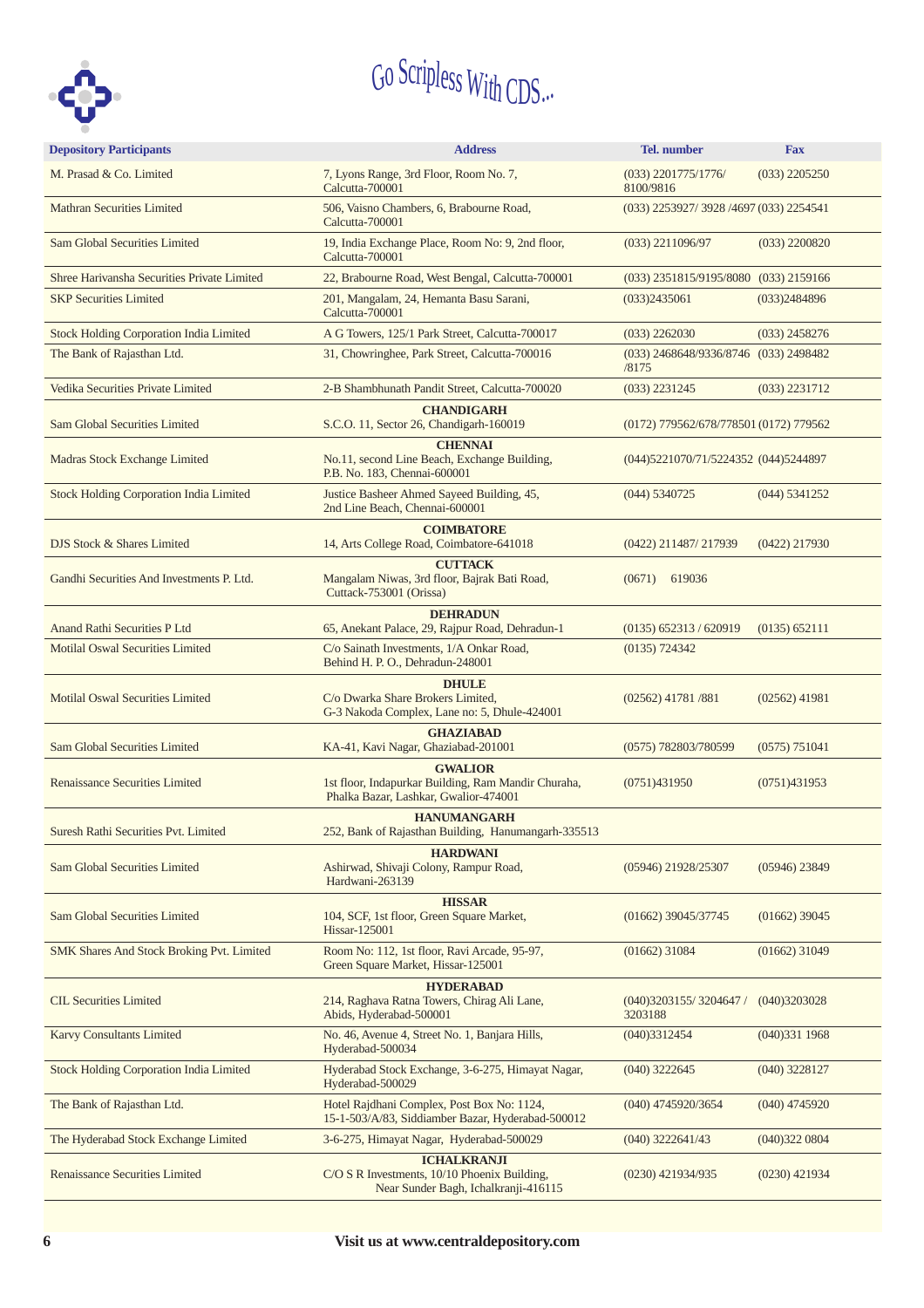

| <b>Depository Participants</b>                              | <b>Address</b>                                                                                                          | Tel. number              | <b>Fax</b>          |  |  |  |
|-------------------------------------------------------------|-------------------------------------------------------------------------------------------------------------------------|--------------------------|---------------------|--|--|--|
|                                                             | <b>INDORE</b><br>15, 4th floor, Dawa Bazar, 13-14, R N T Marg, Indore-452001                                            |                          |                     |  |  |  |
| <b>ISJ Securities Limited</b><br><b>State Bank of India</b> | Main Branch, Near GPO, Opp. Nehru Stadium,<br>A.B. Road, Indore-452001                                                  | (0731) 702736            | (0731) 700441       |  |  |  |
| <b>State Bank Of Indore</b>                                 | Head Office, 5, Y. N. Road, Madhya Pradesh,<br>Indore-452003                                                            | (0731)532907/530712      | (0731)433630/537217 |  |  |  |
| The Bank of Rajasthan Ltd.                                  | 536-537, Mahatma Gandhi Road, Indore-452002                                                                             | (0731) 533062            | (0731) 533341       |  |  |  |
| <b>Century Consultants Limited</b>                          | <b>JAIPUR</b><br>T/32/33, Raisar Plaza, Baba Harishchandra Marg,<br>Jaipur-302001                                       | (0141) 315585/327537/546 |                     |  |  |  |
| <b>Hem Securities Limited</b>                               | 203, Jaipur Towers, Opp. A.I.R., M.I. Road, Jaipur-1                                                                    | $(0141)$ 378608          | $(0141)$ 363278     |  |  |  |
| Suresh Rathi Securities Pvt. Limited                        | 111-112, Stock Exchange Building,<br>Malviya Nagar, Jaipur-302017                                                       |                          |                     |  |  |  |
| Suresh Rathi Securities Pvt. Limited                        | 12, Vidhyut Abhiyanta Colony, C Block Hans Nagar,<br>Malviya Nagar, Jaipur-302017                                       | $(0141)$ 520682          |                     |  |  |  |
| The Bank of Rajasthan Ltd.                                  | Bhagat Bhavan, M.I. Road, Jaipur-302001                                                                                 | (0141) 369445/372221     | $(0141)$ 364819     |  |  |  |
| H T Nanavati Securities Pvt Ltd                             | <b>JALANDHAR</b><br>108, C S Chetti Towers, Nakodar Chowk, Jalandhar-1                                                  | (0181) 226964/227469     | $(0181)$ 226964     |  |  |  |
| Asit C Mehta Investment Intermediates Limited               | <b>JALGAON</b><br>S K Wani, 365, Jaikisan wadi, Jalgaon-425001                                                          | $(0257)$ 225885          | $(0257)$ 226743     |  |  |  |
| <b>Motilal Oswal Securities Limited</b>                     | <b>JAMNAGAR</b><br>C/o Disha Securities Services P. Limited, 405,<br>Panorama, Near DSP Bungalow, Teen Bati, Jamnagar-1 | $(0288)$ 661246/248      |                     |  |  |  |
| Suresh Rathi Securities Pvt. Limited                        | <b>JHALRAPATAN</b><br>Chanda Prabhuji ki Galli, Mehta Bhavan, Jhalrapatan-23                                            | $(07432)$ 40116          | $(07432)$ 40116     |  |  |  |
| Suresh Rathi Securities Pvt. Limited                        | <b>JHUNJHUNU</b><br>C/O Mangalam Securities, A-6, Mangalam Mannagar,<br>Station Road, Jhunjhunu-333001                  | (01592) 32355/38727      | $(01592)$ 37005     |  |  |  |
| <b>Motilal Oswal Securities Limited</b>                     | <b>JODHPUR</b><br>C/o Marudhar Securities, 10, Happy Home, 4th C Road,<br>Sardarpura, Jodhpur-342003                    |                          |                     |  |  |  |
| <b>Renaissance Securities Limited</b>                       | 117/118, Modi Arcade, 1st floor, Chopansi Road,<br>Jodhpur-342003                                                       | $(0291)$ 628619/719      |                     |  |  |  |
| <b>Renaissance Securities Limited</b>                       | Plot No. 275, Manji Ka Hatta, Jodhpur-342007                                                                            | $(0291)$ 550334 / 550434 | 550434              |  |  |  |
| <b>Renaissance Securities Limited</b>                       | 108- Osho Tower, Sadarpura, Jodhpur-342007                                                                              | $(0291)$ 612374          | 612374              |  |  |  |
| Suresh Rathi Securities Pvt. Limited                        | Mahesh Hostel Complex, Opp. Bomba Motors,<br>Jodhpur-342003                                                             | (0291) 636170            |                     |  |  |  |
| Gandhi Securities And Investments P. Ltd.                   | <b>KALOL</b><br>Panch Hatdi Bazar, Near Sheth Vas, Kalol-382721                                                         | $(02764)$ 22817          |                     |  |  |  |
| Suresh Rathi Securities Pvt. Limited                        | <b>KISANGARH</b><br>Opp. SBI Main, Madanganj, Kisangarh-Rajasthan                                                       | $(01463)$ 47973          |                     |  |  |  |
| <b>Renaissance Securities Limited</b>                       | <b>KOLHAPUR</b><br>C/O Tradenet Securities Limited, 5, Trade Centre,<br>334 E ward, Station Road, Kolhapur-416001       | $(0231)$ 660713 / 650171 | (0231) 658156       |  |  |  |
| Suresh Rathi Securities Pvt. Limited                        | <b>KOTA</b><br>C/o Aditya Investments, 324, Shopping Centre, Kota-7                                                     | $(0744)$ 361155          | $(0744)$ 450550     |  |  |  |
| Suresh Rathi Securities Pvt. Limited                        | 339/A Talwandi, Kota-Rajasthan                                                                                          | $(0744)$ 329246          | $(0744)$ 437173     |  |  |  |
| The Bank of Rajasthan Ltd.                                  | Industrial Estate, Kota-324007                                                                                          | (0744) 324007/362284     | $(0744)$ 364032     |  |  |  |
| Asit C Mehta Investment Intermediates Limited               | <b>LUCKNOW</b><br>C-5, KusumDeep Complex, Chowk, Lucknow-226003                                                         | $(0522)$ 255022 /23      | $(0522)$ 255021     |  |  |  |
| <b>Century Consultants Limited</b>                          | 21, Ashok Marg, Lucknow-226001                                                                                          | (0522) 280326/329        | $(0522)$ 280326     |  |  |  |
| <b>Motilal Oswal Securities Limited</b>                     | C/o MLK Securities P. Limited, 1-A, Ground floor,<br>Govinda, Shahnagar Road, Lucknow-226001                            |                          |                     |  |  |  |
| Sykes & Rays Equities India Limited                         | 2A-3A, Prgatai Kendra, Kapoorthala, Lucknow-226020                                                                      | $(0522)$ 331196          | $(0522)$ 331834     |  |  |  |
| <b>LSE Securities Limited</b>                               | <b>LUDHIANA</b><br>Ludhiana Stock Exchange, Feroze Gandhi Market,<br>Ludhiana-141001                                    | (0161)412316/317/318     | (0161)401645/405756 |  |  |  |
| <b>State Bank of India</b>                                  | Civil Lines, Ludhiana-141001                                                                                            | $(0161)$ 449080/081      | $(0161)$ 449076     |  |  |  |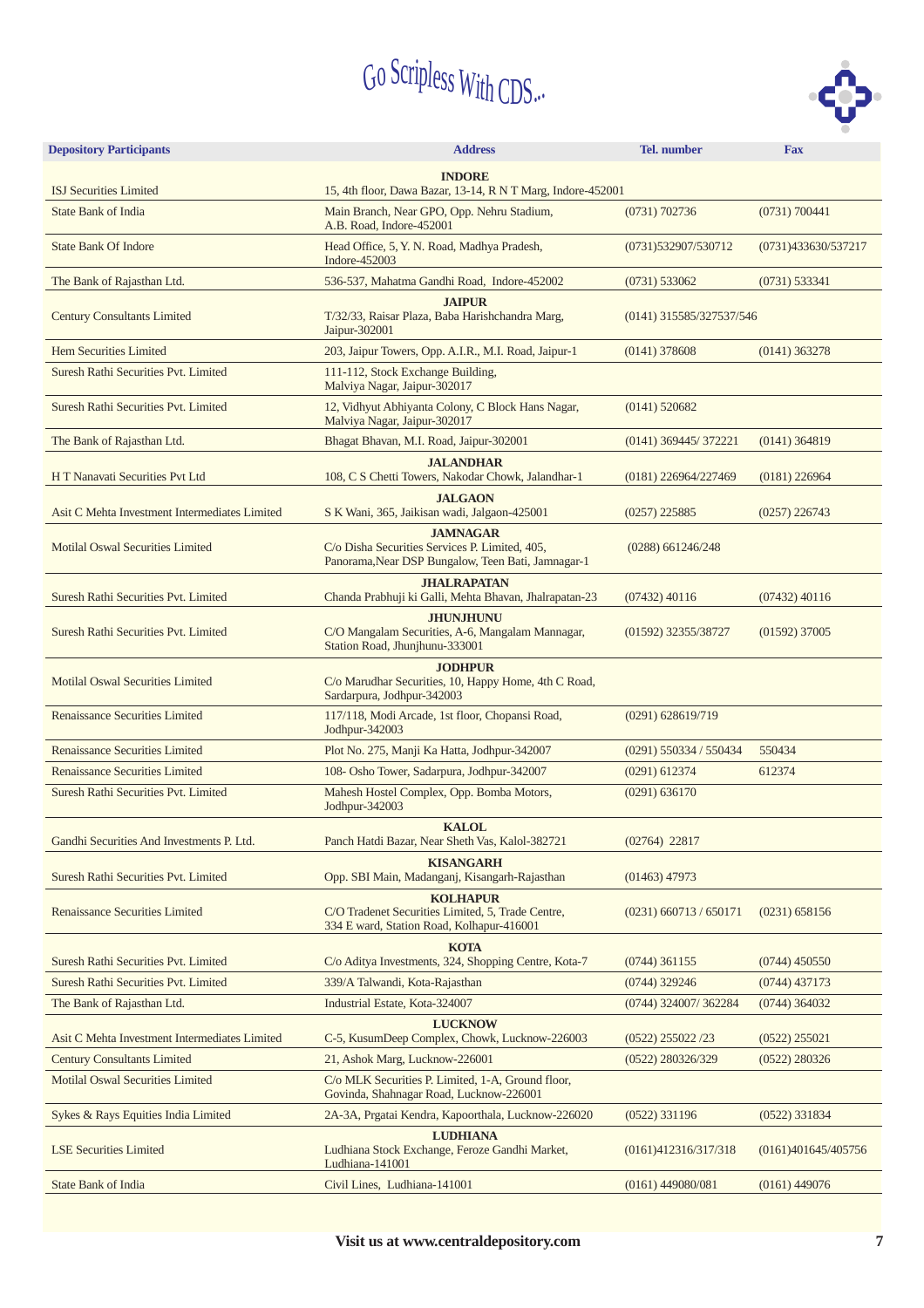

| <b>Depository Participants</b>                                     | <b>Address</b>                                                                                                         | <b>Tel.</b> number                                    | <b>Fax</b>         |  |  |  |
|--------------------------------------------------------------------|------------------------------------------------------------------------------------------------------------------------|-------------------------------------------------------|--------------------|--|--|--|
| <b>Uttam Financial Services Limited</b>                            | <b>MORADABAD</b><br>7-B, Dev Vihar, M D A Colony, Civil Lines,<br>Moradabad-Uttar Pradesh                              | $(0591)$ 428721/417908                                | $(0591)$ 351940    |  |  |  |
|                                                                    | <b>MUMBAI</b><br>222 P J Towers, Dalal Street, Mumbai-400001                                                           |                                                       |                    |  |  |  |
| A C Choksi Share Brokers Pvt. Limited<br>ABN Amro Bank N. V.       | Ground Floor, Raheja Chambers, Nariman Point,<br>Mumbai-400021                                                         | 2675955/10<br>2812527 / 2829                          | 2618333<br>2812589 |  |  |  |
| <b>ACK Capital Management Private Limited</b>                      | 106, Vikas Building, 11th Bank Street, Fort, Mumbai-23                                                                 | 2662321/2679923                                       | 2654741            |  |  |  |
| <b>ACME Shares &amp; Stock Private Limited</b>                     | 719, P. J. Towers, Dalal Street, Mumbai-400023                                                                         | 2657318/2308011                                       | 2657316            |  |  |  |
| Advani Share Brokers Pvt. Limited                                  | 52, Bhupen Chambers, Dalal Street, Fort, Mumbai-23                                                                     | 2671533 /1549 / 4823                                  | 2624369            |  |  |  |
| Amu Shares & Securities Limited                                    | Crescent Chambers, Ground Floor, Homi Modi Cross<br>Street No. 2, Mumbai-400001                                        | 2653410/2656989                                       | 2655299            |  |  |  |
| <b>Anand Rathi Securities P Ltd</b>                                | Union Co-operative Insurance Bldg., 23,<br>P M Road, Fort, Mumbai-400001                                               | 2826999 / 2825693 / 5857/ 2825633/ 2825850<br>2826103 |                    |  |  |  |
| <b>Anand Rathi Securities P Ltd</b>                                | 35/B Ganjawala Shopping Centre, Unit No. 1/35/B,<br>SVP Road, Borivali (West), Mumbai-400092                           | 8935838 / 8918340<br>8956124                          |                    |  |  |  |
| Asian Markets Securities P. Limited                                | 21-A Shruti, Yashodhan Enclave, Filmcity Road,<br>Goregaon (E), Mumbai-400063                                          | 8413030                                               | 8406189            |  |  |  |
| Asit C Mehta Investment Intermediates Limited                      | 67, Poddar Chambers, 3rd Floor, S. A. Brelvi Road,<br>Fort, Mumbai-400023                                              | 2700115 / 116 / 117                                   | 2700118/124        |  |  |  |
| <b>B D Shah Securities Limited</b>                                 | R-701, Rotunda, Apollo Street, Fort, Mumbai-400023                                                                     | 2652110/2652104                                       | 2811816            |  |  |  |
| <b>B R Jalan Securities Private Limited</b>                        | 3, Rutherfield, 3rd floor, Kalaghoda, Fort, Mumbai-23                                                                  | 2675815/5997/2389                                     | 2677705            |  |  |  |
| <b>Bank of Baroda</b>                                              | Hem Niwas Compound, S V Road,<br>Kandivali (W), Mumbai-400067                                                          | 8050291/0600                                          | 8072167            |  |  |  |
| <b>Bank of Baroda</b>                                              | 44, Shree Krupa, M G Road, Ghatkopar, Mumbai-86                                                                        | 5116899/6717/5141862                                  | 5113499            |  |  |  |
| <b>Bank of India</b>                                               | Jeroo Building, 137/139, M. G. Road, Fort, Mumbai-23                                                                   | 2621820/2611599                                       | 2622027            |  |  |  |
| <b>Bank of India</b>                                               | Stock Exchange Building, Ground floor,<br>P. J. Towers, Fort, Mumbai-400023                                            | 2626998/6956                                          | 2625896            |  |  |  |
| <b>Bank of Maharashtra</b>                                         | 2nd Floor, Janmangal, 45-47 Bombay Samachar Marg,<br>Fort, Mumbai-400023                                               | 2626748 / 2621779                                     | 2661295            |  |  |  |
| Bhagirat Merchant Stock Broking Pvt. Limited                       | 24 Rajabahadur Compound, 115, 3rd floor,<br>Hamam Street, Fort, Mumbai-400023                                          | 2621618/2621526                                       | 2621618            |  |  |  |
| Bhagwandas Gordhandas Financial Private Limited                    | Cama Building, 4th Floor, Dalal Street, Fort, Mumbai-23                                                                | 2656363/7373                                          | 2654913            |  |  |  |
| <b>Bharat C Bagri</b>                                              | 1207/A, P J Towers, Dalal St., Mumbai-400001                                                                           | 2655502 / 6074                                        | 2657337            |  |  |  |
| <b>Bharat C Bagri</b>                                              | 404, P J Towers, Dalal St., Mumbai-400001                                                                              | 2652792                                               |                    |  |  |  |
| <b>Birla Sunlife Securities Limited</b>                            | Ahura Centre, 2nd floor, Tower B, 96 A.D.<br>Mahakali Caves Road, Andheri (E), Mumbai-400093                           | 8302952/3/4                                           | 8307033            |  |  |  |
| <b>BNR Capital Services Private Limited</b>                        | 303, Veena Chambers, 21, Dalal Street, Fort, Mumbai-1                                                                  | 2670029/2675155                                       | 2678723            |  |  |  |
| <b>BOI Shareholding Limited</b>                                    | Stock Exchange Mumbai, Rotunda Bldg; Ground Floor,<br>Ambalal Doshi Marg, Fort, Mumbai-400001                          | 2655989 / 2675626                                     | 2650801            |  |  |  |
| <b>Centurion Bank Limited</b>                                      | Bandukwala Building, British Hotel Lane,<br>Off Bombay Samachar Marg, Fort, Mumbai-400023                              | 2705036-39/2705736                                    | 2704956            |  |  |  |
| <b>Century Consultants Limited</b>                                 | 22 Bombay Mutual Chamber, 19/21 Ambalal Doshi Marg,<br>Fort, Mumbai-400001                                             | 2642531/2674949                                       | 2631702            |  |  |  |
| <b>Century Consultants Limited</b>                                 | Gokul No: 5, 391/A Bhaudaji Road, Matunga (E),<br>Besides Café, Madras, Mumbai-400019                                  | 4038326/27/29                                         | 4035033/34         |  |  |  |
| <b>Century Consultants Limited</b>                                 | 8 & 9, Tripta Sadan, 30, Santa Wadi, J P Road,<br>Behind Bombay Bazar, Andheri (W), Mumbai-400058                      | 6255090/5088                                          |                    |  |  |  |
| <b>Century Consultants Limited</b>                                 | Anuradha Co-operative Housing Society,<br>Shop No:1,2,3 Manek Nagar, Chandawarkar Road,<br>Borivali (W), Mumbai-400092 | 8611348/5151/2023                                     |                    |  |  |  |
| Churiwala Securities Pvt. Limited                                  | 304/5, Commerce House, Meadow Street,<br>Fort, Mumbai-23                                                               | 2670035 / 2671713                                     | 2674614            |  |  |  |
| Citibank N A                                                       | Ramnord House, 77, Dr. Annie Beasant Road,<br>P. O. Box 16586, Worli, Mumbai-400018                                    | 4949275/4167                                          | 4943400            |  |  |  |
| C. R. Kothari & Sons Shares &<br><b>Stock Brokers Pvt. Limited</b> | 3A-Gokarna C.H.S., Bhamanwada, Andheri Sahar<br>P.O., Mumbai-400099                                                    | 8212361/62/63                                         | 8368007            |  |  |  |
| Dalal & Broacha Stock Broking P. Limited                           | 506, Maker Chambers V, 221, Nariman Point,<br>Mumbai-400021                                                            | 2822992/2876173                                       | 2870092            |  |  |  |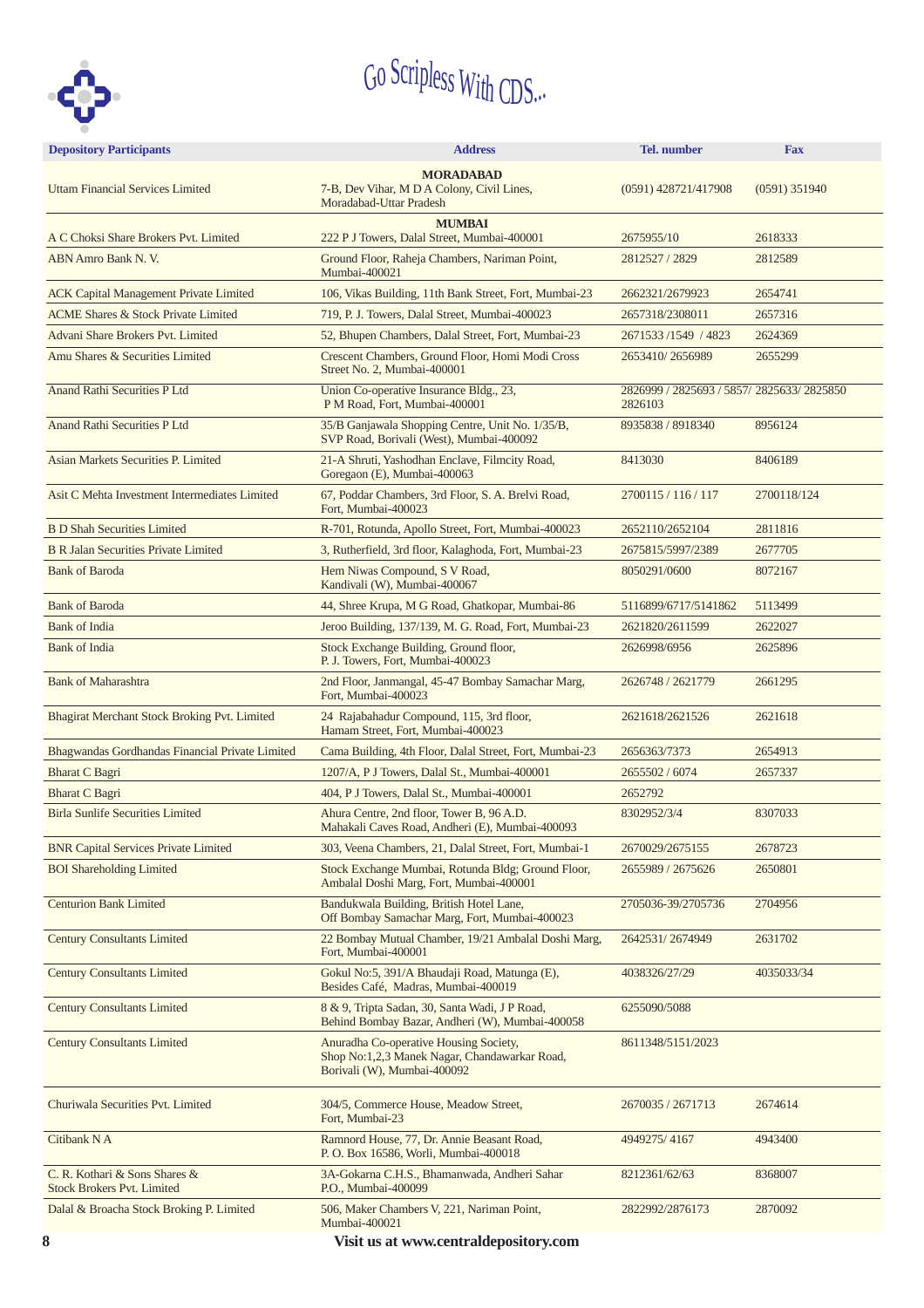

| <b>Depository Participants</b>                      | <b>Address</b>                                                                                         | <b>Tel.</b> number             | <b>Fax</b>         |
|-----------------------------------------------------|--------------------------------------------------------------------------------------------------------|--------------------------------|--------------------|
| Deutsche Bank AG                                    | Kodak House, 222, Dr. D. N. Road, Mumbai-400001                                                        | 2075778 / 2073262 / 92         | 2075975/2073077    |
| Dindayal Biyani Stock Brokers Limited               | 417, Stock Exchange Towers, Dalal Street, Fort,<br>Mumbai-400023                                       | 2654099 / 2655442              | 2651641            |
| DJS Stock & Shares Limited                          | 43, V.B. Gandhi Marg, Fort, Mumbai-400023                                                              | 2846550 / 2875693 /<br>2651503 | 2020169            |
| DJS Stock & Shares Limited                          | C/o Mittali Trust, 8/B Shirin Shorab Palace,<br>Nariman Road, off Nehru Rd., Vile Parle (E), Mumbai-57 | 6108397                        | 6185011            |
| Emkay Share and Stock Brokers Pvt. Limited          | 4D, 4th floor, Hamam House, Ambalal Doshi Marg,<br>Fort, Mumbai-400023                                 | 2651576/2085                   | 2654761            |
| <b>Enam Securities P. Limited</b>                   | 2A -2B Hari Chambers, Ground Floor, 58,<br>Sahid Bhagat Singh Road, Fort, Mumbai-400023                | 2655535/36                     | 2666201/02         |
| Gandhi Securities And Investments P. Ltd.           | R-545, Rotunda Building, Ambalal Doshi Marg,<br>Fort, Mumbai-400001                                    | 2623836/7, 2650923             | 2650933            |
| <b>Global Trust Bank Limited</b>                    | 401, 4th floor, P. J. Towers, Fort, Mumbai-400023                                                      | 2673493/2654791/<br>94/95/97   | 2654779            |
| Gupta Equities Pvt. Limited                         | 9th Floor, P J Towers, Dalal St., Fort, Mumbai-400023                                                  | 2613688 / 2620638              | 2632891            |
| <b>HDFC Bank Limited</b>                            | Kamla Mill Compound, 1st Floor,<br>Senapati Bapat Marg, Lower Parel, Mumbai-400018                     | 4910492                        | 4929722/4961636    |
| Hem Securities Limited                              | 41-B Khatau Building, Alkesh Dinesh Modi Marg,<br>Fort, Mumbai-400021                                  | 2630947/48                     | 2641961            |
| H T Nanavati Securities Pvt Ltd                     | 104, Vikas Building, 11, Bank Street, Fort, Mumbai-1                                                   | 2650499 / 2657152 /<br>2657087 | 2652885            |
| <b>ICICI</b> Limited                                | Zenith House, K K Marg, Mumbai-400034                                                                  | 4906882 / 4906885              | 4923443            |
| <b>IIT Corporate Services Limited</b>               | IIT House, Off Vasanji Road, J.B.Nagar,<br>Andheri (E), Mumbai-400059                                  | 8225599                        | 8381417/8215352    |
| <b>IKAB</b> Securities & Investments Limited        | Bldg. No. 5, 2nd Floor, Raja Bahadur Compound,<br>43, Tamarind Lane, Fort, Mumbai-400023               | 2651348                        | 2655195            |
| <b>Indsec Securities and Finance Limited</b>        | 116, Free Press House, 215, Free PressJournal Marg,<br>Nariman Point, Mumbai-400021                    | 2046753/2822362/28235492046763 |                    |
| Infrastructure Leasing & Financial Services Limited | ILFS House, Raheja Vihar, Plot No:14,<br>Chandivli, Andheri (East), Mumbai-400072                      | 8570965/0970/0954              | 8570948/0949       |
| <b>Integrated Master Securities Limited</b>         | 22, Ajaydeep, 240, Bazar Gate Street, Fort, Mumbai-1                                                   | 2657186/87/88                  | 2676408            |
| <b>Inventure Growth And Securities Limited</b>      | 63, Jalaram Jyot, 1st Floor, Janmabhoomi Marg,<br>Fort, Mumbai-400001                                  | 2886851/52/53<br>2047690       | 2886854            |
| <b>Inventure Growth And Securities Limited</b>      | 5 - Anand Kunj, Daftary Road, Malad (E), Mumbai-97                                                     | 8816159/8888270                | 8816160            |
| <b>ISJ</b> Securities Limited                       | 401-B Natwar Chambers, 94, Nagaindas Master Road,<br>Fort. Mumbai-400023                               | 2616178/2674252                | 2625488            |
| J G Shah Financial Consultants P. Limited           | 418 P. J. Towers, 4th floor, Dalal Street,<br>Fort, Mumbai-400023                                      | 2651688 / 2694 / 3432          | 2650714            |
| Jamnadas Morarjee Securities Limited                | 204, P J Towers, Dalal Street, Fort, Mumbai-400023                                                     | 2655585 / 87<br>2654893 / 0411 | 2651256            |
| Janata Sahakari Bank Ltd., Pune                     | 71/73, Botawala Building, Ground Floor,<br>Alkesh Dinesh Modi Marg, Fort, Mumbai-400001                | 2630568/2630569                | 2654451            |
| Jayantilal Khandwala & Sons P. Limited              | 201, Stock Exchange Tower, Dalal Street, Fort,<br>Mumbai-400 001                                       | 2658524/2653732                | 2659723/2656196    |
| Joindre Capital Services Limited                    | Room No.1, 2nd Floor, Botawala Building,<br>11/13 Horniman Circle, Fort, Mumbai-400023                 | 2661289/2662292/               | 2700449<br>2620891 |
| K. Jayantilal Securities Private Limited            | PS-4 Rotunda Building, 2nd Floor, Dalal Street,<br>Fort, Mumbai-400023                                 | 2665774/2632055/2651           | 2656370            |
| Kaji & Maulik Securities P. Limited                 | 526, 5 th floor, P. J. Towers, Dalal Street, Fort,<br>Mumbai-400023                                    | 2652164                        | 2633016            |
| Kantilal Chhaganlal Securities Pvt. Limited         | 319, Commerce House, Nagindas Master Road,<br>Fort, Mumbai-400023                                      | 2676440-54, 2702245-48         | 2624226            |
| Kantilal Mangaldas Securities Pvt. Limited          | 100/104 D G Chambers, 2nd floor,<br>Nanik Motwani Marg, Mumbai-400001                                  | 2675282 / 6500 /1121           | 2677447            |
| Kaushik Shah Shares & Securities Limited            | 28, IITS House, K Dubhash Marg, Saibaba Marg,<br>Mumbai-400023                                         | 2874860/2844762                | 2824126            |
| Khambatta Securities Ltd                            | 7/10, Botawala Building, Horniman Circle,<br>Fort, Mumbai-400001                                       | 2664287 / 2702576 / 77         | 2654652            |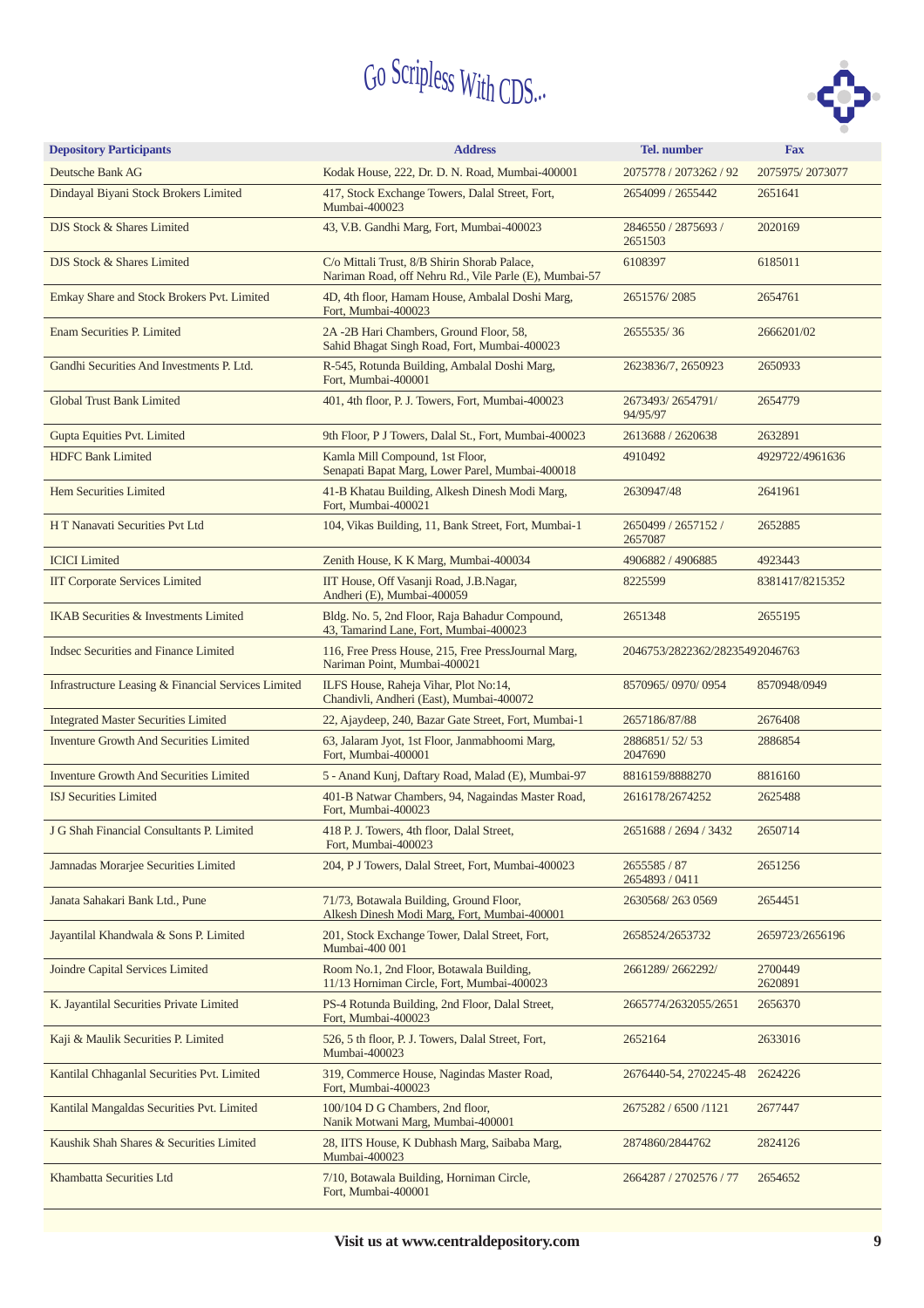

| <b>Depository Participants</b>                     | <b>Address</b>                                                                                                                    | Tel. number                    | <b>Fax</b>                  |  |  |  |
|----------------------------------------------------|-----------------------------------------------------------------------------------------------------------------------------------|--------------------------------|-----------------------------|--|--|--|
| Kisan Ratilal Choksey Share And Securities P. Ltd. | 1102, Stock Exchange Tower, Dalal Street, Fort,<br>Mumbai-400001                                                                  | 2655353                        | 2654372                     |  |  |  |
| Kisan Ratilal Choksey Share And Securities P. Ltd. | 17, Lumbini Palace, 4, V. S. Khandekar Road,,<br>Vile Parle (E), Mumbai-400057.                                                   | 8304914                        | 8205311                     |  |  |  |
| M/s Hasmukh Lalbhai                                | PS 23, Rotunda, 2nd Floor, Stock Exchange,<br>B.S.Marg, Mumbai-400001                                                             | 2652068 / 2652814              | 2652068                     |  |  |  |
| M/s Jitendra J Bhabhera                            | 213, Veena Chambers, 21, Dalal Street,<br>Fort, Mumbai-400023                                                                     | 2674727/1882                   | 2677537                     |  |  |  |
| M/s Sanjay C Baxi                                  | 23/25, Ambalal Doshi Marg, Opp. Post Office,<br>Fort, Mumbai-400023                                                               | 2695580/2651984/26558522656985 |                             |  |  |  |
| Madhukar C Sheth                                   | 3, Bansilal Building, 13, Homi Modi St.,<br>Fountain, Mumbai-400001                                                               | 2653932/35/38                  | 2659275                     |  |  |  |
| Maheshwari Equity Brokers P. Limited               | 903 Dalamal House, 206, J. B. Marg,<br>Nariman Point, Mumbai-400021                                                               | 2042514/2872539                | 2853816                     |  |  |  |
| Maliram Makharia Finstock P. Limited               | 215, Reva Chambers, 31, New Marine Lines,<br>Mumbai-400020                                                                        | 2093428/2093429                | 2013304                     |  |  |  |
| Malti Securities P. Limited                        | 405 Rotunda, 4th floor, Dalal Street,<br>Fort, Mumbai-400023                                                                      | 2641268/2640727                | 2700678                     |  |  |  |
| Mangla Capital Services P. Limited                 | 162-C, Mittal Tower, Nariman Point,<br>Mumbai - 400 021.                                                                          | 2856934/2875571/<br>2886789/98 | 2886855                     |  |  |  |
| Mehta Vakil & Co. Pvt. Limited                     | PG-11, Ground Floor, Rotunda Building,<br>B. S. Marg, Mumbai-400001                                                               | 2652620/1082/2678748           | 2656179                     |  |  |  |
| <b>MLR Securities Pvt. Limited</b>                 | 1st floor, Surya Mahal Building, 5,<br>Burjorji Bharucha Marg, Fort, Mumbai-400023                                                | 2651370                        | 2650423                     |  |  |  |
| Mother India Securities Pvt. Limited               | R-414, Rotunda, B.S. Marg, Mumbai-400001                                                                                          | 2811703/4/2876431/32           | 2850259                     |  |  |  |
| <b>Motilal Oswal Securities Limited</b>            | C/o R Natvarlal Parekh Securities, 55/6,<br>Rajbaug Estate, 1st floor, Yarn Market,<br>Pydhonie, Mumbai-400003                    | 3448104/1057                   |                             |  |  |  |
| <b>Motilal Oswal Securities Limited</b>            | C/o Network Securities Services Pvt. Limited,<br>Cutch Castle, 1st floor, Opera House,<br>S.V.P. Road, Charni Road, Mumbai-400004 | 3891444                        |                             |  |  |  |
| <b>Motilal Oswal Securities Limited</b>            | C/o Reliable Investments, 105/8, Botawala Building,<br>Shop No: 1, Ground floor, Mahim (W), Mumbai-16                             | 4453652                        |                             |  |  |  |
| <b>Motilal Oswal Securities Limited</b>            | 81, Bajaj Bhavan, 8th floor,<br>Nariman Point, Mumbai-400021                                                                      | 2812500                        |                             |  |  |  |
| <b>Motilal Oswal Securities Limited</b>            | 401-B, Natwar Chambers, 4th Floor, 94,<br>Nagindas Master Road, Fort, Mumbai-400023                                               | 2615800 / 2676136 /<br>2812500 | 2624348                     |  |  |  |
| <b>Motilal Oswal Securities Limited</b>            | C/o Nebula Consultants Private Limited, 8,<br>Jain Mansion, Daftary Road, Malad (E), Mumbai-97                                    |                                |                             |  |  |  |
| <b>Mukesh Babu Securities Limited</b>              | 12-A/1, New Sion Co-operative Housing Society,<br>Sion (West), Mumbai-400022                                                      | 4018218/19/4083386             | 4082687                     |  |  |  |
| Nikko Stock Broker Pvt. Limited                    | 629, P.J. Tower, 21, Dalal Street, Fort, Mumbai-1                                                                                 | 2613498                        | 2653277                     |  |  |  |
| Nirmal Bang Securities P. Limited                  | 38-B, Khatau Bldg;, 2nd Floor,<br>Alkesh Dinesh Mody Marg, Mumbai-400001                                                          | 2641234 / 2652111              | 2702446/2650109/<br>2624414 |  |  |  |
| Piyush A Vora Securities Pvt. Limited              | 7/10, Botawala Building, 3rd floor, 8,<br>Horniman Circle, Fort, Mumbai-400023                                                    | 2660184 / 2919 / 5876          | 2658692                     |  |  |  |
| <b>PNR Securities Limited</b>                      | 510/511 Sir Vithaldas Chambers, 16,<br>Bombay Samachar Marg, Fort, Mumbai-400023                                                  | 2045131/5209                   | 2044672                     |  |  |  |
| Prabhudas Lilladhar Pvt. Limited                   | 807/8, Raheja Centre, 8th floor, Nariman Point,<br>Mumbai-400021                                                                  | 2322222/2322520                | 2325388/89                  |  |  |  |
| Prarup Shares & Stock Brokers Private Limited      | 30, Kamer Building, Cawasji Patel Street,<br>Fort, Mumbai-400001                                                                  | 2826940/41/42/43               | 2049277                     |  |  |  |
| Pratik Stock Vision Pvt. Limited                   | 21, Khatau Building, 2nd floor, 40/48 Bank Street, Mumbai.                                                                        | 2644793-95                     | 2651309                     |  |  |  |
| R M Shares Trading Pvt. Limited                    | PM 8, Rotunda Building, Fort, Mumbai-400023                                                                                       | 2656034/2650295                | 2653993                     |  |  |  |
| R N Patwa Shares and Stock Brokers Pvt. Limited    | 725, Rotunda, Bombay Samachar Marg,<br>Fort, Mumbai-400023                                                                        | 2651951 / 2657258              | 2641692                     |  |  |  |
| Rashi Equisearch Private Limited                   | 43, Laxmi Building, 3rd Floor,<br>Sir P.M. Road, Mumbai-400001                                                                    | 2652225                        | 2660525                     |  |  |  |
| <b>Renaissance Securities Limited</b>              | 714, Rotunda Bldg; 7th floor, B.S. Marg,<br>Fort, Mumbai-400023                                                                   | 2631177/2631213                | 2631213                     |  |  |  |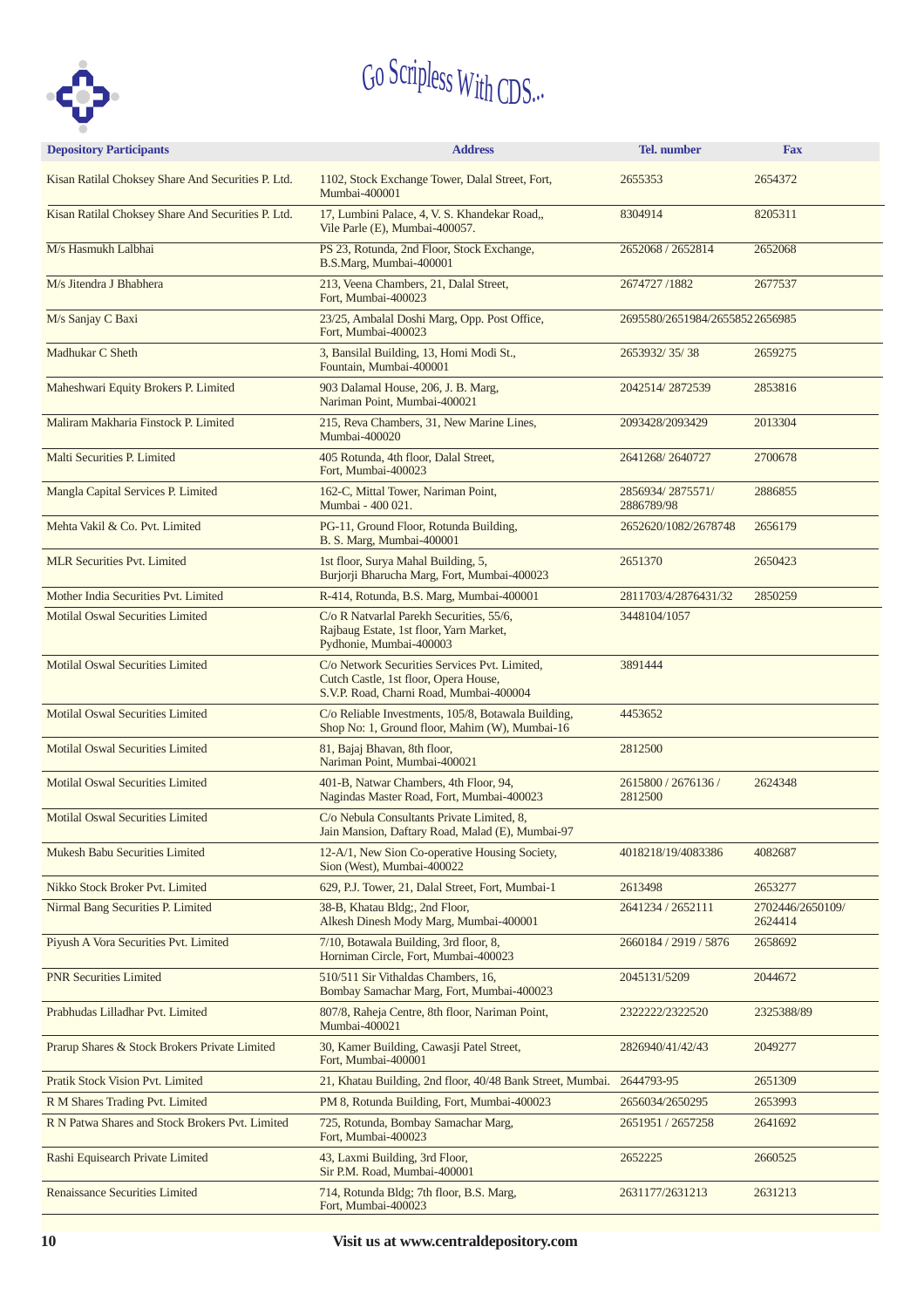

| <b>Depository Participants</b>                                  | <b>Address</b><br><b>Tel.</b> number<br><b>Fax</b>                                                                         |                                |                                  |
|-----------------------------------------------------------------|----------------------------------------------------------------------------------------------------------------------------|--------------------------------|----------------------------------|
| <b>Renaissance Securities Limited</b>                           | C/O HKB Stock Broking Limited, 45,<br>Hiramani Ratan Co-op. Hsg. Society, Bangur Nagar,<br>Goregaon (West), Mumbai-400090  | 8786854/55/59/60               | 8786857                          |
| Sai Kripa Securities Limited                                    | 216 Stock Exchange Tower, Dalal Street, Mumbai-23                                                                          | 2704124/2650121                | 2651485                          |
| <b>Sam Global Securities Limited</b>                            | 506, 5th floor, Nanabhai Mansion, Sir P M Road,<br>Fort, Mumbai-400001                                                     | 2654252/57/2654590             | 2671922/2642387                  |
| <b>Sarvin Capital Limited</b>                                   | 713, Maker Chambers V, Nariman Point, Mumbai-21                                                                            | 2884745                        | 2884739                          |
| Seema Securities Private Limited                                | 723, P.J. Towers, Dalal Street, Fort, Mumbai-400023                                                                        | 2704408/9                      | 207 8945                         |
| Shree Hari Shares & Stock Brokers Pvt. Limited                  | 58-A, Laxmi Bhavan, Flat No: 13, 3rd floor,<br>D Road, Churchgate, Mumbai-400020                                           | 2811934/9821051881             | 2810749                          |
| <b>SMIFS Securities Limited</b>                                 | Commonwealth Building, 82<br>Nagindas Master Road, Fort, Mumbai-400023                                                     | 2658027/28                     | 2623364                          |
| SMK Shares And Stock Broking Pvt. Limited                       | Office No:1 Jhamb Chambers,<br>Near Welcome Restaurant, N.M.Road Fort, Mumbai-1                                            | 2678503 / 04 / 2700071         | 2642888                          |
| <b>SPS Share Brokers Private Limited</b>                        | 121/4, Agra Building, M. G. Road, Fort, Mumbai-23                                                                          | 2672483/4305/5556/2342 2674832 |                                  |
| SSJ Finance & Securities Pvt. Limited                           | Surya Mahal, 1st Floor, 5, Burjorji Bharucha Marg,<br>Mumbai-400001                                                        | 2651360                        | 2703067                          |
| <b>SSKI Investor Services Pvt. Limited</b>                      | A-206, Phoenix House, 2nd floor,<br>Senapati Bapat Marg, Mumbai-400013                                                     | 4982000                        | 4982626                          |
| <b>Standard Chartered Bank</b>                                  | Custody & Clearing Services, Phoenix Centre,<br>Phoenix Mills Compound, Senapati Bapat Marg,<br>Lower Parel, Mumbai-400013 | 4918483/4<br>4914444 Extn.710  | 4918592/93                       |
| <b>Standard Chartered Grindlays Bank</b>                        | Gresham Assurance House, 132, Mint Road, Mumbai-1                                                                          | 2618459 / 2642055              | 2663221                          |
| <b>Stock Holding Corporation India Limited</b>                  | 44/1, Mehra Estate, L.B.S. Marg, Vikroli, Mumbai-79                                                                        | 5795316/5795273<br>/2810005/7  | 5779629/5795279/<br>2027202/3173 |
| Sunidhi Consultancy Services Limited                            | 1007, 10th Floor, P J Towers, Dalal Street, Fort, Mu-23                                                                    | 2657700/2642488                |                                  |
| Suresh Rathi Securities Pvt. Limited                            | 9, Parekh Vora Chambers, 66, N M Road,<br>Fort, Mumbai-23                                                                  | 2634026 / 27                   | 2613625                          |
| SVV Shares And Stock Brokers Pvt. Limited                       | 917-B, P J Towers, Dalal Street, Mumbai-400023                                                                             | 2655648 / 2670488 /<br>2655330 | 2656515                          |
| Sykes & Rays Equities India Limited                             | 1st floor, Daulatram Mansion, Kritidge Road,<br>Colaba, Mumbai-400005                                                      | 2841811/4647/2651292           | 2846021/2613681                  |
| Sykes & Rays Equities India Limited                             | 3rd floor, Daulatram Mansion, Kitridge Road,<br>Colaba, Mumbai-400005                                                      | 2040425/2841811                | 2883564                          |
| The Bank of Rajasthan Ltd.                                      | 18/20, Cawasji Patel Street, Fort, Mumbai-400001                                                                           | 2873472                        | 2843471                          |
| The Greater Bombay Co-operative Bank Limited                    | 23, Kedia Kunj, J. B. Nagar,<br>Andheri (East), Mumbai-400059                                                              | 8343695                        | 8343699                          |
| The Hongkong and Shanghai<br><b>Banking Corporation Limited</b> | <b>Custodians Services Department,</b><br>Sudam Kalu Ahire Marg, Worli, Mumbai-400025                                      | 4980010 / 4917013              | 4980040/4910040                  |
| The Omniscient Securities Private Limited                       | 1003, P. J. Towers, Dalal Street, Mumbai-400001                                                                            | 2700774/76/78                  | 2700779                          |
| <b>Total Securities Limited</b>                                 | 601 - Durga Chambers, 40, Waterfield Road,<br>Bandra (W), Mumbai-400050                                                    | 6514095-98                     | 4311404                          |
| UTI Securities Exchange Limited                                 | Indage House, 2nd floor, 82, Dr.Annie Beasant Road,<br>Worli, Mumbai-400018                                                | 4962582/85                     | 4962639                          |
| Vijan Share And Securities Pvt. Ltd.                            | 504, A Jeejeebhoy Towers, Dalal Street, Mumbai-1                                                                           | 2675431/2672749                | 2672799                          |
| Wallfort Share & Stock Brokers Limited                          | 205, Gundecha Chambers, Nagindas Master Road,<br>Fort, Mumbai-400001                                                       | 2611514/2611523                | 2704296                          |
| <b>Woodstock Broking Private Limited</b>                        | 7/10, Botawala Building, 1st Floor,<br>Horniman Circle, Fort, Mumbai-400001                                                | 2659496                        | 2659497                          |
| <b>B R Jalan Securities Private Limited</b>                     | <b>MUZAFFARPUR</b><br>Room No; 16, Sutapatti, Muzaffarpur-842001                                                           | $(0621)$ 266839/40             | $(0621)$ 242345                  |
| Anand Rathi Securities P Ltd                                    | <b>NAGPUR</b><br>Shivhare Building, 2nd Floor, Ayachit Mandir Road,<br>Badkas Chowk, Nagpur-440 002                        | $(0712)$ 731922 / 23/ 24/ 25   |                                  |
| <b>Renaissance Securities Limited</b>                           | C/O Surendra Financial Service P. Limited, Jayashree,<br>365 - A, Gandhinagar, Nagpur-440010                               | $(0712)$ 241062                | $(0712)$ 243404                  |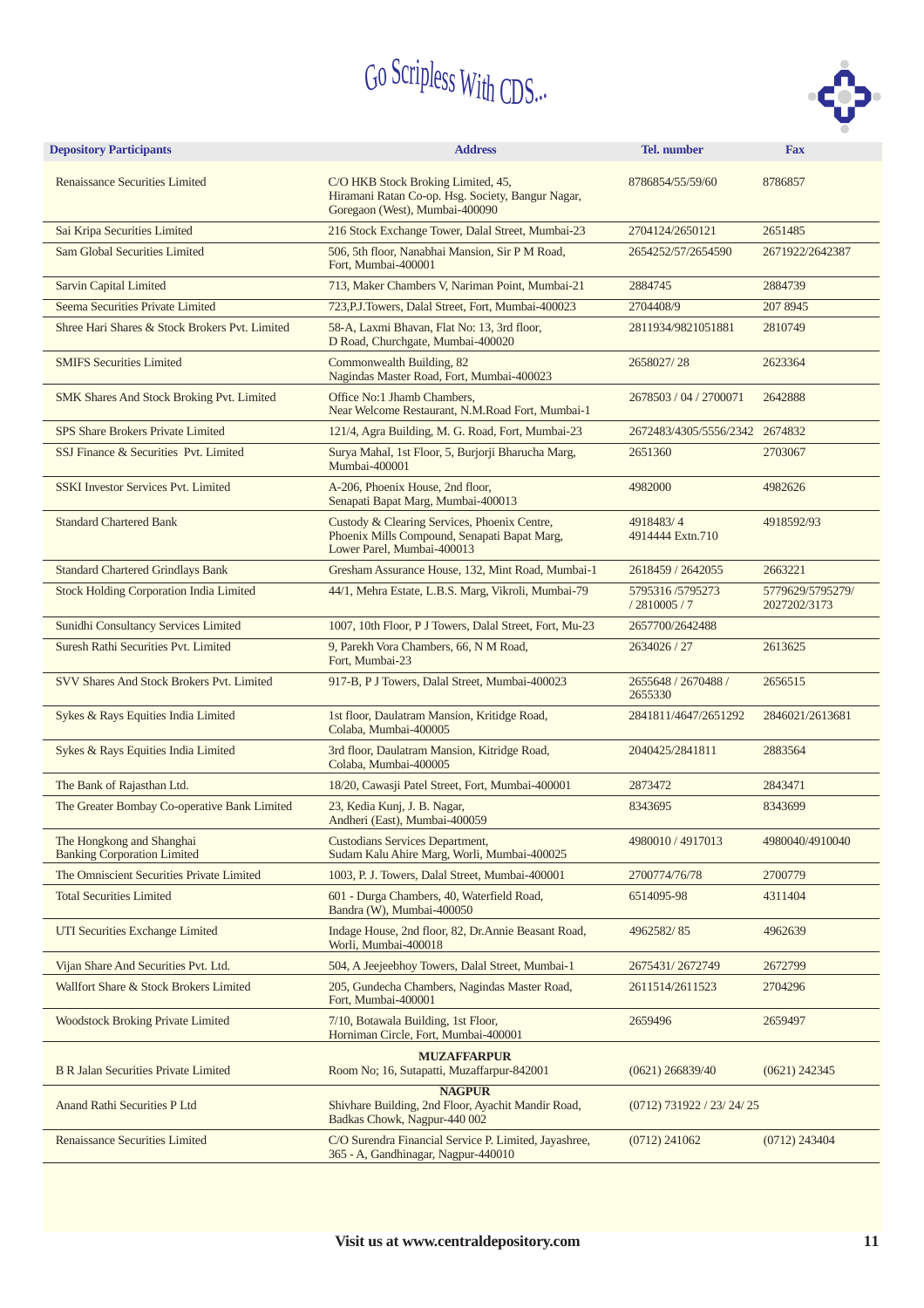

| <b>Depository Participants</b><br><b>Tel.</b> number<br><b>Address</b><br><b>Fax</b> |                                                                                                                                 |                                         |                 |  |
|--------------------------------------------------------------------------------------|---------------------------------------------------------------------------------------------------------------------------------|-----------------------------------------|-----------------|--|
| Asit C Mehta Investment Intermediates Limited                                        | <b>NASIK</b><br>7 Zaver Bhavan, 2nd Floor,<br>Near Municipal Corporation, Nasik-422101                                          | $(0253)$ 561672 / 567935                | (0253) 561672   |  |
| <b>Motilal Oswal Securities Limited</b>                                              | C/o Prachi Investments Limited, 101, Sarda Sankul,<br>M G Road, Nasik-422001                                                    | (0253) 579201/574782                    |                 |  |
| <b>Abhipra Capital Limited</b>                                                       | <b>NEW DELHI</b><br>BM-1, Dilkhush Industrial and Commercial Complex,                                                           | 7247797 /98/ 7214564/<br>7241484        | $(011)$ 7215530 |  |
| <b>Alankit Assignments Limited</b>                                                   | GT Karnal Road, Azadpur, New Delhi-110033<br>205-206, Anarkali Complex,                                                         | 3513514/16/3545773/74(011)3552001       |                 |  |
| <b>B R Jalan Securities Private Limited</b>                                          | Jhandewalan Extension, New Delhi-110055<br>D-86, Hauz Khas, Ground floor, Front, New Delhi 16                                   | $(011)$ 6968101/6511919/<br>4050        | $(011)$ 6511267 |  |
| <b>BLB</b> Limited                                                                   | 4318/3 Ansari Road, Daryaganj, New Delhi-110002                                                                                 | (011) 3272728 / 9391/9632 (011) 3285758 |                 |  |
| <b>Globe Capital Market Limited</b>                                                  | 22, Ashoka Chambers, 5-B Rajindra Park,<br>Pusa Road, New Delhi-110060                                                          | (011)5764762/65/<br>5823563/65          | (011)5764760    |  |
| <b>Oriental Bank of Commerce</b>                                                     | MBD, F-14, Competent House, IV floor,<br>Connaught Place, New Delhi-110001                                                      | (011) 3320796/3730580                   | $(011)$ 3739768 |  |
| <b>Sam Global Securities Limited</b>                                                 | 17, Netaji Subhash Marg, Opp. Golcha Cinema,<br>Darya Ganj, New Delhi-110002                                                    | $(011)$ 3270790/6190                    | $(011)$ 3258027 |  |
| <b>Stock Holding Corporation India Limited</b>                                       | Tej Building, 1st floor, 8, B Bahadurshah<br>Zafar Marg, New Delhi-110002                                                       | $(011)$ 3712807                         | $(011)$ 3731771 |  |
| <b>Suresh Rathi Securities Pvt. Limited</b>                                          | E-2/16, White House, 3rd floor, Ansari Road,<br>Darya Ganj, New Delhi-110002                                                    |                                         |                 |  |
| <b>Uttam Fianancial Services Limited</b>                                             | 416, Pratap Bhavan, 5, Bahadur<br>Shah Zafar Marg, New Delhi-110002                                                             | $(011)$ 3326278/3311853                 | (011)3739851    |  |
| <b>Bank of Baroda</b>                                                                | <b>NAVI MUMBAI</b><br>Shop no: 18/27, Twinsland Building, Plot no: 1&3,<br>Sector 1, Nerul, Navi Mumbai-400706                  | 7709854/7710951                         |                 |  |
| <b>Bank of Baroda</b>                                                                | <b>PUNE</b><br>S.No. 46/1, Saraswati Bhavan, Paud Road,<br>Pune - 411 038.                                                      | (020) 5421255/5436997<br>5445893        | $(020)$ 521255  |  |
| <b>PSE Securities Limited</b>                                                        | C/o Pune Stock Exchange Limited,<br>Shivleela Chambers, 725, Sadashiv Peth,<br>Kumthekar Marg, Pune-411030                      | (020) 4485701/702/703                   | $(020)$ 4460082 |  |
| <b>Anand Rathi Securities P Ltd</b>                                                  | <b>RAIPUR</b><br>C/O Albright Shares & Stock Brokers, 1st Floor,<br>Chawla Chambers, Jeewan Bima Marg,<br>Pandri, Raipur-492004 | $(0771)$ 654407 / 616743                |                 |  |
| Ajay Natavarlal Securities Private Limited                                           | <b>RAJKOT</b><br>403, Star Chambers, Harihar Chowk, Rajkot-360001                                                               | $(0281)$ 229782 / 763                   | $(0281)$ 224957 |  |
| Rajkot Nagarik Sahakari Bank Limited                                                 | Nagarik Bhawan, No. 1, Dhebarbhai Road,<br>Nr. Jubilee Baug, Rajkot-360001                                                      | 0281-228 871/233 916/18 0281-223 933    |                 |  |
| <b>SKSE Securities Limited</b>                                                       | Popatbhai Sorathia Bhavan, Sadar Bazar, Rajkot-1                                                                                | $(0281)$ 442145/475721                  | $(0281)$ 477576 |  |
| Suresh Rathi Securities Pvt. Limited                                                 | <b>SIROHI</b><br>1st Floor, Palace Road, , Sirohi-307001                                                                        | $(02972)$ 30689                         |                 |  |
| Suresh Rathi Securities Pvt. Limited                                                 | <b>SRI GANGANAGAR</b><br>C/O Ganpati & Co, 37, K Block, Sri Ganganagar-1                                                        | $(0154)$ 440383                         | $(0154)$ 433003 |  |
| The Bank of Rajasthan Ltd.                                                           | 2-C, Ravindra Path, Sri Ganganagar-335001                                                                                       | (0154) 430359/259/422903                |                 |  |
| Kisan Ratilal Choksey Share And Securities P. Ltd.                                   | <b>SURAT</b><br>10/2531, 1st floor, Trushna Building, Opp.<br>Rukhmabai Hospital, Bhagat Talao,<br>Main Road, Surat-395003      | $(0261)$ 424290                         |                 |  |
| <b>Motilal Oswal Securities Limited</b>                                              | C/o Surat Securities Limited, Surcom,<br>P. O. Box No: 243, 2 nd floor, Balaji Road, Surat-3                                    | $(0261)$ 419813/435505                  |                 |  |
| Suresh Rathi Securities Pvt. Limited                                                 | 509, Goodluck Textile Market, Ring Road, Surat-395002                                                                           | (0261) 655670                           |                 |  |
| Renaissance Securities Limited                                                       | <b>TINSUKIA</b><br>C/O Gentlemen Securities, Manav Kalyan Road,<br>Namgar Road, Tinsukia, Assam-786125                          | $(0374)$ 334622/339062/<br>334586       | $(0374)$ 330145 |  |
| HT Nanavati Securities Pvt Ltd                                                       | <b>TRIVANDRUM</b><br>TC 13/386-1, Kunnukhuzki, Trivandrum-695037<br>09847062392                                                 | $(0471)$ 440934/                        | (0471)442194    |  |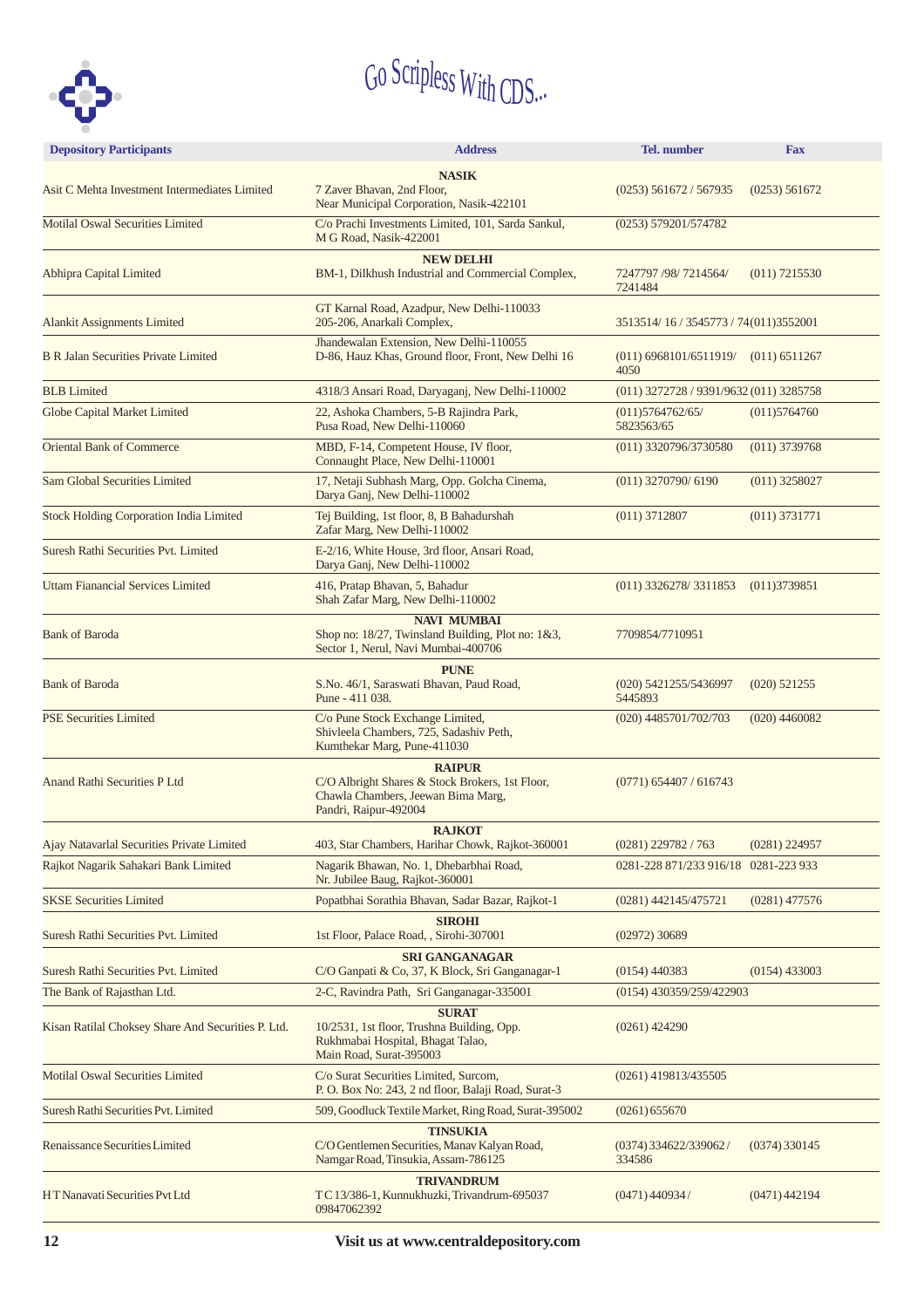

| <b>Depository Participants</b>       | <b>Address</b>                                                                                  | <b>Tel.</b> number      | <b>Fax</b>      |
|--------------------------------------|-------------------------------------------------------------------------------------------------|-------------------------|-----------------|
| <b>ISJ</b> Securities Limited        | <b>UDAIPUR</b><br>124, Bapu Bazar, Udaipur-313001                                               | $(0294)$ 423611/612     | $(0294)$ 422181 |
| Renaissance Securities Limited       | C/O Liberty Stoclinks Pvt. Limited, 33, Daitya Magri,<br>Saheli Marg, Udaipur-303001            | (0294)526798/423444     | $(0294)$ 423444 |
| Suresh Rathi Securities Pvt. Limited | 7, Toram Bavdi, Mewar Motors, Link Road, Udaipur-1                                              | $(0294)$ 413088         | (0294)416081    |
| The Bank of Rajasthan Ltd.           | Opp. Town Hall, Bapu Bazar, Udaipur-313001                                                      | (0294) 560547/420702    | $(0294)$ 529598 |
| <b>Bank of Baroda</b>                | <b>VADODARA</b><br>101, Payal Complex - II, Lokmanya Tilak Road,<br>Sayajigunj, Vadodara-390005 | $(0265)$ 361910         | $(0265)$ 362028 |
| Vadodara Stock Exchange Limited      | 3rd floor, Fortune Towers, Sayajigunj, Vadodara-5                                               | $(0265)$ 361434/534/973 | $(0265)$ 361452 |
| <b>Steel City Securities Limited</b> | <b>VISAKHAPATNAM</b><br>D. No. 49-52-5/4, Srikanya Towers, Shantipuram,<br>Visakhapatnam-530016 | (0891) 702120           | (0891) 720135   |

#### *CDS Associates - Stock Exchanges :*

The following Stock Exchanges are connected with CDS to facilitate trading and settlement of dematerialised securities :

- The Stock Exchange, Mumbai  $\bullet$
- National Stock Exchange of India Limited ●
- The Delhi Stock Exchange Association Limited ●
- The Stock Exchange, Ahmedabad ●
- Vadodara Stock Exchange Limited  $\bullet$
- The Calcutta Stock Exchange Association Limited ●
- Madras Stock Exchange Limited ●
- OTC Exchange of India ●

#### *Companies whose debt instruments are available for demat on CDS*

Alok Textile Industries Limited Bank Of Baroda Dena Bank Grasim Industries Limited Hindalco Industries Limited Housing Development Finance Corporation Limited ICICI Limited Indian Rayon And Industries Limited Indo Gulf Corporation Limited Industrial Development Bank Of India

Larsen & Toubro Limited National Aluminium Company Limited Nirma Limited Reliance Industries Limited Reliance Petroleum Ltd. Shree Synthetics Limited Srei International Finance Limited The Arvind Mills Limited Vanasthali Textile Industries Limited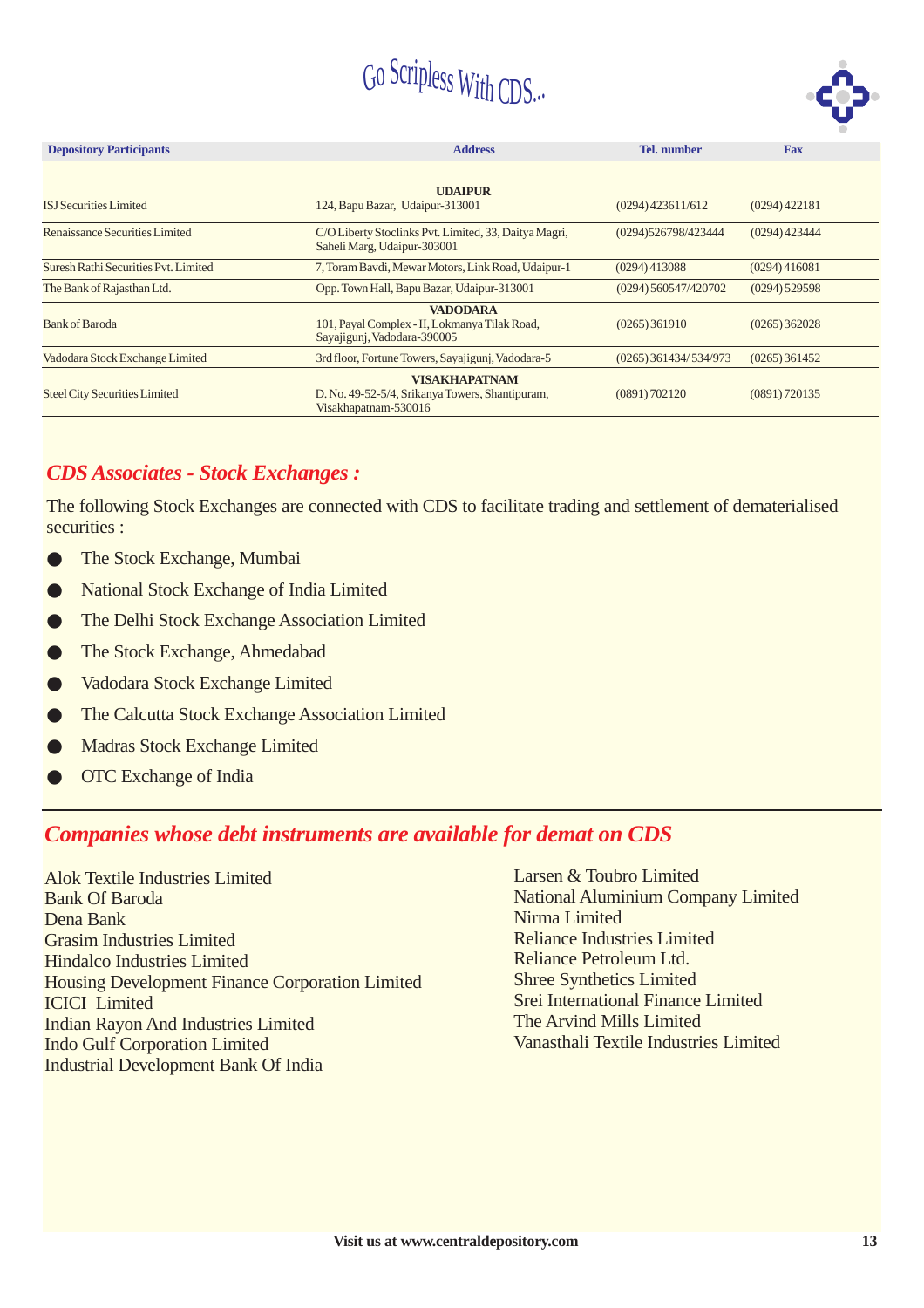

## *CDS Associates - Registrars*

| Sr.No        | <b>Name</b>                                                                                      | <b>Address</b>                                                                                            | Tel. No                         | Fax         |
|--------------|--------------------------------------------------------------------------------------------------|-----------------------------------------------------------------------------------------------------------|---------------------------------|-------------|
| $\mathbf{1}$ | Aarthi Consultants Private Limited                                                               | 1-2-285, Domalguda, Hyderabad-500029                                                                      | 7604653/7636715/<br>6501921     | 7632184     |
| 2            | ABC Computers Private Limited                                                                    | National Council Of Education, Bengal,<br>Jadavpur University Campus, Jadavpur, Calcutta-700032           | 4832972/<br>4731163/1292        | 4832970     |
| 3            | ABS Consultant Pvt. Limited                                                                      | Stephen House, Room No.99, 6th Floor, 4,<br>BBD Bag (East), Calcutta-700001                               | 033-2430153/<br>2201043         | 033-2430153 |
| 4            | Adroit Corporate Services Pvt. Ltd.                                                              | 19, Jafar Bhay Industrial Estate, 1st Floor, Makwana Rd.,<br>Marol Naka, Andheri (E), Mumbai - 400 059.   | 022-8502758/6904102             | 022-8590942 |
| 5            | Alankit Assignments Limited                                                                      | 205-206, Anarkali Complex, Jhandewalan Extn.,<br>New Delhi - 110055                                       | 3545773-74/<br>3546001/3513512  | 3552001     |
| 6            | Alpha Systems Private Limited                                                                    | 30, Ramana Residency, 4th Cross, Sampige Road,<br>Malleshwaram, Bangalore-560003                          | 3460815-818                     |             |
| 7            | Ami Computers (I) Limited                                                                        | 60A & 60B, Chowringhee Road, Calcutta-700020                                                              | 033-2800900/<br>2800812         | 033-2406585 |
| 8            | Amtrac Management Services Limited                                                               | Plot No. 101/102, M.I.D.C., 19th Street, Satpur,<br>Nasik-422007                                          | 351892                          | 351126      |
| 9            | Ankit Consultancy Private Limited                                                                | 2nd Floor, Alankar point, Geeta Bhawan Chouraha,<br>A B Road, Indore-452002                               | 0731-491298                     | 0731-265798 |
| 10           | Beetal Financial & Computer Services (P) Ltd.                                                    | 321-S, Chirag Delhi, Near Shahid Bhagat Singh College,<br>New Delhi-110 017                               | 011-6231990/<br>6232390         | 011-6222146 |
| 11           | <b>Bigshare Services Private Limited</b>                                                         | E/2, Ansa Industrial Estate, Saki Vihar Road, Sakinaka,<br>Andheri (East), Mumbai-400072                  | 8523541/8524914                 | 8525207     |
| 12           | C B Management Services Limited                                                                  | P-22, Bondel Road, Calcutta-700019                                                                        | 2802486/2803495                 | 2470263     |
| 13           | Cameo Corporate Services Limited                                                                 | 'Subramanian Building', No. 1, Club House Road,<br>Chennai-600002                                         | 8460390-94                      | 8460129     |
| 14           | Canbank Computer Services Limited                                                                | R & T Centre, Hotel Broadway Complex,<br>No.19, K. G. Road, Bangalore-560009.                             | 080-2872461/62                  | 080-2872804 |
| 15           | <b>CIL Securities Limited</b><br>214, Raghava Ratna Towers, Chirag Ali Lane,<br>Hyderabad-500001 |                                                                                                           | 3203155/3202398                 | 3203028     |
| 16           | Computech International Limited                                                                  | W-40, Okhla Industrial Area, Phase-II,<br>New Delhi-110020                                                |                                 | 6922997     |
| 17           | Computech Share Cap Limited                                                                      | 147, Mahatma Gandhi Road, Fort, Mumbai-400023                                                             | 2671824/26                      | 2670380     |
| 18           | Data Software Research Co. Limited                                                               | Sree Sovereign Complex, No. 22, 4th Cross Street,<br>Trustpuram, Opp. Playground, Kodambakkam, Chennai-24 | 4833738/4834487                 | 4834636     |
| 19           | Datamatics Financial Software<br>& Services Limited                                              | Plot No. A 16 & 17, MIDC Part B Cross Lane, Marol,<br>Andheri (E), Mumbai-400 093                         | 8375519-24                      | 8350217     |
| 20           | Dynamic Superways and Exports Limited                                                            | Rainbow Palace, I C Colony Cross Road No.5,<br>Borivli (W), Mumbai-400 103                                | 022-8918257/8937793             | 022-8937845 |
| 21           | <b>EIH</b> Limited                                                                               | 4, Mangoe Lane, Calcutta-700 001                                                                          | 033-2485883/2206141<br>/2101033 | 033-2420957 |
| 22           | <b>ICICI</b> Infotech Services Limited                                                           | Maratha Mandir Annexe, Dr. A.R.Nair Road,<br>Mumbai Central, Mumbai-400008                                | 3051988/3006717                 | 3006738     |
| 23           | <b>IIT Corporate Services Limited</b>                                                            | IIT House, Off M. Vasanji Road, Opp. Vazir Glass,<br>Near J. B. Nagar, Andheri (E), Mumbai-400059         | 8225599                         | 8381417     |
| 24           | Ikon Visions Pvt. Limited                                                                        | 33, Sanali Heavens, 8-3-948, Ameerpet, Hyderabad-73                                                       | 040-3744138/356                 | 040-3744356 |
| 25           | Integrated Enterprises (India) Limited                                                           | 46/3, Vijayaraghava Road, T.Nagar, Chennai-600017                                                         | 8238891/94/96/97                | 8220652     |
| 26           | In-house Share Registry                                                                          | 3, Community Centre, Naraina Industrial Area,<br>Phae - I, Near Payal Cinema, New Delhi - 110 028.        | 011-5792013/14/15               | 011-5792011 |
| 27           | Intime Spectrum Registry Private Limited                                                         | 260 - A, Shanti Industrial Estate, Sarojini Naidu Road,<br>Mulund (W), Mumbai-400080                      | 5647731/5672716/5684590         | 5672693     |
| 28           | <b>Investor Services of India Limited</b>                                                        | IDBI Building, 2nd Floor, A' Wing, Sector - 11,<br>Plot No-39-41, CBD Belapur, Navi Mumbai-400 614        | 022-7579636                     | 022-7579650 |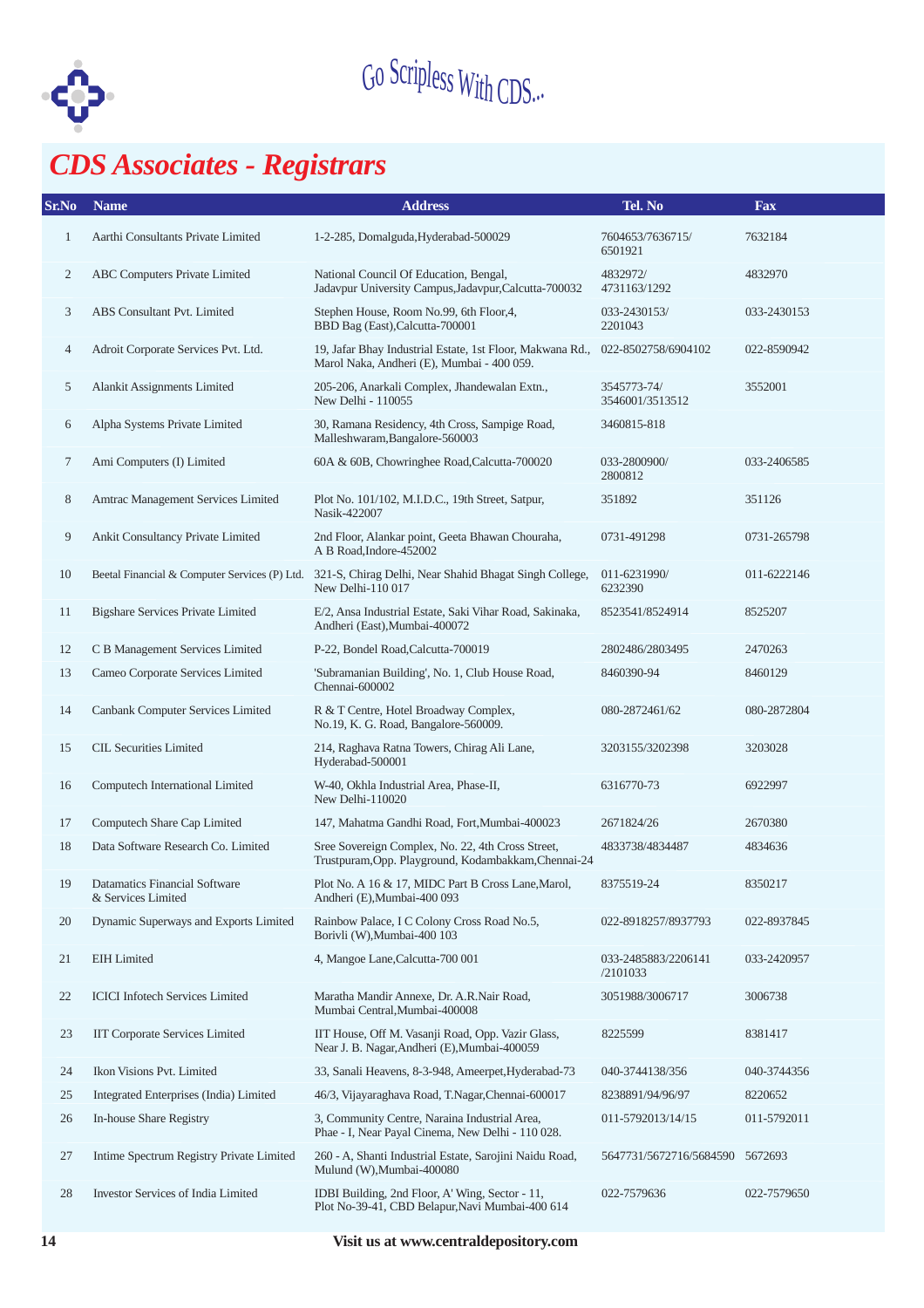

| Sr.No | <b>Name</b>                                            | Tel. No<br><b>Address</b>                                                                                                |                                           |                 |  |  |  |
|-------|--------------------------------------------------------|--------------------------------------------------------------------------------------------------------------------------|-------------------------------------------|-----------------|--|--|--|
| 29    | Karvy Consultants Limited                              | Karvy House, 46, Avenue 4, Street No.1,<br>Banjara Hills, Hyderabad-500034                                               | 3303221/3320251/751/752                   | 3311968         |  |  |  |
| 30    | M. N. Dastur & Company Limited                         | Matulya Centre 'A', 249, Senapati Bapat Marg,<br>Lower Parel, Mumbai-400013                                              | 4931065/78                                | 4931316         |  |  |  |
| 31    | Maheshwari Datamatics Pvt. Limited                     | 6 Mangoe Lane, 2nd Floor, Calcutta-700 001                                                                               | 033-2435809/2435029                       | 033-2484787     |  |  |  |
| 32    | <b>MAS Services Private Limited</b>                    | AB-4, Safdarjung Enclave, New Delhi-110029                                                                               | 6104142/6104326/6108303                   |                 |  |  |  |
| 33    | <b>MCS</b> Limited                                     | Sri Venkatesh Bhavan, Plot No.27, Phase II, Road No.11,<br>MIDC Industrial Area, Marol, Andheri (E), Mumbai-93           | 8201785/5741/5742                         | 8201783         |  |  |  |
| 34    | <b>MCS</b> Software Solutions Ltd                      | Rajan House, Opp. Century Bazar, Prabhadevi,<br>Mumbai-400 025                                                           | 4302930                                   | 4379417         |  |  |  |
| 35    | Mondkar Computers Pvt. Limited                         | 21, Shakil Niwas, Mahakali Caves Road,<br>Andheri (E), Mumbai-400 093                                                    | 022-8221966/836620                        | 022-8366620     |  |  |  |
| 36    | Nagarjuna Investors Services Limited                   | 1, Nagarjuna Hills, Hyderabad-500082                                                                                     | 040-3353057                               | 040-3350714     |  |  |  |
| 37    | Niche Technologies Private Limited                     | C-444 Bagree Market, 4th Floor,<br>71, BRB Basu Road, Calcutta-700001                                                    | 033-2357270/7271/3070/<br>2200556/2200557 | 033-2156823     |  |  |  |
| 38    | <b>PCS</b> Industries Limited                          | 1st Floor, Hyfa Building, Andheri Kurla Road, Safed Pool, 8510446/8510647<br>Andheri (E), Mumbai-400072                  |                                           | 8520193/8524091 |  |  |  |
| 39    | Pinnacle Shares Registry Private Limited               | Near Ashoka Mills Compound, Naroda Road,<br>Ahmedabad-380025                                                             | 2120582/2120338                           | 2122963         |  |  |  |
| 40    | Premium Financial Services Limited                     | 477, A-2 Shah & Nahar Industrial Estate,<br>Dhanraj Mill Compound, S J Marg,<br>Lower Parel (W), Mumbai-400 013          | 4960621-22                                | 4950128         |  |  |  |
| 41    | Purva Sharegistry (India) Limited                      | 33 Printing House, 28-D, Police Court Lane,<br>Behind Old Handloom House, Fort, Mumbai-400 001                           | 022-2617957/2632967                       | 022-2626407     |  |  |  |
| 42    | R & D Consultants Limited                              | 610, Dalamal Tower, 211, Free Press Journal Road,<br>Nariman Point, Mumbai-400021                                        | 022-2834347/2834374/<br>2884667/2884668   | 022-2855753     |  |  |  |
| 43    | RCMC Share Registry Private Limited                    | 1515, 1st Floor, Bhisham Pitamah Marg,<br>Kotla Mubarakpur, New Delhi-110003                                             | 4649720/4692346/4601017                   | 4692345         |  |  |  |
| 44    | S K Computers                                          | 4/18 Poddar Nagar, Jodhpur Park, Jadavpur, Calcutta-68                                                                   | 033-4831875/2410871                       | 033-4831875     |  |  |  |
| 45    | S.K.D.C. Consultants Limited                           | No.11, Street No.1, S.N.Layout, Tatabad, Coimbatore-12                                                                   | 499856/494704                             | 499574          |  |  |  |
| 46    | Sathguru Management Consultants Limited                | Plot No.15, Hindi Nagar, Punjagutta, Hyderabad-500034                                                                    | 3354042/6507                              |                 |  |  |  |
| 47    | Sharepro Services                                      | Satam Estate, 3rd Floor, Above Bank of Baroda, Chakala<br>Cardinal Gracias Road, Andheri, Mumbai-400099                  | 8215168/8329828/8347719/837564<br>8218    |                 |  |  |  |
| 48    | Sharex (India) Private Limited                         | Luthra Industrial Premises, Andheri Kurla Road,<br>Safed Pool, Andheri (E), Mumbai-400 072                               | 8515606/5644                              | 8512885         |  |  |  |
| 49    | Sindhu Corporate Services Private Limited              | 18A[New No. 492], East Marredpally, Secundrabad-26                                                                       | 7733478                                   | 7733479         |  |  |  |
| 50    | Skyline Financial Services Pvt. Ltd.                   | 123, Vinoba Puri, Lajpat Nagar - II, New Delhi-110 024                                                                   | 011-6838501/6920625                       | 011-6918352     |  |  |  |
| 51    | <b>SRG</b> Infotec Limited                             | "Devraha House", A-256, Industrial Area, Phase-I,<br>Okhla, New Delhi-110020                                             | 6812434/6812828                           | 6812366         |  |  |  |
| 52    | <b>Tata Consultancy Services</b>                       | Ram House, 1st Floor, Behind Kamat Club,<br>S V Road, Goregaon (W), Mumbai-400062                                        | 022-8765241                               | 022-8765185     |  |  |  |
| 53    | Tata Share Registry Limited                            | Army & Navy Building, 148, Mahatma Gandhi Road,<br>Fort.Mumbai-400001                                                    | 2873831/2850886                           | 2844160         |  |  |  |
| 54    | Trident Investment and Portfolio<br>Services Pvt. Ltd. | 4th Main Road, United India Colony, Kodambakkam,<br>Chennai-600 024                                                      | 044-4800886/4844204/<br>4844217           | 044-4800884     |  |  |  |
| 55    |                                                        | Venture Capital & Corporate Investments Ltd 6-2-913/914, 3rd Floor, Progressive Towers,<br>Khairatabad, Hyderabad-500004 | 3324804/3322264                           | 3324803         |  |  |  |
| 56    | Wisec Global Limited                                   | B-6/6, Commercial Complex, Safdarjung Enclave,<br>New Delhi-110029                                                       | 011-6181584-85/6164506                    | 011-6168876     |  |  |  |
| 57    | X L Softech Systems Limited                            | 1-2-597/17, Lower Tank Bund Road, Domalguda,<br>Hyderabad-500029                                                         | 040-3220284/3221444                       | 040-3221888     |  |  |  |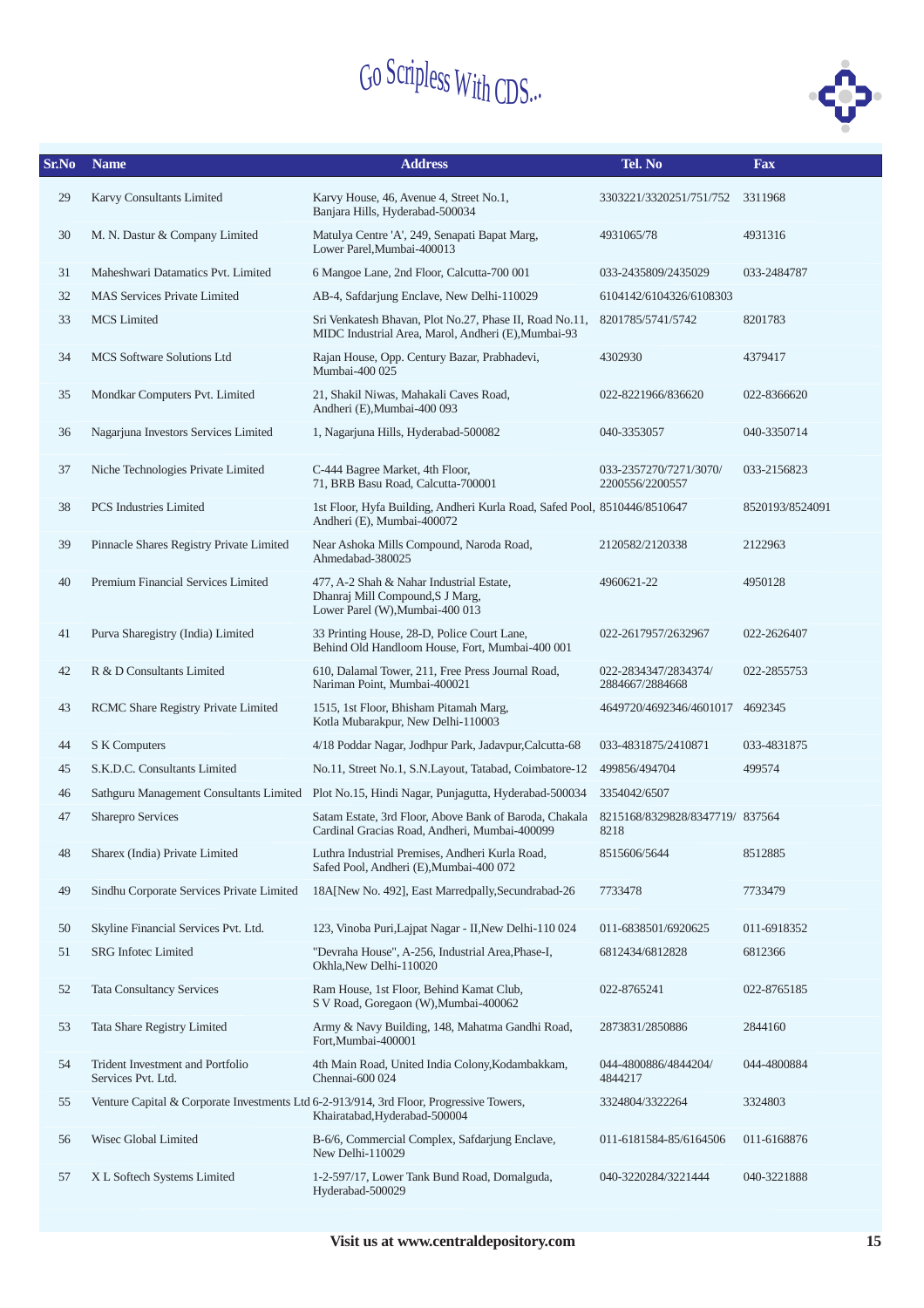

### *CDS Associates - Issuer Companies (As on Feb 15, 2001)*

| Sr.No.                | <b>Company Name</b>                                                                                                                                                 | for Demat Retail | Available Compulsory                | Sr.No.     | <b>Company Name</b>                                                                                                                                                                  | for Demat Retail        | Available Compulsory                             | Sr.No.                   | <b>Company Name</b>                                                                                                             | Available<br>for Demat Retail | Compulsory                                                    |
|-----------------------|---------------------------------------------------------------------------------------------------------------------------------------------------------------------|------------------|-------------------------------------|------------|--------------------------------------------------------------------------------------------------------------------------------------------------------------------------------------|-------------------------|--------------------------------------------------|--------------------------|---------------------------------------------------------------------------------------------------------------------------------|-------------------------------|---------------------------------------------------------------|
|                       |                                                                                                                                                                     |                  |                                     |            |                                                                                                                                                                                      |                         |                                                  |                          |                                                                                                                                 |                               |                                                               |
|                       | 1 21st Century Management Services Ltd.<br>2 A J Brothers Ltd.                                                                                                      |                  | 08-May-00<br>25-Sep-00              |            | 106 Amforge Industries Ltd.<br>107 AMGF Intercorp Ltd                                                                                                                                | Y<br>Y                  | 24-Jul-00                                        |                          | 212 Autoriders Finance Ltd.<br>213 Avantel Softech Ltd (formerly, Avantel Comm. Ltd)                                            | Υ<br>Y                        | 28-Aug-00<br>24-Jul-00                                        |
|                       | 3 APRLtd.<br>4 Aakar Engineering Manufacturing Co. Ltd.                                                                                                             |                  | 26-Jun-00<br>25-Sep-00              | 108        | (formerly, Ashu Motor & General Finance Ltd)<br>AMI Computers (I) Ltd.<br>109 AMICI India Ltd.                                                                                       | Υ<br>Y                  | 26-02-2001*<br>24-Jul-00<br>26-Feb-01            | 215                      | 214 Avanti Feeds Ltd.<br>Aventis Cropscience India Ltd (formerly, Agrevo<br>India Ltd & formerly, Hoechst Schering Agrevo Ltd ) |                               | 04-Apr-01                                                     |
|                       | 5 Aanjay Software Ltd.<br>6 Aarthí Drugs Ltd.                                                                                                                       | YT               | <b>NC</b><br>24-Jul-00              |            | 110 Amit Spinning Indsutries Ltd.<br>111 Amol Dicalite Ltd                                                                                                                           | $_{\rm Y}^{\rm YT}$     | 24-Jul-00                                        |                          | 216 Avery India Ltd.                                                                                                            | ÝT.                           | 28-Aug-00<br>21-Mar-00                                        |
| 7                     | Aarthi Industries Ltd.<br>8 Aasheesh Securities Ltd.                                                                                                                | YT               | 24-Jul-00<br>26-Mar-01              |            | 112 AMR Softech Ltd.                                                                                                                                                                 | Y                       | 26-02-2001*<br><b>NC</b>                         | 217                      | Avinash Information Technologies Ltd.<br>(formerly, Mangalya Exports Ltd.)                                                      | Y<br>YT                       | <b>NC</b>                                                     |
|                       | 9 Aban Loyd Chiles Offshore Ltd.<br>10 ABB Alstom Power India Ltd.                                                                                                  |                  | 28-Aug-00<br>24-Jul-00              |            | 113 Amrapali Developers (India) Ltd.<br>114 Amrapali Industries Ltd.                                                                                                                 | Υ<br>Y<br>Y             | $NC$<br>$NC$<br><b>NC</b>                        | 218                      | Avon Organics Ltd.<br>219 Axel Polymers Ltd.                                                                                    | Y                             | 24-Jul-00<br>04-Apr-01                                        |
|                       | 11 ABB Analytical Ltd. (formerly, CG Elsag Bailey Ltd.)<br>12 ABB Instrumentation Ltd.                                                                              | Υ                | NC                                  |            | 115 Amstar Laminates Ltd.<br>116 Amtek Auto Ltd.                                                                                                                                     | Y                       | 26-Mar-01                                        | 220<br>221               | Axles India Ltd.<br>AxSys Healthtech Ltd.                                                                                       | Y                             | <b>NC</b>                                                     |
|                       | (formerly, Birla Kent - Taylor Ltd.)<br>13 ABB Lenzohm Service Ltd (formerly, Lenzohm<br>Electrical Engineering Company Ltd)<br>14 Abbott Laboratories (India) Ltd. | Y                | <b>NC</b>                           | 117        | Amtrex Hitachi Appliances Ltd.<br>(formerly, Amtrex Appliances Ltd.)                                                                                                                 | YT                      | 24-Jul-00                                        | 222                      | (formerly, Dr. Ramayya's Pramila Hospitals Ltd.)<br>Axtel Industries Ltd.                                                       | Y                             | 26-Mar-01<br>28-May-01                                        |
|                       |                                                                                                                                                                     | Υ                | <b>NC</b><br>28-Aug-00              | 118        | Anant Raj Industries Ltd<br>(formerly, Anant Raj Clay Products Ltd)<br>Ancent Software International Ltd.                                                                            | Y                       | 29-Jan-01                                        | 223                      | Aztec Software & Technology Services Ltd.<br>224 B J Duplex Boards Ltd.                                                         | Y<br>Y                        | <b>NC</b><br>28-May-01                                        |
|                       | 15 Abee Info-Consumables Ltd<br>(formerly, Abee Printer Ribons Ltd)                                                                                                 |                  | 08-May-00                           | 119        | 120 Anco Communications Ltd.                                                                                                                                                         | Υ<br>Υ                  | 08-May-00<br>28-Aug-00                           | 225                      | B N R Udyog Ltd<br>(formerly, Rathi Share & Stock Brokers Ltd)<br>B.K. Duplex Board Ltd.                                        | Y                             |                                                               |
|                       | 16 ÀBG Heavy Industries Ltd<br>17 Abhishek Finlease Ltd                                                                                                             |                  | 30-Apr-01<br>28-Apr-01              |            | 121 Andamans Timber Industries Ltd.<br>122 Andhra Bank                                                                                                                               |                         | 30-Apr-01<br><b>NC</b>                           | 226<br>227               | B2B Software Technologies Ltd                                                                                                   | Ý                             | 26-Mar-01                                                     |
| 19                    | 18 Abhishek Industries Ltd.<br>Abhyudya Trading Ltd.                                                                                                                |                  | 04-Apr-01<br><b>NC</b>              | 123<br>124 | Andrew Yule & Co. Ltd<br>Anka India Ltd.                                                                                                                                             |                         | 30-Apr-01<br><b>NC</b>                           | 228                      | (formerly, Ravileela Financial Services Ltd)<br>Baid Mercantiles Ltd.                                                           | Y                             | 08-May-00<br>26-Mar-01                                        |
| 21                    | 20 Abir Chemicals Ltd<br>ABM International Ltd.                                                                                                                     |                  | 26-Mar-01<br>26-Feb-01              | 125<br>126 | Annamallai Finance Ltd<br>Annapurna Foils Ltd.                                                                                                                                       |                         | 26-02-2001*<br>26-Mar-01                         | 229<br>230               | Bajaj Auto Finance Ltd.<br>Bajaj Auto Ltd.                                                                                      | Y<br>YT                       | 26-Jun-00<br>31-May-99                                        |
| 22                    | Abner Pharmaceuticals Ltd.<br>23 Accurate Exports Ltd.                                                                                                              |                  | 28-Apr-01<br>25-Sep-00              | 127<br>128 | Ansal Buildwell Ltd.<br>Ansal Housing & Construction Ltd.                                                                                                                            | Υ<br>Y                  | 26-03-2001*<br>30-Oct-00                         | 231<br>232               | Bajaj Hindustan Ltd.<br>Bajaj Hirers & Lessors Ltd                                                                              | YT                            | 26-Jun-00<br>30-Oct-00                                        |
| 25                    | 24 Accurate Transformers Ltd.<br>Ace Software Exports Ltd.<br>ACI Infocom Ltd.(formerly, Sujata Data Prod. Ltd)                                                     | YT               | 29-Jan-01<br>30-Oct-00              | 129<br>130 | Ansal Properties & Industries Ltd.<br>Antartica Ltd. (formerly, Antartica Graphics Ltd.)                                                                                             | Y<br>YT                 | 26-02-2001*<br>24-Jul-00                         | 233<br>234               | Bajwa Agro Industries Ltd.<br>Bala Techno Global Ltd                                                                            |                               | 26-Mar-01                                                     |
| 26<br>27              | Acknit Knitting Ltd.                                                                                                                                                |                  | 08-May-00<br>26-Feb-01              | 131<br>132 | Anukul Investments Ltd.<br>Apar Industries Ltd.                                                                                                                                      | Y                       | 29-Jan-01<br>24-Jul-00                           | 235                      | (formerly, Bala Techno Finance Ltd)<br>Bala Techno Synthetics Ltd.                                                              |                               | 26-02-2001*<br>26-Mar-01                                      |
| 28<br>29              | Action Financial Services Ltd.<br>Adam Comsof Ltd.                                                                                                                  |                  | 28-Aug-00<br>24-Jul-00              | 133<br>134 | Apcotex Lattices Ltd.<br>Apex Capital Markets Ltd.                                                                                                                                   | Y                       | 08-May-00<br>26-Feb-01                           | 236<br>237               | Balaji Distilleries Ltd.<br>Balaji Industrial Corporation Ltd                                                                   |                               | 28-Aug-00<br>26-Mar-01                                        |
| 30 <sup>°</sup><br>31 | Adani Exports Ltd.<br>Adarsh Derivatives Ltd                                                                                                                        | YT               | 26-Jun-00<br>25-Sep-00              | 135<br>136 | Aplab Ltd.<br>Apollo Finance Ltd.                                                                                                                                                    | Y<br>Y                  | 24-Jul-00<br>25-Sep-00                           | 238<br>239               | Balaji Telefilms Ltd.<br>Ballarpur Industries Ltd.                                                                              | YT                            | <b>NC</b><br>29-Nov-99                                        |
| 32<br>33              | Addlife Pharma Ltd<br>Adelphia Vision India Ltd.                                                                                                                    |                  | 26-03-2001*<br>04-Apr-01            | 137<br>138 | Apollo Hospitals Enterprises Ltd.<br>Apollo International Ltd.                                                                                                                       | Υ<br>Y                  | 28-Aug-00<br>25-Sep-00                           | 240<br>241               | Balmer Lawrie & Co. Ltd.<br>Balrampur Chini Mills Ltd.                                                                          | Y                             | 26-Jun-00<br>21-Mar-00                                        |
| 34<br>35              | ADF Foods Ltd. (formerly, American Dry Fruits Ltd).<br>Adinath Textiles Ltd.                                                                                        |                  | 30-Oct-00<br>26-Mar-01              | 139<br>140 | Apollo Tyres Ltd.<br>Apple Credit Corporation Ltd.                                                                                                                                   | Y                       | 29-Nov-99<br>26-Jun-00                           | 242                      | Balurghat Technologies Ltd                                                                                                      |                               |                                                               |
| 36                    | Aditya Global Techno Corporations Ltd.<br>(formerly, Aditya Ispat Ltd.)                                                                                             |                  | 28-Apr-01                           | 141<br>142 | Apple Finance Ltd.<br>Applitech Solution Ltd.                                                                                                                                        |                         | 08-May-00<br><b>NC</b>                           | 243                      | (Formerly, Balurghat Transport Co. Ltd)<br>Balwas e-Com India Ltd (Global e-Com India Ltd.)                                     |                               | 30-Apr-01<br>$24$ -Jul-00                                     |
| 37                    | Aditya International Ltd                                                                                                                                            |                  | 26-Feb-01                           | 143<br>144 | Aptech Ltd.<br>Aravali Industries Ltd                                                                                                                                                | Y                       | 31-May-99                                        | 244<br>245               | Bampsl Securities Ltd.<br>Banaras Beads Ltd                                                                                     |                               | 24-Jul-00<br>26-03-2001*                                      |
| 38<br>39              | Adlabs Films Ltd.<br>Ador Fontech Ltd.                                                                                                                              |                  | NC<br>28-Aug-00                     | 145        | Aravali Securities & Finance Ltd.                                                                                                                                                    |                         | 30-Apr-01<br>27-Nov-00                           | 246<br>247               | Banco Products (India) Ltd.<br>Bangalore Softsell Ltd.<br>Bank of Baroda (BOB)                                                  |                               | 29-Jan-01<br>24-Jul-00                                        |
| 40                    | Ador Powertron Ltd.<br>41 Adtech Power Systems Ltd                                                                                                                  |                  | <b>NC</b><br>26-Mar-01              | 146<br>147 | Archana Software Ltd.<br>Archies Greetings & Gifts Ltd.<br>Arcuttipore Tea Company Ltd.                                                                                              | Y<br>Y<br>Y             | 08-May-00                                        | 248<br>249               | Bank of India (BOI)                                                                                                             | YT                            | 31-May-99<br>31-May-99<br>28-Apr-01<br>28-Aug-00<br>26-Jun-00 |
|                       | 42 Advanced Micronic Devices Ltd.<br>43 Advanced Synergic Microsystems Ltd.                                                                                         |                  | 04-Apr-01<br>04-Apr-01              | 148        | 149 Aridhi Hi-Tech Ltd.                                                                                                                                                              | Y                       | 17-Jan-00<br>28-May-01<br>25-Sep-00<br>30-Oct-00 | 250                      | Bank Of Madura Ltd<br>Bank Of Punjab Ltd.<br>Bank of Rajasthan Ltd.<br>Banka (India) Ltd.                                       |                               |                                                               |
|                       | 44 Advani Hotels & Resorts (India) Ltd.<br>(formerly, Ramada Hotels (India) Ltd.)                                                                                   | YT               | 28-May-01                           | 151        | 150 Arihant Classic Finance Ltd.<br>Arihant Cotsyn Ltd.                                                                                                                              | Y<br>Y                  | 26-Mar-01                                        | $\frac{251}{252}$<br>253 |                                                                                                                                 |                               | 26-Feb-01                                                     |
| 45                    | Advani Öerlikon Ltd.<br>46 Advent Computer Services Ltd.                                                                                                            |                  | 08-May-00<br>30-Oct-00              | 152<br>153 | Arihant Enterprises Ltd<br>Arihant Industries Ltd                                                                                                                                    | Y<br>Y                  | 30-Apr-01<br>26-Mar-01                           | 254<br>255               | Bankam Investment Ltd.<br>Bannari Amman Sugars Ltd.                                                                             | Υ                             | 27-Nov-00                                                     |
| 48                    | 47 Advik Laboratories Ltd.<br>Aegis Chemical Industries Ltd                                                                                                         |                  | 26-02-2001*<br>26-Feb-01            | 154        | Arihant Threads Ltd.<br>155 Arman Lease & Finance Ltd                                                                                                                                | Y<br>Y                  | 30-Apr-01<br>26-Mar-01                           | 256<br>257               | Baron Infotech Ltd.<br>BASF India Ltd.                                                                                          | Υ<br>YT                       | 28-Aug-00<br>24-Jul-00<br>29-Nov-99                           |
|                       | 49 AFT Industries Ltd.<br>50 Aftek Infosys Ltd.                                                                                                                     |                  | 28-Aug-00<br>29-Nov-99              |            | 156 Arnit Infotech Ltd.<br>(formerly, Chitalia Infotech (India) Ltd.)                                                                                                                | Y                       | 08-May-00                                        | 258<br>259               | Bata (India) Ltd.<br>Bathina Technologies (India) Ltd                                                                           | YT                            | 31-May-99                                                     |
| 51                    | Agee Gold Refiners Ltd.                                                                                                                                             |                  | 08-May-00                           |            | 157 ÀRO Granite Industries Ltd.<br>158 Aroni Chemical Industries Ltd.                                                                                                                | Y<br>Y                  | 26-03-2001*<br><b>NC</b>                         |                          | (formerly, Srico Systems India Ltd)                                                                                             | Υ                             | 04-Apr-01                                                     |
| 52                    | (formerly Autoriders Industries Ltd.<br>AGK Computer Secure Prints Ltd.<br>53 Agro Dutch Foods Ltd.                                                                 |                  | 30-Oct-00<br>28-Aug-00              | 160        | 159 Arraycom (India) Ltd.<br>Arrow Cables Ltd.                                                                                                                                       | Υ<br>Y                  | 24-Jul-00<br>NC                                  | 260<br>261               | Bausch & Lomb India Ltd.<br>Bayer (India) Ltd.                                                                                  | Y                             | 17-Jan-00<br>21-Mar-00                                        |
|                       | 54 Agro Tech Foods Ltd. (formerly ITC Agro-Tech Ltd.)                                                                                                               | YT               | 26-Jun-00                           |            | 161 Arrow Webtex Ltd.                                                                                                                                                                | Y<br>YT                 | 24-Jul-00                                        | 262<br>263               | Bayer ABS Ltd.<br>Beeyu Overseas Ltd.                                                                                           |                               | 28-Aug-00<br>25-Sep-00<br>25-Sep-00                           |
| 55                    | Ahlcons Parenterals (India) Ltd.<br>56 Ahluwalia Contracts (India) Ltd.                                                                                             |                  | 26-Mar-01<br>26-03-2001*            |            | 162 Artefact Software & Finance Ltd.<br>163 Arvind International Ltd.                                                                                                                | Υ                       | 25-Sep-00<br>30-Apr-01                           | 264<br>265               | Bell Ceramics Ltd.<br>Bell Marshall Tele Systems Ltd.                                                                           |                               | <b>NC</b>                                                     |
| 57                    | Ahmedabad Steelcraft Ltd.<br>58 Ahmednagar Forgings Ltd.<br>59 AIMCO Pesticides Ltd.                                                                                |                  | 04-Apr-01<br>28-Aug-00<br>25-Sep-00 |            | 164 Arvind Products Ltd.<br>165 Arvind Remedies Ltd                                                                                                                                  | YT<br>Y                 | $24$ -Jul-00<br>26-02-2001*                      | 266<br>267               | Bells Controls Ltd.<br>Berger Paints India Ltd                                                                                  |                               | 30-Oct-00<br>28-Aug-00                                        |
|                       | 60 Ajanta Pharma Ltd.                                                                                                                                               |                  | $24$ -Jul-00                        |            | 166 Asahi Construction & Housing Finance Ltd.<br>167 Asahi India Safety Glass Ltd.<br>168 Ascu Hickson Ltd.                                                                          | Y                       | 04-Apr-01<br>$24$ -Jul-00                        | 268<br>269               | Best and Crompton Engineering Ltd.<br>Bestavision Electronics Ltd.                                                              | Y                             | 26-Jun-00<br>26-Feb-01                                        |
| 62                    | 61 Ajanta Soya Ltd.<br>Ajay Homé Products Ltd.                                                                                                                      | YT               | 30-Oct-00<br>25-Sep-00              |            | 169 Asea Brown Boveri Ltd. (ABB Ltd.)<br>170 Ashapura Minechem Ltd.                                                                                                                  | $_{\rm Y}^{\rm Y}$      | N <sub>C</sub><br>31-May-99<br>24-Jul-00         | 270<br>271               | Bestcorp Securities Ltd.<br>BFL Software Ltd.                                                                                   | YT                            | 26-02-2001*<br>29-Nov-99                                      |
| 63<br>64              | Ajcon Capital Markets Ltd.<br>Akanksha Finvest Ltd.                                                                                                                 | Y                | <b>NC</b><br>26-Feb-01              |            | 171 Ashika Credit Capital Ltd.                                                                                                                                                       |                         | 24-Jul-00                                        | 272<br>273               | Bhagawati Gases Ltd.<br>Bhageria Dye-Chem Ltd.                                                                                  |                               | 26-Feb-01<br><b>NC</b>                                        |
|                       | 65 AKL Soft & Infosys (India) Ltd<br>(formerly, Akil Plastics Ltd)                                                                                                  |                  | <b>NC</b>                           |            | 172 Ashima Ltd. (formerly, Ashima Syntex Ltd.)<br>173 Ashirwad Capital Ltd.                                                                                                          | Υ                       | 28-Aug-00<br>28-Aug-00                           | 274                      | Bhagwandas Metals Ltd.<br>275 Bhagyanagar Metals Ltd                                                                            | Y<br>Y                        | NC.<br>30-Oct-00                                              |
| 66<br>67              | AKS International Ltd.                                                                                                                                              | Y                | 28-May-01<br><b>NC</b>              | 175        | 174 Ashirwad Steels & Industries Ltd.                                                                                                                                                | Y<br>Y                  | 26-Mar-01                                        | 276<br>277               | Bhagyanagar Wood Plast Ltd.<br>Bhandari Industries Ltd.                                                                         | Y<br>Y                        | 30-Oct-00<br>30-Oct-00                                        |
| 68<br>69              | Aksh Optifibre Ltd.<br>Akshay Fiscal Services Ltd.<br>Akshay Software Technologies Ltd.                                                                             | Y                | <b>NC</b><br>24-Jul-00              | 176        | Ashish Polyplast Ltd<br>Ashok Leyland Finance Ltd.                                                                                                                                   | Y<br>YT                 | 29-Jan-01<br>29-Nov-99<br>29-Nov-99              | 278<br>279               | Bhandari Udhyog Ltd.<br>Bhansali Engineering Polymers Ltd.<br>Bharat Bhushan Share & Stock Brokers Ltd.                         | Y                             | 26-Jun-00                                                     |
| 71                    | 70 Alacrity Electronics Ltd.<br>Albert David Ltd.                                                                                                                   | Y                | 30-Oct-00<br>29-Jan-01              |            | 177 Ashok Leyland Ltd.<br>178 Ashram Online.com Ltd                                                                                                                                  | Υ                       | 29-Jan-01                                        | 280<br>281               | Bharat Bijlee Ltd.                                                                                                              | Ý<br>Y                        | 26-Jun-00<br>28-Aug-00<br>21-Mar-00                           |
| 72<br>73              | Albright & Wilson Chemicals India Ltd.<br>Alchemie Organics Ltd.                                                                                                    | Y<br>YT          | 30-Oct-00<br>24-Jul-00              | 179<br>180 | Ashrun Unine.com<br>(Kormerly, Tatia Skyline & Health Farms Ltd)<br>Asian Bearing Ltd.<br>Asian CERC Information Technology Ltd<br>(Stain Electronics Ltd.<br>Asian Electronics Ltd. | Y                       | 30-Oct-00                                        | 282<br>283               | Bharat Commerce & Industries Ltd.<br>Bharat Earth Movers Ltd (BEML)                                                             | Y<br>Y                        | 26-Feb-0<br>26-Jun-00                                         |
| 74                    | Alembic Ltd (formerly, Alembic Chem. Works Ltd)<br>75 Alexcon Foamcast Ltd.                                                                                         | YT<br>Y          | 28-Aug-00<br>30-Oct-00              | 181        |                                                                                                                                                                                      | Υ<br>YT                 | <b>NC</b><br>28-Aug-00                           | 284                      | <b>Bharat Electronics Ltd (BEL)</b>                                                                                             | Y                             | 26-Jun-00                                                     |
| 77                    | 76 Alfa Ica (India) Ltd<br>Alfa Laval (India) Ltd.                                                                                                                  | Υ                | 26-Dec-00<br>21-Mar-00              | 182<br>183 | Asian Hotels Ltd.<br>Asian Paints (India) Ltd.                                                                                                                                       | YT<br>YT                | 21-Mar-00<br>31-May-99                           | 285<br>286               | Bharat Forge Ltd.<br>Bharat Gears Ltd.                                                                                          | YT<br>Υ                       | 29-Nov-99<br>26-02-2001*                                      |
| 78                    | Alfa Transformers Ltd.                                                                                                                                              |                  | 28-May-01                           | 184        | Asian Tea & Exports Ltd.                                                                                                                                                             | Υ<br>Υ                  | 30-Oct-00                                        | 287<br>288               | Bharat Heavy Electricals Ltd. (BHEL)<br>Bharat Hotels Ltd.                                                                      | ŶT<br>Y                       | 31-May-99<br>24-Jul-00                                        |
| 79<br>80              | Alfavision Overseas (India) Ltd.<br>Alipurduar Tea Company Ltd.                                                                                                     | Y                | 30-Oct-00<br>26-02-2001*            | 185<br>186 | ASIL Industries Ltd.<br>Ask Me Info Hubs Ltd.                                                                                                                                        | Y                       | 26-Feb-01<br><b>NC</b>                           | 289<br>290               | Bharat Petroleum Corporation Ltd. (BPCL)<br>Bharat Rasayan Ltd                                                                  | Y<br>Y                        | 31-May-99<br>26-Mar-01                                        |
| 81<br>82              | Alka Spinners Ltd.<br>Alkyl Amines Chemicals Ltd.                                                                                                                   |                  | 24-Jul-00<br>28-Aug-00              | 187<br>188 | Asman Investments Ltd.<br>Assam Brook Ltd.                                                                                                                                           | Y<br>Y                  | 24-Jul-00<br>26-02-2001*                         | 291                      | <b>Bharatpur Nutritional Products Ltd</b><br>(formerly, Dalmia Industries Ltd)                                                  | Y                             | 29-Jan-01                                                     |
| 83<br>84              | Alliance Management & Fiscal Services Ltd<br>Allianz Capital & Management Services Ltd.                                                                             |                  | 28-May-01<br>08-May-00              | 189<br>190 | Assam Carbon Products Ltd.<br>Associated Infotech Ltd.                                                                                                                               | Y<br>Y                  | 26-Mar-01<br>24-Jul-00                           | 292<br>293               | Bharti Healthcare Ltd.<br>Bhartiya International Ltd.                                                                           | Y                             | <b>NC</b><br>24-Jul-00                                        |
| 85<br>86              | Allianz Securities Ltd.<br>Allsoft Corp. Ltd.                                                                                                                       |                  | 08-May-00<br>08-May-00              | 191<br>192 | Associated Profiles & Aluminium Ltd.<br>Astra Microwave Products Ltd.                                                                                                                | Υ<br>Υ                  | 24-Jul-00<br><b>NC</b>                           | 294<br>295               | Bhilwara Spinners Ltd.<br><b>Bhor Industries Ltd</b>                                                                            | Y                             | 28-Apr-01<br>26-Mar-01                                        |
| 87<br>88              | Alok Textile Industries Ltd.<br>Alpha Drug India Ltd.                                                                                                               |                  | 21-Mar-00<br>28-Aug-00              | 193<br>194 | Astra-IDL Ltd.<br>Atco Healthcare Ltd.                                                                                                                                               | Υ<br>$_{\rm Y}^{\rm Y}$ | 21-Mar-00<br>24-Jul-00                           | 296<br>297               | Bhushan Commercial Enterprises Ltd                                                                                              | Y                             | 26-Mar-01                                                     |
| 89<br>90              | Alpha Graphics India Ltd<br>Alpha Hi-Tech Fuel Ltd.                                                                                                                 |                  | 30-Oct-00<br><b>NC</b>              | 195<br>196 | Atco Technologies Ltd (formerly, Atco Ind. Ltd.)<br>Atlantic Spinning & Weaving Mills Ltd                                                                                            | Y                       | 08-May-00<br>30-Apr-01                           | 298<br>299               | Bhushan Steel & Strips Ltd.<br>Bhuvan Tripura Industries Ltd.                                                                   |                               | 25-Sep-00<br>26-Mar-01                                        |
| 91<br>92              | Alphageo (India) Ltd.<br>Alpic Finance Ltd.                                                                                                                         |                  | 29-Jan-01<br>25-Sep-00              | 197        | Atlas Copco (India) Ltd.<br>198 Atlas Cycle Industries Ltd.                                                                                                                          | Y<br>Υ                  | 17-Jan-00<br>28-Aug-00                           | 300<br>301               | Bhuwalka Steel Industries Ltd<br>Bihar Caustic And Chemicals Ltd.                                                               |                               | 26-Feb-01<br>26-Feb-01<br>26-02-2001'                         |
| 93<br>94              | Alps Industries Ltd<br>Alps Infosys Ltd.                                                                                                                            | Y                | 26-02-2001*<br>08-May-00            | 200        | 199 Atlas Gears Ltd.<br>ATN International Ltd.                                                                                                                                       | Ÿ<br>YT                 | 04-Apr-01<br>08-May-00                           | 302                      | Bihar Sponge Iron Ltd.<br>Bihar Tubes Ltd.                                                                                      |                               | 28-May-01<br>*26-03-2001                                      |
| 95<br>96              | Alstom Ltd.<br>Amara Raja Batteries Ltd.                                                                                                                            | YT<br>Y          | 26-Jun-00<br>17-Jan-00              | 201<br>202 | ATN Telefilms Ltd.<br>Atul Ltd.                                                                                                                                                      | Y<br>Ÿ                  | 24-Jul-00<br>26-Jun-00                           | 303<br>304               | Bijco Holdings Ltd.<br>Bijni Dooars Tea Company Ltd.                                                                            | Y                             | 28-May-01<br>26-Mar-01                                        |
| 97                    | Amarshiv Opticals Ltd.                                                                                                                                              | Y<br>YT          | <b>NC</b>                           | 203<br>204 | ATV Projects India Ltd.<br>Aurangabad Paper Mills Ltd                                                                                                                                | Y<br>Υ                  | 30-Oct-00<br>30-Apr-01                           | 305<br>306               | Bimetal Bearings Ltd<br>Binani Industries Ltd.                                                                                  | Y                             |                                                               |
| 99                    | 98 Ambalal Sarabhai Enterprises Ltd.<br>Ambica Agarbathies & Aroma Industries Ltd                                                                                   | Y                | 28-Aug-00<br>04-Apr-01              | 205        | Auro Laboratories Ltd.                                                                                                                                                               | Y<br>Y                  | 29-Jan-01                                        | 307<br>308               | Binary Semantics Ltd.<br>Biofil Chemicals and Pharmaceuticals Ltd.                                                              | Υ                             | 21-Mar-00<br>24-Jul-00<br>24-Jul-00<br>24-Jul-00              |
|                       | 100 Ambitious Plastomac Ltd.<br>101 Ambuja Cement Eastern Ltd.                                                                                                      | Y<br>Y           | 29-Jan-01<br>25-Sep-00              | 206<br>207 | Aurobindo Pharma Ltd.<br>Auto Pins (India) Ltd.                                                                                                                                      | Y                       | 24-Jul-00<br>28-Apr-01                           | 309<br>310               | Biopac India Corporation Ltd.<br>Birla 3M Ltd.                                                                                  | Y<br>YT                       |                                                               |
|                       | 102 Ambuja Cement Rajasthan Ltd.<br>(formerly DLF Cement Ltd)                                                                                                       | YT               | 31-May-99                           | 208<br>209 | Autolec Industries Ltd<br>Autolite (India) Ltd.                                                                                                                                      | Y<br>Y                  | 26-Feb-01<br>26-02-2001*                         | 311<br>312               | Birla Century Finance Ltd<br>Birla Corporation Ltd.                                                                             | Υ<br>YT                       | 24-5a1-00<br>28-Aug-00<br>30-Apr-01<br>26-Jun-00              |
| 104                   | Amco Vinyl Ltd.<br>American Remedies Ltd.                                                                                                                           |                  | 28-Apr-01<br>24-Jul-00              | 210        | Automobile Corporation of Goa Ltd.<br>211 Automotive Axles Ltd.                                                                                                                      | Y<br>Y                  | 26-03-2001*<br>28-Aug-00                         | 313                      | Birla Ericsson Optical Ltd.<br>314 Birla Global Finance Ltd. (BGFL)                                                             |                               | 28-Aug-00<br>31-May-99                                        |
|                       | 105 Amex Information Technologies Ltd.                                                                                                                              |                  | 24-Jul-00                           |            |                                                                                                                                                                                      |                         |                                                  |                          |                                                                                                                                 |                               |                                                               |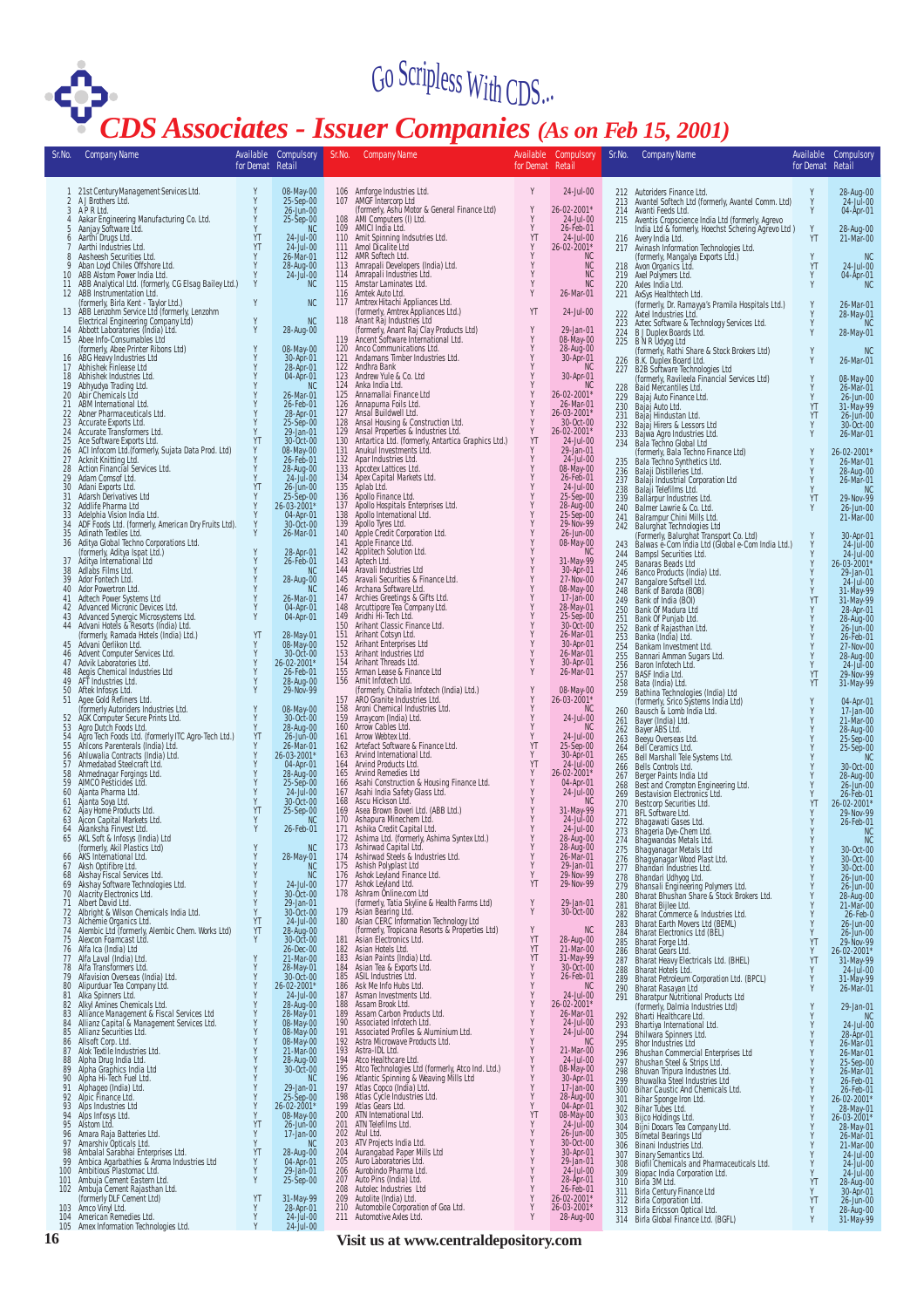

| Sr.No.     | <b>Company Name</b>                                                                                | Available<br>for Demat Retail | Compulsory                          | Sr.No.         | <b>Company Name</b>                                                                                                              | for Demat Retail | Available Compulsory                | Sr.No.     | <b>Company Name</b>                                                                                                                  | Available<br>for Demat Retail | Compulsory                          |
|------------|----------------------------------------------------------------------------------------------------|-------------------------------|-------------------------------------|----------------|----------------------------------------------------------------------------------------------------------------------------------|------------------|-------------------------------------|------------|--------------------------------------------------------------------------------------------------------------------------------------|-------------------------------|-------------------------------------|
|            |                                                                                                    |                               |                                     |                |                                                                                                                                  |                  |                                     |            |                                                                                                                                      |                               |                                     |
| 316        | 315 Birla VXL Ltd.<br>Birla Yamaha Ltd.                                                            | Y                             | 08-May-00<br>28-Aug-00              | 422            | 421 Cipla Ltd.<br>Cistro Telelink Ltd. (formerly, Kukson Footcare Ltd.)                                                          | Y                | 31-May-99<br><b>NC</b>              | 532        | 531 Design Auto Systems Ltd.<br>Devika Proteins Ltd                                                                                  | Y<br>Y                        | 30-Oct-00<br>26-02-2001*            |
| 317<br>318 | Birmingham Thermotech Ltd.<br>BITS (India) Ltd.                                                    | Y<br>Y                        | 25-Sep-00<br>28-Aug-00              | 423            | Citicorp Securities & Investments Ltd.<br>424 Citurgia Biochemicals Ltd                                                          | YT<br>Y          | 29-Nov-99<br>25-Sep-00              | 533<br>534 | Devki Leasing & Finance Ltd.<br>Dewan Housing Finance Corporation Ltd.                                                               | Y<br>Y                        | 28-Apr-01<br>28-Aug-00              |
| 319        | BLB Ltd.                                                                                           | Y                             | 26-Jun-00                           |                | 425 City Online Services Ltd.                                                                                                    |                  | <b>NC</b>                           | 535        | DFM Foods Ltd.<br>DGP Windsor India Ltd.                                                                                             | Y                             | 26-03-2001*                         |
| 320<br>321 | <b>Bloom Dekor Ltd</b><br>Blow Plast Ltd.                                                          | Y<br>Y                        | 26-Mar-01<br>26-Jun-00              | 426<br>427     | City Union Bank Ltd.<br>Cityman Ltd (formerly, Cityman Clothing India Ltd)                                                       |                  | 25-Sep-00<br>26-Feb-01              | 536<br>537 | Dhampur Invertos Ltd.                                                                                                                |                               | 26-Jun-00<br>30-Oct-00              |
| 322<br>323 | Blue Chip India Ltd.                                                                               | Y<br>Y                        | 26-03-2001*<br>28-Aug-00            | 428<br>429     | Clariant (India) Ltd.<br>Clarity Financial Services Ltd                                                                          | YT<br>Y          | 21-Mar-00<br>30-Apr-01              | 538<br>539 | Dhanalaxmi Roto Spinners Ltd.<br>Dharamsi Morarji Chemical Co.Ltd.<br>Dhunseri Tea & Industries Ltd.                                 | Y                             | 26-Feb-01<br>28-Aug-00              |
| 324<br>325 | Blue Dart Express Ltd.<br>Blue Diamond Securities & Finance Ltd.<br>Blue Star Infotech Ltd.        | Y<br>Y                        | 26-Feb-01<br><b>NC</b>              | 430<br>431     | Clarixxon Technologies Ltd.<br>Classic Biotech & Exports Ltd.                                                                    | Y                | <b>NC</b><br>30-Oct-00              | 540<br>541 |                                                                                                                                      | Y<br>Y                        | 28-Apr-01<br>28-Apr-01              |
| 326        | Blue Star Ltd.                                                                                     | Y                             | 17-Jan-00                           | 432            | Classic Global Impex Ltd.                                                                                                        | Y                | 26-02-2001*                         | 542        | Diamond Shipping Company Ltd.<br>Digital Equipment (India) Ltd.<br>Digital Multiforms Ltd.                                           | YT                            | 31-May-99<br>30-Oct-00              |
| 327<br>328 | BNK Capital Markets Ltd.<br>Bobshell Electrodes Ltd                                                | Y<br>Y                        | 30-Apr-01<br>26-03-2001*            | $433$<br>$434$ | Classic Growers Ltd.<br>Clio Infotech Ltd (formerly, Clio Finance Ltd)                                                           |                  | 26-Dec-00<br>08-May-00              | 543<br>544 | Divi's Laboratories Ltd.                                                                                                             |                               | 24-Jul-00                           |
| 329<br>330 | BOC India Ltd.<br>Bolton Properties Ltd.                                                           | YT<br>Υ                       | 29-Nov-99<br>28-May-01              |                | 435 Clutch Auto Ltd.<br>436 C-Mac Centum Ltd.                                                                                    |                  | 30-Oct-00<br>28-Aug-00              | 545        | Divya Jyoti Industries Ltd.<br>546 DLF Universal Ltd.                                                                                |                               | 30-Oct-00<br>26-Feb-01              |
| 331<br>332 | Bombay Drugs & Pharma Ltd.<br>Bombay Swadeshi Stores Ltd.                                          | Y<br>Y                        | 30-Oct-00<br><b>NC</b>              | 437<br>438     | CMC Ltd.<br>CMI Ltd.                                                                                                             | Y<br>Y           | 21-Mar-00<br>30-Oct-00              | 548        | 547 D-Link (India) Ltd.<br>Dolat Investments Ltd.                                                                                    |                               | <sub>NC</sub><br>24-Jul-00          |
| 333        | Bommidala Aquamarine Ltd.                                                                          | Y                             | 30-Apr-01                           | 439            | CMM Broadcasting Network Ltd<br>(formerly, Trimline Investments Co. Ltd)                                                         |                  |                                     | 549        | Dollex Industries Ltd.                                                                                                               |                               | <b>NC</b>                           |
| 334<br>335 | Bongaigaon Refinery & Petrochemicals Ltd.<br>Borax Morarji Ltd.                                    | YT<br>Y                       | 08-May-00<br><b>NC</b>              | 440            | CMS Infotech Ltd.                                                                                                                | Y<br>YT          | 08-May-00<br>08-May-00              | 550<br>551 | Dolphin Laboratories Ltd.<br>Dolphin Offshore Enterprises (India) Ltd.                                                               | Y                             | 27-Nov-00<br>24-Jul-00              |
| 336        | Boston Education & Software Technologies Ltd<br>(formerly, Lucky Agencies Ltd)                     | Y                             | <b>NC</b>                           | 441<br>442     | Coates of India Ltd.<br>Colgate Palmolive (India) Ltd.                                                                           | YT<br>Y          | 26-Jun-00<br>31-May-99              | 552<br>553 | Doogar & Associates Ltd.<br>Dot Com Global Ltd.                                                                                      | Y                             | 26-02-2001*                         |
| 337        | BPL Engineering Ltd.                                                                               | Y                             | 08-May-00                           | 443            | Colinz Laboratories Ltd.                                                                                                         |                  | 30-Oct-00                           |            | (formerly, Precimet Diamonds (India) Ltd.)                                                                                           | Y                             | <b>NC</b>                           |
| 338<br>339 | BPL Ltd.<br>BPL Refigeration Ltd.                                                                  | YT<br>Y                       | 31-May-99<br>08-May-00              |                | 444 Color Chips (India) Ltd<br>445 Colour-Chem Ltd.                                                                              |                  | 30-Oct-00<br>21-Mar-00              | 554<br>555 | Dover Securities Ltd.<br>Dr. M. Soy and General Food Ltd                                                                             | Y<br>YT                       | 26-03-2001*<br>30-Oct-00            |
| 340<br>341 | BPL Sanyo Technologies Ltd.<br>BPL Sanyo Utilities & Appliances Ltd.                               | Y<br>YT                       | 08-May-00<br>08-May-00              | 447            | 446 Combine Overseas Ltd.<br>Comfort Fininvest Ltd.                                                                              |                  | 26-Mar-01<br>26-Jun-00              | 556<br>557 | Dr. Reddy's Laboratories Ltd.<br>Dredging Corporation of India Ltd.                                                                  | YT                            | 31-May-99<br>28-Aug-00              |
| 342        | Brady & Morris Engineering Company Ltd<br>Brawn Pharmaceuticals Ltd.                               |                               | 25-Sep-00<br>26-Mar-01              | 448            | Commitment Capital Services Ltd.                                                                                                 | Y                | 30-Apr-01                           | 558        | DSJ Communications Ltd.                                                                                                              | Y<br>Y<br>Y                   | 30-Oct-00                           |
| 343<br>344 | Brels Infotech Ltd. (formerly, Appu Industries Ltd.)                                               | Y                             | 30-Oct-00                           | 449<br>450     | Commitment Finance Ltd<br>Compact Disc India Ltd.                                                                                | Y<br>Y           | 26-02-2001*<br>26-Mar-01            | 559<br>560 | DSM Agro Products Ltd.<br>DSP Merrill Lynch Ltd.                                                                                     |                               | 24-Jul-00<br><b>NC</b>              |
| 345<br>346 | Bridge Securities Ltd.<br>Britannia Industries Ltd.                                                | Y                             | 26-03-2001*<br>31-May-99            | 451<br>452     | Competent Automobiles Company Ltd.<br>Compuage Infocom Ltd.                                                                      | Y                | 26-03-2001*<br><b>NC</b>            | 561<br>562 | DSQ Biotech Ltd.<br>DSQ Industries Ltd.                                                                                              |                               | 28-Aug-00<br>26-Dec-00              |
| 347        | Broadcast Worldwide Ltd.                                                                           |                               | <b>NC</b>                           | 453            | Compucom Software Ltd                                                                                                            | Y                | 30-Oct-00                           | 563<br>564 | DSQ Software Ltd.                                                                                                                    |                               | 29-Nov-99<br>25-Sep-00              |
| 348<br>349 | Brushman (India) Ltd.<br><b>BSEL Information Systems Ltd.</b>                                      |                               | 30-Apr-01<br>08-May-00<br>31-May-99 | 454<br>455     | Compudyne Winfosystems Ltd.<br>Comp-U-Learn Tech India Ltd.                                                                      | YT<br>Y          | 25-Sep-00<br>25-Sep-00              | 565        | Dujohn Laboratories Ltd.<br>Duncans Industries Ltd                                                                                   | Y<br>Y<br>Y<br>Y              | 28-Apr-01                           |
| 350<br>351 | <b>BSES LTD</b><br><b>BSL Ltd</b>                                                                  | Y<br>Y                        | 26-Mar-01                           | 456            | Computech International Ltd.<br>457 Computer Point Ltd.                                                                          | Y<br>Y           | 24-Jul-00<br>26-Feb-01              | 566<br>567 | Duphar Interfran Ltd.<br>Duropack Ltd.                                                                                               | Y                             | 28-Aug-00<br>30-Oct-00              |
| 352        | BTW Industries Ltd.                                                                                | Y<br>Y                        | 30-Oct-00                           |                | 458 Computer Power (India) Ltd.                                                                                                  |                  | 24-Jul-00                           | 568<br>569 | Dwarikesh Sugar Industries Ltd<br>Dynacons Systems & Solutions Ltd.                                                                  | Y<br>Y                        | 24-Jul-00<br>24-Jul-00              |
| 353<br>354 | Bulls And Bears Portfolios Ltd.<br>Burroughs Wellcome (India) Ltd.                                 | Y                             | 26-Mar-01<br>29-Nov-99              | 459<br>460     | Computerskill Ltd<br>Consolidated Fibres & Chemicals Ltd                                                                         | Y<br>YT          | 26-Mar-01<br>28-Aug-00              | 570        | Dynamatic Technologies Ltd.                                                                                                          |                               | 28-Aug-00<br>28-May-01              |
| 355<br>356 | Cable Corporation of India Ltd.<br>Cabot India Ltd.                                                | Y<br>Y                        | 28-Aug-00<br>28-Aug-00              | 461<br>462     | Consortex Karl Doelitzch (India) Ltd.<br>Container Corporation of India Ltd. (ConCor)                                            | Y                | $24 -$ Jul $-00$<br>31-May-99       |            | 571 Dynamic Industries Ltd<br>572 Dynamic Portfolio Mgmt & Services Ltd                                                              | Y                             | 26-02-2001*                         |
| 357        | Cadbury (India) Ltd.                                                                               | YT<br>Y                       | 31-May-99                           | 463            | Contech Software Ltd.                                                                                                            | Y                | 24-Jul-00                           |            | 573 EMerck (India) Ltd.<br>574 E.Com Infotech (India) Ltd                                                                            |                               | 29-Nov-99                           |
| 358<br>359 | Calcom Vision Ltd.<br>California Software Company Ltd.                                             | Y                             | 29-Jan-01<br><b>NC</b>              | 464<br>465     | Continental Construction Ltd.<br>Continental Controls Ltd.                                                                       | Y                | 26-Feb-01<br>04-Apr-01              |            | 575 E.I.D. Parry (India) Ltd.                                                                                                        |                               | 25-Sep-00<br>26-Jun-00              |
| 360        | Camex Intermediates Ltd.<br>(formerly, Devria Intermediates Ltd.)                                  | Y                             | <b>NC</b>                           | 466<br>467     | Control Print (India) Ltd.<br>Corcomp Infosystems Ltd.                                                                           | Y                | 30-Oct-00<br>08-May-00              | 577        | 576 E.Star Infotech Ltd.                                                                                                             | Y                             | <b>NC</b>                           |
| 361        | Camlin Ltd.                                                                                        | Y<br>Y                        | 24-Jul-00<br>26-Mar-01              | 468            | Core Emballage Ltd<br>469 Core Healthcare Ltd.                                                                                   | YT<br>Y          | 29-Jan-01                           | 578        | e.Xchange on the Net Ltd (formerly, NODS Worldwide<br>Ltd & formerly, Worldwide Technologies Ltd)<br>Eastern Dooars Tea Company Ltd. | YT<br>Y                       | 08-May-00<br>26-03-2001*            |
| 363        | 362 Can Fin Homes Ltd<br>Canbank Mutual Fund - Canstar (80L)<br>Canbank Mutual Fund - Canstar (CG) | Y                             | 24-Jul-00                           |                | 470 Coromandel Fertilisers Ltd.                                                                                                  | YT               | 28-Aug-00<br>26-Jun-00              |            | 579 Eastern Fibre Industries Ltd.                                                                                                    |                               | 29-Jan-01                           |
| 364<br>365 | Cannan International Infotech Ltd.                                                                 | Y<br>YT                       | 25-Sep-00<br>08-May-00              |                | 471 Corporation Bank<br>472 Cosco (India) Ltd.                                                                                   | YT               | 31-May-99<br>26-Feb-01              | 580<br>581 | Eastern Gases Ltd.                                                                                                                   |                               | 29-Jan-01<br>30-Oct-00              |
| 366<br>367 | Capital Hotels & Developers Ltd.<br>Capital Trust Ltd.                                             | Y<br>Y                        | 28-Apr-01<br>26-02-2001*            |                | 473 Cosmo Ferrites Ltd.<br>474 Cosmo Films Ltd.                                                                                  |                  | 30-Oct-00<br>24-Jul-00              | 582<br>583 | Eastern Sugar & Industries Ltd<br>Easun Capital Markets Ltd.<br>Easun Reyrolle Ltd                                                   | Y                             | 26-02-2001*<br>28-Apr-01            |
| 368        | Caprihans India Ltd.                                                                               | Y                             | 28-Aug-00                           |                | 475 Cranex Ltd.                                                                                                                  |                  | 30-Oct-00                           | 584        | ECE Industries Ltd (formerly, Electric                                                                                               |                               |                                     |
| 370        | 369 Carbon Everflow Ltd.<br>Carborundum Universal Ltd.                                             | YT<br>YT                      | 08-May-00<br>21-Mar-00              |                | 476 Crazy Infotech Ltd.<br>477 Creative Eye Ltd.                                                                                 |                  | 25-Sep-00<br>24-Jul-00              | 585        | Construction & Equipment Co. Ltd)<br>Eclat Infoway Ltd.                                                                              | Y<br>Y                        | 26-03-2001*<br>28-Aug-00            |
| 371        | Carnation Industries Ltd.<br>372 Carrier Aircon Ltd.                                               | Y<br>Y                        | 25-Sep-00<br>17-Jan-00              |                | 478 Credence Sound & Vision Ltd.<br>479 Credit Rating Information Ser. of Ind. Ltd. (CRISIL)                                     |                  | 26-Mar-01<br>29-Nov-99              | 586<br>587 | Ecoboard Industries Ltd.<br>Eicher Ltd.                                                                                              | Y<br>YT                       | 28-Aug-00<br>08-May-00              |
|            | 373 Castrol India Ltd.                                                                             | Y                             | 31-May-99                           |                | 480 Crest Communications Ltd.                                                                                                    |                  | 24-Jul-00                           | 588        | Eicher Motors Ltd.                                                                                                                   | YT                            | 21-Mar-00                           |
|            | 374 Cat Technologies Ltd.<br>375 Catvision Products Ltd.                                           | Y<br>YT                       | 08-May-00<br>25-Sep-00              |                | 481 Crompton Greaves Ltd.<br>482 Cross Country Hotels Ltd.                                                                       | YT<br>Y          | 31-May-99<br>30-Oct-00              | 589<br>590 | Eider E-Commerce Ltd.<br>Eider Infotech Ltd.                                                                                         | Y<br>Y<br>Y                   | NC<br>08-May-00<br>26-Feb-01        |
| 377        | 376 Cauvery Software Engg. Systems Ltd.<br><b>CCAP Ltd</b>                                         | Y                             | 30-Oct-00                           | 483<br>484     | Crystal Audio Ltd.<br>Crystal Credits Corporation Ltd.                                                                           |                  | 30-Oct-00<br>30-Oct-00              | 591<br>592 | Eider Technologies Ltd.<br>EIH Associated Hotels Ltd                                                                                 | Y                             | 26-Mar-01                           |
| 378        | (formerly, Central Concrete & Allied Products Ltd)<br>CCS Infotech Ltd.                            | Y<br>Y                        | 26-Mar-01<br>NC                     |                | 485 CS Software Enterprise Ltd.                                                                                                  |                  | 24-Jul-00                           | 593<br>594 | EIHLtd.<br>Eimco Elecon (India) Ltd.                                                                                                 |                               | 31-May-99                           |
| 379        | Ceat Financial Services Ltd.                                                                       | Y                             | 28-Aug-00                           | 487            | 486 CSJ Technologies Ltd. (formerly, CSJ Agros Ltd.)<br>Cummins India Ltd.                                                       |                  | <b>NC</b><br>29-Nov-99              | 595        | Elbee Services Ltd.                                                                                                                  |                               | 28-Aug-00<br>28-Aug-00              |
| 380<br>381 | Ceat Ltd.<br>Cee (I) TV Entertainments Ltd.                                                        | YT<br>Y                       | 21-Mar-00<br>NC.                    | 489            | 488 Cure Specs Lasers Ltd.<br>Cybermate Infotek Ltd.                                                                             | Y                | $30 - 0ct - 00$<br>08-May-00        | 596<br>597 | Elder Pharmaceuticals Ltd.<br>Elecon Engineering Company Ltd.                                                                        |                               | 26-Jun-00<br>28-Aug-00              |
| 382<br>383 | Centak Chemicals Ltd.<br>Central Distillery & Breweries Ltd.                                       | Y                             | 28-Aug-00<br><b>NC</b>              |                | 490 Cyberscape Multimedia Ltd.<br>491 Cyberspace Infosys Ltd.                                                                    | Y                | -NG<br>08-May-00                    |            | 598 Electric Control Gear (India) Ltd.<br>599 Electrical Manufacturing Company Ltd                                                   | Y                             | 28-May-01<br>28-Aug-00              |
| 384        | Centrum Finance Ltd.                                                                               |                               | <b>NC</b>                           |                | 492 Cybertech Systems & Software Ltd.<br>493 Cyberwave Internet Solutions Ltd.                                                   |                  | 29-Nov-99                           | 600        | Electrolux Kelvinator Ltd                                                                                                            | Y                             | 28-Aug-00                           |
| 385<br>386 | Centurion Bank Ltd.<br>Century Enka Ltd.                                                           | Y<br>Y                        | 26-Jun-00<br>21-Mar-00              |                | 494 Cynamid Agro Ltd.                                                                                                            |                  | 25-Sep-00<br>28-Aug-00<br>08-May-00 |            | Concerned Maharaja International Ltd)<br>601 Electrosteel Castings Ltd.<br>602 Elegant Marbles & Grani Industries Ltd.               | YT                            | 17-Jan-00                           |
| 387<br>388 | Century Extrusions Ltd.                                                                            | YT<br>Υ                       | 08-May-00<br>26-03-2001*            |                | 495 DR Softech and Inds.Ltd (formerly, D R Inds.Ltd)<br>496 DS Kulkarni Developers Ltd.<br>497 Dabur India Ltd.                  |                  | 30-Oct-00                           | 603        | Elgi Equipments Ltd.                                                                                                                 |                               | 28-Aug-00<br>26-Jun-00<br>28-Aug-00 |
| 389        | Century Laminating Company Ltd.<br>Century Plyboards (I) Ltd.                                      | YT<br>YT                      | 25-Sep-00<br>29-Nov-99              | 498            | Daewoo Motors India Ltd.                                                                                                         |                  | 31-May-99<br>28-Aug-00              | 604        | Elgitread (India) Ltd.                                                                                                               |                               | 26-Mar-01                           |
| 390<br>391 | Century Textiles and Industries Ltd.<br>Cepham Milk Specialities Ltd.                              | Y                             | 26-Mar-01                           |                | 499 Dagger-Forst Tools Ltd                                                                                                       |                  | 26-Feb-01                           | 606        | 605 Elite Capital & Management Services Ltd<br>Elnet Technologies Ltd.                                                               |                               | 30-Oct-00                           |
| 392<br>393 | Cerebra Integrated Technologies Ltd.<br>CESC Ltd.                                                  | Y<br>YT                       | 24-Jul-00<br>08-May-00              | 500<br>501     | Dai-Ichi Karkaria Ltd<br>Daikaffil Chemicals (India) Ltd                                                                         |                  | 26-02-2001<br>25-Sep-00             | 607<br>608 | Elpro International Ltd                                                                                                              |                               | 26-02-2001*<br><b>NC</b>            |
| 394        | CG Glass Ltd<br>395 CG Igarshi Motors Ltd.                                                         |                               | 26-Mar-01                           | 502            | Dairy Den Ltd.                                                                                                                   |                  | <b>NC</b>                           | 609<br>610 | Emami Ltd. (formerly, Himani Ltd.)<br>Emco Ltd. (formerly, Emco Transformers Ltd)<br>Emergy Pharma Ltd.                              |                               | 21-Mar-00                           |
| 396        | Chakkilam Infotech Ltd.                                                                            |                               | 28-Aug-00<br><b>NC</b>              | 503<br>504     | Daisy Systems Ltd.<br>Dalmia Cement (Bharat) Ltd.                                                                                |                  | 24-Jul-00<br>28-Aug-00              |            | 611 Emkay Consultants Ltd.                                                                                                           |                               | 28-May-01<br>*103-2001              |
| 397        | Chambal Fertilisers & Chemicals Ltd.<br>398 Champagne Indage Ltd (formerly, Indage India Ltd)      | YT                            | 31-May-99<br><b>NC</b>              | 505<br>506     | Dankuni Investments Ltd.<br>Danlaw Technologies India Ltd.                                                                       | YT               | 30-Oct-00<br>08-May-00              |            | 612 Emmessar Biotech & Nutrition Ltd.<br>613 Emmsons International Ltd.                                                              |                               | 30-Oct-00<br>26-Feb-01              |
| 399        | Channel Guide India Ltd.<br>(formerly, Bokadia Finance Ltd.)                                       |                               | 04-Apr-01                           | 507<br>508     | Database Finance Ltd.<br>Datamatics Technologies Ltd.                                                                            |                  | 30-Oct-00<br>24-Jul-00              |            | 614 Emtex Industries (India) Ltd.<br>615 Enchante Jewellery Ltd.                                                                     |                               | 30-Oct-00                           |
| 400        | Charms Ind. Ltd (formerly, Charma Ceramics Ltd)                                                    | Y                             | 30-Apr-01                           | 509            | Datanet Systems Ltd.                                                                                                             |                  | 24-Jul-00                           |            | 616 Encore Infosys Ltd.                                                                                                              |                               | 28-Apr-01<br>*100-03-2001           |
| 401<br>402 | Chartered Capital & Investment Ltd.<br>Checons Ltd                                                 | Y<br>Y                        | 30-Oct-00<br>26-03-2001*            |                | 510 Datapro Information Technology Ltd.<br>511 Datasoft Application Software (India) Ltd.<br>512 Datum Technologies (India) Ltd. | Y<br>YT          | 28-Aug-00<br>24-Jul-00              |            | 617 Encore Software Ltd.<br>618 Energy Development Company Ltd.<br>619 Engineers India Ltd. (EIL)<br>620 Enrich Industries Ltd.      |                               | 08-May-00<br>26-Mar-01              |
|            | 403 Cheminor Drugs Ltd.<br>404 Chemplast Sanmar Ltd.                                               | YT<br>YT                      | 17-Jan-00<br>28-Aug-00              |                | 513 Daulat Securities Ltd.                                                                                                       |                  | 25-Sep-00<br>28-Apr-01              |            |                                                                                                                                      | Y                             | 24-Jul-00<br>08-May-00              |
| 405        | Chennai Petroleum Corporation Ltd.                                                                 |                               |                                     |                | 514 DB (International) Stock Brokers Ltd.                                                                                        |                  | 28-Apr-01                           |            | 621 Ensa Steel Industries Ltd                                                                                                        |                               |                                     |
| 406        | (formerly Madras Refineries Ltd.)<br>Cheslind Textiles Ltd                                         | YT<br>Y                       | 31-May-99<br>26-02-2001*            |                | 515 DB Merchant Banking Services Ltd.<br>516 DCL Finance Ltd.                                                                    |                  | 28-May-01<br>28-Apr-01              | 622        | (formerly, Ensa Steel & Developers Ltd)<br>Epic Enzymes Pharma and Indl Chemicals Ltd.                                               | Y<br>Y                        | 26-Feb-01<br>21-Mar-00              |
| 407        | Chettinad Cement Corporation Ltd.                                                                  | Y<br>Y                        | 28-Aug-00<br>26-Mar-01              |                | 517 DCL Polyesters Ltd.<br>518 DCM Financial Services Ltd.                                                                       | Y<br>YT          | 08-May-00<br>30-Oct-00              |            | 623 Esab India Ltd.<br>624 Escorts Finance Ltd.                                                                                      | YT<br>Y                       | 29-Nov-99<br>26-Jun-00              |
|            | 408 Cheviot Company Ltd.<br>409 Chicago Pneumatic India Ltd.                                       | Y                             | 28-Aug-00                           | 519            | DCMLtd.                                                                                                                          | Y                | 26-Jun-00<br>21-Mar-00              |            | 625 Escorts Ltd.                                                                                                                     | YT                            | 31-May-99<br>28-Aug-00              |
|            | 410 Chicago Software Industries Ltd.<br>411 Choice International Ltd.                              | Y                             | 08-May-00<br>30-Oct-00              | 520            | DCM Shriram Consolidated Ltd.<br>521 DCW Ltd.                                                                                    | YT               | 08-May-00                           |            | 626 Escorts Mutual Fund<br>627 ESI Ltd. (formerly, Eastern Silk Industries Ltd.)                                                     | Y<br>Y                        | 26-02-2001*                         |
|            | 412 Choksh Infotech Ltd.<br>413 Cholamandalam Investment and Finance Com. Ltd.                     | Y<br>YT                       | 08-May-00<br>26-Jun-00              |                | 522 Deal (India) Ltd<br>(formerly, Deegvijay Electronics & Leasing Ltd)                                                          | Y                | 29-Jan-01                           |            | 628 Esjay Commerce Ltd.<br>629 Eskay K'n'lT (India) Ltd                                                                              |                               | 28-Apr-01                           |
|            | 414 Chowqule Steamships Ltd.                                                                       |                               | 28-Aug-00                           |                | 523 Deccan Cements Ltd                                                                                                           |                  | 26-02-2001*                         |            | (formerly Shree Krishna Petro Yarns Ltd.)<br>Èssar Oil Ltd.                                                                          | YT                            |                                     |
|            | 415 Chromatic India Ltd.<br>(formerly, Chromatic Dyestuff Ltd.)                                    |                               | NC.                                 | 524<br>525     | Deepak Fertilisers and Petrochemicals Corpn. Ltd.<br>Deepak Nitrite Ltd.                                                         | YT               | 08-May-00<br>28-Aug-00<br>28-Apr-01 | 630        | 631 Essar Shipping Ltd<br>632 Essar Steel Ltd. (Formerly, Essar Gujarat Ltd.)                                                        |                               | 08-May-00<br>08-May-00<br>26-Jun-00 |
| 416<br>417 | Ciba Specialty Chemicals (India) Ltd.<br>CIL Securities Ltd.                                       |                               | 21-Mar-00<br>24-Jul-00              |                | 526 Deepak Spinners Ltd<br>527 Deldot Systems Ltd.                                                                               |                  | $24$ -Jul-00                        |            |                                                                                                                                      | YT                            | 31-May-99<br>31-May-99              |
| 419        | 418 Cimmco Birla Ltd<br>Cinerad Communications Ltd.                                                | Y                             | 29-Jan-01<br>30-Oct-00              | 528<br>529     | Dena Bank<br>Denim Enterprises Ltd.                                                                                              |                  | 08-May-00<br>24-Jul-00              |            | 633 Essel Packaging Ltd.<br>634 Essel Software & Services Ltd.<br>635 Essemm Information Systems Ltd.                                |                               | <b>NC</b><br><b>NC</b>              |
|            | 420 Cinevista Comunications Ltd.                                                                   |                               | 24-Jul-00                           |                | 530 Denso India Ltd. (formerly, Nippondenso India Ltd.)                                                                          |                  | 08-May-00                           |            | 636 Esskay Telecom Ltd.                                                                                                              |                               | 26-03-2001*                         |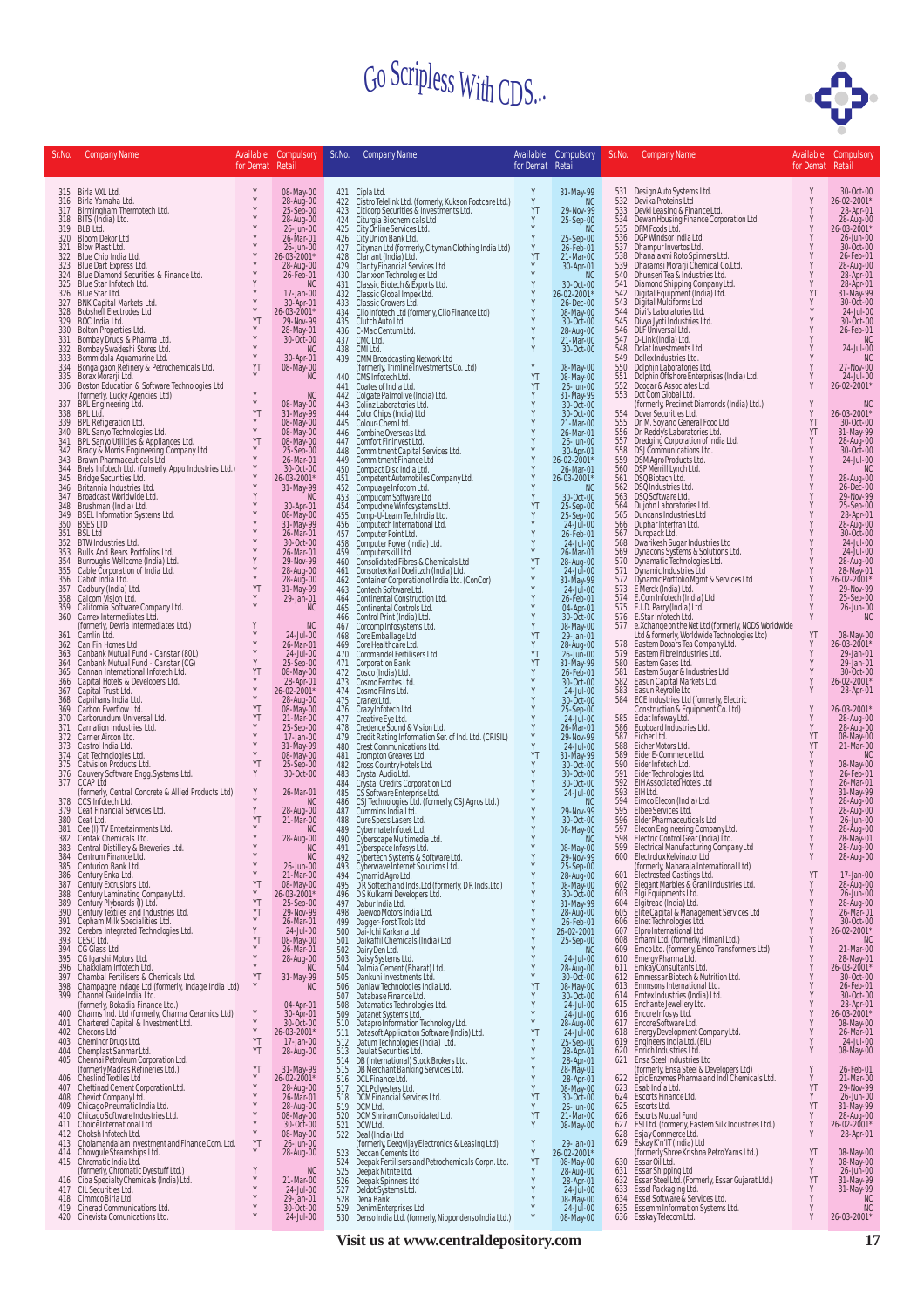

| Sr.No.     | <b>Company Name</b>                                                                                                                                                                                                                | for Demat Retail | Available Compulsory           | Sr.No.     | Company Name                                                                                                                                                                                                                                           | for Demat Retail                             | Available Compulsory                                                                                                  | Sr.No.     | <b>Company Name</b>                                                                                                                                                                                                                                    | Available<br>for Demat Retail | Compulsory                                       |
|------------|------------------------------------------------------------------------------------------------------------------------------------------------------------------------------------------------------------------------------------|------------------|--------------------------------|------------|--------------------------------------------------------------------------------------------------------------------------------------------------------------------------------------------------------------------------------------------------------|----------------------------------------------|-----------------------------------------------------------------------------------------------------------------------|------------|--------------------------------------------------------------------------------------------------------------------------------------------------------------------------------------------------------------------------------------------------------|-------------------------------|--------------------------------------------------|
|            | 637 Esteem Capital & Management Services Ltd.                                                                                                                                                                                      | Υ                | 30-Oct-00                      |            | 745 Gini Silk Mills Ltd.                                                                                                                                                                                                                               |                                              | 04-Apr-01                                                                                                             |            | 850 HBC Flextech Ltd.                                                                                                                                                                                                                                  | Υ                             | 30-Oct-00                                        |
| 638<br>639 | Ester Industries Ltd<br>Eternit Everest Ltd.                                                                                                                                                                                       | γ                | 26-Feb-01<br>21-Mar-00         |            | 746 Ginni Filaments Ltd<br>747 Ginni International Ltd.                                                                                                                                                                                                | Y                                            | 26-03-2001*<br>29-Jan-01                                                                                              | 851<br>852 | HCL Infosystems Ltd.<br>HCL Technologies Ltd.                                                                                                                                                                                                          | YT<br>Y                       | 31-May-99<br>24-Jul-00                           |
| 640<br>641 | ETP Corporation Ltd.                                                                                                                                                                                                               | Y<br>Y           | 27-Nov-00<br>26-Jun-00         | 749        | 748 GIS Ltd.<br>GIVO Ltd.                                                                                                                                                                                                                              | Y<br>Y                                       | 26-03-2001*<br>29-Jan-01                                                                                              | 853<br>854 | HDFC Bank Ltd.<br>Heera Ispat Ltd.                                                                                                                                                                                                                     | Y                             | 31-May-99<br><b>NC</b>                           |
| 642<br>643 | Eur cuputation<br>Cuputation Laboratories Ltd.<br>European Software Alliances Ltd<br>European Industries Alexports Ltd<br>Eveready Industries India<br>Ltd.<br>Excel Dotation Ltd.<br>Excel Dotations Ltd.<br>Excel Dotations Ltd. | Y<br>YT          | 26-02-2001*<br>28-Apr-01       | 750        | GKN Driveshafts (India) Ltd.<br>(formerly, GKN Invel Transmissions Ltd.)                                                                                                                                                                               | Y                                            | 24-Jul-00                                                                                                             |            | 855 HEG Ltd.                                                                                                                                                                                                                                           | YT                            | 24-Jul-00                                        |
| 644<br>645 |                                                                                                                                                                                                                                    | YT<br>Y          | 21-Mar-00<br>26-Mar-01         | 751<br>752 | <b>GKWLtd.</b>                                                                                                                                                                                                                                         | Y                                            | 26-Feb-01<br>31-May-99                                                                                                | 856        | rteu tuo<br>(formerly, Hindustan Electro-Graphites Ltd)<br>Helios & Matheson Information Technology Ltd<br>(formerly, Express Financial Exchange Ltd)<br>Herdillia Unimers Ltd.<br>Heridage Foods (India) Ltd<br>Heridage Foods (India) Ltd<br>Heri    | Y                             |                                                  |
| 646<br>647 |                                                                                                                                                                                                                                    |                  | 30-Oct-00<br>NC.               | 753        |                                                                                                                                                                                                                                                        |                                              | 26-Mar-01                                                                                                             | 857<br>858 |                                                                                                                                                                                                                                                        | Y<br>Υ                        | 04-Apr-01<br>24-Jul-00<br>30-Oct-00              |
| 648        | Excel Industries Ltd.                                                                                                                                                                                                              | YT               | 29-Nov-99                      | 754<br>755 |                                                                                                                                                                                                                                                        |                                              | 24-Jul-00<br>26-02-2001*                                                                                              | 859        |                                                                                                                                                                                                                                                        | Y                             | 28-Apr-01                                        |
| 649<br>650 | Excel Infotech Ltd.<br>Excel Prosoft Ltd.                                                                                                                                                                                          |                  | <b>NC</b><br><b>NC</b>         | 756<br>757 | Giviruta<br>Glava India Ltd.<br>Glentinger (India) Ltd.<br>Glenmark Pharmaceuticals Ltd.<br>Glenmark Pharmaceuticals Ltd.<br>Global Capital Ltd.<br>Global Infrastructure & Technologies Ltd<br>(India) Transce & Sechnologies Ltd<br>(India) Software | Y                                            | 30-Oct-00<br>28-May-01<br>*26-02-2001                                                                                 | 860<br>861 |                                                                                                                                                                                                                                                        | YT<br>Y                       | 31-May-99<br>25-Sep-00                           |
| 651<br>652 | Exide Industries Ltd.                                                                                                                                                                                                              | YT               | 17-Jan-00<br><b>NC</b>         | 758<br>759 |                                                                                                                                                                                                                                                        | Y                                            |                                                                                                                       | 862<br>863 |                                                                                                                                                                                                                                                        | Y                             | <b>NC</b><br>28-Aug-00                           |
| 653<br>654 | Exquisite Exports Ltd.<br>EZ-Comm Trade Technologies Ltd.<br>FAG Bearings India Ltd.<br>Faze Three Exports Ltd                                                                                                                     | Y<br>YT          | 08-May-00<br>28-Aug-00         | 760        | Global Software Ltd                                                                                                                                                                                                                                    | Y<br>Y                                       | 28-May-01<br>28-Apr-01                                                                                                | 864        |                                                                                                                                                                                                                                                        |                               | 26-Feb-01                                        |
| 655<br>656 |                                                                                                                                                                                                                                    | Y                | 26-02-2001*                    | 761<br>762 |                                                                                                                                                                                                                                                        | YT<br>YT                                     | 29-Nov-99<br>31-May-99                                                                                                | 865<br>866 |                                                                                                                                                                                                                                                        | YT<br>Υ                       | 17-Jan-00<br>26-Feb-01                           |
| 657        | FOL Technologies & Products Ltd.<br>(formerly, Flex Chemicals Ltd.)<br>FCS Software Solutions Ltd.)                                                                                                                                | Y                | 24-Jul-00<br><b>NC</b>         | 763<br>764 | Global Software Ltd<br>Global Software Ltd<br>Global Tele-Systems Ltd<br>Global Tust Bank Ltd (GTB)<br>Global Tust Bank Ltd (GTB)<br>Global Tust Bank Ltd (GTB)<br>Global Tust Bank Ltd (GTB)<br>Global Technologies Ltd .<br>GMR Infrastructure Ltd ( | Y                                            | 29-Jan-01<br>NC.                                                                                                      | 867<br>868 | HGI Industries Ltd (Hindusthan Gas & Inds. Ltd)<br>Hifunda Com Ltd.<br>Hikial Ltd. (formerly, Hikal Chemicals Industries Ltd.)<br>Hilltone Software & Gases Ltd<br>(formerly, Hilltone Industrial Gases Ltd)<br>Himachal Futuristic Communica          | Υ<br>Y                        | 26-Mar-01<br>26-02-2001*                         |
| 658<br>659 | FDC Ltd.                                                                                                                                                                                                                           |                  | 28-Aug-00<br>28-Apr-01         | 765<br>766 |                                                                                                                                                                                                                                                        | Y                                            | 28-Apr-01                                                                                                             | 869<br>870 |                                                                                                                                                                                                                                                        | YT                            | 25-Sep-00<br>21-Mar-00                           |
| 660<br>661 | Fedders Lloyds Corporation Ltd.<br>Federal Technologies Ltd.<br>FGP Ltd.                                                                                                                                                           |                  | 28-Aug-00<br>26-Mar-01         |            |                                                                                                                                                                                                                                                        | Y                                            | <b>NC</b>                                                                                                             | 871<br>872 |                                                                                                                                                                                                                                                        | YT<br>Y<br>YT                 | 28-Apr-01<br>17-Jan-00                           |
| 662        | FI Sofex Ltd.                                                                                                                                                                                                                      |                  | 24-Jul-00                      | 767<br>768 |                                                                                                                                                                                                                                                        | Y<br>Y                                       |                                                                                                                       | 873        | Hind Lever Chemicals Ltd.<br>Hind Syntex Ltd.                                                                                                                                                                                                          |                               | 28-Aug-00                                        |
| 663<br>664 | Ficom Organics Ltd<br>Filaments India Ltd.                                                                                                                                                                                         |                  | 26-03-2001*<br>26-Feb-01       | 769        |                                                                                                                                                                                                                                                        | Y                                            | 28-Aug-00<br>08-May-00<br>08-May-00<br>28-May-01<br>30-Apr-01                                                         | 874<br>875 | Hind Syntex.Ltd.<br>Hindaloo Industries.Ltd.<br>Hinduja Finance Ltd.<br>Hinduja Finance Ltd.<br>Hindustan Adhesives.Ltd.<br>Hindustan Composites.Ltd.<br>Hindustan Construction Co. Ltd (HCC)<br>Hindustan Development Corporation Ltd.(HDC)<br>Hindus |                               | 31-May-99<br>28-Aug-00                           |
| 665<br>666 | Filatex India Ltd.<br>Filmcity Media Ltd.                                                                                                                                                                                          | YT<br>Υ          | 25-Sep-00<br>25-Sep-00         | 770<br>771 |                                                                                                                                                                                                                                                        | Y                                            |                                                                                                                       | 876<br>877 |                                                                                                                                                                                                                                                        | Y                             | 29-Jan-01                                        |
| 667<br>668 | Finance Exchange (India) Ltd.<br>Financial Eyes (India) Ltd.                                                                                                                                                                       | Υ                | 26-02-2001*<br>28-Apr-01       | 772<br>773 |                                                                                                                                                                                                                                                        |                                              | 25-Sep-00<br>26-Jun-00                                                                                                | 878        |                                                                                                                                                                                                                                                        | Υ<br>Υ                        | 26-Mar-01<br>28-Aug-00                           |
| 669<br>670 | Finolex Cables Ltd.<br>Finolex Industries Ltd.                                                                                                                                                                                     | YT               | 29-Nov-99<br>08-May-00         | 774<br>775 |                                                                                                                                                                                                                                                        | Y                                            | 21-Mar-00<br>24-Jul-00                                                                                                | 879        |                                                                                                                                                                                                                                                        | Υ                             | 26-Mar-01                                        |
| 671<br>672 | Fintech Communication Ltd.                                                                                                                                                                                                         | Y                | 25-Sep-00<br>29-Jan-01         | 776        | Gogia Cap.Com Ltd.<br>(formerly, Gogia Capital Services Ltd.)<br>Golden Laminates Ltd.                                                                                                                                                                 | Y                                            | 29-Jan-01                                                                                                             | 880<br>881 |                                                                                                                                                                                                                                                        | Υ<br>Υ                        | 26-Mar-01<br>26-02-2001*                         |
| 673<br>674 | First Leasing Company Of India Ltd.<br>Fizza Trading Ltd.<br>Flamour Finance & Securities Ltd.                                                                                                                                     |                  | 28-May-01<br>28-Aug-00         | 777<br>778 |                                                                                                                                                                                                                                                        | Y<br>Y                                       | 29-Jan-01<br>28-May-01                                                                                                | 882<br>883 |                                                                                                                                                                                                                                                        |                               | 26-Jun-00<br>26-Jun-00<br>31-May-99<br>17-Jan-00 |
| 675        | Flat Products Equipments (India) Ltd.                                                                                                                                                                                              |                  | 28-Aug-00<br>26-Feb-01         | 779<br>780 | Golden Properties & Traders Ltd.<br>Golden Securities Ltd.                                                                                                                                                                                             | $_{\rm{YT}}^{\rm{Y}}$                        | 29-Jan-01                                                                                                             | 884<br>885 |                                                                                                                                                                                                                                                        | トメメン                          | 24-Jul-00                                        |
| 676<br>677 | Flex Engineering Ltd<br>Flex Foods Ltd.                                                                                                                                                                                            |                  | 26-02-2001*                    | 781        | Goldiam International Ltd.<br>Goldstone Technologies Ltd.<br>Gontermann Peipers Ltd.                                                                                                                                                                   |                                              | 28-Aug-00<br>24-Jul-00                                                                                                | 886        | Hindustan Motors Ltd.<br>Hindustan Mational Glass & Industries Ltd.<br>Hindustan Oil Exploration Company Ltd (HDEC)<br>Hindustan Oil Exploration Company Ltd (HDC)<br>Hindustan Petroleum Corporation Ltd. (HPCL)<br>Hindustan Petroleum Corp          |                               |                                                  |
| 678<br>679 | Flex Industries Ltd.<br>Flexo Film Wraps (India) Ltd.                                                                                                                                                                              |                  | 28-Aug-00<br>30-Oct-00         | 782<br>783 | Goodlass Nerolac Paints Ltd.                                                                                                                                                                                                                           | >>>>>                                        | 28-Aug-00<br>26-Jun-00                                                                                                | 887<br>888 |                                                                                                                                                                                                                                                        | Ÿ<br>Y                        | 26-Jun-00<br>08-May-00<br>31-May-99              |
| 680<br>681 | Floatglass(I) Ltd.<br>Fluidomat Ltd.                                                                                                                                                                                               |                  | 28-Aug-00<br>N <sub>C</sub>    | 784<br>785 | Goodricke Group Ltd.<br>Goodyear India Ltd.                                                                                                                                                                                                            | Ÿ                                            | 21-Mar-00<br>28-Aug-00                                                                                                | 889<br>890 |                                                                                                                                                                                                                                                        | Y                             | 28-Aug-00<br>28-Aug-00<br>28-Aug-00              |
| 682<br>683 | Forbes Gokak Ltd.<br>Fore C Software Ltd.                                                                                                                                                                                          | Y                | 28-Aug-00<br>24-Jul-00         | 786<br>787 | Gopala Polyplast Ltd.<br>Goplee Lease & Finance Ltd.<br>Gordon Herbert (India) Ltd.                                                                                                                                                                    | $\begin{array}{c}\nY \\ Y \\ Y\n\end{array}$ | $30-A\tilde{p}r-01$<br>$26-02-2001*$                                                                                  | 891<br>892 |                                                                                                                                                                                                                                                        | Y                             |                                                  |
| 684<br>685 | Fort Gloster Industries Ltd.<br>Fortune Informatics Ltd.                                                                                                                                                                           | YT<br>Υ          | 24-Jul-00<br>28-Aug-00         | 788<br>789 | Gordon Woodroffe Ltd.                                                                                                                                                                                                                                  | Y                                            | 26-03-2001*<br><b>NC</b>                                                                                              | 893        |                                                                                                                                                                                                                                                        | Y<br>Y                        | 26-03-2001*<br>31-May-99                         |
| 686<br>687 | Fortune Infotech Ltd.<br>Fortune Investors & Traders Ltd.                                                                                                                                                                          |                  | NC<br>26-Mar-01                | 790<br>791 | Govind Rubber Ltd.                                                                                                                                                                                                                                     | Y<br>Y                                       | 30-Oct-00<br>26-Feb-01                                                                                                | 894        | Hindusthan Engineering & Industries Ltd.<br>(formerly, Malanpur Steels Ltd.)<br>Hitech Drilling Services India Ltd.                                                                                                                                    |                               |                                                  |
| 688<br>689 | Foseco India Ltd.<br>Foundry Fuel Products Ltd.                                                                                                                                                                                    |                  | 28-Aug-00<br>28-May-01         | 792<br>793 |                                                                                                                                                                                                                                                        | Y<br>Y                                       | 28-Apr-01<br>26-Mar-01                                                                                                | 895<br>896 | Hitech Entertainment Ltd.                                                                                                                                                                                                                              | YT<br>Y                       | 29-Nov-99<br>24-Jul-00                           |
| 690        | Fourth Generation Information Systems Ltd.<br>Framatome Connectors OEN Ltd.                                                                                                                                                        | Y                | <b>NC</b>                      | 794<br>795 | Govina Rabbel Eta.<br>Goyal Associates Ltd.<br>Graphic Finance Ltd.<br>Graphite India Ltd.<br>Grasim Industries Ltd.                                                                                                                                   | Y<br>YT                                      | 28-Aug-00<br>31-May-99                                                                                                | 897        | Hi-Tech Gears Ltd.                                                                                                                                                                                                                                     | Υ<br>Υ                        | 25-Sep-00<br>$24 -$ Jul-00                       |
| 691<br>692 | Freedom Industries Ltd.                                                                                                                                                                                                            | Υ                | 28-Aug-00<br>26-Mar-01         | 796        | Gravity (India) Ltd (formerly, Gravity Silk Mills Ltd)                                                                                                                                                                                                 | Υ                                            | 28-Aug-00                                                                                                             | 898<br>899 | Hitechi Jewellery Industries Ltd.<br>Hittco Online Technologies Ltd                                                                                                                                                                                    |                               |                                                  |
| 693<br>694 | Frick India Ltd.<br>Frontier Information Technologies Ltd.                                                                                                                                                                         | Υ                | 30-Apr-01<br>25-Sep-00         | 797<br>798 | Greaves Ltd.<br>Greenply Industries Ltd<br>Grindwell Norton Ltd.                                                                                                                                                                                       | Y<br>Y                                       | 08-May-00<br>26-02-2001*                                                                                              | 900        | (formerly, Hittco Precision Tool Technologies Ltd)<br>HK Agrochem Ltd.                                                                                                                                                                                 | Y<br>Y                        | 26-02-2001*<br>28-Aug-00                         |
| 695<br>696 | Frontline Securities Ltd<br>Frontline Soft Ltd.                                                                                                                                                                                    |                  | $26 - 02 - 2001*$<br>24-Jul-00 | 799<br>800 |                                                                                                                                                                                                                                                        | Y<br>Y                                       | 28-Aug-00<br>26-02-2001*                                                                                              | 901<br>902 | HMA Starware Ltd<br>HMT Ltd.                                                                                                                                                                                                                           |                               | <b>NC</b><br>26-Jun-00                           |
| 697<br>698 | Fujitsu ICIM Ltd.<br>Fulford (India) Ltd.                                                                                                                                                                                          | YT               | 21-Mar-00<br>24-Jul-00         | 801<br>802 | Grover Leasing Ltd.<br>Grovy Exports & Marketing Ltd.<br>Growth Compusoft Exports Ltd.<br>Growth Techno Projects Ltd                                                                                                                                   |                                              | 28-Apr-01<br>N <sub>C</sub>                                                                                           | 903<br>904 | Hoechst Marion Roussel Ltd.<br>Hoganas India Ltd.                                                                                                                                                                                                      |                               | 17-Jan-00<br>26-Jun-00                           |
|            | 699 GK Investments Ltd.<br>700 GP Electronics Ltd.                                                                                                                                                                                 | Y<br>Y           | 28-May-01<br>24-Jul-00         | 803<br>804 | GSB Finance Ltd.                                                                                                                                                                                                                                       | Y<br>Y                                       | 26-Mar-01<br>28-Apr-01                                                                                                | 905        | Home Trade Ltd.<br>(formerly, Euro Asian Securities Ltd.)                                                                                                                                                                                              | Υ                             | 30-Oct-00                                        |
| 701<br>702 | GR Cables Ltd.<br>GR Magnets Ltd                                                                                                                                                                                                   |                  | 30-Oct-00<br>26-02-2001*       | 806        | 805 GTC Industries Ltd<br>GTN Textiles Ltd.                                                                                                                                                                                                            | YT                                           | 30-Oct-00<br>28-Aug-00                                                                                                | 906        | Honda Siel Power Products Ltd.                                                                                                                                                                                                                         | Υ                             | 24-Jul-00                                        |
| 703<br>704 | G.D. Goenka India Ltd.<br>G.V.Films Ltd.                                                                                                                                                                                           |                  | 30-Apr-01<br>25-Sep-00         | 807<br>808 | Gufic Biosciences Ltd (formerly, Central Finance Ltd)<br>Gufic Pharma Ltd.                                                                                                                                                                             |                                              | <b>NC</b><br>$\rm {NC}$                                                                                               | 907<br>908 | (formerly, Shriram Honda Power Equipments Ltd)<br>Hotel Leela Venture Ltd.<br>Hotel Silver Plaza Ltd.                                                                                                                                                  | Y<br>Y                        | 26-Jun-00<br>29-Jan-01                           |
| 705<br>706 | Gabriel India Ltd<br>Galada Power & Telecommunication Ltd.                                                                                                                                                                         |                  | 28-Apr-01<br>26-Feb-01         | 809        | Gujarat Alkalies and Chemicals Ltd.<br>810 Gujarat Ambuja Cements Ltd.                                                                                                                                                                                 |                                              | 08-May-00<br>31-May-99                                                                                                | 909        | Hotline Glass Ltd<br>910 Hotline Teletube & Components Ltd.                                                                                                                                                                                            | Y<br>Y                        | 28-Apr-01<br>25-Sep-00                           |
|            | 707 Galaxy Indo-Fab Ltd.<br>708 Galaxy Info-Soft Ltd.                                                                                                                                                                              |                  | <b>INC</b><br><b>NC</b>        |            | 811 Gujarat Ambuja Exports Ltd.                                                                                                                                                                                                                        |                                              | 24-Jul-00<br>26-03-2001*                                                                                              |            | 911 Housing Development Finance Corpn Ltd. (HDFC)                                                                                                                                                                                                      | V                             | 31-May-99<br>26-Mar-01                           |
|            | 709 Galaxy Multimedia Ltd.<br>710 Gamma Infoway Exalt Ltd.                                                                                                                                                                         |                  | 26-Jun-00<br>08-May-00         |            |                                                                                                                                                                                                                                                        |                                              | 30-Oct-00                                                                                                             |            | 912 Howard Hotels Ltd.                                                                                                                                                                                                                                 |                               | $26$ -Jun-00                                     |
| 711        | Gammon India Ltd.                                                                                                                                                                                                                  |                  | 28-Aug-00                      |            |                                                                                                                                                                                                                                                        | $\frac{Y}{Y}$                                | 30-0ct-00<br>30-0ct-00<br>28-May-01<br>08-May-00<br>27-Nov-00                                                         |            | 913 Hughes Software Systems Ltd.<br>914 Hughes Tele.com (India) Ltd.<br>915 Hyderabad Industries Ltd.                                                                                                                                                  |                               | 28-Aug-00<br>26-Jun-00                           |
|            | 712 Gandhi Special Tubes Ltd.<br>713 Ganesh Anhydride Ltd.                                                                                                                                                                         |                  | 04-Apr-01<br>28-Aug-00         |            |                                                                                                                                                                                                                                                        | $\mathsf Y$                                  |                                                                                                                       | 917        | 916 I G Petrochemicals Ltd.<br>IB Infotech Enterprises Ltd                                                                                                                                                                                             | Y                             |                                                  |
|            | 713 Ganesh Benzoplast Ltd.<br>714 Ganesh Benzoplast Ltd.<br>715 Ganesh Housing Corporation Ltd.<br>716 Gangotri Textiles Ltd                                                                                                       | Y<br>Y           | 08-May-00<br>28-Apr-01         |            |                                                                                                                                                                                                                                                        | YT<br>Y                                      |                                                                                                                       | 918        | (formerly Indian Beverages Ltd)<br><b>IBP Ltd</b>                                                                                                                                                                                                      | Υ<br>Υ                        | 25-Sep-00<br>26-Jun-00                           |
| 717        | Ganodaya Finlease Ltd.                                                                                                                                                                                                             |                  | 26-03-2001*<br>30-0ct-00       |            | 811 Gujarat Ambuja Exports Ltd.<br>812 Gujarat Applio Equipments Ltd.<br>813 Gujarat Arth Ltd<br>813 Gujarat Arth Ltd<br>815 Gujarat Bulk Packs Ltd<br>815 Gujarat Bulk Packs Ltd<br>815 Gujarat Capital Ventures Ltd.<br>816 Gujarat Credit Corpor    | Y<br>Y                                       | 27-Nov-00<br>25-Sep-00<br>26-02-2001*<br>28-Aug-00<br>17-Jan-00<br>19-Aug-00                                          | 919<br>920 | Iccon Oil & Specialities Ltd.<br><b>ICDSLtd</b>                                                                                                                                                                                                        | Υ                             | 24-Jul-00<br>29-Jan-01                           |
| 718<br>719 | Garden Silk Mills Ltd.<br>Garware Polyester Ltd.                                                                                                                                                                                   |                  | 24-Jul-00<br>26-Jun-00         |            |                                                                                                                                                                                                                                                        | YT<br>Y                                      | 28-Aug-00                                                                                                             | 921<br>922 | ICES Software Ltd.                                                                                                                                                                                                                                     | YT<br>YT                      | 08-May-00<br>17-Jan-00                           |
| 720<br>721 | Garware Shipping Corporation Ltd.<br>Garware Wall Ropes Ltd.                                                                                                                                                                       |                  | 26-Feb-01<br>08-May-00         |            |                                                                                                                                                                                                                                                        | Υ<br>Υ                                       | 25-Sep-00<br>26-Jun-00                                                                                                | 923<br>924 | ICI (India) Ltd.<br>ICICI Banking Corporation Ltd.<br>ICICI Infotech Services Ltd.                                                                                                                                                                     | YT<br>Υ                       | 31-May-99                                        |
| 722<br>723 | Gas Authority of India Ltd. (GAIL)<br>GATI Ltd (formerly, GATI Corporation Ltd)                                                                                                                                                    | Υ                | 31-May-99<br>28-Aug-00         |            | ozzal Gujarat Lease Financing Ltd. (GLFL)<br>826 Gujarat Mineral Development Corp Ltd. (GMDC)<br>828 Gujarat Narmada Spinning Ltd. (GMDC)<br>829 Gujarat Narmada Valley Fertilizers Co. Ltd. (GNFC)                                                    | Υ<br>Υ                                       | 28-Aug-00<br>21-Mar-00                                                                                                | 925<br>926 | ICICI Investment Mgmnt. Com. Ltd (CBO Fund)<br>ICICI Ltd.                                                                                                                                                                                              | Υ<br>YT                       | NC                                               |
| 724<br>725 | Gautam Resources Ltd.<br><b>GCCL Construction &amp; Realities Ltd</b>                                                                                                                                                              |                  | 26-02-2001*<br>29-Jan-01       |            |                                                                                                                                                                                                                                                        | YT                                           | <b>NC</b>                                                                                                             | 927<br>928 | IDBI Bank Ltd.<br>Ideal Carpets Ltd.                                                                                                                                                                                                                   | Υ                             | 31-May-99<br>21-Mar-00<br>28-May-01              |
| 727        | 726 GDR Software Ltd.                                                                                                                                                                                                              |                  | 24-Jul-00                      | 830<br>831 | Sujarat Overseas Drugs Ltd.<br>Gujarat Sidhee Cement Ltd.<br>Gujarat Sidhee Cement Ltd.<br>Gujarat State Fertilizers & Chemicals Ltd. (GSFC)                                                                                                           | Υ<br>YT                                      | 31-May-99<br>28-May-01<br>28-Aug-00                                                                                   | 929<br>930 | IDI Ltd.<br>IEC Software Ltd.                                                                                                                                                                                                                          | YT<br>Υ                       | 08-May-00<br>08-May-00                           |
|            | GDR Telefilms Ltd.<br>formerly Valueline Securities (India) Ltd.                                                                                                                                                                   | Y                | 26-Mar-01                      | 832        |                                                                                                                                                                                                                                                        | Y                                            | 17-Jan-00                                                                                                             | 931        | IFB Agro Industries Ltd.                                                                                                                                                                                                                               | Υ                             | 26-Feb-01                                        |
| 728<br>729 | Geekay Imaging Ltd.<br>Gei Hamon Industries Ltd.                                                                                                                                                                                   |                  | NC<br>25-Sep-00                | 833<br>834 | Gulf Oil India Ltd.<br>Gulshan Sugars & Chemicals Ltd.                                                                                                                                                                                                 | Y                                            | 26-Jun-00<br>NC                                                                                                       | 932<br>933 | IFB Industries Ltd.<br>IFB Securities Ltd.                                                                                                                                                                                                             | Υ<br>Y<br>YT                  | 25-Sep-00<br>29-Jan-01                           |
| 730        | Gem Cables & Conductors Ltd.<br>731 Gemini Communications Ltd.                                                                                                                                                                     |                  | 25-Sep-00<br>04-Apr-01         | 835        | Gunja International Ltd.<br>(formerly, Gunja Investment & Trading Ltd.)                                                                                                                                                                                | Y                                            | 28-Apr-01                                                                                                             | 934<br>935 | IFGL Refractories Ltd.<br>IIT Capital Services Ltd.                                                                                                                                                                                                    | Υ                             | 24-Jul-00<br>30-Oct-00                           |
|            | 732 Genesys International Corporation Ltd<br>733 Genus Commu-Trade Ltd                                                                                                                                                             | Y                | 04-Apr-01                      | 836<br>837 | Hanuman Tea Co. Ltd.<br>Harbor Network Systems Ltd.                                                                                                                                                                                                    | Y                                            | 30-Apr-01                                                                                                             | 936<br>937 | IKAB Securities & Investment Ltd.<br>IKF Software.Com Ltd.                                                                                                                                                                                             | Ŷ                             | NC<br>N <sub>C</sub>                             |
|            | (formerly, Ganapati Hi-Tech Ltd)                                                                                                                                                                                                   | YT<br>Y          | 30-Oct-00<br>28-Aug-00         | 838        | (formerly, Digital Leasing & Finance Ltd.)                                                                                                                                                                                                             | Y                                            | 30-Oct-00<br><b>NC</b>                                                                                                | 938<br>939 | IL&FS Venture Corporation Ltd.                                                                                                                                                                                                                         | Υ                             | 30-Oct-00<br><b>NC</b>                           |
|            | 734 Geojit Securities Ltd.<br>735 Geometric Software Solutions Company Ltd.<br>736 Georg Fischer Disa Ltd                                                                                                                          | YT               | 26-Jun-00<br>29-Jan-01         | 839        | Haria Exports Ltd.<br>Harisiddha Trading & Finance Ltd.<br>840 Harita Finance Ltd.                                                                                                                                                                     | Y                                            | <b>NC</b><br>24-Jul-00                                                                                                | 940<br>941 | IMAP Technologies Ltd.<br>IMP Power Ltd (formerly, Industrial Meters Ltd)<br>Inani Securites Ltd.                                                                                                                                                      | Y<br>Y                        | 24-Jul-00                                        |
| 737<br>738 | George Williamson (Assam) Ltd.                                                                                                                                                                                                     | YT               | 21-Mar-00<br>17-Jan-00         | 841<br>842 | Harrisons Malayalam Ltd.<br>Haryana Petrochemicals Ltd.<br>Haryana Steel & Alloys Ltd.                                                                                                                                                                 | Y                                            |                                                                                                                       | 942<br>943 | Incap Ltd.                                                                                                                                                                                                                                             | Y<br>Y                        | 26-Mar-01<br>28-Apr-01<br>30-Oct-00              |
| 739<br>740 | German Remedies Ltd.<br>GESCO Corporation Ltd.<br>Gestetner (India) Ltd                                                                                                                                                            | Υ                | 24-Jul-00<br>26-Feb-01         | 843<br>844 | Havell's India Ltd.                                                                                                                                                                                                                                    | Ÿ<br>Y<br>Y                                  |                                                                                                                       | 944<br>945 | Ind Tra Deco Ltd.<br>Indbank Merchant Banking Services Ltd.<br>India Carbon Ltd.                                                                                                                                                                       | Ý<br>Y                        | 30-Oct-00<br>28-Apr-01                           |
| 741<br>742 | GIC Housing Finance Ltd.                                                                                                                                                                                                           | Y                | 28-Aug-00<br>29-Jan-01         | 845<br>846 | Hawkins Cookers Ltd                                                                                                                                                                                                                                    | YT<br>Y                                      |                                                                                                                       | 946<br>947 | India E-Commerce Ltd.<br>India Emerging Companies Investment Ltd.                                                                                                                                                                                      | Υ                             | <b>NC</b>                                        |
| 743<br>744 | Gilada Finance & Investments Ltd.<br>Gillanders Arbuthnot & Company Ltd                                                                                                                                                            | Y                | 25-Sep-00                      | 847        | HB Estate Developers Ltd.<br>HB Leasing & Finance Company Ltd                                                                                                                                                                                          | Y                                            | 24-Jul-00<br>28-May-01<br>28-May-01<br>26-03-2001*<br>30-Oct-00<br>27-Nov-00<br>26-Reb-01<br>26-Peb-01<br>26-20-2011* | 948<br>949 | India Foils Ltd.<br>India Glycols Ltd.                                                                                                                                                                                                                 |                               | 25-Sep-00<br>08-May-00<br>08-May-00              |
|            | Gillette India Ltd<br>(formerly, Indian Shaving Products Ltd (ISPL))                                                                                                                                                               | Y                | 17-Jan-00                      |            | 848 HB Portfolio Ltd.<br>849 HB Stockholdings Ltd.                                                                                                                                                                                                     |                                              | 26-02-2001*                                                                                                           |            | 950 India Gypsum Ltd.                                                                                                                                                                                                                                  | Y                             | 28-Aug-00                                        |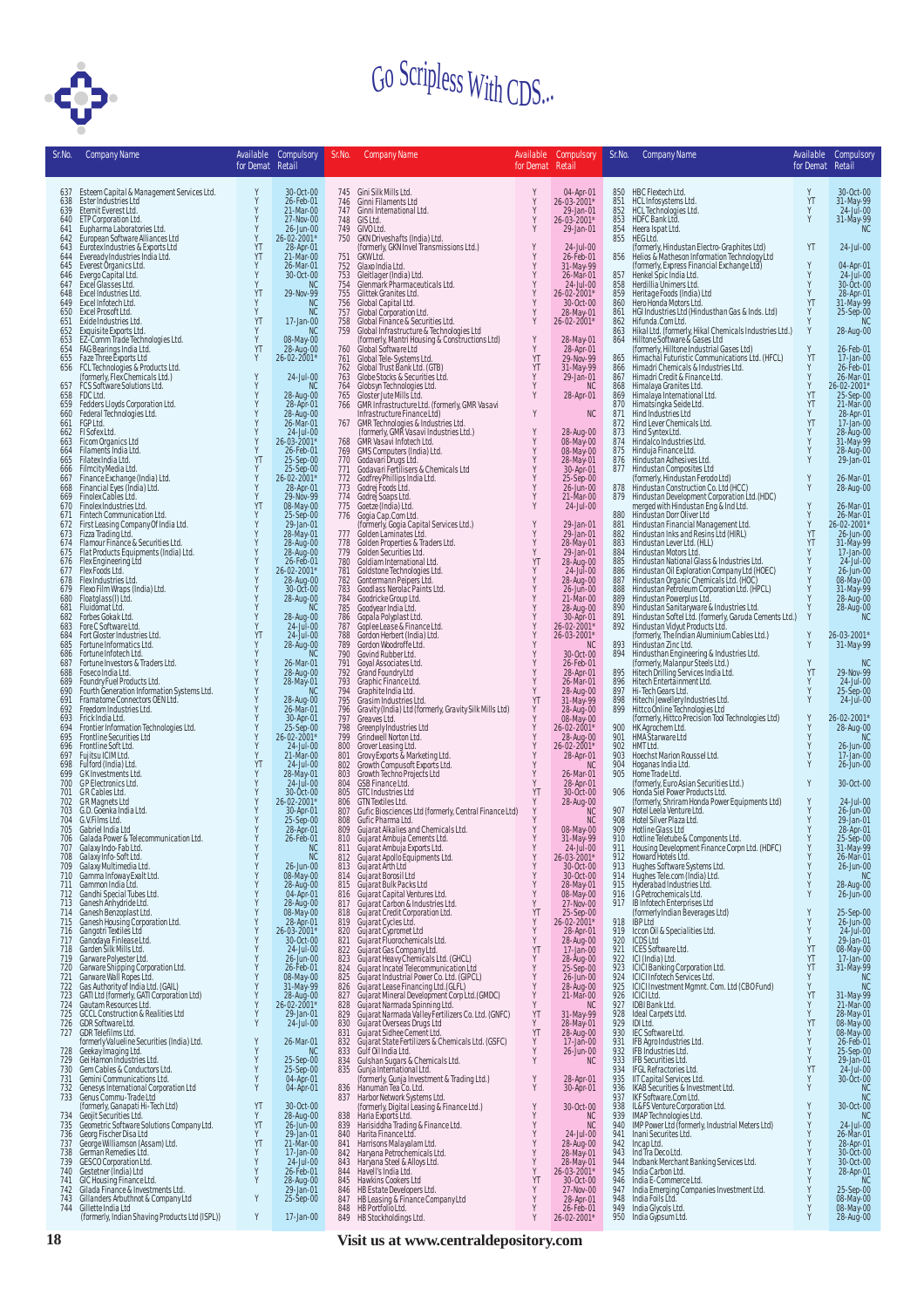

| Sr.No.       | <b>Company Name</b>                                                                                                                                                                                                                          | Available<br>for Demat Retail | Compulsory                             | Sr.No.       | <b>Company Name</b>                                                                                                                                                                                                                                 | Available<br>for Demat Retail | Compulsory                                                                             | Sr.No.       | <b>Company Name</b>                                                                                                                                                                                                                                    | Available<br>for Demat Retail                | Compulsory                                                                              |
|--------------|----------------------------------------------------------------------------------------------------------------------------------------------------------------------------------------------------------------------------------------------|-------------------------------|----------------------------------------|--------------|-----------------------------------------------------------------------------------------------------------------------------------------------------------------------------------------------------------------------------------------------------|-------------------------------|----------------------------------------------------------------------------------------|--------------|--------------------------------------------------------------------------------------------------------------------------------------------------------------------------------------------------------------------------------------------------------|----------------------------------------------|-----------------------------------------------------------------------------------------|
|              | 951 India International Marketing Centre Ltd.                                                                                                                                                                                                | Y                             | 26-Mar-01                              |              | 1057 JAFinance Ltd.                                                                                                                                                                                                                                 | Y                             | 30-Apr-01<br>24-Jul-00                                                                 |              | 1168 Khandwala Securities Ltd.                                                                                                                                                                                                                         |                                              | 24-Jul-00                                                                               |
| 952<br>953   |                                                                                                                                                                                                                                              | Y<br>Y                        | 26-02-2001*<br>28-Apr-01               | 1059         | 1058 JB Chemicals & Pharmaceuticals Ltd.<br>JF Laboratories Ltd                                                                                                                                                                                     | YT<br>Y                       | 26-Mar-01                                                                              | 1169<br>1170 | Khatod Investments & Finance Co. Ltd<br>Khemka Containers Ltd                                                                                                                                                                                          |                                              | 28-May-01<br>26-Feb-01                                                                  |
| 954          | india Lease Development Ltd<br>India Nippon Electricals Ltd<br>India Online Network Ltd.<br>(formerly, Natwar Synthetics Ltd.)<br>India Polyfibres Ltd.                                                                                      | Y                             | <b>NC</b>                              | 1060<br>1061 | JJ Automotive Ltd.<br>JJ Exporters Ltd.                                                                                                                                                                                                             | Y<br>Y                        | 28-May-01<br>25-Sep-00                                                                 | 1171<br>1172 | Khemka Containers Ltd<br>Khemka Containers Ltd<br>Khodiyar Industries Ltd.<br>Khodiyar Industries Ltd.<br>Tormerly Khyati Resorts Ltd.<br>Tormerly Khyati Resorts Ltd.<br>Kiretic Engineering Ltd.<br>Kiretic Engineering Ltd.<br>Kiretic Environments |                                              | 28-May-01<br>26-Dec-00                                                                  |
| 955<br>956   | India Securities Ltd.                                                                                                                                                                                                                        |                               | 26-03-2001*<br>26-Jun-00               | 1062<br>1063 | JJFinance Corporation Ltd.<br>JJSpectrum Silk Ltd.<br>JK Corp Ltd.                                                                                                                                                                                  | Y                             | 28-May-01<br>28-Apr-01                                                                 | 1173         |                                                                                                                                                                                                                                                        |                                              | 26-02-2001*                                                                             |
| 957<br>958   | India Steamship Company Ltd.<br>Indian Acrylics Ltd.                                                                                                                                                                                         | Y<br>Y                        | 30-Oct-00<br>30-Oct-00                 | 1064<br>1065 | JK Dairy And Foods Ltd<br>JK Industries Ltd.                                                                                                                                                                                                        |                               | $24$ -Jul-00<br>25-Sep-00                                                              | 1174<br>1175 |                                                                                                                                                                                                                                                        |                                              | 28-Aug-00<br>28-Apr-01                                                                  |
| 959<br>960   | Indian Aluminium Company Ltd. (INDAL)<br>Indian Card Clothing Company Ltd.<br>Indian Infotech And Software Ltd.                                                                                                                              | YT<br>Y                       | 26-Jun-00<br>08-May-00                 | 1066<br>1067 | JK Pharmachem Ltd                                                                                                                                                                                                                                   | Y                             | 24-Jul-00<br>26-03-2001*                                                               | 1176<br>1177 |                                                                                                                                                                                                                                                        |                                              | 28-Aug-00<br>30-Apr-01                                                                  |
| 961<br>962   | Indian Lead Ltd.                                                                                                                                                                                                                             | Y<br>Y                        | 08-May-00<br>25-Sep-00                 | 1068<br>1069 | JK Udaipur Udyog Ltd<br>JM Share & Stock Brokers Ltd.<br>J.K. Synthetics Ltd.                                                                                                                                                                       | Y                             | 26-Feb-01<br><b>NC</b>                                                                 | 1178         |                                                                                                                                                                                                                                                        |                                              | 28-Aug-00<br>24-Jul-00                                                                  |
| 963<br>964   | Indian Oil Corporation Ltd. (IOC)<br>Indian Organic Chemicals Ltd.                                                                                                                                                                           | YT<br>Y                       | 17-Jan-00<br>26-Jun-00                 | 1070<br>1071 | J.R.Fabricators Ltd.                                                                                                                                                                                                                                | Y                             | 08-May-00<br>29-Jan-01                                                                 | 1179<br>1180 | Kirloskar Electric Company Ltd.<br>Kirloskar Electrodyne Ltd.                                                                                                                                                                                          |                                              | 24-Jul-00                                                                               |
| 965<br>966   | Indian Overseas Bank (IOB)<br>Indian Petrochemicals Corporation Ltd. (IPCL)<br>Indian Rayon & Industries Ltd                                                                                                                                 | Y<br>Y                        | 25-Sep-00<br>31-May-99<br>31-May-99    | 1072<br>1073 | Jagan Lamps Ltd.                                                                                                                                                                                                                                    | Y<br>Y                        | 26-Mar-01<br>26-Mar-01                                                                 | 1181<br>1182 | Kirloskar Ferrous Industries Ltd.                                                                                                                                                                                                                      |                                              | <b>NC</b>                                                                               |
| 967<br>968   | Indian Ropeways & Engg. Co. Ltd<br>Indian Toners & Developers Ltd.                                                                                                                                                                           | YT<br>Υ                       | 26-02-2001*                            | 1074<br>1075 | Jagson Airlines Ltd.<br>Jagsonpal Finance & Leasing Ltd.<br>Jagsonpal Pharmaceuticals Ltd.                                                                                                                                                          | Y<br>Y                        | 26-02-2001*<br>24-Jul-00                                                               | 1183<br>1184 | Kirloskar Investments & Finance Ltd.<br>Kirloskar Multimedia Ltd.                                                                                                                                                                                      |                                              | 25-Sep-00<br>08-May-00<br>24-Jul-00                                                     |
| 969<br>970   | Indicarb Ltd                                                                                                                                                                                                                                 | Y<br>Y                        | 30-Oct-00<br>28-Apr-01                 | 1076<br>1077 | Jai Mata Glass Ltd.<br>Jain Irrigation Systems Ltd.<br>Jain Marbles Udhyog Ltd.                                                                                                                                                                     | $\frac{Y}{Y}$                 | 26-Mar-01<br>08-May-00                                                                 | 1185<br>1186 | Kirloskar Oil Engines Ltd. (KOEL)<br>Kirloskar Pneumatic Co. Ltd.                                                                                                                                                                                      | YT<br>YT                                     | 21-Mar-00<br>26-Jun-00                                                                  |
| 971<br>972   | Inditalia Refcon Ltd.<br>Indo Asian Finance Ltd.                                                                                                                                                                                             | Y<br>Y                        | 30-Oct-00<br>28-Aug-00                 | 1078<br>1079 | Jain Studios Ltd.                                                                                                                                                                                                                                   | Y<br>Y                        | 26-02-2001*<br>30-Oct-00                                                               | 1187<br>1188 | Kisan Mouldings Ltd.                                                                                                                                                                                                                                   |                                              | <b>NC</b>                                                                               |
| 973<br>974   | Indo Biotech Foods Ltd<br>Indo Britain Agro Farms Ltd                                                                                                                                                                                        | Y                             | 26-Mar-01<br>26-Mar-01                 | 1080<br>1081 | Jaiprakash Industries Ltd.<br>Jaipur Polyspin Ltd.                                                                                                                                                                                                  | Y<br>YT                       | 29-Nov-99<br>30-Oct-00                                                                 | 1189<br>1190 | Kitply Industries Ltd.<br>KJMC Financial Services Ltd.<br>KLG Systel Ltd.                                                                                                                                                                              |                                              | 28-Aug-00<br>28-Apr-01<br>29-Nov-99                                                     |
| 975<br>976   | Indo Count Finance Ltd<br>Indo Count Industries Ltd.                                                                                                                                                                                         | Y<br>Y                        | 26-Mar-01<br>26-02-2001*               | 1082<br>1083 | Jammu and Kashmir Bank Ltd.<br>Jamna Auto Industries Ltd.                                                                                                                                                                                           | Y                             | 26-Jun-00                                                                              | 1191<br>1192 | Knitworth Exports Ltd.<br>Knoll Pharmaceuticals Ltd.                                                                                                                                                                                                   |                                              | 28-May-01<br>17-Jan-00                                                                  |
| 977<br>978   | Indo French Biotech Enterprises Ltd.<br>Indo Gulf Corporation Ltd.                                                                                                                                                                           | Y<br>YT                       | 30-Oct-00<br>31-May-99                 | 1084<br>1085 | Jasch Industries Ltd<br>Jay Bharat Maruti Ltd                                                                                                                                                                                                       | $\frac{Y}{Y}$<br>Y            | 28-May-01<br>*26-03-2001<br>26-Feb-01                                                  | 1193         | Kochi Refineries Ltd.<br>(formerly Cochin Refineries Ltd.)                                                                                                                                                                                             | YT                                           |                                                                                         |
| 979<br>980   | Indo Matsushita Appliances Co. Ltd<br>Indo National Ltd.                                                                                                                                                                                     | Y<br>Y                        | 29-Jan-01<br>28-Aug-00                 | 1086<br>1087 | Jay Kay Dee Industries Ltd.<br>Jay Shree Tea & Industries Ltd.                                                                                                                                                                                      | Y<br>Y<br>Y                   | 26-Mar-01<br>24-Jul-00                                                                 | 1194<br>1195 | Kodak India Ltd.<br>Kolar Information Technologies Ltd.                                                                                                                                                                                                | YT<br>Y                                      | 31-May-99<br>26-Jun-00                                                                  |
| 981<br>982   | Indo Rama Synthetics (India) Ltd.<br>Indo-Castle Multimedia Ltd.                                                                                                                                                                             | Y<br>Y                        | 31-May-99<br>25-Sep-00                 | 1088<br>1089 | Jayant Agro-Organics Ltd.<br>Jayanti Commercial Ltd.                                                                                                                                                                                                |                               | 24-Jul-00<br>28-May-01                                                                 | 1196<br>1197 | Kome-On Communication Ltd.<br>Kopran Drugs Ltd.                                                                                                                                                                                                        | Y<br>YT                                      | 08-May-00<br>29-Jan-01                                                                  |
| 983<br>984   | Indo-City Infotech Ltd.<br>Indo-Continental Hotels & Resorts Ltd.                                                                                                                                                                            | Y<br>Y                        | <b>NC</b>                              | 1090<br>1091 | Jayaswals Neco Ltd.                                                                                                                                                                                                                                 | $\frac{v}{Y}$                 | 26-Mar-01                                                                              | 1198<br>1199 | Ropran Ltd.<br>Kotak Mahindra Finance Ltd. (KMFL)<br>Kotawala (India) Ltd.<br>(formerly, Kotawala Securities Ltd.)<br>Kothari Fermentation & Blochem Ltd.                                                                                              | YT<br>Y                                      | 24-Jul-00<br>21-Mar-00<br>29-Nov-99                                                     |
| 985          | Indo-Pacific Software & Entertainment Ltd                                                                                                                                                                                                    | Y                             | 30-Apr-01                              | 1092         | Jaycee Industries Ltd.<br>Jaypee Hotels Ltd.                                                                                                                                                                                                        | $\frac{Y}{Y}$<br>Y            | 26-Mar-01<br>24-Jul-00                                                                 | 1200         |                                                                                                                                                                                                                                                        |                                              |                                                                                         |
| 986          | (formerly, Indo-Pacific Securities Ltd.)<br>Indraprastha Medical Corporation Ltd.                                                                                                                                                            | Y                             | NC<br>26-02-2001*                      | 1093<br>1094 | Jaysynth Dyechem Ltd.<br>Jaysynth Dyestuff (India) Ltd                                                                                                                                                                                              | Y                             | 28-Aug-00<br>26-02-2001*                                                               | 1201         |                                                                                                                                                                                                                                                        |                                              | 08-May-00<br>30-Oct-00                                                                  |
| 987<br>988   | Indrayani Biotech Ltd.<br>Ind-Swift Laboratories Ltd.                                                                                                                                                                                        | Y                             | 30-Oct-00<br>30-Oct-00                 | 1095<br>1096 | JBF Industries Ltd.<br>JCT Electronics Ltd.                                                                                                                                                                                                         | Y<br>$\mathsf Y$              | 08-May-00<br>28-Aug-00                                                                 | 1202<br>1203 | Kothari Industrial Corporation Ltd.<br>Kothari Petrochemicals Ltd.                                                                                                                                                                                     |                                              | 26-Jun-00<br>24-Jul-00                                                                  |
| 989<br>990   | Ind-Swift Ltd.<br>Indu Nissan Oxo Chemical Industries Ltd.                                                                                                                                                                                   | Y<br>Y                        | 30-Oct-00<br>26-Mar-01                 | 1097<br>1098 | JCT Ltd.<br>Jeco Exports & Finance Ltd.                                                                                                                                                                                                             | Y<br>Y                        | 08-May-00<br>26-03-2001*                                                               | 1204<br>1205 | Kothari Products Ltd.<br>Kothari Sugars and Chemicals Ltd.                                                                                                                                                                                             |                                              | 24-Jul-00<br>24-Jul-00                                                                  |
| 991          | Induj Enertech Ltd.<br>(formerly, S.Kumars Power Corporation Ltd.)<br>Indus e-Solutions Ltd.                                                                                                                                                 | YT                            | 24-Jul-00                              | 1099         | Jeevan Softech Ltd.<br>1100 Jenburkt Pharmaceuticals Ltd.                                                                                                                                                                                           | Y<br>Y                        | 24-Jul-00<br>04-Apr-01                                                                 | 1206<br>1207 | KPIT Systems Ltd.<br>KPL International Ltd                                                                                                                                                                                                             |                                              | 26-Jun-00                                                                               |
| 992<br>993   | Indus Networks Ltd.                                                                                                                                                                                                                          | Y<br>Y                        | 08-May-00<br>25-Sep-00                 | 1101<br>1102 | Jenson & Nicholson (India) Ltd.<br>Jenson & Nicholson Financial Services Ltd.                                                                                                                                                                       | Y<br>Y                        | 30-Oct-00<br>26-02-2001*                                                               | 1208         | (formerly, Kanoria Petroproducts Ltd)<br>KRBL Ltd. (formerly, Khushi Ram Behari Lal Ltd.)                                                                                                                                                              |                                              | 25-Sep-00<br>25-Sep-00<br>28-Aug-00<br>25-Sep-00<br>26-Mar-01<br>21-May-00              |
| 994<br>995   | IndusInd Bank Ltd.<br>Industrial Development Bank of India (IDBI)                                                                                                                                                                            | Y<br>Y                        | 31-May-99<br>31-May-99                 | 1103         | Jetking Infotrain Ltd.<br>(formerly, Jetking Electronics Ltd)                                                                                                                                                                                       | Y                             | 04-Apr-01                                                                              | 1209         | Krebs Biochemicals Ltd.                                                                                                                                                                                                                                |                                              |                                                                                         |
| 996<br>997   | Industrial Investment Trust Ltd. (IIT)<br>Infar (India) Ltd                                                                                                                                                                                  | YT<br>Y                       | 08-May-00<br>29-Jan-01                 | 1104<br>1105 | JIK Industries Ltd.<br>Jindal Drilling & Industries Ltd.                                                                                                                                                                                            | Y<br>Y                        | $24 -$ Jul-00<br>28-Apr-01                                                             |              | 1210 Krishna Capital & Securities Ltd.<br>1211 Krishna Engineering Works Ltd.<br>1212 Krishna Filaments Ltd.                                                                                                                                           |                                              | 31-May-99                                                                               |
| 998<br>999   |                                                                                                                                                                                                                                              | Y<br>Y                        | 25-Sep-00<br>24-Jul-00                 | 1107         | 1106 Jindal Iron and Steel Company Ltd. (JISCO)<br>Jindal Online.com Ltd.                                                                                                                                                                           | Y<br>Y                        | 31-May-99<br>25-Sep-00                                                                 | 1213         | Krishna Lifestyle Technologies Ltd.<br>(formerly, Shree Krishna Polyster Ltd.).                                                                                                                                                                        | YT                                           | 08-May-00                                                                               |
| 1000<br>1001 | infoquest Software Exports Ltd<br>Information Technologies (India) Ltd.<br>Infosys Technologies Ltd. (Infy)<br>Infotech Enterprises Ltd.                                                                                                     | Y<br>Y                        | 31-May-99<br>28-Aug-00<br>28-Apr-01    | 1108         | Jindal Photo Films Ltd.<br>1109 Jindal Steel & Power Ltd.                                                                                                                                                                                           | YT<br>Y                       | 26-Jun-00<br>24-Jul-00                                                                 | 1214         | Krishna Texport Industries Ltd.<br>1215 Krisn Information Technologies Ltd.                                                                                                                                                                            | Y<br>Y                                       | 08-May-00<br>24-Jul-00                                                                  |
| 1002<br>1003 | Infragro Industries Ltd.                                                                                                                                                                                                                     | Y<br>YT                       |                                        |              | 1110 Jindal Strips Ltd.                                                                                                                                                                                                                             | Y                             | 29-Nov-99                                                                              |              | 1216 Krone Communications Ltd.                                                                                                                                                                                                                         | YT<br>YT                                     | 24-Jul-00                                                                               |
| 1004         | Ingersoll-Rand (India) Ltd.<br>Innareddy Computer Software Associates (I) Ltd.<br>Innosoft Technologies Ltd.                                                                                                                                 | Y<br>Y                        | $17$ -Jan-00<br>08-May-00<br>08-May-00 |              | 1111 Jindal Vijayanagar Steel Ltd<br>1112 JM Basic Fund                                                                                                                                                                                             | Y<br>Y<br>Y                   | 26-Jun-00<br>28-Aug-00                                                                 | 1217<br>1218 | Krypton Industries Ltd.<br>KSB Pumps Ltd.                                                                                                                                                                                                              |                                              |                                                                                         |
| 1005<br>1006 | Innovation Medi Equip Ltd                                                                                                                                                                                                                    | Y                             | 25-Sep-00                              |              | 1113 JMC Projects (India) Ltd.<br>1114 JMD Sounds Ltd.                                                                                                                                                                                              | Y                             | $24$ -Jul $-00$<br><b>NC</b>                                                           | 1219<br>1220 | KTL Infosys Ltd.<br>Kunal Overseas Ltd.                                                                                                                                                                                                                |                                              |                                                                                         |
| 1007<br>1008 | Innovation Software Exports Ltd.<br>Innovative Marine Foods Ltd.<br>Innovision E-Commerce Ltd.                                                                                                                                               | Y<br>Y                        | 26-Mar-01<br>29-Jan-01                 |              | 1115 Jog Engineering Ltd<br>1116 Joindre Capital Services Ltd.                                                                                                                                                                                      | Y<br>Y                        | 26-Mar-01<br>28-Aug-00                                                                 | 1221<br>1222 | Kushagra Software Ltd.<br>Kushal Software Ltd.                                                                                                                                                                                                         |                                              | 24-501-00<br>28-Apr-01<br>28-Aug-00<br>08-May-00<br>25-Sep-00<br>08-May-00<br>30-Oct-00 |
| 1009         | 1010 Insilco Ltd.                                                                                                                                                                                                                            | Y                             | <b>NC</b><br>24-Jul-00                 |              | 1117 Jolly Rides Ltd.                                                                                                                                                                                                                               | Y<br>Y                        | 30-Oct-00<br>26-02-2001*                                                               | 1223<br>1224 | Kusum Industrial Gases Ltd.                                                                                                                                                                                                                            |                                              | 30-Apr-01                                                                               |
|              | 1011 Insutech India Ltd.                                                                                                                                                                                                                     | Y<br>Y                        | 25-Sep-00<br>26-Mar-01                 |              | 1118 JPT Securities Ltd.<br>1119 Juliundur Motor Agency (Delhi) Ltd.<br>1120 Jupiter Bioscience Ltd. (formerly, Jupiter Orga Ltd.)                                                                                                                  | Y<br>Y                        | 28-Apr-01<br>30-Oct-00                                                                 | 1225         | Kusamin'dossimalo desestuar<br>Karener Cementation India Ltd. (formerly,<br>Trafalgar Housing Construction India Ltd)<br>Kwality Dairy (India) Ltd.<br>L.G. Balakrishnan & Bros.Ltd.<br>L.G. Balakrishnan & Bros.Ltd.                                  | Y                                            | 28-Aug-00<br>26-Mar-01                                                                  |
|              | 1011 Insueminda Capital Services Ltd.<br>1013 Integrated Capital Services Ltd.<br>1013 Integrated Data Systems Ltd.<br>1014 Integrated Enterprises (India) Ltd<br>1015 Integrated Financial Services Ltd.<br>1016 Integrated Hi-Tech Ltd.    |                               | 28-May-01<br>26-Jun-00                 | 1121<br>1122 | Jupiter Infosys Ltd.<br>Jyoti Structures Ltd.<br>KCP Sugar & Industries Corporation Ltd.                                                                                                                                                            | Y<br>YT                       | NC<br>21-Mar-00                                                                        | 1226<br>1227 |                                                                                                                                                                                                                                                        |                                              | 26-02-2001*<br>26-Jun-00                                                                |
|              |                                                                                                                                                                                                                                              | Y<br>Y                        | 26-Mar-01<br>25-Sep-00                 | 1123<br>1124 | K G Denim Ltd.                                                                                                                                                                                                                                      | Y<br>Y                        | 26-03-2001*<br>26-Jun-00                                                               | 1228         | La Multi Info Systems Ltd.<br>(formerly, Shilpa Software Corporation)<br>Lahoti Overseas Ltd.                                                                                                                                                          |                                              | 08-May-00<br>28-May-01                                                                  |
|              | 1017 Integrated Technologies Ltd.<br>1018 Intellvisions Software Ltd.                                                                                                                                                                        | Y                             | 25-Sep-00                              | 1125         | K G Khosla Compressors Ltd.                                                                                                                                                                                                                         | YT<br>Y                       | 26-Jun-00<br>30-Oct-00                                                                 | 1229         | 1230 Lakhanpal National Ltd.                                                                                                                                                                                                                           | Υ                                            | 28-Aug-00                                                                               |
| 1019         | (formerly, Arun Agro Products Ltd.)<br>Inter State Finance Ltd.                                                                                                                                                                              | Y<br>Y                        | NC<br>26-03-2001*                      |              | 1126 K.Z. Leasing & Finance Ltd<br>1127 Kaashyap Radiant Systems Ltd.<br>1128 Kabra Extrusiontechnik Ltd.                                                                                                                                           | Y<br>Y                        | 25-Sep-00<br>26-Mar-01                                                                 |              | 1230 - Eakharipai National Etd.<br>1231 - Lakshmi Auto Components Ltd.                                                                                                                                                                                 | Y                                            | 26-Jun-00<br>26-03-2001*                                                                |
|              | 1020 Inter State Oil Carrier Ltd.<br>1021 Interface Financial Services Ltd                                                                                                                                                                   | YT<br>Υ                       | 28-Aug-00                              |              | 1129 Kabsons Industries Ltd.                                                                                                                                                                                                                        | Y<br>YT                       | 28-May-01<br>28-Aug-00                                                                 |              | 1232 Lakshmi Electrical Control Systems Ltd.<br>1233 Lakshmi Machine Works Ltd. (LMW)<br>1234 Lakshmi Overeas Industries Ltd.<br>1234 Lakshmi Overseas Industries Ltd.                                                                                 | $\begin{array}{c} Y \\ Y \end{array}$<br>Y   | 28-Aug-00<br>30-Oct-00                                                                  |
|              | 1022 Interfit Techno Products Ltd<br>1023 International Best Foods Ltd.                                                                                                                                                                      | Y                             | 28-May-01<br>28-May-01                 |              | 1122 Kabasia sinaasinka Litu.<br>1130 Kajaria Geranics Ltd.<br>1131 Kajaria Iron Castings Ltd.<br>1132 Kakatiya Cement Sugar & Industries Ltd.<br>1133 Kale Consultants Ltd.                                                                        | $\frac{Y}{Y}$                 | 28-Apr-01<br>26-03-2001*                                                               |              | 1235 Lakshmi Precision Screws Ltd<br>1236 Lan Eseda Industries Ltd                                                                                                                                                                                     | $\begin{array}{c}\gamma\\ \gamma\end{array}$ | 26-03-2001*<br>26-03-2001*                                                              |
|              | Franchische Control Control (Commerty, Commercial Control Control Control Control Control Control Control Control Control Control Control Control Control Control Control Control Control Control Control Control Control Cont               | $\,$ Y<br>Y                   | 26-Jun-00<br>26-03-2001*               | 1134         | Kalpana Industries Ltd.                                                                                                                                                                                                                             |                               | 26-Jun-00<br>26-Mar-01                                                                 |              | 1237 Lancing Investment Ltd.<br>1238 Lanco Global Systems Ltd.<br>1239 Lanco Industries Ltd                                                                                                                                                            | Y                                            | 26-Feb-01<br>24-Jul-00                                                                  |
|              |                                                                                                                                                                                                                                              | Υ<br>$\dot{Y}$                | 26-Dec-00<br>26-02-2001*               |              |                                                                                                                                                                                                                                                     |                               | 28-Aug-00<br>24-Jul-00                                                                 |              |                                                                                                                                                                                                                                                        |                                              | Y 26-02-2001*                                                                           |
|              | 1025 International Conveyors Ltd.<br>1026 International Conveyors Ltd.<br>1027 International Travel House Ltd.<br>1027 International Travel House Ltd.<br>1029 Into Software Solutions Ltd.<br>1030 Introd (India) Ltd.<br>1033 Investment   |                               | 28-Aug-00<br>24-Jul-00                 |              | 1334 Kalpana Industries Ltd.<br>1134 Kalpana Industries Ltd.<br>1135 Kalpataru Power Transmission Ltd.<br>1136 Kals Information Systems Ltd.<br>1137 Kalyani Brakes Ltd.<br>1138 Kalyani Sharp India Ltd.<br>1138 Kalyani Sharp India Ltd.<br>1139  |                               | 24-Jul-00<br>28-Aug-00                                                                 |              | 1239 Lanco Invia University Commercial (formerly, Lanco Constrn. Luc.)<br>1241 Lanchmarc Leisure Corporation Ltd.<br>1241 Lanchmarc Leisure Corporation Ltd.<br>1242 Larsen & Toubro Ltd. (L&T)<br>1243 Laser Eye Care Ltd.<br>1244 LCC                |                                              |                                                                                         |
|              |                                                                                                                                                                                                                                              |                               | NC<br>NC                               |              |                                                                                                                                                                                                                                                     |                               | 26-Jun-00                                                                              |              |                                                                                                                                                                                                                                                        |                                              |                                                                                         |
|              |                                                                                                                                                                                                                                              |                               | 29-Jan-01                              |              |                                                                                                                                                                                                                                                     |                               | 26-02-2001*<br>26-03-2001*                                                             |              |                                                                                                                                                                                                                                                        |                                              |                                                                                         |
|              |                                                                                                                                                                                                                                              |                               | 28-Aug-00                              |              |                                                                                                                                                                                                                                                     |                               | 26-Mar-01<br>24-Jul-00                                                                 |              |                                                                                                                                                                                                                                                        |                                              |                                                                                         |
|              |                                                                                                                                                                                                                                              |                               | 26-02-2001*<br>24-Jul-00               |              |                                                                                                                                                                                                                                                     |                               | 30-Oct-00<br>26-Mar-01                                                                 |              |                                                                                                                                                                                                                                                        |                                              |                                                                                         |
|              |                                                                                                                                                                                                                                              |                               | 28-Aug-00<br>24-Jul-00                 |              |                                                                                                                                                                                                                                                     |                               | 30-Oct-00<br>26-02-2001*<br>26-Mar-01                                                  |              |                                                                                                                                                                                                                                                        |                                              |                                                                                         |
|              |                                                                                                                                                                                                                                              |                               | NC<br>NC                               | 1148<br>1149 |                                                                                                                                                                                                                                                     |                               | 28-May-01<br>30-Oct-00                                                                 |              |                                                                                                                                                                                                                                                        |                                              | 08-May-00<br>31-May-99<br>28-Apr-01<br>30-Oct-00                                        |
|              |                                                                                                                                                                                                                                              | $\frac{Y}{Y}$                 | 24-Jul-00<br>30-Oct-00                 | 1150<br>1151 | Karuturi Comittel<br>Karuturi Comittel<br>Kay Pulp & Paper Mills Ltd.<br>Kay Pulp & Paper Mills Ltd.<br>KCC Software Ltd.<br>KCC Software Ltd.<br>KET Intotatives Ltd.<br>Kemicare Products Ltd.<br>Kengold (India) Ltd.<br>Kengold (India) Ltd.    |                               | 26-02-2001*                                                                            |              | 144 Last Heye Care Care (India) Ltd.<br>1244 LCC Inforce-httd.<br>1244 LCC Inforce-httd.<br>1246 Lead Tea Company Itd.<br>1246 Lead Tea Company Itd.<br>1246 Lead Tea Company Itd.<br>1247 Lee & Nee Software (Exports) Ltd<br>1249 Liberty            |                                              |                                                                                         |
|              | 1042 Isibars Ltd.<br>1043 ISL Consulting Ltd.                                                                                                                                                                                                |                               | 26-Jun-00                              |              | 1152 KCC Software Ltd.<br>1153 KEC International Ltd.                                                                                                                                                                                               | xxxx                          | 24-Jul-00<br>24-Jul-00                                                                 |              |                                                                                                                                                                                                                                                        |                                              | 30-0Ct-00<br>25-Sep-00<br>26-Feb-01<br>08-May-00<br>25-Sep-00<br>29-Jan-01<br>24 Jul 03 |
|              | 1043 ISL Consulting Ltd.<br>1044 Ispan Movalion Securities Ltd)<br>1044 Ispan Miloys Ltd.<br>1045 Ispan Movalion Securities Ltd.<br>1046 Ispan Profiles India Ltd.<br>1046 In Tulic Islandia Ltd.<br>1047 IST Ltd.<br>1049 IT Microsystems ( |                               | 28-May-01<br>26-Jun-00                 | 1154<br>1155 |                                                                                                                                                                                                                                                     |                               | 30-0ct-00<br>26-02-2001*                                                               |              |                                                                                                                                                                                                                                                        |                                              |                                                                                         |
|              |                                                                                                                                                                                                                                              |                               | 08-May-00<br>24-Jul-00                 | 1156<br>1157 |                                                                                                                                                                                                                                                     |                               | 30-Oct-00<br>N <sub>C</sub>                                                            |              |                                                                                                                                                                                                                                                        |                                              |                                                                                         |
|              |                                                                                                                                                                                                                                              |                               | 29-Jan-01<br>NC                        | 1158<br>1159 |                                                                                                                                                                                                                                                     | 111111                        | 30-Oct-00                                                                              |              |                                                                                                                                                                                                                                                        |                                              | 24-Jul-00<br>26-Mar-01                                                                  |
|              |                                                                                                                                                                                                                                              |                               | 08-May-00<br>31-May-99                 | 1160<br>1161 |                                                                                                                                                                                                                                                     |                               |                                                                                        |              |                                                                                                                                                                                                                                                        |                                              |                                                                                         |
|              |                                                                                                                                                                                                                                              |                               | 26-Jun-00<br>31-May-99                 | 1162         |                                                                                                                                                                                                                                                     |                               |                                                                                        |              |                                                                                                                                                                                                                                                        |                                              | 08-May-00<br>08-May-00<br>28-Aug-00<br>08-May-00<br>17-Jan-00                           |
|              | 1052 ITC Ltd.<br>1053 ITILtd.                                                                                                                                                                                                                | YT<br>Y                       | 26-Jun-00                              | 1163<br>1164 | Kenrock Industries & Exports Ltd.<br>Kerala Ayurveda Pharmacy Ltd.<br>Kerala Ayurveda Pharmacy Ltd.<br>Kerala Chemicals & Proteins Ltd.<br>Kesar Enterprises Ltd<br>Kesar Aretorpoducts Ltd.<br>Kesoram Industries Ltd.<br>Keynote Corporate Servic | Y<br>Y                        | 30-0ct-00<br>28-Aug-00<br>28-Aug-00<br>30-Oct-00<br>31-May-99<br>26-02-2001*<br>29-Apr |              |                                                                                                                                                                                                                                                        |                                              | 26-Mar-01                                                                               |
| 1055         | 1054 ITW Signode India Ltd.<br>IVP Ltď.                                                                                                                                                                                                      | YT<br>Y<br>Y                  | 29-Nov-99<br>30-Oct-00                 | 1165<br>1166 |                                                                                                                                                                                                                                                     | Y<br>Y                        | 28-Apr-01<br>26-03-2001*                                                               |              | 1268 Logix Microsystems Ltd.<br>1269 Lohia Securites Ltd.<br>1270 Louria Securities Ltd.<br>1270 Lok Housing & Constructions Ltd.                                                                                                                      |                                              | 24-Jul-00<br>N <sup>C</sup>                                                             |
|              | 1056 IVRCL Infrastructures & Projects Ltd.                                                                                                                                                                                                   |                               | 26-Jun-00                              |              | 1167 Khaitan Electricals Ltd.                                                                                                                                                                                                                       |                               | 24-Jul-00                                                                              |              |                                                                                                                                                                                                                                                        |                                              | 28-Apr-01                                                                               |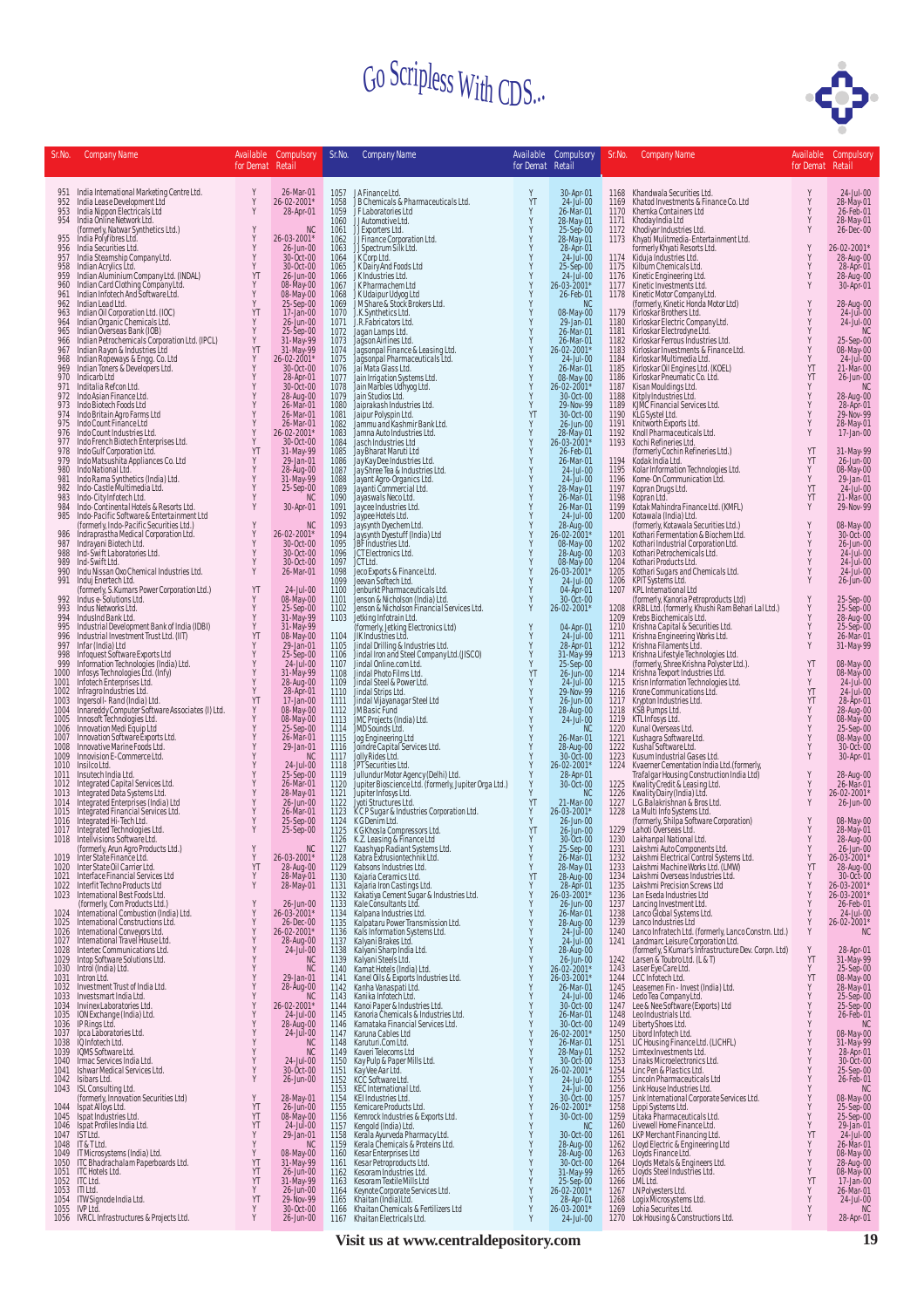

| Sr.No.       | <b>Company Name</b>                                                                                                                                                                                                    | Available<br>for Demat Retail | Compulsory                            | Sr.No.       | Company Name                                                                                                                                                                                                                                        | Available<br>for Demat Retail                                         | Compulsory Sr.No.                   |              | <b>Company Name</b>                                                                                                                                                                                                                  | Available<br>for Demat Retail | Compulsory                                                                              |
|--------------|------------------------------------------------------------------------------------------------------------------------------------------------------------------------------------------------------------------------|-------------------------------|---------------------------------------|--------------|-----------------------------------------------------------------------------------------------------------------------------------------------------------------------------------------------------------------------------------------------------|-----------------------------------------------------------------------|-------------------------------------|--------------|--------------------------------------------------------------------------------------------------------------------------------------------------------------------------------------------------------------------------------------|-------------------------------|-----------------------------------------------------------------------------------------|
|              | 1271 Lumax Industries Ltd.                                                                                                                                                                                             | Y                             | 28-Aug-00                             |              | 1380 Mirc Electronics Ltd.                                                                                                                                                                                                                          | Y                                                                     | 24-Jul-00                           |              | 1486 NEPC Textiles Ltd                                                                                                                                                                                                               | Y                             | 26-Feb-01                                                                               |
| 1272         | Luminaire Technologies Ltd.<br>(formerly, Strauss Industries & Exports Ltd.)                                                                                                                                           | Y                             | <b>NC</b>                             | 1381<br>1382 | Mirza Tanners Ltd.<br>Mobile Telecommunications Ltd.                                                                                                                                                                                                | Υ<br>Υ                                                                | 28-Aug-00<br>30-Oct-00              | 1487<br>1488 | Nestle India Ltd.<br>Net Axis Software Services Ltd.                                                                                                                                                                                 | YT<br>Y                       | 31-May-99                                                                               |
| 1273         | Lupin Chemicals Ltd.<br>1274 Lupin Laboratories Ltd.                                                                                                                                                                   | YT<br>YT                      | 08-May-00<br>29-Nov-99                | 1383<br>1384 | Model Financial Corporation Ltd.<br>Modern Dairies Ltd.                                                                                                                                                                                             | Υ<br>Υ                                                                | 24-Jul-00<br>29-Jan-01              | 1489<br>1490 | Netlogic Technologies Ltd.<br>Netripples.com Software Ltd.<br>Netvista Information Technology Ltd.                                                                                                                                   | Y<br>Y                        | NC                                                                                      |
| 1275<br>1276 | Lyka Labs Ltd.<br>Lyons Industrial Enterprises Ltd.                                                                                                                                                                    | YT<br>Υ                       | 26-Jun-00<br>08-May-00                | 1385<br>1386 | Modern Home Credit And Capital Ltd.<br>Modi Rubber Ltd.                                                                                                                                                                                             | Y<br>Y                                                                | 24-Jul-00<br>24-Jul-00              | 1491         | (formerly, Kraft Industries Ltd)                                                                                                                                                                                                     | Y                             | 29-Nov-99                                                                               |
| 1277<br>1278 | MCC Investment & Leasing Company Ltd.<br>MM Forgings Ltd                                                                                                                                                               | Ÿ                             | 26-03-2001*<br>28-Apr-01              | 1387<br>1388 | Modiluft Ltd.<br>Modipon Ltd.                                                                                                                                                                                                                       | Υ<br>Υ                                                                | 30-Oct-00<br>28-Apr-01              | 1492<br>1493 | Network Ltd.<br>Neuland Laboratories Ltd.                                                                                                                                                                                            | Y<br>Y                        | 30-Oct-00<br>24-Jul-00                                                                  |
| 1279<br>1280 | MP Agro Industries Ltd.<br>MP Investment & Consultancy Services Ltd.                                                                                                                                                   |                               | <b>NC</b><br>29-Jan-01                | 1389         | Moh Ltd (formerly, Moh Granites Ltd.)                                                                                                                                                                                                               | Y<br>Y                                                                | 24-Jul-00                           | 1494         | New India Sugar Mills Ltd.                                                                                                                                                                                                           | Y<br>Ÿ                        | 26-03-2001*                                                                             |
| 1281         | MP Telelinks Ltd.                                                                                                                                                                                                      |                               | 30-Oct-00                             | 1390<br>1391 | Mohit Paper Mills Ltd.<br>Mold-Tek Technologies Ltd<br>(formerly, Mold-Tek Plastics Ltd)                                                                                                                                                            |                                                                       | 26-Feb-01                           | 1495<br>1496 | New Mount Trading & Investment Company Ltd<br>Newgen Software Technologies Ltd.                                                                                                                                                      | Ÿ<br>Y                        | 26-Mar-01<br><b>NC</b>                                                                  |
| 1282         | M WomenInfoLine.com Ltd.<br>(formerly, Mudra Consultants Ltd                                                                                                                                                           |                               | 25-Sep-00                             | 1392         | Monalisa Infotech Ltd                                                                                                                                                                                                                               | YT                                                                    | 25-Sep-00                           | 1497<br>1498 | Nexcen Softech Ltd.<br>Nexus Software Ltd.                                                                                                                                                                                           | $_{\rm Y}^{\rm Y}$            | 08-May-00<br>25-Sep-00                                                                  |
| 1283<br>1284 | Maars Software International Ltd.<br>Machino Plastics Ltd.                                                                                                                                                             |                               | 29-Nov-99<br>25-Sep-00                | 1393         | (formerly, Monalisa Multiplast Ltd)                                                                                                                                                                                                                 | Y                                                                     | 08-May-00                           | 1499<br>1500 | Neyveli Lignite Corporation Ltd.<br>Nicco Corporation Ltd                                                                                                                                                                            |                               | 28-Aug-00<br>28-Apr-01                                                                  |
| 1285<br>1286 | Madhav Marbles & Granites Ltd.<br>Madhu Intra Ltd.                                                                                                                                                                     |                               | 04-Apr-01<br>26-Feb-01                | 1394         |                                                                                                                                                                                                                                                     | Y<br>Y                                                                | <b>NC</b><br>28-May-01              | 1501<br>1502 | Nicco Uco Alliance Credit Ltd.<br>Nicholas Piramal India Ltd.                                                                                                                                                                        |                               | 26-Feb-01<br>17-Jan-00                                                                  |
| 1287<br>1288 | Madhur Capital & Finance Ltd.<br>Madhur Food Products Ltd.                                                                                                                                                             |                               | 26-Feb-01<br>29-Jan-01                | 1395<br>1396 | Volmeshi Agro Industries Ltd.<br>Moneshi Agro Industries Ltd.<br>(formerly, Moneshi Agro Foods Ltd)<br>Monnea Leetronics Ltd<br>Monotana Exports Ltd.<br>Monstari Industries Ltd.<br>Monstari Industries Ltd.                                       | Υ<br>Υ                                                                | 29-Jan-01<br>25-Sep-00              | 1503         | NIIT Ltd.                                                                                                                                                                                                                            | YT                            | 31-May-99<br>30-Oct-00                                                                  |
| 1289         | Madhusudan Industries Ltd.<br>Madhya Pradesh Glychem Ltd.                                                                                                                                                              | Y                             | 28-Apr-01<br>28-Aug-00                | 1397         | Montari Industries Ltd.                                                                                                                                                                                                                             | Υ<br>Υ                                                                | 28-Aug-00<br>26-Feb-01              | 1504<br>1505 | Nijjer Agro Foods Ltd.<br>Nikhil Adhesives Ltd.                                                                                                                                                                                      |                               | 04-Apr-01                                                                               |
| 1290<br>1291 | Madrás Cements Ltd.                                                                                                                                                                                                    |                               | 17-Jan-00                             | 1398<br>1399 |                                                                                                                                                                                                                                                     | Y                                                                     | 26-Mar-01                           | 1506<br>1507 | Nikki Global Finance Ltd.<br>Nila Infrastructures Ltd.                                                                                                                                                                               | Y                             | 26-Mar-01<br>26-02-2001*                                                                |
| 1292<br>1293 | Madras Fertilizers Ltd.<br>Madras Coats Ltd. (formerly, Coats Viyella Ltd.)<br>Mafatlal Finance Company Ltd.                                                                                                           |                               | 24-Jul-00<br>26-Jun-00                | 1400<br>1401 | Moon Drugs Ltd.<br>Moon Drugs Ltd.<br>Morarjee Gokuldas Spinning & Weaving Co.Ltd.<br>Morarka Finance Ltd.                                                                                                                                          | Υ                                                                     | 08-May-00<br>29-Nov-99              | 1508<br>1509 | Nilkamal Plastics Ltd.<br>Nimbus Communications Ltd.                                                                                                                                                                                 | YT                            | 21-Mar-00<br>24-Jul-00                                                                  |
| 1294<br>1295 | Mafatlal Industries Ltd.                                                                                                                                                                                               |                               | 30-Oct-00<br>26-Mar-01                | 1402<br>1403 |                                                                                                                                                                                                                                                     | Y<br>Υ                                                                | 26-Mar-01<br>29-Nov-99              | 1510<br>1511 | Nirav Commercials Ltd.<br>Nirlon Ltd.                                                                                                                                                                                                |                               | 25-Sep-00<br>24-Jul-00                                                                  |
| 1296         | Magan Industries Ltd.                                                                                                                                                                                                  | Y                             | 24-Jul-00                             | 1404<br>1405 |                                                                                                                                                                                                                                                     | YT<br>Υ                                                               | 29-Nov-99<br><b>NC</b>              | 1512<br>1513 | Nirma Ltd (formerly, Nirma Chemical Works Ltd)<br>Nishel Investment & Trading Company Ltd.                                                                                                                                           | Y                             | 21-Mar-00<br>26-Mar-01                                                                  |
| 1297<br>1298 | (formerly, Shekawat Industries Ltd.)<br>Magma Leasing Ltd.<br>Magnum Ltd.                                                                                                                                              |                               | 26-03-2001*<br>26-Feb-01              | 1406<br>1407 |                                                                                                                                                                                                                                                     | YT<br>YT                                                              | 29-Nov-99<br>28-Aug-00              | 1514         | Niyati Industries Ltd.                                                                                                                                                                                                               | $\frac{Y}{Y}$                 | 04-Apr-01                                                                               |
| 1299         | Maha Rashtra Apex Corporation Ltd.<br>Mahanagar Telephone Nigam Ltd. (MTNL)<br>Maharashtra Scooters Ltd.                                                                                                               |                               | 26-Mar-01<br>31-May-99                | 1408         | Moraka Finance Ltd.<br>Morepen Hotels Ltd.<br>Morepen Laboratories Ltd.<br>Morepen Laboratories Ltd.<br>Morschip Semiconductor Technology Ltd<br>Moschip Semiconductor Technology Ltd<br>Mother Moustries Company Ltd (MICO)<br>Motorol Enterprises | Υ                                                                     | 26-Jun-00                           | 1515<br>1516 | Noida Medicare Centre Ltd.<br>Norben Tea & Exports Ltd.                                                                                                                                                                              |                               | 26-02-2001*<br>30-Apr-01                                                                |
| 1300<br>1301 |                                                                                                                                                                                                                        |                               | 26-Jun-00                             | 1409         |                                                                                                                                                                                                                                                     | Y                                                                     | 25-Sep-00                           | 1517<br>1518 | Norris Medicines Ltd.<br>Nouveau Multimedia Ltd. (formerly, NFL Infotech Ltd)                                                                                                                                                        | Y                             | 04-Apr-01                                                                               |
| 1302<br>1303 | Maharashtra Seamless Ltd.<br>Mahavir Impex Ltd.                                                                                                                                                                        |                               | 28-Aug-00<br>30-Oct-00                | 1410<br>1411 |                                                                                                                                                                                                                                                     | Y<br>Y                                                                | 25-Sep-00<br>30-Oct-00              | 1519<br>1520 | Nova Iron And Steel Ltd<br>Nova Petrochemicals Ltd.                                                                                                                                                                                  | YT                            | 08-May-00<br>08-May-00<br>28-May-01<br>24-Jul-00                                        |
| 1304<br>1305 |                                                                                                                                                                                                                        | YT                            | 24-Jul-00<br>31-May-99                | 1412<br>1413 | Movilex Irrigation Ltd.                                                                                                                                                                                                                             | Υ<br>YT                                                               | 26-Mar-01<br>24-Jul-00              | 1521<br>1522 | Novartis India Ltd.<br>Novopan Industries Ltd.                                                                                                                                                                                       | Υ                             | 31-May-99<br>26-Mar-01                                                                  |
| 1306<br>1307 | Mahavir Spinning Mills Ltd.<br>Mahavir Spinning Mills Ltd.<br>Mahindra & Mahindra Ltd. (M& M)<br>Mahindra British Telelcom Ltd. (MBT)<br>Mahindra Ugine Steel Company Ltd. (MUSCO)<br>Maikaal Fibres Ltd.              |                               | <b>NC</b><br>24-Jul-00                | 1414<br>1415 | Moving Picture Company (India) Ltd.                                                                                                                                                                                                                 | Υ                                                                     | <b>NC</b><br>17-Jan-00              | 1523<br>1524 | NRB Bearings Ltd.<br>Nucent Finance Ltd (formerly, Pressman Ltd)                                                                                                                                                                     |                               | 28-Apr-01<br>$24$ -Jul-00                                                               |
| 1308<br>1309 | Maithan Alloys Ltd.                                                                                                                                                                                                    |                               | 26-Mar-01<br>28-Apr-01                | 1416<br>1417 | MRF Lťd.<br>MRO - TEK Ltd.                                                                                                                                                                                                                          | $_{\rm Y}^{\rm Y}$                                                    | 24-Jul-00                           | 1525         | Nuchem Ltd.                                                                                                                                                                                                                          |                               | 08-May-00                                                                               |
| 1310         | Majestic Auto Ltd.<br>Makers Laboratories Ltd.                                                                                                                                                                         | Y                             | 28-Aug-00                             | 1418         | msL Industries Ltd<br>MTZ Industries Ltd (formerly, MTZ (India) Ltd)<br>MTZ Polyesters Ltd.                                                                                                                                                         | Y                                                                     | 26-02-2001*<br>28-Aug-00            | 1526<br>1527 | Nucleus Securities Ltd.<br>Nucleus Software Exports Ltd.                                                                                                                                                                             | Y                             | 25-Sep-00<br>24-Jul-00                                                                  |
| 1311<br>1312 |                                                                                                                                                                                                                        | YT<br>Y                       | 26-Jun-00<br>30-Oct-00                | 1419<br>1420 |                                                                                                                                                                                                                                                     | Υ<br>Υ                                                                | 28-Aug-00<br>28-Apr-01              | 1528<br>1529 | Numero Uno Projects Ltd.<br>Oasis Cine Communication Ltd                                                                                                                                                                             | Y                             | 28-Aug-00                                                                               |
| 1313<br>1314 | Malar Hospitals Ltd.<br>Mallcom (India) Ltd.<br>Malos Software Solutions Ltd.                                                                                                                                          | Y                             | 26-03-2001*<br><b>NC</b>              | 1421<br>1422 | Mudra Ispat Ltd.<br>Mukand Engineers Ltd.<br>Mukand Ltd.                                                                                                                                                                                            | YT<br>Υ                                                               | $24$ -Jul-00<br>26-Jun-00           | 1530         | (formerly, Oasis Exports Ltd)<br>Oasis Infotech Ltd.                                                                                                                                                                                 | Y                             | 26-02-2001*<br>NC                                                                       |
| 1315<br>1316 | Malvika Steel Ltd                                                                                                                                                                                                      |                               | 26-Jun-00<br>28-Aug-00                | 1423<br>1424 | Mukat Pipes Ltd.                                                                                                                                                                                                                                    | Υ<br>Υ                                                                | 26-03-2001*<br>28-May-01            | 1531<br>1532 | Oasis Securities Ltd.<br>Ocean Infrastructure Ltd.                                                                                                                                                                                   | Y                             | 26-Mar-01<br>26-02-2001*                                                                |
| 1317<br>1318 | Malwa Cotton Spinning Mills Ltd.<br>Manali Petrochemical Ltd.                                                                                                                                                          |                               | 08-May-00<br>28-Apr-01                | 1425<br>1426 | Mukerian Papers Ltd.<br>Mukesh Babu Financial Services Ltd.<br>Mukta Arts Ltd.                                                                                                                                                                      | Y                                                                     | 25-Sep-00<br><b>NC</b>              | 1533<br>1534 | Oceana Software Solutions Ltd.<br>Ocl India Ltd.                                                                                                                                                                                     | Y<br>YT                       | 24-Jul-00                                                                               |
| 1319<br>1320 |                                                                                                                                                                                                                        |                               | 26-Jun-00                             | 1427<br>1428 | Mukunda Industrial Finance Ltd.<br>Multi Arc India Ltd.                                                                                                                                                                                             | Y<br>Υ                                                                | 28-Apr-01<br>26-Mar-01              | 1535         |                                                                                                                                                                                                                                      | Y                             | 28-Aug-00<br>30-Oct-00                                                                  |
| 1321         | Mandya Finance Company Ltd.<br>Mandya Finance Company Ltd.<br>Mangalam Industrial Finance Ltd.<br>Mangalam Industrial Finance Ltd.<br>Mangalore Chemicals & Fertilizers Ltd.<br>Mangalore Chemicals & Fertilizers Ltd. |                               | 28-May-01<br>26-02-2001*              | 1429         | wurit wir in und Liu.<br>Multiplus Resources Ltd.<br>Munjal Showa Ltd.<br>Murideshwar Ceramics Ltd<br>Musciar Ladul tal<br>Musciar Ladul tal                                                                                                        | Y                                                                     | 26-02-2001*                         | 1536<br>1537 | octagon Industries Ltd.<br>Octagon Technology Ltd.<br>Octal Credit Capital Ltd.<br>Odissi Securities Ltd.                                                                                                                            |                               | 30-Oct-00<br>28-Apr-01                                                                  |
| 1322<br>1323 | Mangalore Refinery & Petrochemicals Ltd. (MRPL)<br>Mangalya Soft-Tech Ltd.                                                                                                                                             |                               | 25-Sep-00<br>31-May-99                | 1430<br>1431 |                                                                                                                                                                                                                                                     | YT<br>YT                                                              | 28-Aug-00<br>30-Oct-00              | 1538<br>1539 | Odyssey Technologies Ltd.<br>Odyssey Video Communications Ltd.                                                                                                                                                                       | Y<br>$_{\rm YT}^{\rm YT}$     | 26-03-2001*<br>08-May-00                                                                |
| 1324<br>1325 | Manna Glass Tech Industries Ltd.                                                                                                                                                                                       |                               | 28-Apr-01<br>30-Apr-01                | 1432<br>1433 |                                                                                                                                                                                                                                                     | Υ<br>Υ                                                                | 26-Feb-01<br>25-Sep-00              | 1540<br>1541 |                                                                                                                                                                                                                                      |                               | 08-May-00<br>27-Nov-00                                                                  |
| 1326<br>1327 | Manphool Exports Ltd.                                                                                                                                                                                                  |                               | 26-Feb-01<br>28-Apr-01                | 1434<br>1435 | My Fair Lady Ltd.<br>Mysore Breweries Ltd.                                                                                                                                                                                                          | Υ<br>Υ                                                                | 26-Feb-01<br>26-Mar-01              | 1542<br>1543 | offshore Finvest Ltd.<br>Oil & Natural Gas Corporation Ltd. (ONGC)<br>Oil Country Tubular Ltd.<br>Ojas Technochem Products Ltd.<br>Class Technochem Products Ltd.                                                                    | Y                             | 21-Mar-00                                                                               |
| 1328<br>1329 | Mantra Online Ltd (formerly, Shubh Automobiles Ltd).<br>Manugraph Industries Ltd.<br>Maral Overseas Ltd.                                                                                                               |                               | 24-Jul-00<br>21-Mar-00                | 1436<br>1437 | Mysore Cements Ltd.<br>Mysore Petrochemicals Ltd.                                                                                                                                                                                                   | YT<br>Υ                                                               | 24-Jul-00<br>24-Jul-00              | 1544<br>1545 |                                                                                                                                                                                                                                      |                               | 28-Aug-00<br>25-Sep-00<br>25-Sep-00                                                     |
| 1330         | Mardia Chemicals Ltd.<br>1331 Marico Industries Ltd.                                                                                                                                                                   |                               | 30-Oct-00<br>29-Nov-99                | 1438<br>1439 | N G Industries Ltd.<br>N K Industries Ltd                                                                                                                                                                                                           | $_{\rm Y}^{\rm Y}$                                                    | 29-Jan-01<br>26-Mar-01              | 1546<br>1547 |                                                                                                                                                                                                                                      | Y                             | 26-Feb-01                                                                               |
|              | 1332 Marudhar Food & Credit Ltd.<br>1333 Maruti Securities Ltd.                                                                                                                                                        |                               | 26-Feb-01                             | 1440<br>1441 | Nachmo Knitex Ltd.                                                                                                                                                                                                                                  |                                                                       | 29-Jan-01<br>26-02-2001*            | 1548         |                                                                                                                                                                                                                                      |                               | 28-Apr-01<br>25-Sep-00                                                                  |
|              | 1334 Mascon Global Ltd.                                                                                                                                                                                                |                               | 26-02-2001*<br>08-May-00<br>27-Nov-00 | 1442         | Neurino Kiniesticus<br>Maga Dhunserl Group Ltd.<br>Nagarjuna Construction Company Ltd.<br>Nagarjuna Fertilizers and Chemicals Ltd. (NFCL)<br>Nagarjuna Institute Of Software Technology Ltd.<br>Nagarjuna Mastitute Of Software Technology Lt       | $\begin{array}{c} \mathbf{X} \\ \mathbf{X} \\ \mathbf{X} \end{array}$ | 28-Apr-01                           | 1549<br>1550 | olas isaunnomentrivoucus.<br>Louis Control (Control Control Control Control Control Control Control Control Control Control Control Control Control Control Control Control Control Control Control Control Control Control<br>Contr | YT                            | 08-May-00<br>30-Apr-01                                                                  |
| 1335<br>1336 | Mascot Online.Com Ltd. (formerly, SBP (India) Ltd.)<br>Mascot Systems Ltd.                                                                                                                                             |                               | 24-Jul-00                             | 1443<br>1444 |                                                                                                                                                                                                                                                     |                                                                       | 29-Jan-01<br>28-Aug-00              | 1551<br>1552 |                                                                                                                                                                                                                                      |                               | $24$ -Jul-00<br>30-Apr-01                                                               |
|              | 1337 Mastek Ltd.<br>1338 Master.Com Software Ltd.                                                                                                                                                                      |                               | 26-Jun-00<br>NC.                      | 1445         | (formerly, Nagarjuna Granites Ltd.)                                                                                                                                                                                                                 | Y                                                                     | 26-Feb-01                           | 1553<br>1554 | Onida Finance Ltd.<br>Onida Savak Ltd                                                                                                                                                                                                |                               | 08-May-00<br>26-Mar-01                                                                  |
|              | 1339 Mather & Platt (I) Ltd.<br>1340 Mathew Easow Research Securities Ltd.                                                                                                                                             |                               | 29-Jan-01<br>30-Oct-00                |              | 1446 Nagpur Foundries Ltd.<br>1447 Nagreeka Exports Ltd.<br>1448 Nahar Exports Ltd.<br>1448 Nahar Industrial Enterprises Ltd.<br>1450 Nahar International Ltd.                                                                                      | Y                                                                     | 24-Jul-00                           | 1555<br>1556 | Online Media Solutions Ltd.<br>Ontrack Systems Ltd.                                                                                                                                                                                  |                               | <b>NC</b><br><b>NC</b>                                                                  |
|              | 1341 Matsushita Television and Audio India Ltd.<br>1342 Max India Ltd.                                                                                                                                                 |                               | 28-Aug-00<br>21-Mar-00                |              |                                                                                                                                                                                                                                                     | Υ<br>Y                                                                | 28-Aug-00<br>08-May-00<br>26-Jun-00 | 1557<br>1558 | <b>Onvard Technologies Ltd.<br/>Optel Telecommunications Ltd.</b><br>Opto Circuits (India) Ltd                                                                                                                                       |                               | 21-Mar-00<br>30-Oct-00                                                                  |
|              | 1343 Maximaa Systems Ltd.<br>1344 Mayank Hotels Ltd.                                                                                                                                                                   |                               | 04-Apr-01<br>NC.                      | 1451         |                                                                                                                                                                                                                                                     | Υ<br>Υ                                                                | 26-Jun-00<br>21-Mar-00              | 1559<br>1560 | Oracle Credit Ltd.                                                                                                                                                                                                                   | Y                             | <b>NC</b>                                                                               |
|              | 1345 Mayo Hospitals Ltd.<br>1346 McDowell & Company Ltd.                                                                                                                                                               |                               | 26-Mar-01<br>17-Jan-00                | 1452<br>1453 | Nahar Spinning Mills Ltd.<br>Nahar Sugar & Allied Industries Ltd.<br>Nalco Chemicals India Ltd                                                                                                                                                      | Ÿ<br>Y                                                                | $24$ -Jul-00<br>26-02-2001*         | 1561         |                                                                                                                                                                                                                                      | Y                             | 28-May-01<br>26-02-2001*                                                                |
|              | 1347 Mcnally Bharat Engineering Company Ltd.                                                                                                                                                                           |                               | 24-Jul-00                             | 1454         | Nalin Lease Finance Ltd.                                                                                                                                                                                                                            | Υ                                                                     | 28-May-01                           | 1562<br>1563 | orbit Airfreight Ltd.<br>Orcap Securities Ltd.<br>Orchid Chemicals & Pharmaceuticals Ltd.                                                                                                                                            | Y<br>YT                       | 29-Jan-01<br>29-Nov-99                                                                  |
|              | 1348 MCS Ltd.<br>1349 Medhawi Traders Ltd.                                                                                                                                                                             |                               | 24-Jul-00<br>26-Feb-01<br>08-May-00   | 1455<br>1456 | Namokar Trade (India) Ltd.<br>Namtech Electronic Devices Ltd.                                                                                                                                                                                       | Υ<br>Υ                                                                | 29-Jan-01<br>28-May-01              | 1564<br>1565 | Orient Abrasives Ltd.                                                                                                                                                                                                                | $\frac{Y}{Y}$                 | <b>NC</b>                                                                               |
|              | 1350 Media Video Ltd.<br>1351 Medicamen Biotech Ltd                                                                                                                                                                    |                               | 26-Feb-01                             | 1457<br>1458 | Narmada Cements Company Ltd.<br>Narmada Chematur Petrochemicals Ltd.                                                                                                                                                                                | Υ<br>Υ                                                                | 08-May-00<br>28-Apr-01              | 1566<br>1567 | Orient Information Technology Ltd.<br>Orient Paper & Industries Ltd.<br>Orient Press Ltd                                                                                                                                             |                               | 24-Jul-00<br>28-Aug-00<br>28-May-01<br>31-May-99<br>28-Aug-00<br>25-Sep-00<br>25-Sep-00 |
|              | 1352 Medicorp Technologies Ltd.<br>1353 Mediline Equipments & Computer Systems (I) Ltd.                                                                                                                                |                               | 24-Jul-00<br>28-Aug-00                |              | 1459 Natio Pharma Ltd.<br>1460 Nath Pulp & Paper Mills Ltd.<br>1461 Nath Seeds Ltd.                                                                                                                                                                 | Υ<br>Υ                                                                | 26-Mar-01<br>30-Oct-00              | 1568<br>1569 | Oriental Bank of Commerce (OBC)<br>Oriental Containers Ltd.                                                                                                                                                                          |                               |                                                                                         |
|              | 1354 Medinova Diagnostics Services Ltd.<br>1355 Mefcom Agro Industries Ltd.                                                                                                                                            |                               | 29-Jan-01<br>26-02-2001*              | 1462         | National Aluminium Company Ltd. (NALCO)                                                                                                                                                                                                             | Υ<br>Υ                                                                | 25-Sep-00<br>31-May-99              | 1570<br>1571 | Oriental Hotels Ltd.                                                                                                                                                                                                                 |                               | <b>NC</b>                                                                               |
|              | 1356 Mefcom Capital Markets Ltd.<br>1357 Mega Channel Computers Ltd.                                                                                                                                                   | $\frac{Y}{Y}$                 | 26-Mar-01<br>24-Jul-00                | 1463<br>1464 | National Flask Industries Ltd.<br>National Organic Chemical Industries Ltd. (NOCIL)                                                                                                                                                                 | Υ<br>Υ                                                                | 28-Aug-00<br>31-May-99              | 1572         | Orpine Systems Ltd.<br>Ortin Laboratories Ltd.<br>Oswal Agro Mills Ltd.                                                                                                                                                              |                               | 26-Feb-01<br>31-May-99<br>26-Jun-00                                                     |
|              | 1358 Mega Corporation Ltd.<br>1359 Megasoft Ltd.                                                                                                                                                                       | YT                            | 28-Apr-01<br>N <sub>C</sub>           | 1465         | National Peroxide Ltd                                                                                                                                                                                                                               | Y<br>Y                                                                | 26-02-2001*                         | 1573<br>1574 | Oswal Chemicals & Fertilisers Ltd.                                                                                                                                                                                                   |                               |                                                                                         |
|              | 1360 Mehta Integrated Finance Ltd.<br>1361 Melstar Information Technologies Ltd.                                                                                                                                       | Y                             | <b>NC</b>                             |              | 1466 National Plywood Industries Ltd.<br>1467 National Steel Industries Ltd.<br>1468 Natural Capsules Ltd.                                                                                                                                          | YT                                                                    | 28-Apr-01<br>25-Sep-00<br>30-Oct-00 | 1575<br>1576 | Oswal Spinning & Weaving Mills Ltd<br>Oswal Sugars Ltd                                                                                                                                                                               | Υ<br>Y                        | 28-Apr-01<br>28-May-01<br>26-02-2001*                                                   |
|              | 1362 Mercator Lines Ltd.                                                                                                                                                                                               | Y                             | 26-Jun-00<br>NC.                      | 1469         | Nava Bharat Ferro Alloys Ltd.<br>Navneet Publications (India) Ltd.                                                                                                                                                                                  | Υ<br>$\dot{Y}$                                                        | 24-Jul-00                           | 1577<br>1578 | Otco International Ltd.                                                                                                                                                                                                              |                               | 21-Mar-00                                                                               |
| 1363         | Metalman Industries Ltd.<br>1364 Metrochem Industries Ltd                                                                                                                                                              |                               | 30-Apr-01<br>28-Apr-01                | 1470         | 1471 NCC Finance Ltd                                                                                                                                                                                                                                | YT<br>Υ                                                               | 29-Nov-99<br>25-Sep-00              | 1579<br>1580 | OTIS Elevator Company (India) Ltd.<br>Otoklin Plants & Equipments Ltd<br>Oudh Sugar Mills Ltd.                                                                                                                                       | Y<br>YT                       | 28-Apr-01                                                                               |
|              |                                                                                                                                                                                                                        |                               | 28-May-01<br>28-Aug-00                |              | 1472 NCJ International Ltd.<br>1473 NCL Industries Ltd.<br>1474 NDA Securities Ltd.                                                                                                                                                                 | Υ<br>Υ                                                                | 25-Sep-00<br>26-02-2001             | 1581<br>1582 | Overseas Capital Ltd<br>Pacific Cotspin Ltd.                                                                                                                                                                                         | Y<br>Y                        | 08-May-00<br>30-Oct-00<br>26-02-2001*                                                   |
|              | 1365 MELHousing Finance Ltd.<br>1366 Micro Technologies (I) Ltd.<br>1367 Microcity (India) Ltd.<br>1368 Microcon International Ltd.                                                                                    |                               | NC.<br>30-Oct-00                      |              | 1475 Nectar Biotech Ltd.                                                                                                                                                                                                                            | Ý<br>Y                                                                | 30-Oct-00<br><b>NC</b>              | 1583<br>1584 | Pacific Industries Ltd.<br>Padmalaya Telefilms Ltd.                                                                                                                                                                                  | Y                             | 29-Jan-01<br>24-Jul-00                                                                  |
| 1369<br>1370 | Mid India Industries Ltd.<br>Midas Solutions India Ltd.                                                                                                                                                                |                               | 26-Feb-01<br><b>NC</b>                |              | 1476 Nedungadi Bank Ltd.<br>1477 Neelachal Technologies Ltd.                                                                                                                                                                                        | Y                                                                     | 28-Aug-00                           | 1585         | Padmini Technologies Ltd                                                                                                                                                                                                             |                               |                                                                                         |
| 1371         | Mid-day Multimedia Ltd.<br>Midpoint Software & Electro Systems Ltd                                                                                                                                                     |                               | <b>NC</b><br>30-Oct-00                |              | (formerly, Shree Neelachal Lab Ltd.)<br>Neeraj Consultants Ltd.                                                                                                                                                                                     | Υ<br>Υ                                                                | 26-02-2001*                         | 1586         | (formerly, Padmini Polymers Ltd.)<br>Pal Credit & Capital Ltd.                                                                                                                                                                       |                               | 28-Aug-00<br>30-Oct-00                                                                  |
| 1372<br>1373 | Millennium Infocom Technologies Ltd.                                                                                                                                                                                   |                               | 08-May-00                             | 1478<br>1479 | Neil Industries Ltd.                                                                                                                                                                                                                                | Υ                                                                     | 25-Sep-00<br>26-02-2001*            | 1587<br>1588 | Palace Heights Hotels Ltd.<br>Palsoft Infosystems Ltd formerly                                                                                                                                                                       | Y                             | 30-Oct-00                                                                               |
| 1374<br>1375 | Milton Plastics Ltd.<br>Minaxi Textiles Ltd.                                                                                                                                                                           |                               | 26-Jun-00<br>26-02-2001*              | 1480<br>1481 | NELCOLtd.<br>Neo Sack Ltd                                                                                                                                                                                                                           | YT<br>Υ                                                               | 28-Aug-00<br>29-Jan-01              | 1589         | Autolite Capital & Finance Ltd<br>Panacea Biotec Ltd                                                                                                                                                                                 |                               | 26-Mar-01<br>30-Oct-00                                                                  |
| 1376<br>1377 | Mindteck Ind. Ltd. (formerly, Hinditron Informatics Ltd.)<br>Mini Soft Ltd.                                                                                                                                            |                               | 28-Aug-00<br>08-May-00                | 1482<br>1483 | Neocure Therapeutics Ltd.<br>NEPC Agro Foods Ltd.                                                                                                                                                                                                   | Υ<br>Υ                                                                | 30-Oct-00<br>30-Oct-00              | 1590<br>1591 | Panama Petrochem Ltd.<br>Pantaloon Retail (India) Ltd.                                                                                                                                                                               | Y                             | 26-Mar-01<br>25-Sep-00                                                                  |
| 1378<br>1379 | Minolta Finance Ltd<br>Mintage Electro Equipments Ltd.                                                                                                                                                                 |                               | 30-Apr-01<br>28-May-01                | 1484<br>1485 | NEPC India Ltd (formerly, NEPC Micon Ltd)<br>NEPC Paper & Board Ltd                                                                                                                                                                                 | Y                                                                     | 30-Oct-00<br>26-03-2001*            | 1592         | Paramount Communications Ltd.<br>1593 Paras Petrofils Ltd.                                                                                                                                                                           | Y                             | $24 -$ Jul-00<br>26-03-2001*                                                            |
|              |                                                                                                                                                                                                                        |                               |                                       |              |                                                                                                                                                                                                                                                     |                                                                       |                                     |              |                                                                                                                                                                                                                                      |                               |                                                                                         |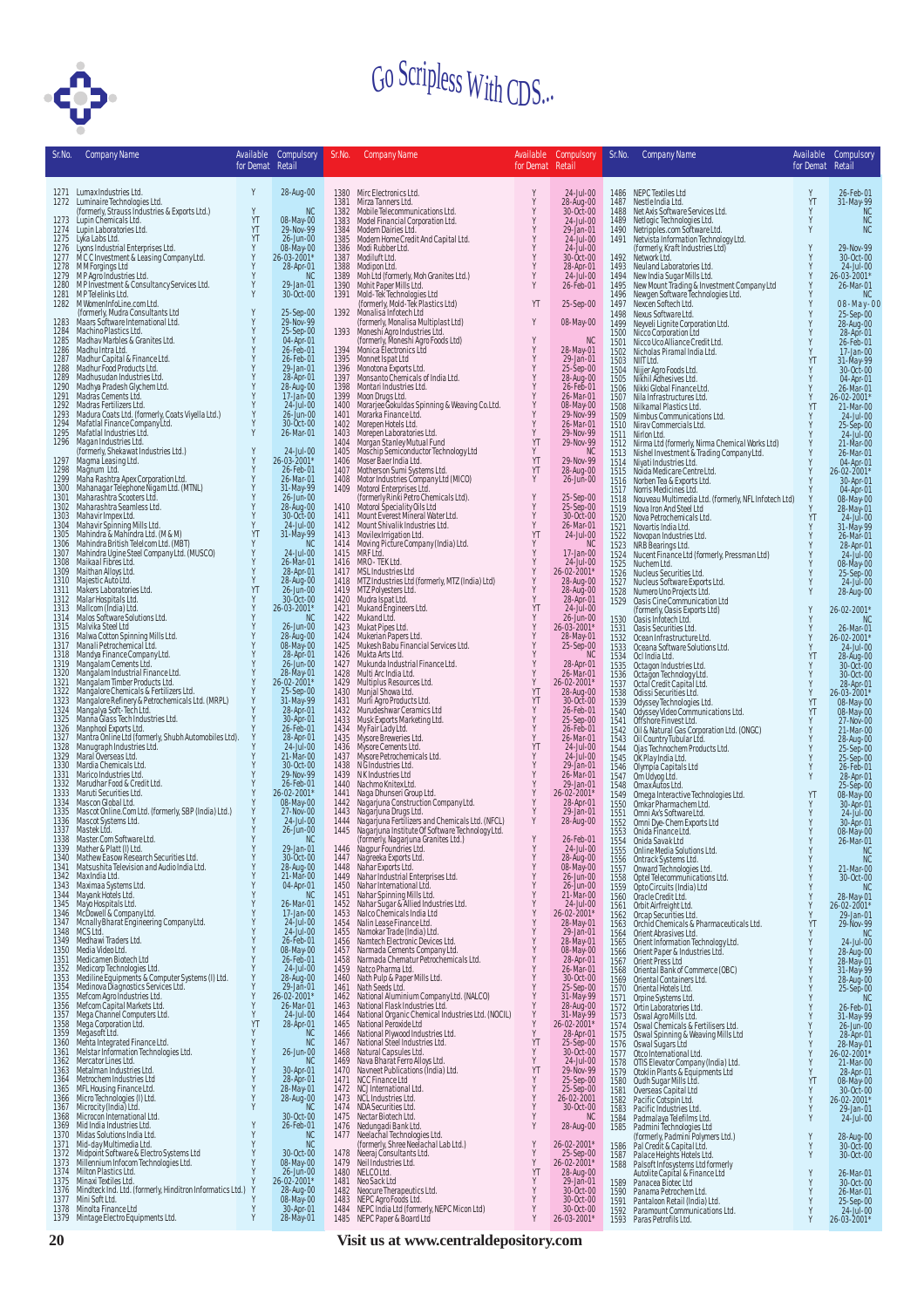

| Sr.No.               | <b>Company Name</b>                                                                                                                               | for Demat Retail | Available Compulsory                             | Sr.No.               | <b>Company Name</b>                                                                                                                                                                             | Available<br>for Demat Retail | Compulsory                                                    | Sr.No.               | <b>Company Name</b>                                                                                                                                                                                                                                                 | for Demat Retail | Available Compulsory                                                                    |
|----------------------|---------------------------------------------------------------------------------------------------------------------------------------------------|------------------|--------------------------------------------------|----------------------|-------------------------------------------------------------------------------------------------------------------------------------------------------------------------------------------------|-------------------------------|---------------------------------------------------------------|----------------------|---------------------------------------------------------------------------------------------------------------------------------------------------------------------------------------------------------------------------------------------------------------------|------------------|-----------------------------------------------------------------------------------------|
| 1594                 | Paras Pharmaceuticals Ltd.                                                                                                                        | Y                | 24-Jul-00                                        |                      | 1701 PVD Plast Mould Industries Ltd.                                                                                                                                                            | Y                             | 26-Mar-01                                                     |                      | 1809 Ruchi Infrastructure Ltd                                                                                                                                                                                                                                       | Y                | 26-Dec-00                                                                               |
| 1595<br>1596         | Parekh Aluminex Ltd.<br>Parekh Platinum Ltd.                                                                                                      | Y<br>Y           | 26-02-2001*<br>30-Oct-00                         | 1702<br>1703         | Pyxis Technology Solutions Ltd.<br>Quantum Digital Vision (India) Ltd<br>(formerly, Quantum Industries (India) Ltd)                                                                             | Y                             | NC                                                            | 1810<br>1811         | Ruchi Soya Industries Ltd.<br>Ruchi Strips and Alloys Ltd.                                                                                                                                                                                                          |                  | 24-Jul-00<br>26-02-2001*                                                                |
| 1597<br>1598         | Pariwar Finance & Investment (I) Ltd<br>Parke Davis (India) Ltd.                                                                                  | Y<br>Y<br>Y      | 26-Mar-01<br>17-Jan-00                           | 1704                 | Quantum Softech Ltd.                                                                                                                                                                            | Y                             | 29-Jan-01<br>24-Jul-00                                        | 1812<br>1813         | Rungta Irrigations Ltd.<br>Rupa & Company Ltd.                                                                                                                                                                                                                      | Y                | 26-Feb-01<br>26-Feb-01                                                                  |
| 1599<br>1600<br>1601 | Parker Agrochem Exports Ltd.<br>Parry Agro Industries Ltd<br>Parrys Confectionery Ltd.                                                            | Y<br>Y           | 26-02-2001*<br>26-03-2001*<br>26-Jun-00          | 1705<br>1706         | RCALtd.<br>(formerly, The Raneegunge Coal Association Ltd)<br>RK Ispat Ltd.                                                                                                                     | Y<br>Y                        | 26-03-2001*<br>26-02-2001*                                    | 1814<br>1815<br>1816 | Rupangi Impex Ltd<br>SB & T International Ltd<br>SBInternational Ltd (formerly, Sarda Brothers Ltd)                                                                                                                                                                 | Y<br>Y           | 26-Mar-01<br>26-03-2001*<br>NC                                                          |
| 1602<br>1603         | Paschim Petrochem Ltd.<br>Pasupati Acrylon Ltd                                                                                                    | Y<br>Y           | 24-Jul-00<br>26-Mar-01                           | 1707<br>1708         | RM Mohite Textiles Ltd.<br>RS Software India Ltd.                                                                                                                                               | Y                             | 25-Sep-00                                                     | 1817<br>1818         | SE Investments Ltd.<br>S Kumars Nationwide Ltd                                                                                                                                                                                                                      |                  | 26-Feb-01<br>26-Jun-00                                                                  |
| 1604<br>1605         | Pasupati Spinning & Weaving Mills Ltd<br>Patel Engineering Ltd.                                                                                   | Y<br>YT          | 26-Feb-01<br>24-Jul-00                           | 1709<br>1710         | Raajratna Metal Industries Ltd.<br>Radhika Spinning Mills Ltd.                                                                                                                                  | $\frac{Y}{Y}$                 | 28-Aug-00<br>24-Jul-00<br>30-Oct-00                           | 1819                 | (formerly, S. Kumars Synfabs Ltd)<br>SM Telesys Ltd.                                                                                                                                                                                                                | Y                | 26-Mar-01                                                                               |
| 1606<br>1607         | Patel On-Board Couriers Ltd.<br>Patels Airtemp (India) Ltd.                                                                                       | Y<br>Y           | 29-Jan-01<br>29-Jan-01                           | 1711<br>1712         | Radiant Financial Services Ltd.<br>Radiant Software Ltd.                                                                                                                                        | $\frac{v}{Y}$                 | 26-Mar-01<br><b>NC</b>                                        | 1820                 | (formerly, SMElectronics & Services Ltd.)<br>SR Industries Ltd.                                                                                                                                                                                                     | YT               | 26-Feb-01                                                                               |
| 1608<br>1609         | Patspin India Ltd<br>PCI Papers Ltd.                                                                                                              | Y<br>Y           | 28-Apr-01<br>26-Mar-01                           | 1713<br>1714         | Radico Khaitan Ltd.<br>Raghav Inds. Ltd (formerly, Sterling Securities Ltd)                                                                                                                     | Y<br>Y                        | 28-Apr-01<br>28-May-01                                        | 1821<br>1822         | S&S Power Switchgears Ltd<br>S.Kumars.Com Ltd.                                                                                                                                                                                                                      | Y<br>Υ           | 25-Sep-00<br>25-Sep-00<br>24-Jul-00<br>08-May-00<br>28-Aug-00<br>26-Mar-01<br>26-Mar-01 |
| 1610<br>1611         | PCS Industries Ltd.<br>Peacock Industries Ltd.                                                                                                    | YT<br>Y          | 25-Sep-00<br>28-Aug-00                           | 1715<br>1716         | Raghunath International Ltd<br>Raghunath Tobacco Company Ltd.<br>Raigarh Paper & Board Mills Ltd.                                                                                               | Ÿ<br>Y                        | 30-0ct-00<br>28-May-01<br>28-May-01<br>08-May-00<br>26-Mar-01 | 1823<br>1824         | Saarc Net Ltd.<br>Sab Nife Power Systems Ltd.                                                                                                                                                                                                                       | Υ<br>Y           |                                                                                         |
| 1612<br>1613         | Pearl Engineering Polymers Ltd.<br>Pearl Global Ltd                                                                                               | Y<br>Y           | 28-Aug-00<br>26-Mar-01                           | 1717<br>1718         |                                                                                                                                                                                                 | Y<br>YT                       |                                                               | 1825<br>1826         | Sabero Organics Gujarat Ltd.<br>Saboo Sodium Chloro Ltd.                                                                                                                                                                                                            | Υ<br>Y           |                                                                                         |
| 1614<br>1615         | Pearl Polymers Ltd.<br>Peerless Abasan Finance Ltd.                                                                                               | Y<br>Y           | 28-Aug-00<br>28-Apr-01                           | 1719<br>1720         | Raipur Alloys & Steel Ltd.<br>Raipur Alloys & Steel Ltd.<br>Raj Agro Mills Ltd.                                                                                                                 | Y<br>Y                        | 26-03-2001*                                                   | 1827<br>1828         | Sachdev Securities Ltd.                                                                                                                                                                                                                                             | Y                | 28-Apr-01<br>26-Mar-01                                                                  |
| 1616<br>1617         | Pennar Aluminium Company Ltd.<br>Pennar Aqua Exports Ltd.<br>Pennar Industries Ltd.                                                               | Y<br>Y           | 30-0ct-00<br>26-Feb-01                           | 1721<br>1722         | Raj Packaging Industries Ltd.<br>Rajasthan Polyesters Ltd.<br>Rajasthan Spinning and Weaving Mills Ltd.<br>Rajasthan Industries Ltd                                                             | Y<br>YT                       | 28-May-01<br>26-02-2001*                                      | 1829<br>1830         | Sagar Cements Ltd<br>Sagar International Ltd.<br>Sagarsoft (India) Ltd.<br>Sahara India Media Communication Ltd                                                                                                                                                     |                  | 30-Apr-01<br>24-Jul-00                                                                  |
| 1618<br>1619         | Pennar Profiles Ltd.                                                                                                                              | Y<br>Y           | 24-Jul-00<br>26-02-2001*                         | 1723<br>1724         |                                                                                                                                                                                                 | $_{\rm Y}^{\rm Y}$            | 26-Jun-00<br>26-02-2001*                                      | 1831<br>1832         | Sai Service Station Ltd                                                                                                                                                                                                                                             | Y                | <b>NC</b><br>26-02-2001*                                                                |
| 1620<br>1621         | Penrose Mercantiles Ltd.<br>Penta Pharmadyes Ltd.                                                                                                 | Y<br>Y<br>Y      | 29-Jan-01<br>04-Apr-01                           | 1725<br>1726         | Rajesh Exports Ltd.<br>Rajesh Global Solutions Ltd.                                                                                                                                             | Y<br>Y                        | 08-May-00<br>24-Jul-00                                        | 1833<br>1834         | Sai Television Ltd.<br>Sainik Finance & Industries Ltd.                                                                                                                                                                                                             |                  | 28-Apr-01<br>28-Apr-01                                                                  |
| 1622<br>1623         | Pentagon Global Solutions Ltd.<br>Pentamedia Graphics Ltd.<br>(formerly, Pentafour Software & Exports Ltd)                                        | Y                | $24$ -Jul-00<br>29-Nov-99                        | 1727<br>1728<br>1729 | Rajeswari Graphics Ltd.<br>Rajnish Enterprises Ltd.<br>Rajpurohit GMP India Ltd.                                                                                                                | Y<br>Y<br>Y                   | 30-Oct-00<br>26-Feb-01<br><b>NC</b>                           | 1835<br>1836<br>1837 | Saket Projects Ltd<br>Sakthi Sugars Ltd.<br>Salguti Plastics Ltd.                                                                                                                                                                                                   |                  | 26-Feb-01<br>28-Aug-00<br>25-Sep-00                                                     |
| 1624                 | Pentasoft Technologies Ltd.<br>(formerly, Pentafour Communications Ltd.)                                                                          | Y                | 31-May-99                                        | 1730<br>1731         | Rajratan Synthetics Ltd.<br>Rajshree Sugar & Chemicals Ltd.<br>Railis India Ltd.                                                                                                                | Y<br>YT                       | 30-Apr-01<br>26-Feb-01                                        | 1838<br>1839         | Salora International Ltd.<br>Samarth International Finlease Ltd.                                                                                                                                                                                                    |                  | 28-Aug-00<br>30-Apr-01                                                                  |
| 1625                 | Pentium Infotech Ltd.<br>(formerly, Pentium Mercantile Ltd)                                                                                       | Y                | 08-May-00                                        | 1732<br>1733         | Ram Informatics Ltd.                                                                                                                                                                            | YT<br>Y                       | 24-Jul-00<br>24-Jul-00                                        | 1840<br>1841         | Sameera Infotainment Ltd.                                                                                                                                                                                                                                           |                  | <b>NC</b><br>26-Mar-01                                                                  |
| 1626<br>1627         | Petron Engineering Construction Ltd.<br>Pfizer Ltd.                                                                                               | Y<br>YT          | 26-Jun-00<br>31-May-99                           | 1734<br>1735         | Rama Newsprint and Papers Ltd.<br>Rama Petrochemicals Ltd.                                                                                                                                      | Y<br>Y                        | 28-Aug-00<br>24-Jul-00                                        | 1842<br>1843         | Samkrg Pistons & Rings Ltd.<br>Sampre Nutritions Ltd.                                                                                                                                                                                                               |                  | 26-02-2001*<br>26-Jun-00                                                                |
| 1628<br>1629         | Phil Corporation Ltd.<br>Philips India Ltd.                                                                                                       | Y<br>Y           | 28-Aug-00<br>29-Nov-99                           | 1736<br>1737         | Rama Phosphates Ltd.<br>Rama Vision Ltd<br>Ramco Industries Ltd.<br>Ramco Systems Ltd.                                                                                                          | Y<br>YT                       | 24-Jul-00<br>25-Sep-00                                        | 1844<br>1845         | Samtel Color Ltd.<br>Samtel India Ltd<br>San Media Ltd.                                                                                                                                                                                                             |                  | 29-Jan-01<br><b>NC</b>                                                                  |
| 1630<br>1631         | Phillips Carbon Black Ltd.<br>Phoenix International Ltd                                                                                           | Y<br>Y           | 25-Sep-00<br>28-Aug-00                           | 1738<br>1739         |                                                                                                                                                                                                 | Y<br>Y                        | 29-Jan-01<br>24-Jul-00                                        | 1846<br>1847         |                                                                                                                                                                                                                                                                     |                  | 28-Aug-00<br>26-Mar-01                                                                  |
| 1632<br>1633         | Phoenix Lamps India Ltd<br>Phoenix Mills Ltd.                                                                                                     | Y<br>Y           | 25-Sep-00<br>08-May-00                           | 1740<br>1741         | Raina Sugars Ltd.<br>Rana Sugars Ltd.<br>Rana Sugars Ltd.<br>Rane (Matras) Ltd.<br>Rane Brake Lining Ltd.<br>Rane Engine Valves Ltd.<br>Rane Engine Valves Ltd.<br>Rane Engine Valves Ltd.      | Y<br>YT                       | 30-Oct-00<br>31-May-99                                        | 1848<br>1849         | Sammerala Ltd.<br>Sangam (India) Ltd.<br>Sangam (India) Ltd.<br>Sangah Industries Ltd.<br>Sangah Polysters Ltd.<br>Sankiya Infidence.<br>Sankiya Infidence.<br>Santan Properties & Investments Ltd.<br>Santosh Industries Ltd.<br>Sangan Software. Ltd.             | Y<br>Y           | 26-03-2001*<br>08-May-00                                                                |
| 1634<br>1635         | Photoquip India Ltd.                                                                                                                              | Y<br>Y           | 25-Sep-00<br>26-Mar-01<br>26-02-2001*            | 1742<br>1743         |                                                                                                                                                                                                 | $_{\rm Y}^{\rm Y}$            | $26$ -Jun-00<br>24-Jul-00                                     | 1850<br>1851         |                                                                                                                                                                                                                                                                     | YT               | 28-Aug-00<br>24-Jul-00                                                                  |
| 1636<br>1637         | Phyto Chem (India) Ltd.<br>Piccadily Agro Industries Ltd.<br>Piccadily Sugar &Allied Industries Ltd.<br>Pidilite Industries Ltd.                  | Y<br>Y           | 28-Apr-01                                        | 1744<br>1745         |                                                                                                                                                                                                 | <b>xxxxx</b>                  | <b>NC</b><br>26-Jun-00                                        | 1852<br>1853         |                                                                                                                                                                                                                                                                     |                  | <b>NC</b><br>26-Mar-01                                                                  |
| 1638<br>1639         | Pilani Investment & Industries Corporation Ltd.<br>Pinnacle Trades & Investments Ltd.                                                             | YT<br>Y          | $26 - Jim-00$<br>26-Feb-01                       | 1746<br>1747         | Range Apparels Ltd.<br>Ranklin Investments Ltd.                                                                                                                                                 |                               |                                                               | 1854<br>1855         | Sanvan Software Ltd.                                                                                                                                                                                                                                                |                  | 08-May-00<br>28-Aug-00                                                                  |
| 1640<br>1641         | Pioneer Embroideries Ltd.                                                                                                                         | Y<br>Y           | 30-Oct-00<br>29-Jan-01                           | 1748<br>1749         | Ransi Softwares India Ltd.                                                                                                                                                                      |                               | 30-Apr-01<br>28-May-01<br>08-May-00<br>28-Aug-00<br>29-Jan-01 | 1856                 |                                                                                                                                                                                                                                                                     |                  | 26-Mar-01                                                                               |
| 1642<br>1643         | Pioneer Polyfeb Ltd.<br>Pioneer Technoparks Ltd<br>(formerly, Mansukhbhai Financial Services Ltd)                                                 | Y                | 28-May-01                                        | 1750<br>1751         | Ras Propack Lamipack Ltd.<br>Rathi Graphic Technologies Ltd.<br>Rathi Udyog Ltd.<br>Ratnamani Metals & Tubes Ltd                                                                                | Y<br>Y                        | 30-Apr-01                                                     | 1857                 | Sanyo Impex Ltd.<br>Sarda Information Technology Ltd<br>(formerly, Sarda Fashions Ltd)<br>Saregama India Ltd (formerly, The Gramophone<br>Company of India Ltd - HMV)<br>Company of India Ltd - HMV)                                                                | Y                | 24-Jul-00                                                                               |
| 1644                 | Pitamber Coated Papers Ltd.                                                                                                                       | Y<br>Y           | 26-Feb-01<br>28-Apr-01                           | 1752<br>1753         | Rattan Vanaspati Ltd.                                                                                                                                                                           | Y<br>Y<br>YT                  | 26-Mar-01<br>26-02-2001*                                      | 1858<br>1859         | Sarita Software & Industries Ltd.<br>Starting Starting Starting Starting Starting Starting Starting Starting Starting Starting Starting Starting Starting Starting Starting Starting Starting Starting Starting Starting Starting Starting Starting Starting Starti | Y<br>Y           | 30-Oct-00                                                                               |
| 1645<br>1646<br>1647 | Pittie Finance Ltd.<br>Pix Transmissions Ltd.<br>Plastiblends India Ltd.                                                                          | Y<br>Y           | 08-May-00<br>26-Feb-01<br>04-Apr-01              | 1754<br>1755<br>1756 | Raunaq Automotive Components Ltd<br>Raymed Labs Ltd.                                                                                                                                            | Y<br>YT                       | 28-Apr-01<br>25-Sep-00<br>29-Nov-99                           | 1860<br>1861         | Sarvodaya Labs Ltd.                                                                                                                                                                                                                                                 | Y<br>Y           | 24-Jul-00<br>24-Jul-00                                                                  |
| 1648<br>1649         | PMCSoft Ltd.<br>PNB Gilts Ltd.                                                                                                                    |                  | NC<br>28-Aug-00                                  | 1757<br>1758         | Raymond Ltd (formerly, Raymond Woollen Mills Ltd)<br>RCF Ltd (formerly, Rashtriya Chem. & Fertilisers Ltd)<br>RCS Financial Technology Ltd.                                                     | Y                             | 08-May-00<br>26-Mar-01                                        | 1862<br>1863         | Satellite Engineering Ltd<br>Sathavahana Ispat Ltd.                                                                                                                                                                                                                 |                  | 28-Aug-00<br>26-Feb-01<br>26-Feb-01                                                     |
| 1650<br>1651         | PNC Capital Trust Ltd.<br>Poddar Pigments Ltd.                                                                                                    | Y                | 26-Feb-01<br>26-Mar-01                           | 1759<br>1760         | RDB Industries Ltd.<br>Real Strips Ltd                                                                                                                                                          |                               | 27-Nov-00<br>26-02-2001*                                      | 1864                 | Satin Creditcare Network Ltd.<br>(formerly, Satin Leasing & Finance Ltd.)                                                                                                                                                                                           | Y                | 28-Apr-01                                                                               |
| 1652<br>1653         | Pokarna Granites Ltd.<br>Polar Industries Ltd                                                                                                     | Y<br>Y           | 26-02-2001*<br>28-Apr-01                         | 1761<br>1762         | Real Value Appliances Ltd.<br>Reckitt Benckiser (India) Ltd.<br>(formerly, Reckitt & Colman of India Ltd.)                                                                                      | Y                             | 29-Jan-01                                                     | 1865<br>1866         | Satnam Overseas Ltd.                                                                                                                                                                                                                                                | Y<br>Υ           | 28-Aug-00<br>31-May-99                                                                  |
| 1654<br>1655         | Polaris Software Lab Ltd.<br>Polo Hotels Ltd.                                                                                                     | Y<br>Y           | 26-Jun-00<br>26-Feb-01                           | 1763                 | Recron Synthetics Ltd.                                                                                                                                                                          | YT                            | 31-May-99                                                     | 1867<br>1868         | Satyam Computers Services Ltd. (Sify)<br>Saumya Consultants Ltd.                                                                                                                                                                                                    | Y                | 28-May-01<br>08-May-00<br>NC                                                            |
| 1656<br>1657         | Polychem Ltd<br>Polycon International Ltd                                                                                                         | Y                | 25-Sep-00<br>26-Mar-01                           | 1764                 | (formerly Raymond Synthetics Ltd.<br>Recursion Software Ltd.                                                                                                                                    |                               | 28-Aug-00<br>25-Sep-00                                        | 1869<br>1870         | Saurashtra Cement Ltd.<br>Saven Technologies Ltd.<br>Savitri Overseas Ltd.                                                                                                                                                                                          | Y                | 29-Jan-01                                                                               |
| 1658<br>1659         | Polymechplast Machines Ltd.<br>Polyplex Corporation Ltd                                                                                           | Y<br>Y           | 29-Jan-01<br>28-Apr-01                           | 1765<br>1766         | Refnol Resins & Chemicals Ltd.<br>Regency Ceramics Ltd.                                                                                                                                         |                               | 30-Apr-01<br>29-Jan-01                                        | 1871<br>1872         | Saw Pipes Ltd.<br>Sawaca Business Machines Ltd.                                                                                                                                                                                                                     | YT<br>Y          | 26-Jun-00<br>08-May-00                                                                  |
| 1660<br>1661         | Porritts & Spencer (Asia) Ltd.<br>Pradeep Metals Ltd.                                                                                             | Y                | 26-Feb-01<br>24-Jul-00                           |                      | 1767 Regency Leasing Ltd.<br>1768 REI Agro Ltd.                                                                                                                                                 | YT                            | 26-Mar-01<br>25-Sep-00                                        | 1873<br>1874         | Sawaca Communications Ltd.                                                                                                                                                                                                                                          |                  | 08-May-00<br>26-Feb-01                                                                  |
| 1662<br>1663         | Pragnya Software Systems Ltd.<br>Praj Industries Ltd.                                                                                             | Y<br>Y           | 30-Oct-00<br>21-Mar-00                           | 1770                 | 1769 Relaxo Footwears Ltd.<br>Reliable Plastics Ltd.                                                                                                                                            | YT<br>Y                       | 08-May-00<br>26-Feb-01                                        | 1875<br>1876         | Sayaji Hotels Ltd<br>SBI Home Finance Ltd<br>Scanpoint Graphics Ltd.<br>Schablona India Ltd.                                                                                                                                                                        | Y<br>Υ           | 30-Oct-00<br>30-Oct-00                                                                  |
| 1665                 | 1664 Prajay Engineers Syndicate Ltd.<br>Prakash Industries Ltd                                                                                    | Y<br>Y<br>Y      | 26-Mar-01<br>26-02-2001*<br>26-Mar-01            | 1771<br>1772         | Reliance Capital Ltd.<br>Reliance Industrial Infrastructure Ltd.                                                                                                                                | YT<br>Y<br>YT                 | 31-May-99<br>21-Mar-00                                        | 1877<br>1878         | Schenectady - Beck India Ltd<br>(formerly, Dr. Beck & Co. Ltd)                                                                                                                                                                                                      | Y<br>Y           | 26-Mar-01<br>28-Aug-00                                                                  |
| 1666<br>1667<br>1668 | Pratik Panels Ltd<br>Precision Electronics Ltd.<br>Precision Fastners Ltd.                                                                        | Y<br>Υ           | 26-Feb-01                                        | 1773<br>1774<br>1775 | Reliance Industries Ltd.(RIL)<br>Reliance Petroleum Ltd. (RPL)<br>Relish Pharmaceuticals Ltd                                                                                                    | YT<br>Y                       | 31-May-99<br>31-May-99<br>26-02-2001*                         | 1879<br>1880         | Schlafhorst Engineering (India) Ltd.<br>Scintilla Software Technologies Ltd.                                                                                                                                                                                        | Y<br>Y           | 25-Sep-00<br>30-Oct-00                                                                  |
|                      | 1669 Precision Wires India Ltd<br>1670 Precot Mills Ltd.                                                                                          | Y<br>YT          | 28-Aug-00<br>26-Mar-01<br>26-Jun-00              | 1776<br>1777         | Remsons Industries Ltd<br>REPL Engineering Ltd.                                                                                                                                                 | Y<br>Y                        | 26-Mar-01<br>30-Oct-00                                        | 1881<br>1882         | Search Chem Industries Ltd.<br>Seasons Textiles Ltd.                                                                                                                                                                                                                | Y<br>Y           | 28-Aug-00<br>29-Jan-01                                                                  |
|                      | 1671 Premier Auto Electric Ltd.<br>1672 Premier Explosives Ltd.                                                                                   | Υ<br>Y           | 24-Jul-00<br>25-Sep-00                           | 1778<br>1779         | Repro India Ltd.<br>Response Informatics Ltd.                                                                                                                                                   | Y<br>Y                        | 24-Jul-00<br>NC                                               | 1883<br>1884         | Secunderabad Healthcare Ltd.<br>Sekurit Saint-Gobain India Ltd.                                                                                                                                                                                                     | Y                | 26-02-2001*<br>24-Jul-00                                                                |
|                      | 1673 Premier Instruments & Controls Ltd. (PRICOL)<br>1674 Prima Plastics Ltd.                                                                     | YT<br>Υ          | 28-Aug-00<br>04-Apr-01                           | 1780<br>1781         | Revathi - CP Equipment Ltd.<br>Rhone Poulenc (India) Ltd.                                                                                                                                       | YT<br>Y                       | 28-Aug-00<br>29-Nov-99                                        | 1885<br>1886         | Selan Exploration Technology Ltd.<br>Selvas Photographics Ltd.                                                                                                                                                                                                      | Y<br>Y           | 25-Sep-00<br>30-Oct-00                                                                  |
|                      | 1675 Prime Securities Ltd.<br>1676 Primesoftex Ltd.                                                                                               | Υ<br>Υ           | 28-Aug-00<br>26-Mar-01                           | 1782<br>1783         | Richfield Financial Services Ltd<br>Richirich Agro Ltd.                                                                                                                                         | Y<br>Y                        | 26-Feb-01<br>29-Jan-01                                        | 1887<br>1888         | Senbo Industries Ltd.<br>Senthil Infotek Ltd.                                                                                                                                                                                                                       | Y                | 28-Apr-01<br><b>NC</b>                                                                  |
|                      | 1677 Principal Pharmaceuticals & Chemicals Ltd.<br>1678 Prism Cement Ltd.                                                                         | Υ<br>Y           | 25-Sep-00<br>31-May-99<br>24-Jul-00              | 1784<br>1785         | RICO Auto Industries Ltd.<br>Ricoh India Ltd.                                                                                                                                                   | Y<br>$_{\rm Y}^{\rm Y}$       | 28-Aug-00<br>28-Aug-00<br>26-02-2001*                         | 1889<br>1890         | Sequel e-Routers Ltd. (formerly, Perfact Weavers Ltd.)<br>Sequelsoft India Ltd.                                                                                                                                                                                     |                  | <b>NC</b><br>NC                                                                         |
|                      | 1679 Pritish Nandy Communications Ltd.<br>1680 Priya Ltd.                                                                                         | Y<br>Y           | NC                                               | 1786<br>1787         | Rider Electronics Ltd<br>Rishiroop Rubber (International) Ltd                                                                                                                                   | Y                             | 04-Apr-01                                                     | 1891                 | Sesa Goa Ltd.<br>1892 Seshasayee Paper & Boards Ltd.                                                                                                                                                                                                                | Y                | 31-May-99<br>24-Jul-00                                                                  |
|                      | 1681 Priyadarshini Cement Ltd<br>1682 Procal Electronics Ind. Ltd.                                                                                | Y                | 28-Apr-01                                        | 1788<br>1789         | RLF Ltd.<br>Roadways India Ltd.                                                                                                                                                                 | YT<br>Y                       | 28-Apr-01<br>30-Apr-01                                        | 1893                 | SGN Telecoms Ltd<br>(formerly, SGN Cable Industries Ltd)                                                                                                                                                                                                            | Y                | 26-Feb-01                                                                               |
| 1683                 | (formerly, Pan Electronics Ltd)<br>Procter & Gamble (India) Ltd. (P & G)                                                                          | Y<br>Y           | 25-Sep-00<br>31-May-99                           | 1790<br>1791         | Rohan Finance & Securities Ltd.<br>Rollatainers Ltd.                                                                                                                                            | Y<br>Y                        | 26-Dec-00<br>26-Jun-00                                        | 1894<br>1895         | Shah Alloys Ltd<br>Shalibhadra Infosec Ltd.                                                                                                                                                                                                                         | Y<br>Y           | 26-02-2001*<br>08-May-00<br>29-Jan-01                                                   |
|                      | 1684 Prosoft Systems Ltd.<br>1685 Provestment Services Ltd                                                                                        | Y<br>Y           | 30-Oct-00                                        | 1792<br>1793         | Rolta India Ltd.<br>Roofit Industries Ltd.                                                                                                                                                      | Y<br>YT                       | 29-Nov-99<br>26-Jun-00                                        | 1896<br>1897         | Shalimar Paints Ltd<br>Shambhu Mercantile Ltd.                                                                                                                                                                                                                      | Y<br>Y           | 26-Mar-01                                                                               |
| 1686                 | (formerly, Provestment Capital Services Ltd)<br>Prudential ICICI AMC - ICICI Premier Scheme<br>1687 Prudential ICICI AMC Ltd - ICICI Power Scheme | YT<br>Y          | 30-Apr-01<br>28-Aug-00<br>N <sub>C</sub>         | 1795                 | 1794 Roopa Industries Ltd.<br>Rose Merc Ltd.                                                                                                                                                    | Y<br>Y                        | 30-Apr-01<br>N <sub>C</sub>                                   | 1898<br>1899<br>1900 | Shamken Multifab Ltd.<br>Shamken Spinners Ltd                                                                                                                                                                                                                       | Y<br>Y<br>Y      | 26-Mar-01<br>26-Feb-01                                                                  |
|                      | 1688 Prudential Pharmaceuticals Ltd.                                                                                                              | Y<br>Y           | 30-Apr-01<br>21-Mar-00                           | 1796<br>1797         | (formerly, Rose Patel Mercantile Company Ltd.)<br>Roselabs Finance Ltd                                                                                                                          | Y<br>Y                        | 26-Mar-01<br>26-03-2001*                                      | 1901<br>1902         | Shanthi Gears Ltd<br>Shapre Global Services Ltd.                                                                                                                                                                                                                    | Y<br>Y           | 26-03-2001*<br>24-Jul-00                                                                |
|                      | 1689 PSI Data Systems Ltd.<br>1690 PSL Holdings Ltd<br>1691 PSM Spinning Ltd                                                                      | Y<br>Υ           | 28-Apr-01<br>26-03-2001*<br>26-Feb-01            | 1798<br>1799         | Roselabs Ltd<br>Rossell Tea Ltd.<br>Royal Cushion Vinyl Products Ltd.                                                                                                                           | Y<br>Y                        | 29-Jan-01                                                     | 1903<br>1904         | Shardaraj Tradefin Ltd.<br>Sharon Pharma Chem Ltd.<br>Sharp Industries Ltd.                                                                                                                                                                                         | Y                | 26-Mar-01<br>24-Jul-00<br>24-Jul-00                                                     |
|                      | 1692 Pudumjee Agro Industries Ltd.<br>1693 Pudumjee Pulp & Paper Mills Ltd.                                                                       | Υ<br>Υ           | 28-Aug-00                                        | 1800<br>1801         | Royal Finance Ltd.<br>Royal Infosys Ltd (formerly Demisha Builders Ltd                                                                                                                          | Y                             | $25-$ Sep-00<br>26-Feb-01                                     | 1905<br>1906         | Sharpscan & Prints Ltd.                                                                                                                                                                                                                                             | Y<br>Y           | 26-02-2001*<br>24-Jul-00                                                                |
|                      | 1694 Punjab Alkalies & Chemicals Ltd.<br>1695 Punjab Anand Lamp Industries Ltd.                                                                   | Υ<br>Υ           | $24$ -Jul-00<br>28-Aug-00                        | 1802<br>1803         | Royale Manor Hotels & Industries Ltd<br>RPG Cables Ltd.                                                                                                                                         | Y                             | 30-Oct-00<br>26-Jun-00                                        | 1907<br>1908         | Shasun Chemicals & Drugs Ltd.<br>Shaw Wallace & Company Ltd.<br>Shaw Wallace Gelatines Ltd.                                                                                                                                                                         | Y<br>Y           | 24-Jul-00                                                                               |
| 1697                 | 1696 Punjab Chemicals & Pharmaceuticals Ltd.<br>Punjab Communications Ltd.                                                                        | Y<br>Y           | 28-Aug-00<br>28-Aug-00<br>28-Aug-00<br>17-Jan-00 | 1804<br>1805         | RPG Life Sciences Ltd. (formerly, Searle India Ltd.)<br>RPG Transmission Ltd (formerly, SAE India Ltd)<br>RSL Industries Ltd. (formerly, George Bird Textiles Ltd<br>RTS Power Corporation Ltd. | YT<br>Y                       | 21-Mar-00<br>28-Aug-00                                        | 1909<br>1910         | Sheetal Securities Finance Ltd.<br>Shetron Ltd                                                                                                                                                                                                                      |                  | 28-Aug-00<br>NC<br>28-Apr-01                                                            |
| 1698<br>1699         | Punjab Tractors Ltd.<br>Punjab Woolcombers Ltd                                                                                                    | YT<br>Y          | 28-May-01                                        | 1806<br>1807         |                                                                                                                                                                                                 | Y                             | <b>NC</b><br>26-Mar-01                                        | 1911<br>1912         | Shikhar Consultants Ltd<br>Shilp Gravures Ltd                                                                                                                                                                                                                       |                  | 25-Sep-00<br>28-Apr-01                                                                  |
|                      | 1700 Punsumi India Ltd.                                                                                                                           | Y                | 26-Feb-01                                        | 1808                 | Rubfila International Ltd                                                                                                                                                                       |                               | 28-Apr-01                                                     |                      | 1913 Shimoga Technologies Ltd.                                                                                                                                                                                                                                      |                  | 28-May-01                                                                               |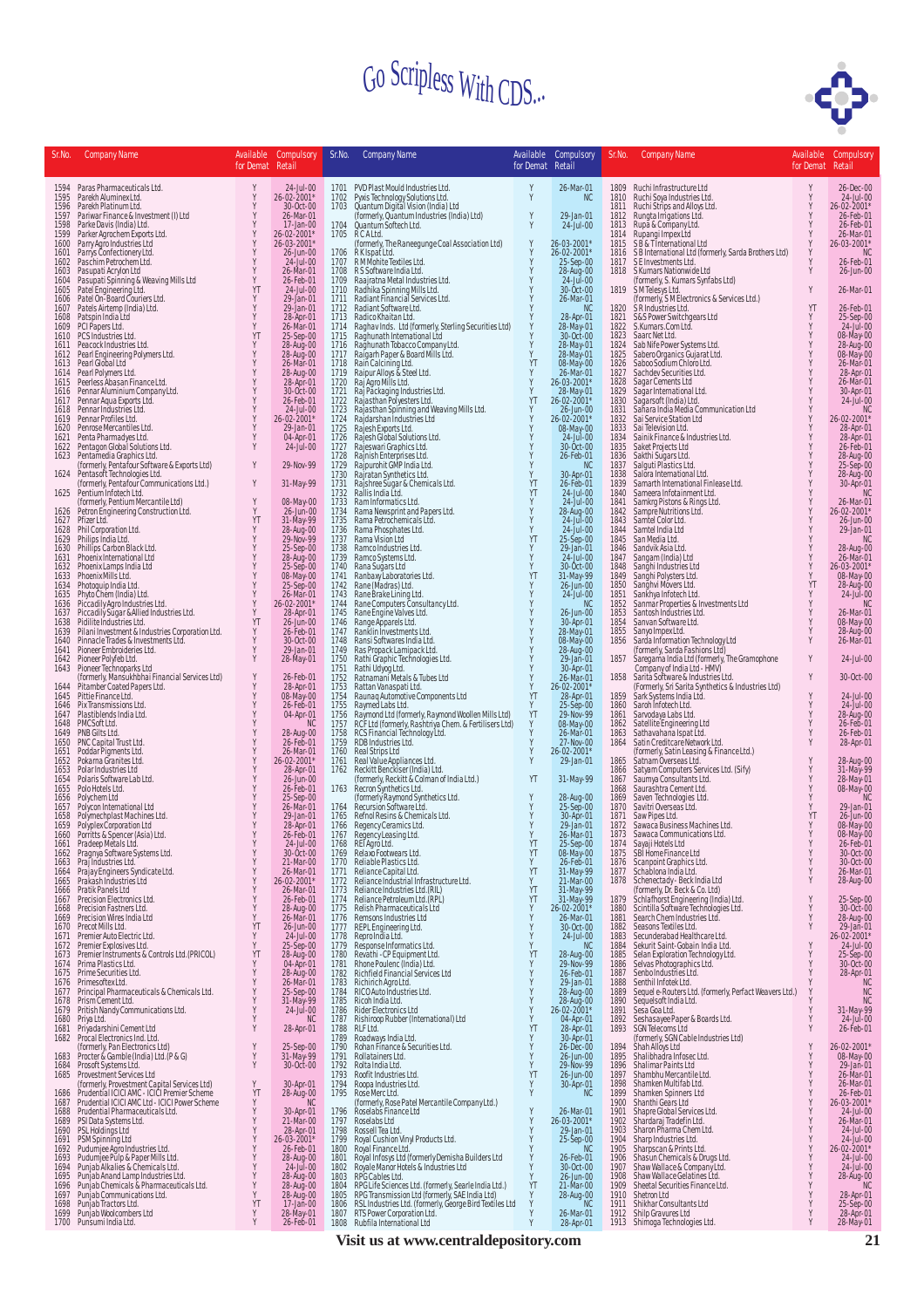

| Sr.No.       | Company Name                                                                                                                                                                                                                                                 | Available<br>for Demat Retail | <b>Compulsory</b>                                             | Sr.No.       | Company Name                                                                                                                                                                                                                                              | for Demat Retail                             | Available Compulsory <mark>I</mark>              |                      | Sr.No. Company Name                                                                                                                                                                                                                                                                                                                                                                                                                                                                              | for Demat Retail                             | Available Compulsory                                                                    |
|--------------|--------------------------------------------------------------------------------------------------------------------------------------------------------------------------------------------------------------------------------------------------------------|-------------------------------|---------------------------------------------------------------|--------------|-----------------------------------------------------------------------------------------------------------------------------------------------------------------------------------------------------------------------------------------------------------|----------------------------------------------|--------------------------------------------------|----------------------|--------------------------------------------------------------------------------------------------------------------------------------------------------------------------------------------------------------------------------------------------------------------------------------------------------------------------------------------------------------------------------------------------------------------------------------------------------------------------------------------------|----------------------------------------------|-----------------------------------------------------------------------------------------|
|              | (formerly, Shimoga Forge Ltd.)<br>1914 Shine Computech Ltd.                                                                                                                                                                                                  |                               |                                                               |              | (formerly, SPIC Electronic and System Ltd.)<br>Spenta International Ltd.                                                                                                                                                                                  |                                              |                                                  |                      | 2130 Sword & Shield Pharma Ltd.                                                                                                                                                                                                                                                                                                                                                                                                                                                                  | Y                                            | 26-Mar-01                                                                               |
| 1915         | Shine Computech<br>Ltd.<br>Shiva Cement Ltd.<br>Shiva Cement Ltd.<br>Shiva Cement Ltd.<br>Shiva Chine Southers Ltd.<br>Shiree Ajit Pulp & Paper Ltd.<br>Shiree Bhawani Paper Mills Ltd.<br>Shiree Rama Multi-Tech Ltd.<br>Shiree Rama Multi-Tech Ltd.<br>Shi | Y<br>Y                        | 25-Sep-00<br>28-May-01<br>24-Jul-00                           | 2019<br>2020 |                                                                                                                                                                                                                                                           | Y<br>Y                                       | NC<br>26-02-2001*                                | 2131<br>2132         | Syndicate Bank                                                                                                                                                                                                                                                                                                                                                                                                                                                                                   | Y<br>$_{\rm Y}^{\rm Y}$                      | 26-Jun-00                                                                               |
| 1916<br>1917 |                                                                                                                                                                                                                                                              | Y<br>YT                       | 25-Sep-00                                                     | 2021<br>2022 | Spentex Industries Ltd<br>SPL Infoweb Ltd (formerly, Sheth Plastomers Ltd)<br>SPL Ltd.                                                                                                                                                                    | Y                                            | <b>NC</b><br>28-Aug-00                           | 2133<br>2134         |                                                                                                                                                                                                                                                                                                                                                                                                                                                                                                  |                                              | 08-May-00<br>NC<br><b>NC</b>                                                            |
| 1918<br>1919 |                                                                                                                                                                                                                                                              |                               | 29-Jan-01<br>26-Feb-01                                        | 2023<br>2024 | Sprint RPG India Ltd.<br>SPS International Ltd.<br>SPT Securities Ltd.                                                                                                                                                                                    |                                              | NC<br>30-Oct-00                                  | 2135<br>2136         | Synuacue bank<br>Synfosys Business Solutions Ltd.<br>Synfosys Business Solutions Ltd.<br>Systematix Corporate Services Ltd.<br>T&I Global Ltd.<br>T&I Global Ltd.                                                                                                                                                                                                                                                                                                                                | Y                                            | 25-Sep-00<br>26-Feb-01                                                                  |
| 1920<br>1921 |                                                                                                                                                                                                                                                              | Y                             | NC.<br>29-Nov-99                                              | 2025<br>2026 |                                                                                                                                                                                                                                                           |                                              | 26-Mar-01<br>28-Aug-00                           | 2137                 | Ta (Global Ltd<br>and Charles (Ltd, 1994)<br>Tahassum International Ltd, 1994<br>Tahawaka Chemical & Plastics (India) Ltd. 1994<br>Taj GW. Hotels & Resorts Ltd, 1994<br>Tamil Nadu Newsprint and Papers Ltd. (TNPL)<br>Tamilnadu Petropro                                                                                                                                                                                                                                                       |                                              | <b>NC</b>                                                                               |
| 1922         |                                                                                                                                                                                                                                                              | Y                             | 26-Jun-00                                                     | 2027         |                                                                                                                                                                                                                                                           | Υ                                            | 30-Oct-00                                        | 2138<br>2139         |                                                                                                                                                                                                                                                                                                                                                                                                                                                                                                  |                                              | 26-Mar-01<br>26-Mar-01                                                                  |
| 1923<br>1924 |                                                                                                                                                                                                                                                              | Y                             | 26-02-2001*<br>26-Jun-00                                      | 2028<br>2029 | Servicestard.<br>See Rayalaseema Alkalies & Allied Chemicals Ltd.<br>See Rayalaseema Alkalies & Allied Chemicals Ltd.<br>See Rayalaseema Hi Strength Hypo Ltd.<br>SREI International Finance Ltd.                                                         | Y<br>Υ                                       | 26-03-2001*<br>24-Jul-00                         | 2140<br>2141         |                                                                                                                                                                                                                                                                                                                                                                                                                                                                                                  |                                              | NC<br>08-May-00<br>29-Nov-99                                                            |
| 1925<br>1926 | Shree Shubhlabh Infoline.Com Ltd.                                                                                                                                                                                                                            |                               | 28-Apr-01<br>25-Sep-00                                        | 2030<br>2031 | SRF Ltd.                                                                                                                                                                                                                                                  | YT<br>YT                                     | 26-Jun-00<br>26-Jun-00                           | 2142<br>2143         |                                                                                                                                                                                                                                                                                                                                                                                                                                                                                                  |                                              | 28-Apr-01<br>26-03-2001*                                                                |
| 1927<br>1928 | Shree Synthetics Ltd.                                                                                                                                                                                                                                        | Y                             | 30-Oct-00<br>30-Oct-00                                        | 2032<br>2033 | SRG Infotec.Ltd.<br>SRH Synthetics.Ltd.<br>SrH Synthetics.Ltd.<br>Sri Adhikari Brothers Television Network.Ltd.<br>Sri Chakra Remedies.Ltd.                                                                                                               | Υ<br>Y                                       | 26-02-2001*<br>29-Nov-99                         | 2144<br>2145         |                                                                                                                                                                                                                                                                                                                                                                                                                                                                                                  |                                              | 30-Apr-01                                                                               |
| 1929<br>1930 | Street Phosphate Ltd (formerly, Satyam Cement Ltd)<br>Shrenuj & Company Ltd.<br>Shrenuj & Company Ltd.<br>Shreyas Shipping Ltd<br>Shreyas Shipping Ltd<br>Shri Dinesh Mills Ltd                                                                              |                               | 28-Aug-00                                                     | 2034<br>2035 |                                                                                                                                                                                                                                                           | YT                                           | 30-Oct-00<br>28-May-01                           | 2146<br>2147         |                                                                                                                                                                                                                                                                                                                                                                                                                                                                                                  |                                              | 26-Jun-00<br>NC                                                                         |
| 1931<br>1932 |                                                                                                                                                                                                                                                              |                               | 28-Apr-01<br>26-Feb-01<br>30-Apr-01                           | 2036<br>2037 | Sri Gopal Investments Ltd.<br>Sri Krishna Drugs Ltd.<br>Sri Vishnu Cement Ltd.                                                                                                                                                                            | $\begin{array}{c}\nY \\ Y \\ Y\n\end{array}$ | 26-02-2001*<br>28-Aug-00                         | 2148<br>2149         | Tata Chemicals Ltd.                                                                                                                                                                                                                                                                                                                                                                                                                                                                              | YT                                           | 28-Apr-01<br>31-May-99                                                                  |
| 1933         | Shri Ganesh Spinners Ltd.<br>Shri MM Softek Ltd.                                                                                                                                                                                                             |                               | 30-Oct-00                                                     | 2038         | Srico Software India Ltd.                                                                                                                                                                                                                                 |                                              | 24-Jul-00                                        | 2150                 | Tata Coffee Ltd (formerly, Consolidated<br>Coffee Ltd & formerly Asian Coffee Ltd.)                                                                                                                                                                                                                                                                                                                                                                                                              | Y                                            | 25-Sep-00                                                                               |
| 1934<br>1935 | Shri Niranjan Ayurved Bhawan Ltd.<br>Shri Shakti LPG Ltd.                                                                                                                                                                                                    |                               | 08-May-00<br>30-Oct-00                                        | 2039<br>2040 | Srinivasa Shipping & Property Development Ltd.<br>Sriven Multi-tech Ltd.                                                                                                                                                                                  | $_{\rm Y}^{\rm Y}$<br>Y                      | 25-Sep-00<br>08-May-00                           | 2151                 |                                                                                                                                                                                                                                                                                                                                                                                                                                                                                                  | Y                                            | 29-Nov-99                                                                               |
| 1936<br>1937 | Shriram City Union Finance Ltd.<br>Shriram Investments Ltd.                                                                                                                                                                                                  | $\frac{Y}{Y}$                 | 28-Aug-00<br>24-Jul-00                                        | 2041<br>2042 | SRU Knitters Ltd.<br>SSI Ltd.                                                                                                                                                                                                                             | Ŷ                                            | 26-Feb-01<br>17-Jan-00                           | 2152<br>2153         |                                                                                                                                                                                                                                                                                                                                                                                                                                                                                                  | Y<br>Y                                       | 27-100-77<br>31-May-99<br>26-Jun-00<br>28-Aug-00<br>21-Mar-00                           |
| 1938<br>1939 | Shriram Transport Finance Ltd.                                                                                                                                                                                                                               | Y                             | 24-Jul-00<br>24-Jul-00                                        | 2043<br>2044 |                                                                                                                                                                                                                                                           |                                              | 08-May-00<br>29-Jan-01                           | 2154<br>2155         |                                                                                                                                                                                                                                                                                                                                                                                                                                                                                                  | Y<br>Y<br>Y                                  |                                                                                         |
| 1940<br>1941 | Shriyam Securities & Finance Ltd.<br>Shyam Software Ltd.                                                                                                                                                                                                     | Y                             | 24-Jul-00<br>08-May-00                                        | 2045<br>2046 | Statut<br>Standard Industries Ltd.<br>Star Paper Mills Ltd.<br>Star Paper Mills Ltd.<br>Star Paper Mills Ltd.<br>Starchik Specialities Ltd.<br>Starik Specialities Ltd.<br>Stare Bank of India (SBI)<br>Steel Authority of India Ltd.<br>Steel Strips Lea | トレイント                                        | 25-Sep-00                                        | 2156<br>2157         | Concellus a formerly Asian Corree Ltd.)<br>Tata Ekisi Ltd.<br>Tata Engineering & Locomotive Co. Ltd (TELCO)<br>Tata Finance Ltd.<br>Tata Honeywell Ltd.<br>Tata Informedia Ltd (formerly, Tata Donnelley Ltd)<br>Tata Informedia Ltd (formerly,                                                                                                                                                                                                                                                  | Y                                            | 24-Jul-00<br>29-Nov-99                                                                  |
| 1942<br>1943 | Shyam Star Gems Ltd.<br>Shyam Telecom Ltd.                                                                                                                                                                                                                   | Y<br>Y                        | 24-Jul-00<br>24-Jul-00                                        | 2047<br>2048 |                                                                                                                                                                                                                                                           | Υ                                            | 28-May-01<br>30-Oct-00                           | 2158<br>2159         | Tata Investment Corporation Ltd.<br>Tata Metaliks Ltd                                                                                                                                                                                                                                                                                                                                                                                                                                            | YT<br>Y                                      | 24-Jul-00<br>26-Mar-01                                                                  |
| 1944<br>1945 | Sibar Autoparts Ltd.<br>Sibar Media & Entertainment Ltd.                                                                                                                                                                                                     | Y<br>Y                        | 30-Apr-01<br>28-Aug-00                                        | 2049<br>2050 |                                                                                                                                                                                                                                                           | YT<br>Y                                      | 31-May-99<br>31-May-99<br>28-May-01              | 2160<br>2161         | Tata Sponge Iron Ltd.<br>Tata SSL Ltd (formerly, Special Steels Ltd)                                                                                                                                                                                                                                                                                                                                                                                                                             | YT                                           | 28-Aug-00<br>28-Aug-00<br>08-May-00<br>31-May-99<br>28-Aug-00<br>28-Apr-01<br>30-Oct-00 |
| 1946         | Sibar Software Services (India) Ltd                                                                                                                                                                                                                          | Y<br>Y                        | 24-Jul-00                                                     | 2051         |                                                                                                                                                                                                                                                           | Y                                            | 26-02-2001*                                      | 2162                 | Tata Tea Ltd.                                                                                                                                                                                                                                                                                                                                                                                                                                                                                    | >>>>>>                                       |                                                                                         |
| 1947<br>1948 | Siddharth Tubes Ltd<br>Siddheswari Garments Ltd.                                                                                                                                                                                                             | Y                             | 28-Apr-01<br>26-Dec-00                                        | 2052<br>2053 |                                                                                                                                                                                                                                                           |                                              | 24-Jul-00<br>30-Oct-00                           | 2163<br>2164         | Tata Telecom Ltd.<br>TCI Finance Ltd                                                                                                                                                                                                                                                                                                                                                                                                                                                             |                                              |                                                                                         |
| 1949<br>1950 | Sidh Industries Ltd.<br>SIEL Ltd.                                                                                                                                                                                                                            | Y                             | 29-Jan-01<br>28-May-01                                        | 2054<br>2055 |                                                                                                                                                                                                                                                           |                                              | 30-Oct-00<br>26-Feb-01                           | 2165<br>2166         | TCI Industries Ltd.<br>TCP Ltd.                                                                                                                                                                                                                                                                                                                                                                                                                                                                  | Y                                            | <b>NC</b>                                                                               |
| 1951<br>1952 | Siemens Ltd.                                                                                                                                                                                                                                                 | Y<br>Y                        | 29-Nov-99                                                     | 2056<br>2057 | Sterling Tools Ltd.                                                                                                                                                                                                                                       | $\frac{Y}{Y}$                                | 26-Jun-00<br>31-May-99                           | 2167<br>2168         |                                                                                                                                                                                                                                                                                                                                                                                                                                                                                                  |                                              | 27-Nov-00<br>26-03-2001*                                                                |
| 1953         | Sierra Optima Ltd.<br>Silicon Valley Infotech Ltd.<br>(formerly Prashant Global Finance Ltd)                                                                                                                                                                 | YT                            | 28-Aug-00<br>08-May-00                                        | 2058<br>2059 | Sterlite Industries (India) Ltd.<br>Sterlite Optical Technologies Ltd.<br>STI India Ltd.                                                                                                                                                                  |                                              | <b>NC</b><br>26-Mar-01                           | 2169                 |                                                                                                                                                                                                                                                                                                                                                                                                                                                                                                  |                                              | 26-Feb-01                                                                               |
| 1954<br>1955 | Silktex Ltd.<br>Siltap Chemicals Ltd.                                                                                                                                                                                                                        | Y<br>Y                        | 30-Oct-00<br>08-May-00                                        | 2060<br>2061 | STL Exports Ltd<br>Stone India Ltd.                                                                                                                                                                                                                       |                                              | 30-Oct-00<br>26-Feb-01                           | 2170<br>2171         |                                                                                                                                                                                                                                                                                                                                                                                                                                                                                                  |                                              | 30-Oct-00<br>26-Mar-01                                                                  |
| 1956         | Silverline Industries Ltd.                                                                                                                                                                                                                                   | Y                             | 29-Nov-99                                                     | 2062         | Stresscrete India Ltd.                                                                                                                                                                                                                                    | Y                                            | 30-Oct-00                                        | 2172                 |                                                                                                                                                                                                                                                                                                                                                                                                                                                                                                  |                                              | 24-Jul-00                                                                               |
| 1957<br>1958 | Silveroak Commercials Ltd.<br>Silversmith India Ltd.                                                                                                                                                                                                         | Y                             | <b>NC</b><br>26-Feb-01                                        | 2063<br>2064 | Strides Arcolab Ltd<br>Suashish Diamonds Ltd                                                                                                                                                                                                              | Υ                                            | 28-Apr-01<br>26-03-2001*                         | 2173<br>2174         |                                                                                                                                                                                                                                                                                                                                                                                                                                                                                                  |                                              | 26-03-2001*<br>24-Jul-00                                                                |
|              | 1959 Simplex Concrete Piles (India) Ltd.<br>1960 Sinclairs Hotels & Transportation Ltd.                                                                                                                                                                      | Y<br>Y                        | 26-Mar-01<br>24-Jul-00                                        | 2065<br>2066 | Subex Systems Ltd.<br>Subhash Capital Markets Ltd.<br>Subhash Projects & Marketing Ltd.                                                                                                                                                                   | YT<br>Υ                                      | 24-Jul-00<br>28-May-01                           | 2175<br>2176         |                                                                                                                                                                                                                                                                                                                                                                                                                                                                                                  |                                              | 25-Sep-00<br>26-Jun-00                                                                  |
|              | 1961 Singer India Ltd<br>1962 Singhal Overseas Ltd                                                                                                                                                                                                           | Y<br>Y                        | 28-Apr-01<br>26-Mar-01                                        | 2067<br>2068 | Subros Ltd.                                                                                                                                                                                                                                               | Y                                            | 24-Jul-00                                        | 2177<br>2178         |                                                                                                                                                                                                                                                                                                                                                                                                                                                                                                  |                                              | <b>NC</b><br>30-Oct-00                                                                  |
| 1963<br>1964 | Sintex Industries Ltd<br>SIP Industries Ltd.                                                                                                                                                                                                                 | Y<br>YT                       | 26-03-2001*<br>08-May-00                                      | 2069<br>2070 | Suchinfotech Ltd.<br>Sudha Commercial Company Ltd.                                                                                                                                                                                                        | Ÿ                                            | 28-Aug-00<br>24-Jul-00<br>26-Mar-01              | 2179<br>2180         | Teapel Ltd.<br>Teapel Ltd.<br>TechDNA Solutions Ltd.<br>(formerly, Crabtree Securities & Credits Ltd.)<br>Techno Electric & Engineering Company Ltd.<br>Techno Electric & Engineering Company Ltd.<br>Techno Electric & Engineering Compan<br>Textraction International Communication<br>Textraction Company Ltd.<br>Textro Company Ltd.<br>The Ahmedabad Electricity Co. Ltd.<br>The Andhra Petrochemicals Ltd.<br>The Andhra Petrochemicals Ltd.<br>The Andhra Sugars Ltd<br>The Andhra Sugars | YT                                           | 26-Mar-01<br>28-Aug-00                                                                  |
| 1965<br>1966 | SIP Technologies & Exports Ltd.<br>Siris Soft Ltd.                                                                                                                                                                                                           | Y<br>Y                        | 24-Jul-00<br><b>NC</b>                                        | 2071<br>2072 | Sulzer India Ltd<br>Suma Finance & Investments Ltd.                                                                                                                                                                                                       |                                              | 26-Feb-01<br>28-May-01                           | 2181<br>2182         |                                                                                                                                                                                                                                                                                                                                                                                                                                                                                                  |                                              | 26-Feb-01<br>21-Mar-00                                                                  |
| 1968         | 1967 SIV Industries Ltd.                                                                                                                                                                                                                                     | Y<br>YT                       | 30-Oct-00<br>24-Jul-00                                        | 2073<br>2074 | Suman Motels Ltd.                                                                                                                                                                                                                                         | $\frac{Y}{Y}$                                | 24-Jul-00<br>30-Oct-00                           | 2183                 |                                                                                                                                                                                                                                                                                                                                                                                                                                                                                                  | メメメス                                         | 30-Oct-00                                                                               |
| 1969         | Siyaram Silk Mills Ltd.<br>SKF Bearings India Ltd.                                                                                                                                                                                                           | Υ                             | 21-Mar-00                                                     | 2075         | Sumedha Fiscal Services Ltd.<br>Sumeru Leasing & Finance Ltd.<br>Sun Beam Infotech Ltd.                                                                                                                                                                   | y<br>Y<br>YT                                 | 26-Mar-01                                        | 2184<br>2185         |                                                                                                                                                                                                                                                                                                                                                                                                                                                                                                  |                                              | 28-Aug-00<br>30-Oct-00                                                                  |
| 1970         | SKG Consolidated Ltd<br>(formerly, Shree Krishna Gyanoday Sugar Ltd)<br>SKP Securities Ltd.                                                                                                                                                                  | Y                             | <b>NC</b>                                                     | 2076<br>2077 | Sun Earth Ceramics Ltd.                                                                                                                                                                                                                                   | Υ                                            | 08-May-00<br>26-Jun-00                           | 2186<br>2187         |                                                                                                                                                                                                                                                                                                                                                                                                                                                                                                  | Y<br>Y                                       | 21-Mar-00<br>24-Jul-00                                                                  |
| 1971<br>1972 | Sky Industries Ltd                                                                                                                                                                                                                                           | Y                             | 26-02-2001*<br>26-Feb-01                                      | 2078<br>2079 | Suintenfuncations.<br>Sun Infoways.Ltd.<br>Sun Pharmaceuticals.Ltd.<br>Sundramm Calyon Ltd.<br>Sundramm Faisners.Ltd.<br>Sundram Fastenes.Ltd.<br>Sundrag Fron & Steel Company.Ltd.<br>Sundrag Fron & Steel Company.Ltd.<br>Sundrage Commerce.Ltd.        | Y<br>YT                                      | <b>NC</b><br>29-Nov-99                           | 2188<br>2189         |                                                                                                                                                                                                                                                                                                                                                                                                                                                                                                  | YT<br>YT                                     | 31-May-99<br>24-Jul-00                                                                  |
| 1973         | Skylid Telecommunication Ltd.<br>(formerly, Broadview Credit & Capital Ltd.)<br>Skyline NEPC Ltd.                                                                                                                                                            | Y                             | 30-Oct-00                                                     | 2080<br>2081 |                                                                                                                                                                                                                                                           | YT<br>Υ                                      | 29-Nov-99                                        | 2190<br>2191         |                                                                                                                                                                                                                                                                                                                                                                                                                                                                                                  | YT<br>YT                                     | 31-May-99<br>21-Mar-00                                                                  |
| 1974<br>1975 |                                                                                                                                                                                                                                                              | Y<br>Y                        | 26-Feb-01<br>24-Jul-00                                        | 2082<br>2083 |                                                                                                                                                                                                                                                           | Y<br>Y                                       | 28-Aug-00<br>21-Mar-00<br>25-Sep-00              | 2192<br>2193         |                                                                                                                                                                                                                                                                                                                                                                                                                                                                                                  | Y<br>Υ                                       | 08-May-00<br>29-Nov-99                                                                  |
| 1976<br>1977 | Skyline were cerared<br>SMO gechem Ltd.<br>SMC Global Securities Ltd.<br>Smithkline Beecham Consumer Healthcare Ltd.<br>Smithkline Beecham Consumer Healthcare Ltd.                                                                                          | Y<br>YT                       | 29-Jan-01                                                     | 2084<br>2085 |                                                                                                                                                                                                                                                           |                                              | 26-Jun-00<br>26-02-2001*                         | 2194                 |                                                                                                                                                                                                                                                                                                                                                                                                                                                                                                  | Y                                            | 27-100-77<br>30-Apr-01<br>26-Jun-0<br>25-Sep-00<br>31-May-99                            |
| 1978<br>1979 | Smithkline Beecham Pharmaceuticals Ltd.                                                                                                                                                                                                                      | YT<br>YT                      | 26-Mar-01<br>31-May-99<br>29-Nov-99                           | 2086<br>2087 | Sunitee Chemicals Ltd<br>Sunku Auto Ltd.                                                                                                                                                                                                                  | Y                                            | 28-Apr-01<br>30-Apr-01                           | 2195<br>2196<br>2197 | The Federal Bank Ltd.                                                                                                                                                                                                                                                                                                                                                                                                                                                                            | Y                                            |                                                                                         |
| 1980         | SMR Universal Softech Ltd.                                                                                                                                                                                                                                   | Y                             | NC                                                            | 2088         | Sunstar Lubricants Ltd                                                                                                                                                                                                                                    | Y                                            | 26-03-2001*                                      | 2198                 | The Fertilizers and Chemicals Travancore Ltd.                                                                                                                                                                                                                                                                                                                                                                                                                                                    | Y                                            | 26-Jun-00                                                                               |
| 1981<br>1982 | SMZS Chemicals Ltd<br>Snowcem India Ltd.                                                                                                                                                                                                                     | Y                             | 26-03-2001*<br>24-Jul-00                                      | 2089         | Sunstar Software Systems Ltd.                                                                                                                                                                                                                             | Y                                            | 08-May-00<br>28-Apr-01                           |                      | 2199 The First Custodian Fund (India) Ltd.                                                                                                                                                                                                                                                                                                                                                                                                                                                       |                                              | $30-0ct-00$                                                                             |
| 1983<br>1984 | Snowtex Udyog Ltd.<br>Soffia Software Ltd.<br>Softcell Trade & Technologies Ltd.                                                                                                                                                                             | Y<br>Y                        | 26-Dec-00<br>24-Jul-00                                        |              | 2090 Super Bakers (India) Ltd<br>2091 Super Forgings And Steels Ltd.<br>2092 Super Sales Agencies Ltd                                                                                                                                                     | Υ                                            | 26-Feb-01<br>26-Feb-01                           |                      |                                                                                                                                                                                                                                                                                                                                                                                                                                                                                                  |                                              |                                                                                         |
| 1985         | 1986 Softpro Systems Ltd.                                                                                                                                                                                                                                    | Y<br>Y                        | NC<br>28-Aug-00                                               | 2093<br>2094 | Super Spinning Mills Ltd                                                                                                                                                                                                                                  |                                              | 29-Jan-01<br>26-Mar-01                           |                      | 2000 The Great Eastern Shipping Co. Ltd. (GESCO)<br>2001 The Great Eastern Shipping Co. Ltd. (GESCO)<br>2012 The Great Eastern Shipping Co. Ltd. (GESCO)<br>2203 The Indian Hotels Company Ltd. (Taj Group of Hotels)<br>2204 The Indi                                                                                                                                                                                                                                                           |                                              |                                                                                         |
| 1988         | 1987 SoftSol India Ltd                                                                                                                                                                                                                                       | Y                             | 24-Jul-00<br>24-Jul-00                                        | 2095<br>2096 | Superhouse Leathers Ltd. (formerly, Aminsons Ltd.)<br>Superprecise Medisys & Softech Ltd<br>Superstar Leafin Ltd.                                                                                                                                         |                                              | NC<br>28-Apr-01                                  | 2205<br>2206         | The Indian Seamless Metal Tubes Ltd.                                                                                                                                                                                                                                                                                                                                                                                                                                                             |                                              | NC                                                                                      |
| 1989         | Software Technology Group International Ltd.<br>(STG International)<br>Solid Carbide Tools Ltd.                                                                                                                                                              | Y                             | 26-Feb-01                                                     | 2097<br>2098 | Supertex Industries Ltd.<br>Suprajit Engineering Ltd.                                                                                                                                                                                                     |                                              | 25-Sep-00<br>26-Mar-01                           | 2207<br>2208         | The Industrial Finance Corporation of India Ltd. (IFCI) Y 31-May-99<br>The Karnataka Bank Ltd Y 26-Feb-01<br>The KCP Ltd                                                                                                                                                                                                                                                                                                                                                                         | Y                                            |                                                                                         |
|              | 1990 Solitaire Machine Tools Ltd.                                                                                                                                                                                                                            | Y                             | 28-Aug-00<br>27-Nov-00                                        | 2099<br>2100 |                                                                                                                                                                                                                                                           |                                              | 24-Jul-00<br>26-03-2001*                         |                      | 2209 The Lakshmi Mills Company Ltd.<br>2210 The Lakshmi Vilas Bank Ltd                                                                                                                                                                                                                                                                                                                                                                                                                           | Y -                                          | 28-Apr-01<br>26-02-2001*                                                                |
|              | 1991 Som Construction & Developers Ltd<br>(formerly, Axom Pipes N Tubes Ltd)<br>1992 Som Datt Finance Corporation Ltd.                                                                                                                                       | Y                             |                                                               | 2101         | supreme Petrochem Ltd<br>Supriya Pharmaceuticals Ltd.<br>Su-raj Dlamonds (India) Ltd.<br>Suraj Stainless Ltd<br>Surana Strips Ltd.<br>Surana Telecom Ltd.<br>Urat Elecom Ltd.                                                                             | <b>ススススススメメス</b>                             | 28-Aug-00<br>28-May-01                           |                      | 2211 The Madras Aluminium Company Ltd. (MALCO)                                                                                                                                                                                                                                                                                                                                                                                                                                                   |                                              | y 28-Apr-01<br>Y 28-Aug-00<br>Y 28-Aug-00<br>Y 28-Aug-00                                |
|              | 1993 Som Distilleries & Breweries Ltd.                                                                                                                                                                                                                       | Y                             | 26-02-2001*<br>26-Feb-01                                      |              | 2102 Suraj Stainless Ltd<br>2103 Surana Strips Ltd.                                                                                                                                                                                                       |                                              | 30-Oct-00                                        |                      | 2212 The Motor & General Finance Ltd. (MGF)                                                                                                                                                                                                                                                                                                                                                                                                                                                      |                                              |                                                                                         |
| 1995         | 1994 Soma Textiles & Industries Ltd                                                                                                                                                                                                                          | Y<br>$\dot{Y}$                | 28-Apr-01<br>28-Aug-00                                        |              | 2104 Surana Telecom Ltd.<br>2104 Surana Telecom Ltd.<br>2105 Surat Textile Mills Ltd.                                                                                                                                                                     |                                              | 08-May-00<br>28-Aug-00<br>28-May-00<br>26-Feb-01 |                      | 2212 The Paper Products Ltd.<br>2213 The Paper Products Ltd.<br>2214 The Phosphate Company Ltd.<br>2215 The Prag Bosimi Synthetics Ltd.<br>2216 The Premier Automobiles Ltd.<br>2217 The Ravalgaon Sugar Farm Ltd                                                                                                                                                                                                                                                                                | Y<br>Y -                                     | 26-Feb-01<br>30-Oct-00                                                                  |
| 1996<br>1997 |                                                                                                                                                                                                                                                              | YT<br>Y                       | 21-Mar-00                                                     |              |                                                                                                                                                                                                                                                           |                                              |                                                  |                      |                                                                                                                                                                                                                                                                                                                                                                                                                                                                                                  | $\frac{Y}{Y}$                                |                                                                                         |
| 1998         | soma Textiles & Brewnericus<br>Soma Koyo Steering Systems Ltd.<br>Soma Koyo Steering Systems Ltd.<br>Somi Infosys Ltd (formerly, Sony Corn India - 1111<br>Somi Infosys Ltd (formerly, Sony Corn India - 11111)<br>Sounders Pt.                              | Y                             | 08-May-00<br>NC<br>21-Mar-00                                  |              |                                                                                                                                                                                                                                                           |                                              | 26-Jun-00<br>28-May-01                           |                      | 2218 The Sandesh Ltd.                                                                                                                                                                                                                                                                                                                                                                                                                                                                            | Y<br>Ÿ                                       | 26-Jun-00<br>30-Apr-01<br>28-Aug-00<br>26-02-2001*                                      |
|              | 1999 Soundcraft Industries Ltd.<br>2000 South Asian Enterprises Ltd.<br>2001 South Asian Petrochem Ltd.                                                                                                                                                      | Y<br>Y                        | 24-Jul-00<br>$N$ C                                            |              |                                                                                                                                                                                                                                                           |                                              | 26-Feb-01                                        |                      | 2219 The Sarawasti Lud<br>2220 The Saraswati Industrial Syndicate Ltd.<br>2220 The Shipping Corporation of India Ltd. (SCI)<br>2221 The Simburabi Sugar Mills Ltd.<br>2222 The Simbur Denor Mills Ltd.                                                                                                                                                                                                                                                                                           | YT                                           | 26-Jun-00<br>26-Mar-01                                                                  |
| 2002         | South East Asia Marine Engineering & Const. Ltd.                                                                                                                                                                                                             | YT                            |                                                               |              |                                                                                                                                                                                                                                                           |                                              | 28-Apr-01<br>29-Jan-01                           | 2222                 |                                                                                                                                                                                                                                                                                                                                                                                                                                                                                                  | $Y \ Y$                                      | 26-02-2001*                                                                             |
|              |                                                                                                                                                                                                                                                              |                               | 28-Aug-00<br>25-Sep-00                                        |              | 2104 Surana Telecom Ltd.<br>2104 Surana Telecom Ltd.<br>2105 Surana Telecom Ltd.<br>2106 Surat Textile Mills Ltd.<br>2107 Surya Agrolis Ltd.<br>2107 Surya Agrolis Ltd.<br>21109 Surya Robarni Ltd.<br>2111 Suryalaks Spinning Mills Ltd.<br>2            |                                              | 26-Feb-01<br>26-Mar-01                           | 2223<br>2224         |                                                                                                                                                                                                                                                                                                                                                                                                                                                                                                  | Y<br>$\frac{Y}{Y}$                           | 28-Apr-01<br>26-Mar-01<br>17-Jan-00                                                     |
|              | 2005 Southern Herbals Ltd                                                                                                                                                                                                                                    | Y                             | ' NC<br>26-Feb-01                                             |              |                                                                                                                                                                                                                                                           |                                              | 26-03-2001*<br>30-Oct-00                         | 2225<br>2226         |                                                                                                                                                                                                                                                                                                                                                                                                                                                                                                  | YT                                           |                                                                                         |
|              | 2006 Southern Infosys Ltd.<br>2007 Southern Iron & Steel Company Ltd                                                                                                                                                                                         |                               | 08-May-00<br>30-Oct-00                                        | 2118         | Suven Pharmaceuticals Ltd.                                                                                                                                                                                                                                |                                              | 26-Mar-01                                        | 2227<br>2228         |                                                                                                                                                                                                                                                                                                                                                                                                                                                                                                  | Y<br>Y                                       | 31-May-99<br>31-May-99<br>30-Apr-01<br>26-Jun-00                                        |
|              | 2008 Southern Ispat Ltd.                                                                                                                                                                                                                                     |                               | NC<br>24-Jul-00                                               |              | 2119 Suvridhi Financial Services Ltd.<br>2120 Svam Software Ltd.                                                                                                                                                                                          |                                              | 28-Aug-00<br>29-Jan-01<br>30-Oct-00              | 2229<br>2230         |                                                                                                                                                                                                                                                                                                                                                                                                                                                                                                  | YT                                           | 21-Mar-00                                                                               |
|              | 2011 Sovika Infotek Ltd.                                                                                                                                                                                                                                     |                               | $31$ -May-99                                                  |              | 2121 SVC Superchem Ltd.                                                                                                                                                                                                                                   |                                              | 24-Jul-00<br>24-Jul-00                           | 2231<br>2232         |                                                                                                                                                                                                                                                                                                                                                                                                                                                                                                  | $\begin{array}{c}\nY \\ Y \\ Y\n\end{array}$ | 24-Jul-00<br>24-Jul-00                                                                  |
|              | 2011 Sovika Inforek Ltd.<br>2012 Space Computer And Systems Ltd.<br>2013 Spanco Telesystems & Solutions Ltd.                                                                                                                                                 | Y                             | 24-Jul-00<br>24-Jul-00                                        |              | 2122 Swal Computers Ltd.<br>2123 Swaraj Engines Ltd.<br>2124 Swaraj Mazda Ltd.                                                                                                                                                                            |                                              | 21-Mar-00<br>28-Aug-00                           | 2233<br>2234         |                                                                                                                                                                                                                                                                                                                                                                                                                                                                                                  | Y<br>Y                                       | $31$ -May-99                                                                            |
|              | 2014 Sparc Systems Ltd.<br>2015 Spartek Ceramics India Ltd                                                                                                                                                                                                   |                               |                                                               |              |                                                                                                                                                                                                                                                           |                                              | 27-Nov-00<br>28-Aug-00                           | 2235                 | The Shipping Corporation of India Ltd. (SCI)<br>The Simping Corporation of India Ltd. (SCI)<br>The Simping Paper Mills Ltd<br>The Simping Paper Mills Ltd<br>The Simping Paper Mills Ltd<br>The Simping Paper India<br>Strict The Simping Paper<br>Thirdwave Financial Intermediaries Ltd.                                                                                                                                                                                                       | Y                                            | 29-Jan-01                                                                               |
|              | 2016 Spectra Industries Ltd.                                                                                                                                                                                                                                 | Y<br>Y                        | 30-Oct-00<br>28-May-01<br>25-Sep-00<br>26-Mar-01<br>21-Mar-00 |              |                                                                                                                                                                                                                                                           |                                              | N<br>28-Aug-00                                   | 2236<br>2237         | Thiru Arooran Sugars Ltd.                                                                                                                                                                                                                                                                                                                                                                                                                                                                        | Y<br>Y                                       | 28-May-01<br>21-Mar-00                                                                  |
|              | 2017 Spectrum Foods Ltd.<br>2018 SPEL Semiconductor Ltd.                                                                                                                                                                                                     | YT                            |                                                               |              | 2124 Swaraj Mazda Ltd.<br>2125 Swastik Securities & Finance Ltd.<br>2126 Swastik Minayaka Synthetics Ltd.<br>2127 Swastik Afin-Lease Ltd.<br>2128 SWIL Ltd.<br>2129 Swojas Energy Foods Ltd.                                                              |                                              | 28-Aug-00                                        | 2238                 | Thirumalai Chemicals Ltd.<br>2239 Thomas Cook (India) Ltd.                                                                                                                                                                                                                                                                                                                                                                                                                                       | YT                                           | 21-Mar-00<br>17-Jan-00                                                                  |
|              |                                                                                                                                                                                                                                                              |                               |                                                               |              |                                                                                                                                                                                                                                                           |                                              |                                                  |                      |                                                                                                                                                                                                                                                                                                                                                                                                                                                                                                  |                                              |                                                                                         |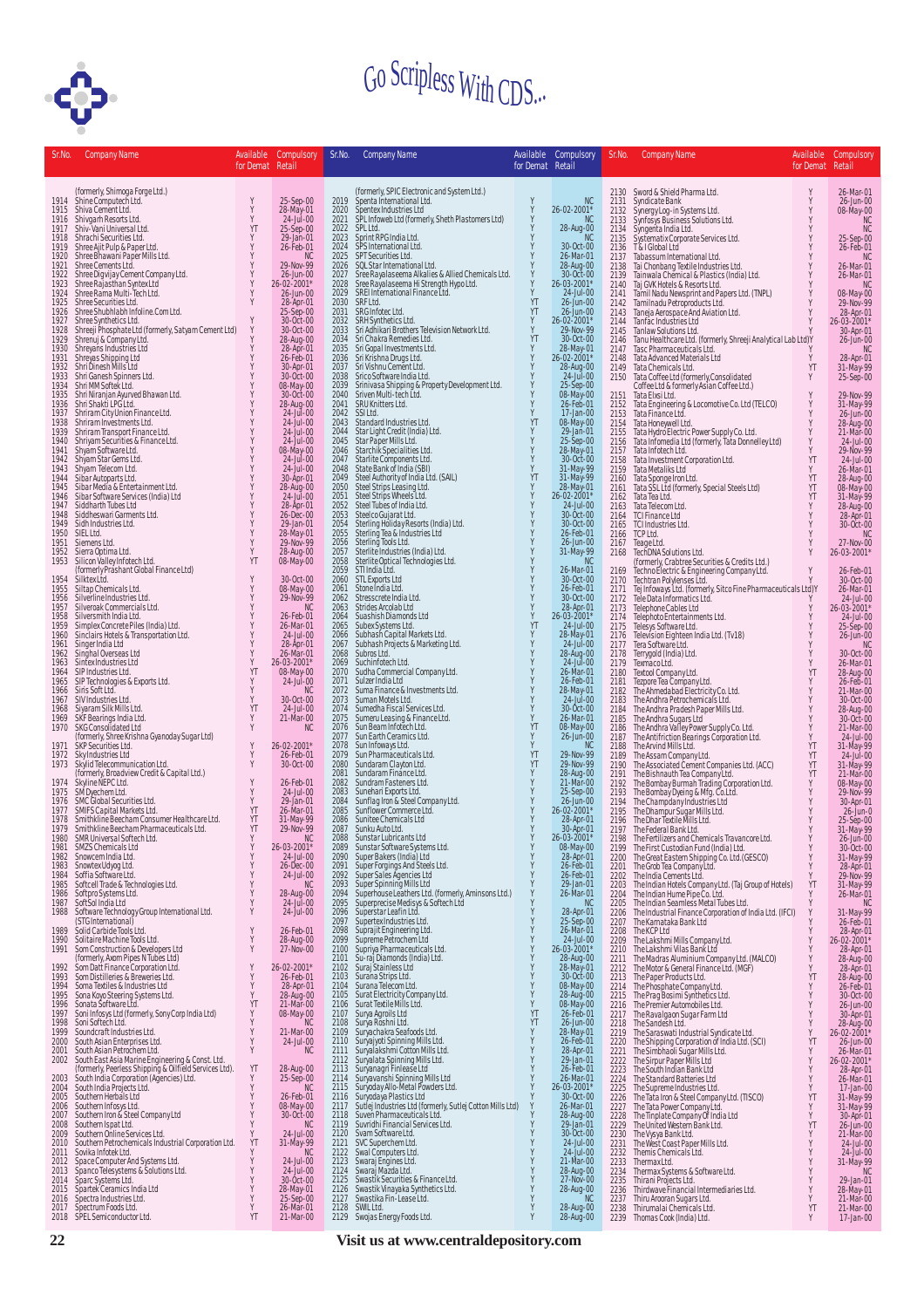

| Sr.No.               | Company Name                                                                                                                                                                                            | for Demat Retail   | Available Compulsory                  | Sr.No.               | <b>Company Name</b>                                                                                                                        | Available                            | Compulsory<br>for Demat Retail        | Sr.No. Company Name                                                                                                                                          | for Demat Retail | Available Compulsory                |
|----------------------|---------------------------------------------------------------------------------------------------------------------------------------------------------------------------------------------------------|--------------------|---------------------------------------|----------------------|--------------------------------------------------------------------------------------------------------------------------------------------|--------------------------------------|---------------------------------------|--------------------------------------------------------------------------------------------------------------------------------------------------------------|------------------|-------------------------------------|
|                      | 2240 Tickwell Commercial Ltd.<br>2241 Tide Water Oil Co. (India) Ltd                                                                                                                                    | Y<br>Υ             | 27-Nov-00<br>26-Mar-01                | 2347                 | 2346 Vardhman Spinning & General Mills Ltd.                                                                                                | $\frac{\mathsf{Y}}{\mathsf{Y}}$      | $24$ -Jul-00<br>24-Jul-00             | 2457 Yash Management & Satellite Ltd.<br>2458<br>Yatish Securities Ltd.                                                                                      | Y<br>Y           | 08-May-00<br>28-Apr-01              |
| 2242<br>2243         | TIL Ltd<br>Times Guaranty Ltd                                                                                                                                                                           | Y                  | 26-03-2001*<br>28-Apr-01              | 2348<br>2349         | Varun Shipping Company Ltd.<br>Vashisti Detergents Ltd.<br>Vatican Commercial Ltd.                                                         | Y<br>Y                               | 26-Jun-00<br>26-03-2001*              | Yogi Sungwon (India) Ltd.<br>Yokogawa Blue Star Ltd.<br>2459<br>2460                                                                                         | Y<br>Y           | 25-Sep-00<br>28-Aug-00              |
| 2244<br>2245         | Timex Watches Ltd.<br>Timken Ltd. (formerly, Tata Timken Ltd.)                                                                                                                                          | Y<br>Y             | 08-May-00<br>26-Jun-00                | 2350<br>2351         | Vatsa Corporations Ltd<br>Vatsa Education Ltd.                                                                                             | Y<br>Y                               | 26-Feb-01<br>28-May-01                | Yuken India Ltd<br>2461<br>Yule Financing & Leasing Company Ltd.<br>2462                                                                                     | Y                | 30-Oct-00<br>30-Apr-01              |
| 2246<br>2247         | Tinna Overseas Ltd.<br>Tips Industries Ltd                                                                                                                                                              | Y<br>Y             | 29-Jan-01<br><b>NC</b>                | 2352<br>2353         | Vatsa Music Ltd.<br>Vax Housing Finance Corp. Ltd<br>VBC Industries Ltd.                                                                   | Y<br>$\frac{\mathsf{Y}}{\mathsf{Y}}$ | 21-Mar-00<br>26-Feb-01                | Z F Steering Gear (India) Ltd<br>2463<br>Zandu Pharmaceutical Works Ltd.<br>2464                                                                             | Y<br>Υ           | 26-Mar-01<br>28-Aug-00              |
| 2248<br>2249         | Tirumala Seung Han Textiles Ltd.<br>Titagarh Industries Ltd.                                                                                                                                            | Y<br>Y<br>Y        | 28-May-01<br>24-Jul-00                | 2354<br>2355         | VCK Capital Market Services Ltd.                                                                                                           | Y                                    | 26-02-2001*<br>30-Apr-01              | 2465<br>Zee Telefilms Ltd.<br>2466 Zen Soft Solutions Ltd.                                                                                                   | Y                | 31-May-99<br>25-Sep-00              |
| 2250<br>2251<br>2252 | Titan Biotech Ltd (formerly, Titan Medicares Ltd)<br>Titan Industries Ltd.<br>Titanor Components Ltd.                                                                                                   | YT<br>YT           | 30-Oct-01<br>17-Jan-00<br>26-Jun-00   | 2356<br>2357         | Venkateshwar Vanijya India Ltd<br>Venky's (India) Ltd. (formerly, Western Hatcheries Ltd.)<br>Ventron Polymers Ltd.                        | Y<br>Y                               | N <sub>C</sub><br>28-Aug-00           | 2467 Zen Technologies Ltd.<br>Zen Yarns Ltd.<br>2468                                                                                                         |                  | 24-Jul-00<br>28-May-01              |
| 2253<br>2254         | Today's Writing Products Ltd.<br>Tokyo Plast International Ltd.                                                                                                                                         | YT<br>Y            | 30-Oct-00<br>26-02-2001*              | 2358<br>2359<br>2360 | Venus Eyevision Ltd.                                                                                                                       | Y<br>Y                               | 26-Mar-01<br>NC<br>26-03-2001*        | 2469<br>Zenergy Ltd<br>2470 Zenith Computers Ltd.                                                                                                            |                  | 25-Sep-01<br>28-Aug-00<br>26-Mar-01 |
| 2255<br>2256         | Tolani Bulk Carriers Ltd<br>Top Cassettes Ltd                                                                                                                                                           | Y<br>Y             | 26-Feb-01<br>28-Apr-01                | 2361<br>2362         | Venus Leasing & Finance Ltd<br>Venus Remedies Ltd.<br>Venus Sugar Ltd.                                                                     | Y<br>Y                               | 28-Apr-01<br>30-0ct-00                | Zenith Exports Ltd<br>2471<br>2472 Zenith Fibres Ltd.<br>2472 - Zentri Francisco.<br>2473 - Zentth Global Consultants Ltd.<br>2.13 - Zentth Hoalth Carel td. | Y<br>Y           | 30-Oct-00<br>24-Jul-00              |
| 2257                 | Top Media Entertainment Ltd<br>(formerly, Navyug Electric Ltd).<br>Toplight Commercial Ltd.                                                                                                             | Y                  | 30-Oct-00                             | 2363<br>2364         | Vera Laboratories Ltd.<br>Veronica Laboratories Ltd.                                                                                       | Y<br>Y                               | 30-Oct-00<br>25-Sep-00                | 2474 Zenith Health Care Ltd.<br>2475 Zenith Infotech Ltd.                                                                                                    | Y                | 26-03-2001*<br>24-Jul-00            |
| 2258<br>2259         | Torrent Cables Ltd                                                                                                                                                                                      | Υ<br>Y             | 30-Oct-00<br>26-Mar-01                | 2365<br>2366         | Vesuvius India Ltd.<br>Vickers Systems International Ltd                                                                                   | YT<br>Y                              | 21-Mar-00<br>26-Feb-01                | 2476<br>Zensar Technologies Ltd.<br>zensar rechnologies Ltd.<br>Zicom Electronic Security Systems Ltd.<br>2477                                               | Y                | NC<br>25-Sep-00                     |
| 2260<br>2261         | Torrent Gujarat Biotech Ltd<br>Torrent Pharmaceuticals Ltd.                                                                                                                                             | Υ<br>Y<br>Y        | 30-Oct-00<br>17-Jan-00                | 2367<br>2368         | Videocon Appliances Ltd.<br>Videocon International Ltd.                                                                                    | Y<br>Υ                               | 28-Aug-00<br>17-Jan-00                | 2478<br>Zigma Software Ltd.<br>Zodiac Clothing Company Ltd.<br>2479                                                                                          | Y<br>Y           | 28-Apr-01<br>28-Aug-00              |
| 2262<br>2263<br>2264 | Toubro Infotech & Industries Ltd.<br>Tourism Finance Corporation of India Ltd. (TFCI)<br>TPI India Ltd                                                                                                  | YT<br>Y            | 30-Oct-00<br>26-Jun-00                | 2369<br>2370         | Videocon Leasing & Industrial Finance Ltd.<br>Videsh Sanchar Nigam Ltd. (VSNL)                                                             | Υ                                    | 26-Mar-01<br>31-May-99<br>28-May-01   | Zodiac-JRD-MKJ Ltd.<br>2480<br>2481 Zuari Industries Ltd.                                                                                                    | YT               | 25-Sep-00<br>26-Jun-00              |
| 2265<br>2266         | Trans Financial Resources Ltd.<br>Trans Techno Foods Ltd.                                                                                                                                               | Y<br>Y             | 28-Apr-01<br><b>NC</b><br>30-Oct-00   | 2371<br>2372         | Vidhi Dyestuffs Manufacturing Ltd<br>Vijay Growth Financial Services Ltd.                                                                  | 1444444                              | 28-Apr-01                             | 2482 Zydus Cadila Ltd (formerly, Cadila Healthcare Ltd)<br>(formerly, Cadila Healthcare Ltd)                                                                 | YT               | 24-Jul-00<br>24-Jul 00              |
| 2267<br>2268         | Transchem Ltd.<br>Transcon Research & Infotech Ltd.                                                                                                                                                     | Y<br>Y             | 28-Aug-00<br>29-Jan-01                | 2373<br>2374<br>2375 | Vijaya Bank<br>Vikas Laminator Ltd.<br>Vikas Leasing Ltd.                                                                                  |                                      | <b>NC</b><br>26-03-2001*<br>24-Jul-00 | Y - Live with CDS                                                                                                                                            |                  |                                     |
| 2269<br>2270         | Transmatic Systems Ltd.<br>Transpek Industry Ltd.                                                                                                                                                       | Y<br>Y             | 26-Mar-01<br>28-Aug-00                | 2376<br>2377         | Vikas WSP Ltd.<br>Vikasjyoti Commerce Ltd.                                                                                                 | Y<br>Y                               | 28-Aug-00<br>26-02-2001*              | YT-Live and Transfer-cum-demat available with CDS                                                                                                            |                  |                                     |
| 2271<br>2272         | Transport Corp. of India Ltd<br>Transworld Infotech Ltd.                                                                                                                                                | Y<br>Υ             | 26-Feb-01<br>NC.                      | 2378<br>2379         | Vikram Software Ltd.<br>Vimta Labs Ltd.                                                                                                    | Y<br>Y                               | 24-Jul-00<br>28-Apr-01                | *-The compulsory dematerialised trading in these companies will commence three                                                                               |                  |                                     |
| 2273                 | (formerly, Transworld International Ltd.)<br>Trent Ltd. (formerly, Lakme Ltd.)                                                                                                                          | YT                 | 17-Jan-00                             | 2380<br>2381         | Vinati Organics Ltd.<br>Vincent Commercial Company Ltd.                                                                                    | YT<br>Y                              | 28-Aug-00<br>26-Feb-01                | months from the date mentioned alongside the asterisk.                                                                                                       |                  |                                     |
| 2274<br>2275         | Tricom Finance Ltd.<br>Trident Projects Ltd.                                                                                                                                                            | Y<br>Y             | 25-Sep-00<br>30-Oct-00                | 2382<br>2383         | Vindhya Telelinks Ltd.<br>Vintage Cards & Creations Ltd.                                                                                   | YT<br>Y                              | 28-Aug-00<br>24-Jul-00                | NC-not in any compulsory list<br>The compulsory dematerialised trading date, for companies coming out with IPO's after                                       |                  |                                     |
|                      | 2276 Trigyn Technologies Ltd<br>(formerly, Leading Edge Systems Ltd)<br>2277 Trillenium Technologies Ltd.<br>2278 Trishakti Electronics & Industries Ltd.<br>2770 Triumsh Electronics & Industries Ltd. | YT                 | 25-Sep-00                             | 2384<br>2385         | Vintage Securities Ltd.<br>Vintron Informatics Ltd.                                                                                        | Y<br>Y                               | 29-Jan-01<br>08-May-00                | February 16, 2000, will be the date of listing.                                                                                                              |                  |                                     |
|                      |                                                                                                                                                                                                         | Y<br>Y             | 08-May-00<br>26-Mar-01                | 2386<br>2387         | Vinyl Chemicals (India) Ltd.<br>Viral Syntex Ltd.                                                                                          | YT<br>Y                              | 28-Aug-00<br>30-Apr-01                |                                                                                                                                                              |                  |                                     |
| 2279<br>2280         | Triumph International Finance Ltd.<br>Triveni Engineering & Industries Ltd                                                                                                                              | Y<br>Y             | 28-Aug-00<br>26-Mar-01                | 2388<br>2389         | Virat Crane Industries Ltd.<br>Virinchi Consultants Ltd.                                                                                   | Y<br>Y                               | 26-Mar-01<br><b>NC</b>                |                                                                                                                                                              |                  |                                     |
| 2281<br>2282         | TTK Prestige Ltd.<br>Tube Investments of India Ltd.                                                                                                                                                     | YT<br>Y            | 28-Aug-00<br>26-Jun-00                | 2390<br>2391         | Virtual Dynamics Software Ltd.<br>Visaka Industries Ltd.                                                                                   | Y<br>YT                              | 24-Jul-00<br>24-Jul-00                |                                                                                                                                                              |                  |                                     |
| 2283<br>2284<br>2285 | Tudor India Ltd.<br>Tulip Star Hotels Ltd.<br>TVS Electronics Ltd.                                                                                                                                      | Y<br>YT            | 24-Jul-00<br><b>NC</b><br>26-Jun-00   | 2392<br>2393         | Vishal Exports Overseas Ltd.<br>Vishesh Infosystems Ltd                                                                                    | Y<br>Y                               | <b>NC</b><br>28-Aug-00                |                                                                                                                                                              |                  |                                     |
| 2286<br>2287         | TVS Srichakra Ltd.<br>TVS-Suzuki Ltd.                                                                                                                                                                   | Υ<br>YT            | 26-Feb-01<br>31-May-99                | 2394<br>2395         | Vishwas Steels Ltd.<br>Visie Cyber Tech Ltd.                                                                                               | Y                                    | 30-Oct-00<br>NC                       |                                                                                                                                                              |                  |                                     |
| 2288<br>2289         | Twenty-First Century Printers Ltd<br>Twin Cities Infotech Ltd.                                                                                                                                          | Y<br>Y             | 04-Apr-01<br><b>NC</b>                | 2396<br>2397<br>2398 | Vision Organics Ltd.<br>Vision Soft Ltd. (formerly, Shree Nanesh Drugs Ltd.)<br>Vision Technology India Ltd.<br>Vista Pharmaceuticals Ltd. |                                      | $NC$<br>NC<br>30-Oct-00               |                                                                                                                                                              |                  |                                     |
| 2290<br>2291         | Twinstar Software Exports Ltd.<br>Tyche Peripheral Systems Ltd.                                                                                                                                         | Υ<br>Υ             | 24-Jul-00<br>24-Jul-00                | 2399<br>2400         | Visu Cybertech Ltd.                                                                                                                        |                                      | 26-Feb-01<br>26-Mar-01                |                                                                                                                                                              |                  |                                     |
| 2292<br>2293         | Tyroon Tea Company Ltd.<br>UPAsbestos Ltd.                                                                                                                                                              | Y<br>Y             | 26-02-2001*<br>26-Mar-01              | 2401<br>2402         | Visual Vistas Ltd.<br>Visualsoft Technologies Ltd.                                                                                         | Y                                    | <b>NC</b><br>17-Jan-00                |                                                                                                                                                              |                  |                                     |
| 2294                 | UB Engineering Ltd<br>2295 Ucal Fuel Systems Ltd.                                                                                                                                                       | Υ<br>Y             | 26-03-2001*<br>28-Aug-00              | 2403<br>2404         | Vital Communications Ltd.<br>Vivid Chemicals Ltd.                                                                                          | $\frac{Y}{Y}$                        | 24-Jul-00<br>28-May-01                |                                                                                                                                                              |                  |                                     |
| 2297                 | 2296 Ultramarine & Pigments Ltd.<br>Unichem Laboratories Ltd.                                                                                                                                           | YT<br>Y            | 26-Jun-00<br>17-Jan-00                | 2405<br>2406         | VJIL Consulting Ltd.<br>VLS Finance Ltd.                                                                                                   | Y<br>Y                               | 28-Aug-00<br>29-Nov-99                |                                                                                                                                                              |                  |                                     |
| 2298                 | Uniflex Cables Ltd.<br>2299 Unimin India Ltd.                                                                                                                                                           | YT<br>Y            | 28-Aug-00<br>28-May-01                | 2407<br>2408         | VMC Software Ltd.<br>VMF Soft Tech Ltd.                                                                                                    | Y<br>Y                               | 08-May-00<br>08-May-00                |                                                                                                                                                              |                  |                                     |
|                      | 2300 Uniport Computers Ltd.<br>2301 Uniproducts (India) Ltd.                                                                                                                                            | Y<br>Y             | 25-Sep-00<br>28-Apr-01                | 2409<br>2410         | Volplast Ltd.<br>Voltas Ltd.                                                                                                               |                                      | <b>NC</b><br>17-Jan-00                |                                                                                                                                                              |                  |                                     |
| 2303                 | 2302 Unistar Multimedia Ltd.<br>Unisys Softwares & Holding Industries Ltd.                                                                                                                              | Y<br>YT<br>Υ       | N <sub>C</sub><br>08-May-00           | 2411<br>2412         | VST Industries Ltd.<br>Vulcan Engineers Ltd<br>VXL Instruments Ltd.                                                                        |                                      | 26-Jun-00<br>28-Apr-01                |                                                                                                                                                              |                  |                                     |
| 2305                 | 2304 Unitech Ltd.<br>United Breweries Ltd. (UB Group)<br>2306 United Credit Ltd.                                                                                                                        | $_{\rm Y}^{\rm Y}$ | 28-Aug-00<br>28-Aug-00<br>26-03-2001* | 2413<br>2414         | WHBrady & Company Ltd.                                                                                                                     |                                      | 25-Sep-00<br>28-Aug-00                |                                                                                                                                                              |                  |                                     |
|                      | 2307 United Phosphorous Ltd.<br>2308 Universal Cables Ltd.                                                                                                                                              | YT                 | 17-Jan-00<br>08-May-00                | 2415                 | Walchandnagar Industries Ltd.<br>2416 Wallfort Financial Services Ltd.                                                                     | YT                                   | 26-Mar-01                             |                                                                                                                                                              |                  |                                     |
|                      | 2309 Universal Plastics Ltd.<br>2310 Uniworth Ltd (formerly, Woolworth India Ltd)                                                                                                                       | Y                  | $26 - 03 - 2001*$<br>26-Jun-00        | 2419                 | 2417 Warner Multimedia Ltd.<br>2418 Warren Tea Ltd.<br>Wartsila NSD India Ltd.                                                             |                                      | 24-Jul-00<br>28-Aug-00                |                                                                                                                                                              |                  |                                     |
|                      | 2311 Uniworth Textiles Ltd (formerly, Fabworth (India) Ltd)<br>2312 Uno Metals Ltd.                                                                                                                     | Y<br>Y             | 28-May-01<br>26-Mar-01                | 2420<br>2421         | Washington Softwares Ltd.<br>Watson Software Ltd (formerly, Dhara Packaging Ltd)                                                           |                                      | 31-May-99<br>08-May-00<br>30-Oct-00   |                                                                                                                                                              |                  |                                     |
|                      | 2313 Upper Ganges Sugar & Industries Ltd.<br>2314 Upsurge Investment & Finance Ltd.                                                                                                                     | Υ<br>Y             | 25-Sep-00<br>25-Sep-00                | 2422<br>2423         | Ways India Ltd.<br>Weal Infotech Ltd.                                                                                                      |                                      | <b>NC</b><br>24-Jul-00                |                                                                                                                                                              |                  |                                     |
|                      | 2315 Usha (India) Ltd<br>2316 Usha Beltron Ltd.                                                                                                                                                         | Y<br>Υ             | 26-Jun-00<br>21-Mar-00                | 2424<br>2425         | Websity Infosys Ltd.<br>Weizmann Ltd.                                                                                                      |                                      | 08-May-00<br>26-Jun-00                |                                                                                                                                                              |                  |                                     |
|                      | 2317 Usha International Ltd.<br>2318 Usha Ispat Ltd                                                                                                                                                     | Y<br>Υ             | 26-03-2001*<br>26-Jun-00              | 2426<br>2427         | Welcome Coir Industries Ltd.<br>Welcure Drugs & Pharmaceuticals Ltd.<br>Wellwin Industries Ltd.                                            | YT                                   | 30-Oct-00<br>26-Feb-01                |                                                                                                                                                              |                  |                                     |
|                      | 2319 Usha Martin Infotech Ltd.<br>2320 Ushakiran Finance Ltd.                                                                                                                                           | Y<br>Y             | NC<br>28-Apr-01                       | 2428<br>2429         | Welspun Finance Ltd. (formerly, Kaveri Leasing Ltd.)<br>Welspun Gujarat Stahl Rohren Ltd.                                                  |                                      | 24-Jul-00<br>29-Jan-01                |                                                                                                                                                              |                  |                                     |
|                      | 2321 UT Ltd.<br>2322 UTI - Mastershare 86<br>2323 UTI - UNIT SCHEME 64                                                                                                                                  | Υ<br>YT<br>Υ       | 28-Apr-01<br>17-Jan-00<br>26-Jun-00   | 2430<br>2431         | Welspun India Ltd.                                                                                                                         |                                      | 24-Jul-00<br>24-Jul-00                |                                                                                                                                                              |                  |                                     |
|                      | 2324 UTI Bank Ltd.<br>2325 Utkal Soap Products Ltd.                                                                                                                                                     | Y<br>Υ             | 21-Mar-00<br>28-Apr-01                | 2432<br>2433         | Welspun Syntex Ltd.<br>Wendt (India) Ltd                                                                                                   |                                      | 24-Jul-00<br>26-Feb-01                |                                                                                                                                                              |                  |                                     |
|                      | 2326 Uttam Commercial Ltd.<br>2327 Uttam Steel Ltd.                                                                                                                                                     | Y<br>Y             | 26-Mar-01<br>28-Aug-00                | 2434<br>2435<br>2436 | Western India Shipyard Ltd.<br>Western Industries Ltd.                                                                                     |                                      | 26-Mar-01<br>28-May-01<br><b>NC</b>   |                                                                                                                                                              |                  |                                     |
|                      | 2328 UTV Software Communications Ltd.<br>2329 V&K Softech Ltd.                                                                                                                                          | Y<br>Y             | <b>NC</b><br><b>NC</b>                | 2437<br>2438         | Western Outdoor Media Technologies Ltd.<br>Wheels India Ltd<br>Whirlpool of India Ltd. (formerly, Kelvinator of India Ltd.) YT             |                                      | 26-03-2001*<br>26-Jun-00              |                                                                                                                                                              |                  |                                     |
|                      | 2330 VIPIndustries Ltd.<br>2331 Vaibhav Gems Ltd.                                                                                                                                                       | Y<br>Y             | 26-Jun-00<br>28-Aug-00                | 2439<br>2440         | White Diamond Industries Ltd.<br>Widia (India) Ltd.                                                                                        |                                      | 29-Jan-01<br>28-Aug-00                |                                                                                                                                                              |                  |                                     |
|                      | 2332 Vajra Bearings Ltd.<br>2333 Vakrangee Softwares Ltd.                                                                                                                                               | Y<br>Y             | 30-Oct-00<br>08-May-00                | 2441<br>2442         | Williamson Magor & Company Ltd.<br>Wimco Ltd.                                                                                              |                                      | 08-May-00                             |                                                                                                                                                              |                  |                                     |
|                      | 2334 Valecha Engineering Ltd.<br>2335 Valiant Communications Ltd.                                                                                                                                       | Y<br>Υ             | <b>NC</b><br>25-Sep-00                | 2443<br>2444         | Wimplast Ltd.<br>Winsome Breweries Ltd.                                                                                                    | Y<br>Y                               | 28-Aug-00<br>24-Jul-00<br>26-Mar-01   |                                                                                                                                                              |                  |                                     |
|                      | 2336 Valley Indiana Leisure Ltd. (formerly, Mercury<br>Forging & Casting Ltd/Mercury Finstock Ltd)<br>2337 Valson Industries Ltd.                                                                       | Υ                  | 26-Mar-01                             | 2445<br>2446         | Winsome Textile Industries Ltd.<br>Winsome Yarns Ltd                                                                                       |                                      | 26-Feb-01<br>30-Apr-01                |                                                                                                                                                              |                  |                                     |
|                      | 2338 Vam Organic Chemicals Ltd.                                                                                                                                                                         | Y<br>Y             | 24-Jul-00<br>24-Jul-00                | 2447<br>2448         | Winy Commercial & Fiscal Services Ltd.<br>Wipro Ltd.                                                                                       | Y                                    | 28-Apr-01<br>31-May-99                |                                                                                                                                                              |                  |                                     |
|                      | 2339 Vamshi Rubber Ltd.<br>2340 Vanasthali Textile Industries Ltd.                                                                                                                                      | Y<br>Y             | <b>NC</b><br><b>NC</b>                | 2449                 | Wisec Global Ltd.<br>2450 Wockhardt Life Sciences Ltd.                                                                                     | Y<br>Y                               | 28-May-01<br>29-Jan-01                |                                                                                                                                                              |                  |                                     |
| 2343                 | 2341 Vanavil Dyes and Chemicals Ltd.<br>2342 Vans Information and Investor Services Ltd.<br>Vantage Corporate Services Ltd                                                                              | YT<br>Υ            | 28-Aug-00<br>08-May-00<br>25-Sep-00   |                      | 2451 Wockhardt Ltd.<br>2452 Wyeth Lederle Ltd.                                                                                             | YT<br>Y                              | 29-Nov-99<br>26-Jun-00                |                                                                                                                                                              |                  |                                     |
| 2344                 | (formerly, Vantage Financial Services Ltd)<br>Vantel Technologies Ltd.                                                                                                                                  | Y                  | 24-Jul-00                             |                      | 2453 Xedd Telecom Ltd<br>2454 XO Infotech Ltd. (formerly Xo Tronics Ltd                                                                    | Y<br>Y<br>Y                          | 26-Feb-01<br>30-Oct-00<br>26-02-2001* |                                                                                                                                                              |                  |                                     |
|                      | 2345 Vardhman Polytex Ltd.                                                                                                                                                                              | Y                  | 24-Jul-00                             |                      | 2455 Xpro India Ltd.<br>2456 Yarn Syndicate Ltd.                                                                                           | Y                                    | 28-May-01                             |                                                                                                                                                              |                  |                                     |